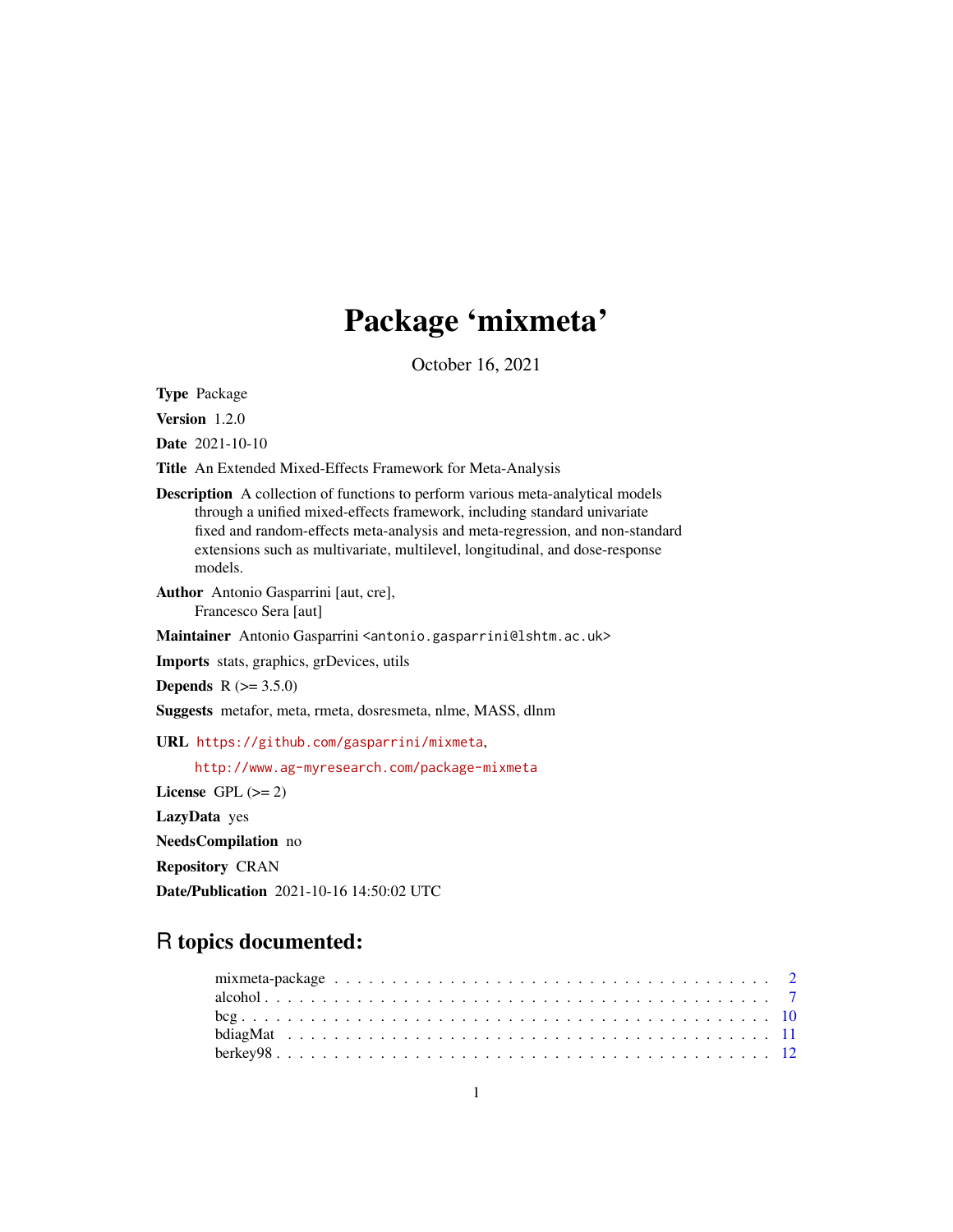<span id="page-1-0"></span>

| hsls<br>hyp<br>inputna<br>$mix$ mixmeta.control $\ldots$<br>mixmeta.fixed<br>mixmeta.m1<br>$mixmeta.mm \dots$<br>mixmeta.vc<br>$\sim$ $\sim$ $\sim$ $\sim$ $\sim$ $\sim$<br>mixmetaCovStruct<br>.<br><b>Contract</b><br>$\sim$<br>$mix$ mixmeta Formula $\ldots$ , $\ldots$<br>$\mathbb{R}^2$<br>na.omit.data.frame.mixmeta<br>p53<br>. |  |  |  |  |  |  |  |  |  |  |  |  | 13 |
|-----------------------------------------------------------------------------------------------------------------------------------------------------------------------------------------------------------------------------------------------------------------------------------------------------------------------------------------|--|--|--|--|--|--|--|--|--|--|--|--|----|
|                                                                                                                                                                                                                                                                                                                                         |  |  |  |  |  |  |  |  |  |  |  |  | 14 |
|                                                                                                                                                                                                                                                                                                                                         |  |  |  |  |  |  |  |  |  |  |  |  | 17 |
|                                                                                                                                                                                                                                                                                                                                         |  |  |  |  |  |  |  |  |  |  |  |  | 18 |
|                                                                                                                                                                                                                                                                                                                                         |  |  |  |  |  |  |  |  |  |  |  |  | 20 |
|                                                                                                                                                                                                                                                                                                                                         |  |  |  |  |  |  |  |  |  |  |  |  | 21 |
|                                                                                                                                                                                                                                                                                                                                         |  |  |  |  |  |  |  |  |  |  |  |  | 24 |
|                                                                                                                                                                                                                                                                                                                                         |  |  |  |  |  |  |  |  |  |  |  |  | 25 |
|                                                                                                                                                                                                                                                                                                                                         |  |  |  |  |  |  |  |  |  |  |  |  | 26 |
|                                                                                                                                                                                                                                                                                                                                         |  |  |  |  |  |  |  |  |  |  |  |  | 28 |
|                                                                                                                                                                                                                                                                                                                                         |  |  |  |  |  |  |  |  |  |  |  |  | 30 |
|                                                                                                                                                                                                                                                                                                                                         |  |  |  |  |  |  |  |  |  |  |  |  | 31 |
|                                                                                                                                                                                                                                                                                                                                         |  |  |  |  |  |  |  |  |  |  |  |  | 38 |
|                                                                                                                                                                                                                                                                                                                                         |  |  |  |  |  |  |  |  |  |  |  |  | 40 |
|                                                                                                                                                                                                                                                                                                                                         |  |  |  |  |  |  |  |  |  |  |  |  | 43 |
|                                                                                                                                                                                                                                                                                                                                         |  |  |  |  |  |  |  |  |  |  |  |  | 46 |
|                                                                                                                                                                                                                                                                                                                                         |  |  |  |  |  |  |  |  |  |  |  |  | 48 |
|                                                                                                                                                                                                                                                                                                                                         |  |  |  |  |  |  |  |  |  |  |  |  | 51 |
|                                                                                                                                                                                                                                                                                                                                         |  |  |  |  |  |  |  |  |  |  |  |  | 53 |
|                                                                                                                                                                                                                                                                                                                                         |  |  |  |  |  |  |  |  |  |  |  |  | 55 |
|                                                                                                                                                                                                                                                                                                                                         |  |  |  |  |  |  |  |  |  |  |  |  | 58 |
|                                                                                                                                                                                                                                                                                                                                         |  |  |  |  |  |  |  |  |  |  |  |  | 60 |
|                                                                                                                                                                                                                                                                                                                                         |  |  |  |  |  |  |  |  |  |  |  |  | 62 |
|                                                                                                                                                                                                                                                                                                                                         |  |  |  |  |  |  |  |  |  |  |  |  | 65 |
|                                                                                                                                                                                                                                                                                                                                         |  |  |  |  |  |  |  |  |  |  |  |  | 67 |
|                                                                                                                                                                                                                                                                                                                                         |  |  |  |  |  |  |  |  |  |  |  |  | 69 |
|                                                                                                                                                                                                                                                                                                                                         |  |  |  |  |  |  |  |  |  |  |  |  | 71 |
|                                                                                                                                                                                                                                                                                                                                         |  |  |  |  |  |  |  |  |  |  |  |  | 72 |
|                                                                                                                                                                                                                                                                                                                                         |  |  |  |  |  |  |  |  |  |  |  |  | 74 |
|                                                                                                                                                                                                                                                                                                                                         |  |  |  |  |  |  |  |  |  |  |  |  | 75 |
|                                                                                                                                                                                                                                                                                                                                         |  |  |  |  |  |  |  |  |  |  |  |  | 77 |
|                                                                                                                                                                                                                                                                                                                                         |  |  |  |  |  |  |  |  |  |  |  |  | 78 |
|                                                                                                                                                                                                                                                                                                                                         |  |  |  |  |  |  |  |  |  |  |  |  | 80 |
|                                                                                                                                                                                                                                                                                                                                         |  |  |  |  |  |  |  |  |  |  |  |  | 82 |
|                                                                                                                                                                                                                                                                                                                                         |  |  |  |  |  |  |  |  |  |  |  |  | 83 |
|                                                                                                                                                                                                                                                                                                                                         |  |  |  |  |  |  |  |  |  |  |  |  | 85 |
|                                                                                                                                                                                                                                                                                                                                         |  |  |  |  |  |  |  |  |  |  |  |  | 87 |

<span id="page-1-1"></span>mixmeta-package *An Extended Mixed-Effects Framework for Meta-Analysis*

## Description

The package mixmeta consists of a collection of functions to perform various meta-analytical models in R through a unified mixed-effects framework, including standard univariate fixed and random-effects meta-analysis and meta-regression, and non-standard extensions such as multivariate, multilevel, longitudinal, and dose-response models.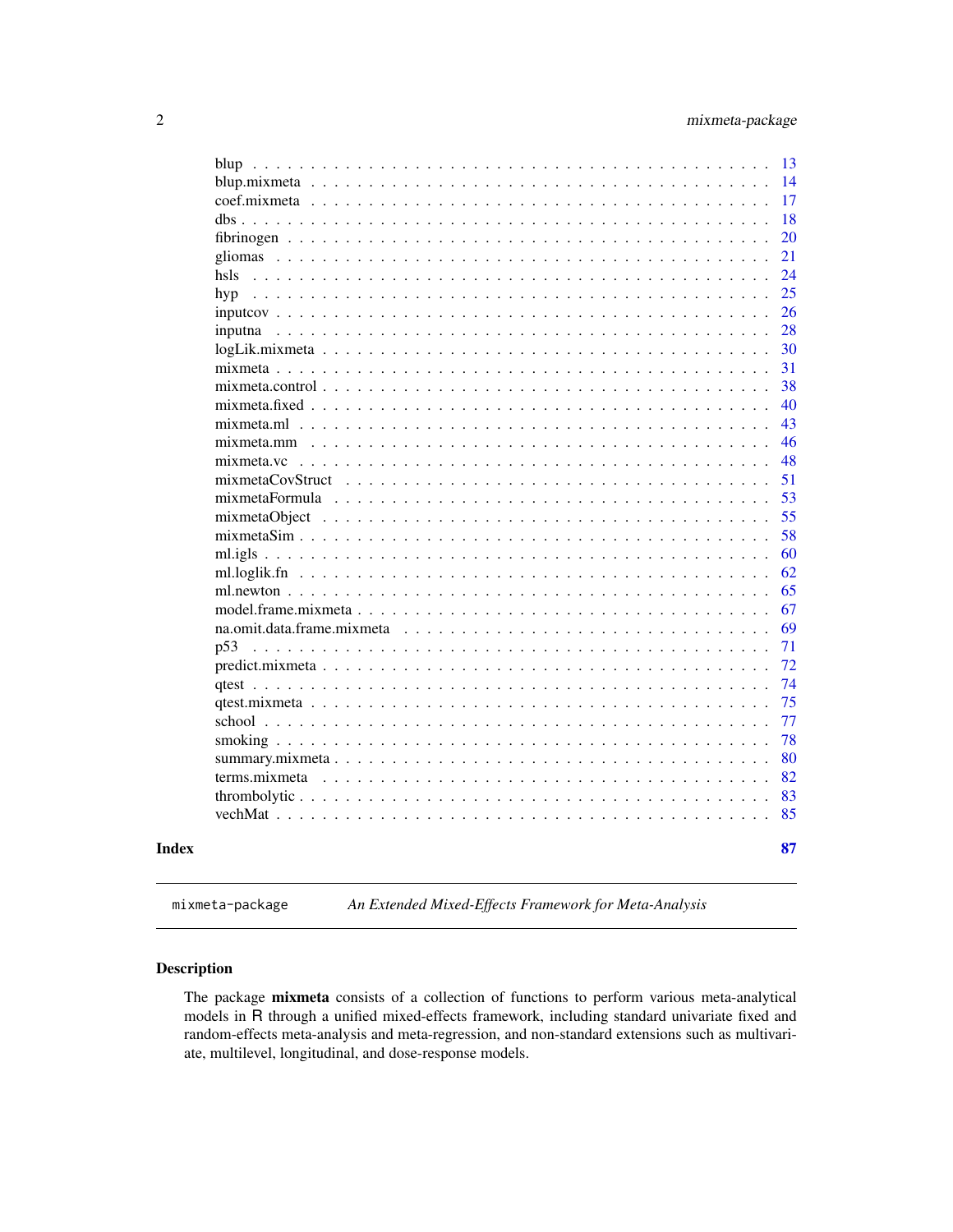## mixmeta-package 3

## Modelling framework

Standard applications of meta-analysis amount to the pooling of estimates of a single effect size, here defined generally as outcome, collected as unique observations in a set of independent studies, together with a measure of uncertainty (usually standard errors). Fixed-effects models do not assume heterogeneity across studies, and the estimates are conditional on the set of studies collected in the meta-analysis. Random-effects meta-analysis, instead, allows a degree of heterogeneity among studies, assuming the (true but unobserved) study-specific outcomes as randomly sampled from a (usually hypothetical) population of studies. Meta-regression extends both fixed and random-effects methods by allowing the pooled outcome to depend on study-level meta-predictors.

However, this traditional setting can be limited for many modern applications of meta-analysis. For instance, studies can provide estimates of different outcomes. Alternatively, studies can collect multiple estimates of the same outcome, either longitudinally or referring to different groups or levels of a continuous variable. Similarly, studies can be clustered, or being characterized by a hierarchical structure (i.e., by country). In all these instances, the key assumption of independence across estimates is not met, and basic models must be extended to consider potentially complex correlation structures within and between studies. This leads to extension to multivariate, multilevel, longitudinal, or dose-response models for meta-analysis, among others.

A unified modelling framework can be defined by casting the meta-analytical problem as a linear mixed model. In general terms, we assume that there is a set of n observations of k different outcomes, representing *units* of analysis aggregated in  $i = 1, \ldots, m$  *groups* that are considered independent. An extended random-effects meta-regression model for the  $y_i$  outcomes in group i can be generally written as:

$$
\begin{aligned} \boldsymbol{y}_i = \boldsymbol{X}_i\boldsymbol{\beta} + \boldsymbol{Z}_i\boldsymbol{b} + \boldsymbol{\epsilon}_i \\ \boldsymbol{b} &\sim \text{N}(\boldsymbol{0}, \boldsymbol{\Psi}), \boldsymbol{\epsilon}_i \sim \text{N}(\boldsymbol{0}, \boldsymbol{S}_i) \end{aligned}
$$

Here,  $X_i\beta$  defines the fixed effects that represent the population-averaged outcomes in terms of p unit-level predictors in the design matrix  $X_i$  with fixed-effects coefficients  $\beta$ . The random part of the model  $Z_i$ b describes the deviation from the population averages in terms of q unit-level predictors in the design matrix  $Z_i$  and random-effects coefficients b. The marginal (co)variance matrix  $\Sigma_i = Z \Psi Z^t + S_i$  is given by the sum of within (assumed known) and between-group contributions, defined by (co)variance matrices  $S_i$  and  $\Psi$ , respectively.

All the models mentioned above, and other extensions, can be described as special cases of this unified framework. Specifically, in the standard random-effects univariate meta-analysis or metaregression, each group represents a study with a single observation ( $n = m$ ), where  $Z_i = 1 (q = 1)$ , and  $y_i$ ,  $S_i$  and  $\Psi$  are scalars. In fixed-effects models,  $\Psi$  and  $Z_i$  do not exist. In multivariate models, the k-dimensional  $y_i$  represents the different outcomes from study i,  $X_i$  is Kronecker-expanded to  $k \times kp$ , and  $\mathbf{S}_i$  and  $\Psi$  are  $k \times k$  matrices representing within and between-study correlations among outcomes, respectively. In multilevel models, where additional inner levels of grouping exist within each of the m outer-level groups, q is the sum of level-specific meta-predictors, while  $\Psi$  and  $Z_i$  have a block-diagonal and column-binded (and expanded) forms, respectively, with each part referring to a different level. In longitudinal and dose-response models, repeated measures are accomodated in a similar way through random-effects grouping.

#### Estimation methods

The aim is to estimate the kp coefficients  $\beta$  and, for random-effects models, the components of the between-group (co)variance matrix  $\Psi$ . The parameters for the random part depend on the number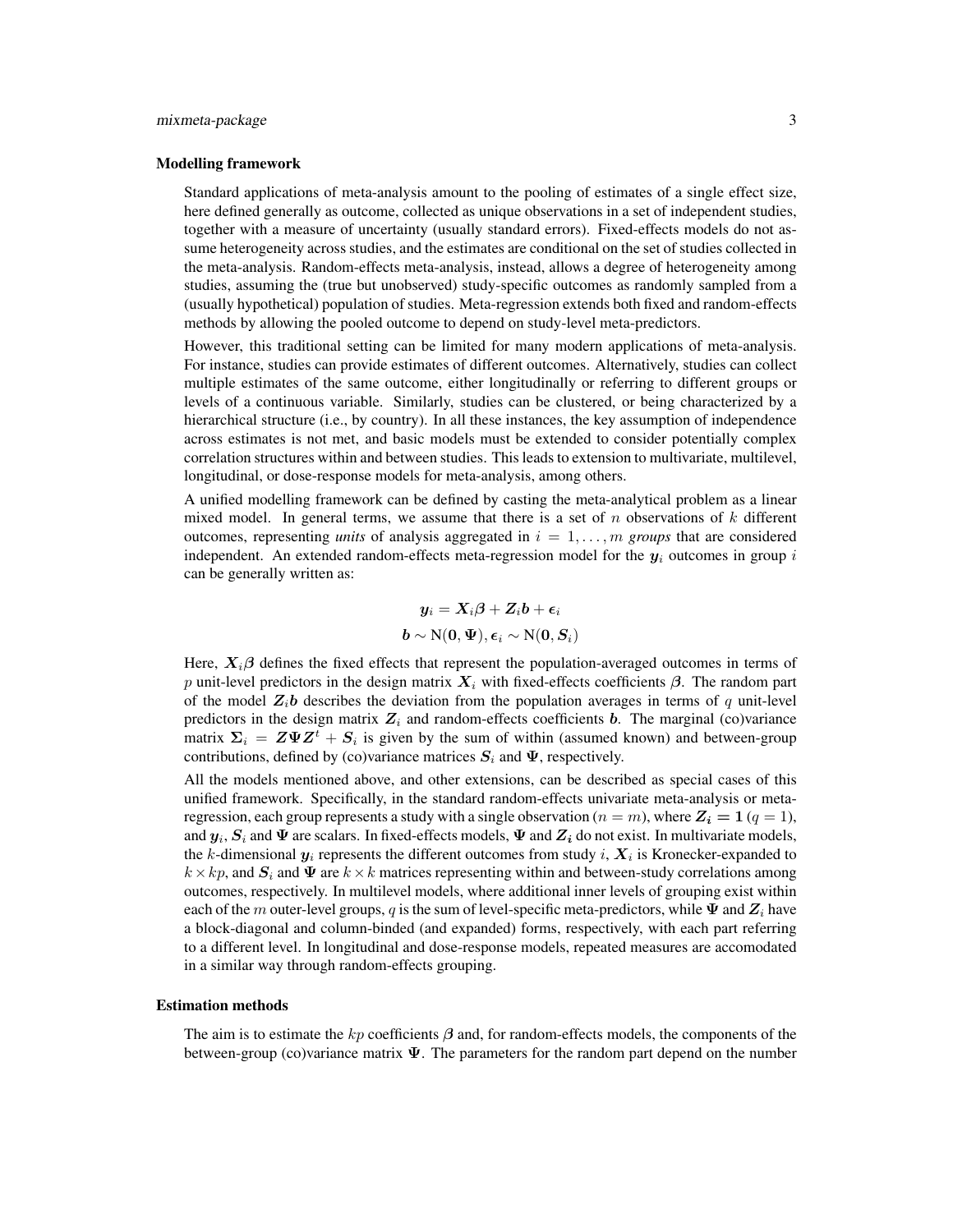of random-effects levels, and for each of them, on the number of random-effects meta-predictors and the structure of the related part of the (co)variance matrix, with a maximum of  $kq(kq + 1)/2$ for single-level unstructured  $\Psi$ .

Different estimators are implemented in the package **mixmeta**. The options available in the current version are:

- Fixed-effects
- Maximum likelihood (ML)
- Restricted maximum likelihood (REML)
- Method of moments
- Variance components

The fixed-effects model is fitted through generalized least squares (GLS), assuming the (co)variance structure, composed by the within-study errors only, as completely known. Likelihood-based randomeffects estimators, ML and REML, represent the most comprehensive implementation of the modelling framework, and allow the specification all the various models described in the previous section through a flexible definition of the random-effects structure. They rely on two alternative iterative optimization procedures, based on Newton-type and (restricted) iterative generalized least squares (IGLS and RIGLS) algorithms, respectively. Estimators based on semiparametric alternatives such as the non-iterative method of moments or the iterative variance components are also included, although they are only available for models with a basic random-effects structure. Further details on estimation methods are given in the related help pages.

## Functions included in the package

The main function in the package is [mixmeta](#page-30-1), which performs the various models illustrated above. This function resembles standard regression functions in R, and specifies the model through regression formulae for fixed and random-effects (see [mixmetaFormula](#page-52-1)). The function returns a list object of class "mixmeta" (see [mixmetaObject](#page-54-1)).

The estimation is carried out internally through mixmeta. fit, a wrapper which accepts data in a specific format, then prepares the various data components and calls ad hoc estimation functions for fitting the models. Specifically, [mixmeta.fixed](#page-39-1) is applied for fixed-effects models, while estimators for random-effects models are implemented in the functions [mixmeta.ml](#page-42-1) and [mixmeta.reml](#page-42-2) for (restricted) maximum likelihood, [mixmeta.mm](#page-45-1) for the method of moments, and [mixmeta.vc](#page-47-1) for variance components. For likelihood-based methods, alternative iterative optimizations methods are provided in two sets of functions implementing [Newton-type](#page-64-1) and [\(R\)IGLS](#page-59-1) algorithms used for maximizing the (restricted) likelihood. The former method applies specific [likelihood](#page-61-1) [functions](#page-61-1). Various types of likelihood-based models are defined by separate regression formulae for fixed and random-effects (see [mixmetaFormula](#page-52-1)). Specific [\(co\)variance structures](#page-50-1) for the between-group random effects at single or multiple levels are available. Fitting parameter options are set by [mixmeta.control](#page-37-1).

Method functions are available for objects of class "mixmeta" (see [mixmetaObject](#page-54-1) for a complete list). The method [summary](#page-79-1) produces a list of class "summary.mixmeta" for summarizing the fit of the model and providing additional results. The method function [predict](#page-71-1) computes predicted values, optionally for a set of new values of the predictors. [blup](#page-13-1) gives the (empirical) best linear unbiased predictions for the set of studies used for estimation. Other default or specific method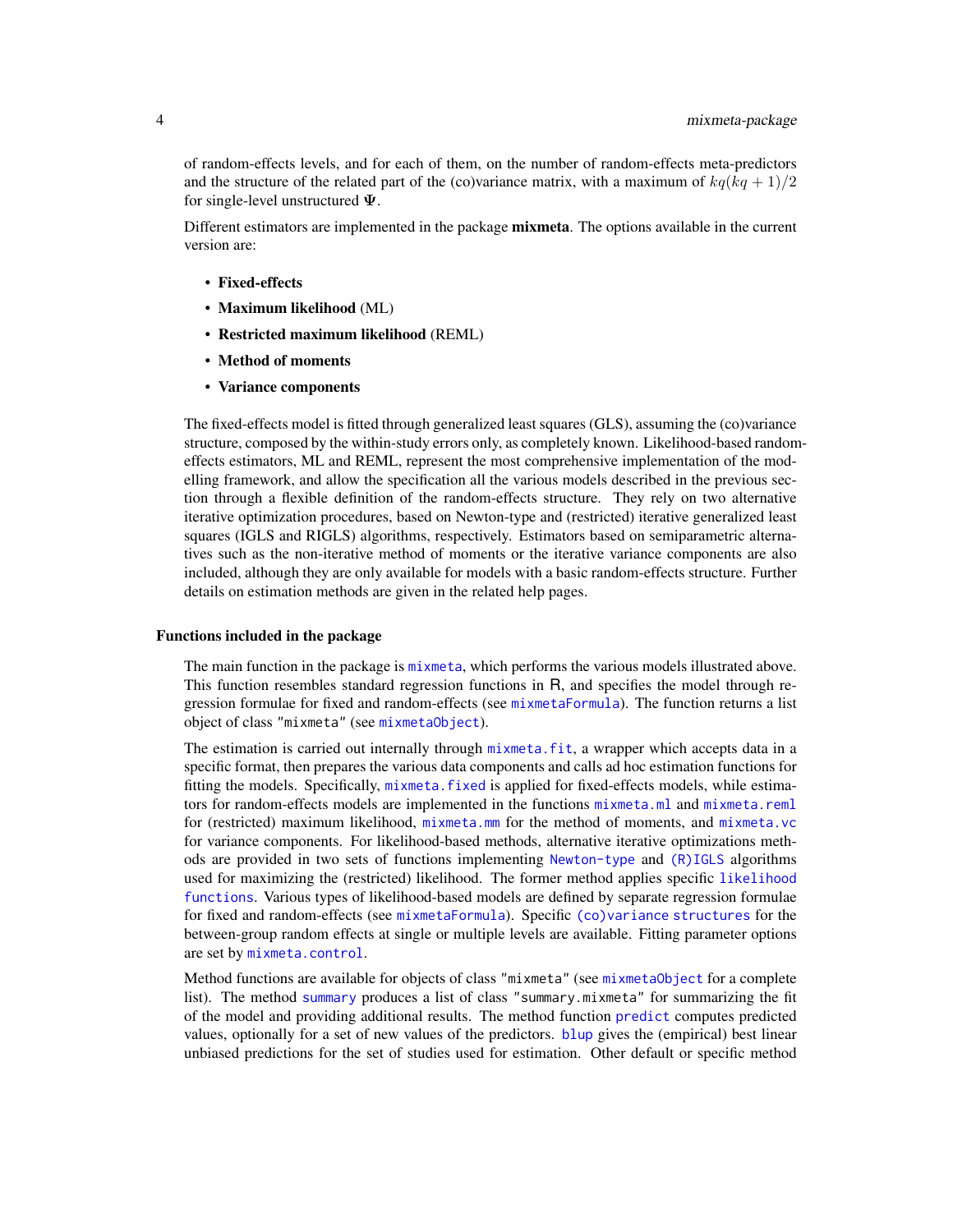## mixmeta-package 5

functions for regression can be used on objects of class "mixmeta", such as [fitted](#page-0-0) and [residuals](#page-0-0), [logLik](#page-29-1), [AIC](#page-0-0) and [BIC](#page-0-0), or [drop1](#page-0-0) and [add1](#page-0-0), among others.

Methods for [model.frame](#page-66-1), [model.matrix](#page-66-2), and [terms](#page-81-1) are used to extract or construct the model frame, the design matrix, or the terms of the regression meta-analytical model, respectively. These specific methods for objects of class "mixmeta" are needed to appropriately deal with missing values and to account for model frames that include terms for both the fixed and random parts. In particular, methods for [na.omit](#page-68-1) and [na.exclude](#page-68-2) are used to handle correctly missing values.

Simulations can be produced using the function [mixmetaSim](#page-57-1) and the method function [simulate](#page-57-2), which return one or multiple sets of simulated outcomes for a group of studies. The function [inputna](#page-27-1) and [inputcov](#page-25-1) are used internally to augment the missing data values and to input missing correlations, respectively.

The method function [qtest.mixmeta](#page-74-1) (producing an object with class of the same name) performs the (multivariate) Cochran Q test for (residual) heterogeneity. For multivariate models, the function returns both an overall estimate and those for each single outcome. The generic method function is [qtest](#page-73-1).

Printing functions for the objects of classes defined above are also provided. Other functions are used internally in the source code, and not exported in the namespace. For users interested in getting into details of the package structure, these functions can be displayed using the triple colon  $(':::)$ operator. For instance, mixmeta:::glsfit displays the code of the function glsfit. Also, some comments are added in the original source code.

## Datasets and applications

The package includes several datasets used for applications of the extended meta-analytical framework. The related help pages provide examples of specific models, and fully demonstrate the flexibility of the extended meta-analytical framework. In particular:

- Standard meta-analysis is illustrated using the dataset [bcg](#page-9-1), including examples of metaregression.
- Multivariate meta-analysis is performed using various datasets, including bivariate models ([berkey98](#page-11-1), [hyp](#page-24-1), [p53](#page-70-1)) and multivariate models with three or more outcomes ([fibrinogen](#page-19-1) and [hsls](#page-23-1)). The examples describe also how to deal with missing data or missing within-group correlations, and multivariate meta-regression.
- Network meta-analysis is shown in the dataset [smoking](#page-77-1). The examples illustrate an indirect mixed-treatment comparison including consistency and inconsistency models.
- Multilevel meta-analysisis displayed in the examples of the datasets [school](#page-76-1) and [thrombolytic](#page-82-1), and include data with multiple nested levels of grouping and/or repeated measures within each group.
- Dose-response meta-analysis is illustrated in the dataset [alcohol](#page-6-1), using the recently proposed one-stage approach.
- Longitudinal meta-analysis is performed using the datasets [dbs](#page-17-1) and [gliomas](#page-20-1). The two sets of examples present different cases using data in wide and long format, respectively.

## Additional information

The **mixmeta** package is available on the Comprehensive R Archive Network (CRAN), with info at the related web page [\(CRAN.R-project.org/package=mixmeta\)](https://CRAN.R-project.org/package=mixmeta). A development website is available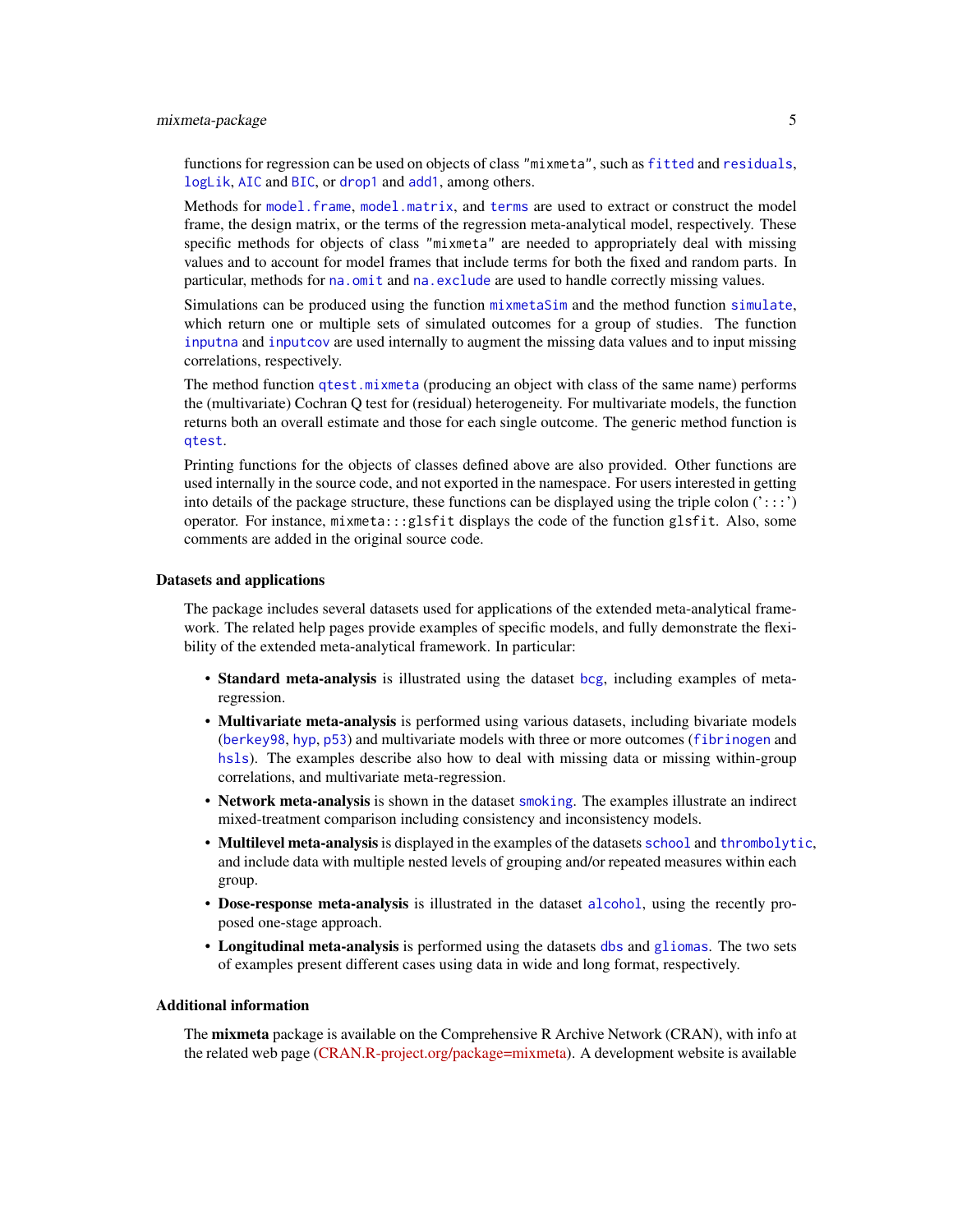on GitHub [\(github.com/gasparrini/mixmeta\)](https://github.com/gasparrini/mixmeta). General information on the development and applications of this extended meta-analytical modelling framework, together with an updated version of the R scripts for running the examples in published papers, can be found in GitHub [\(github.com/gasparrini\)](https://github.com/gasparrini) or at the personal web page of the package maintainer [\(www.ag-myresearch.com\)](http://www.ag-myresearch.com).

The package **mixmeta** is an extension of the package **mymeta**, previously developed to perform multivariate meta-analytical models. The latter now depends on the former, and while both are still maintained, users are encouraged to switch to **mixmeta** as it represents a more general and updated option. A list of changes included in the current and previous versions of **mixmeta** can be found by typing:

news(package="mixmeta")

Use citation("mixmeta") to cite this package.

#### Warnings

This release of the package mixmeta has been tested with different simulated and real datasets. The functions generally perform well under several scenarios, and comparisons with alternative software implementations show good agreement. However, bugs and bad performance under untested conditions may not be excluded. Please report any error or unexpected behaviour to the e-mail address below.

## **Note**

The package **mixmeta** provides a unified modelling framework to perform standard and nonstandard meta-analytical models. However, some of these can also be fitted using routines available in other R packages.

For instance, many packages such as **metafor, meta, rmeta** provide a more exhaustive and efficient set of methods for standard univariate meta-analysis and meta-regression, including a wide range or functions for specific plots and statistical tests.

Specific modelling extensions are also provided by other packages. For example, multivariate or multilevel models can be also be fitted using functions in **metafor** and **metaSEM**, while doseresponse meta-analysis and meta-analysis of diagnostic measures can be performed using dosresmeta and mada, respectively.

See the CRAN Task View [Meta-Analysis](https://cran.r-project.org/view=MetaAnalysis) for a comprehensive illustration of methods available in various R packages.

## Author(s)

Antonio Gasparrini and Francesco Sera

Maintainer: Antonio Gasparrini <<antonio.gasparrini@lshtm.ac.uk>>

#### References

Sera F, Armstrong B, Blangiardo M, Gasparrini A (2019). An extended mixed-effects framework for meta-analysis.*Statistics in Medicine*. 2019;38(29):5429-5444. [Freely available [here](http://www.ag-myresearch.com/2019_sera_statmed.html)].

Gasparrini A, Armstrong B, Kenward MG (2012). Multivariate meta-analysis for non-linear and other multi-parameter associations. *Statistics in Medicine*. 31(29):3821–3839. [Freely available [here](http://www.ag-myresearch.com/2012_gasparrini_statmed.html)].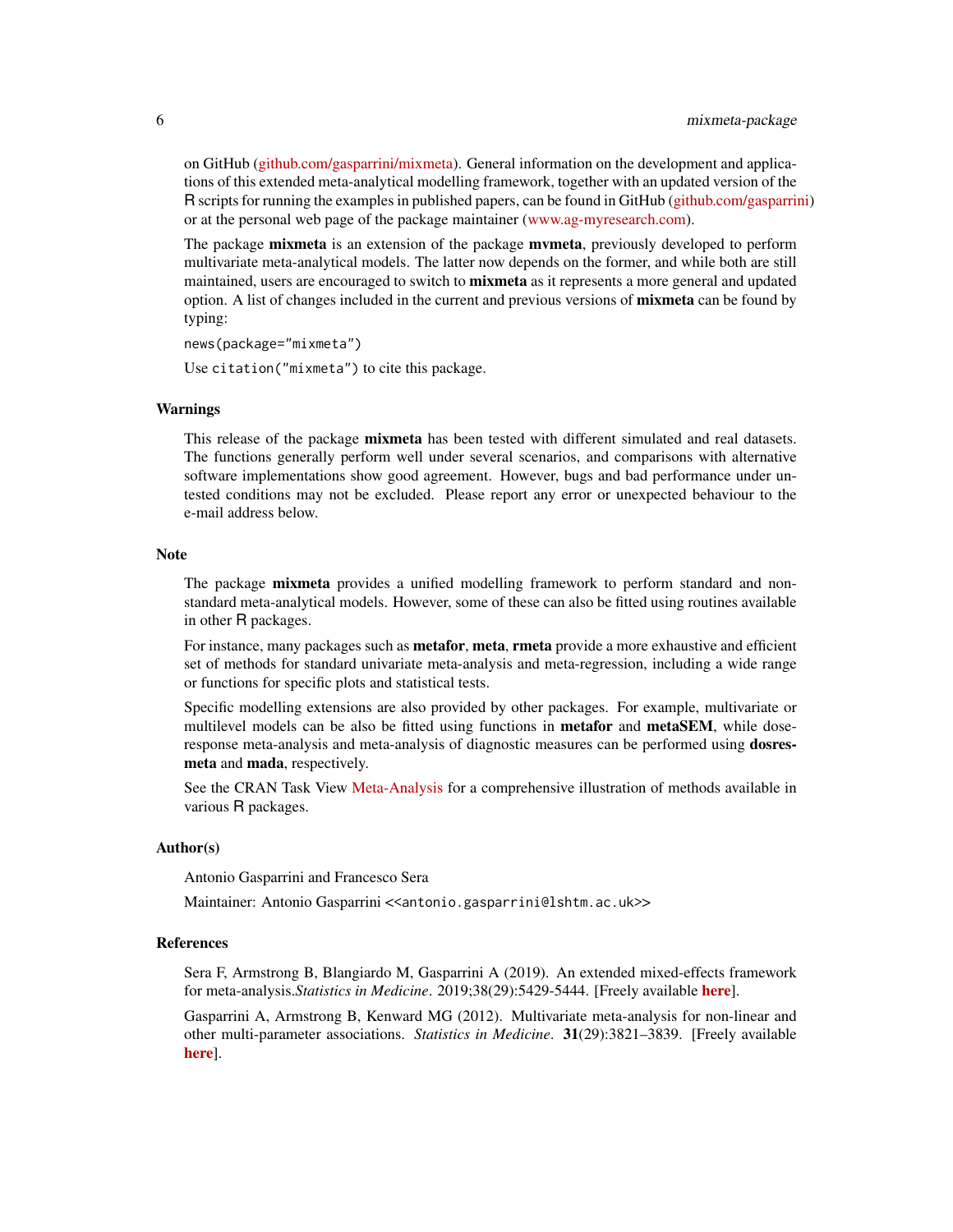## <span id="page-6-0"></span>alcohol 7 and 7 and 7 and 7 and 7 and 7 and 7 and 7 and 7 and 7 and 7 and 7 and 7 and 7 and 7 and 7 and 7 and 7

Pinheiro JC and Bates DM (2000). *Mixed-Effects Models in S and S-PLUS*. New York, Springer Verlag.

Lindstrom MJ and Bates DM (1988). Newton-Raphson and EM algorithms for linear mixed-effects models for repeated-measures data. *Journal of the American Statistical Association*. 83(404):1014– 1022.

Goldstein H (1986). Multilevel mixed linear model analysis using iterative generalized least squares. *Biometrika*. 73(1):43–56.

Goldstein H (1992). Efficient computational procedures for the estimation of parameters in multilevel models based on iterative generalized least squares. *Computational Statistics \& Data Analysis*. 13(1):63–71.

Stram DO (1996). Meta-analysis of published data using a linear mixed-effects model. *Biometrics*. 52(2):536–544.

Stevens JR, Taylor AM. Hierarchical dependence in meta-analysis. *Journal of Educational and Behavioral Statistics*. 34(1):46–73.

Jackson D, Riley R, White IR (2011). Multivariate meta-analysis: Potential and promise. *Statistics in Medicine*. 30(20);2481–2498.

Goldstein H, et al (2000). Meta-analysis using multilevel models with an application to the study of class size effects. *Journal of the Royal Statistical Society: Series C (Applied Statistics)*. 49(3):399– 412.

Crippa A, et al (2019). One-stage dose-response meta-analysis for aggregated data. *Statistical Methods in Medical Research*. 28(5):1579–1596.

Ishak KJ, Platt RW, Joseph L, et al (2007). Meta-analysis of longitudinal studies. *Clinical Trials*. 4(5):525–539.

<span id="page-6-1"></span>alcohol *Alcohol Intake and Colorectal Cancer*

## Description

The dataset contains the data on 8 cohort studies participating in the Pooling Project of Prospective Studies of Diet and Cancer. A total of 3,646 cases and 2,511,424 person-years were included in the analysis. Each study estimated the incidence relative rate in different categories of alcohol intake while controlling for a set of potential confounders, using non-drinkers as the reference. The categories where then converted in a dose by assigning to each the median value of individual consumptions, with studies reporting estimates at different levels in a continuous scale.

#### Usage

alcohol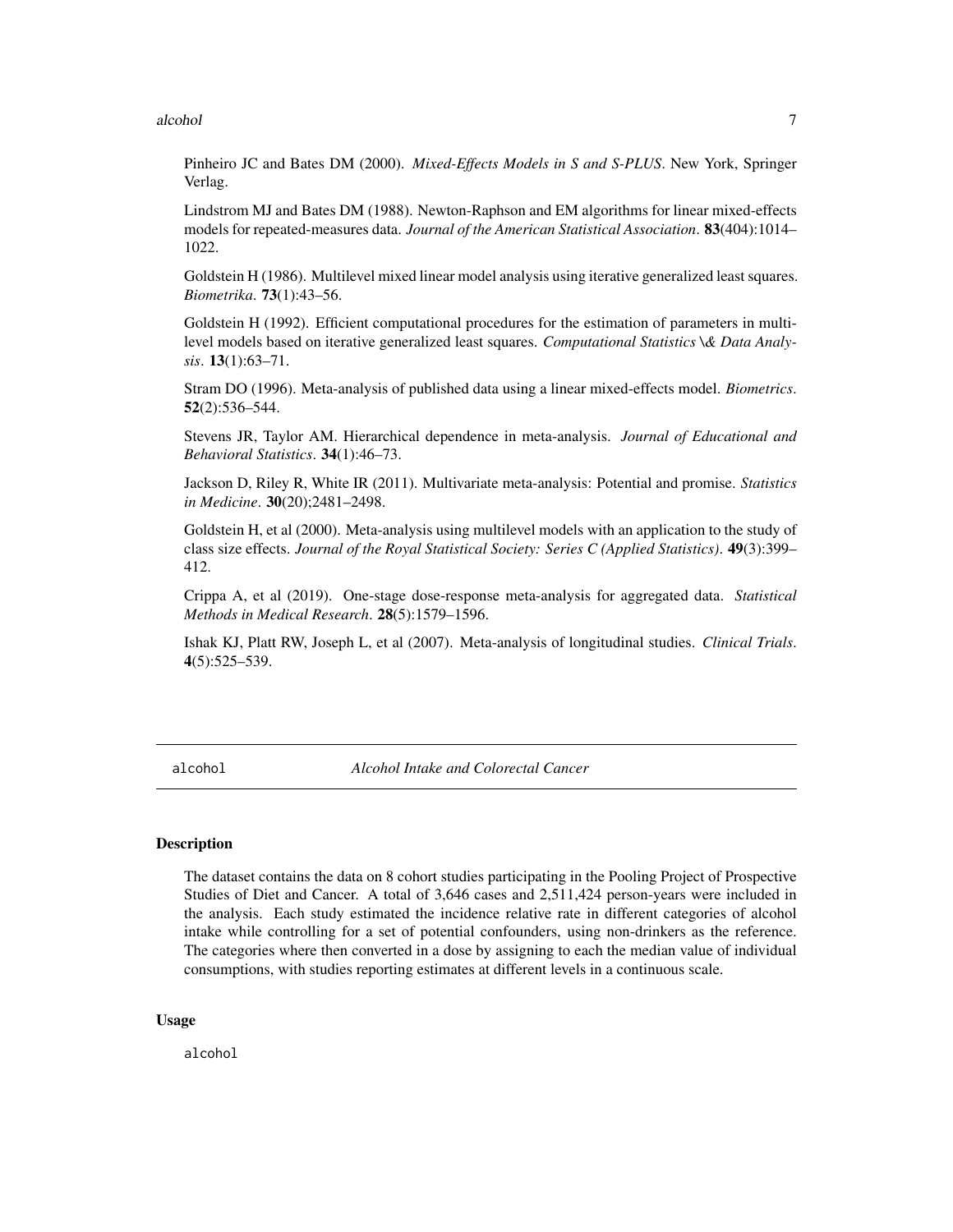## 8 alcohol and the state of the state of the state of the state of the state of the state of the state of the state of the state of the state of the state of the state of the state of the state of the state of the state of

## Format

A data frame with 48 observations on the following 7 variables:

- id: label for each study, derived from the first author's name.
- type: code for study design (cohort estimating incidence rate).
- dose: assigned dose level (gr/day of alcohol intake).
- cases: number of cases for each dose category.
- peryears: amount of person-time for each dose category.
- logrr: estimated logarithm of the incidence relative rate.
- se: standard error of the estimates.

## **Details**

The data are stored in a *long* format, with each record reporting the information for each dose categories and studies including multiple records. The reference category for each study included, although the log-RR is fixed to 0 with no standard error (comparing the category with itself). The information on these reference categories is needed to compute the approximate correlations between estimates in the same study.

## **Note**

The data provide an example of application of dose-response meta-analysis, with repeated measurements of the effect size associated to different doses within each study. This requires a modelling structure that accounts for both within and between-study correlations of repeated measurements. The within-study correlations are usually reconstructed from published data using specific methods. Results can be compared with those reported by Crippa and Orsini (2016) and Orsini and colleagues (2012), although they are not identical: while the original analysis used a two-stage approach, the modelling framework applied here follows the more recent one-stage dose-response meta-analysis proposed by Crippa and collegues (2019).

The dataset is also available in the same format in the dataframe alcohol\_crc of the package dosresmeta.

## Source

Crippa A, et al (2019). One-stage dose-response meta-analysis for aggregated data. *Statistical Methods in Medical Research*. 28(5):1579–1596.

Crippa A, Orsini N (2016). Multivariate dose-response meta-analysis: The dosresmeta R package. *Journal of Statistical Software*. 72(1):1–15.

Orsini N, et al (2012). Meta-analysis for linear and nonlinear dose-response relations: examples, an evaluation of approximations, and software. *American Journal of Epidemiology*. 175(1):66–73.

Sera F, Armstrong B, Blangiardo M, Gasparrini A (2019). An extended mixed-effects framework for meta-analysis.*Statistics in Medicine*. 2019;38(29):5429-5444. [Freely available [here](http://www.ag-myresearch.com/2019_sera_statmed.html)].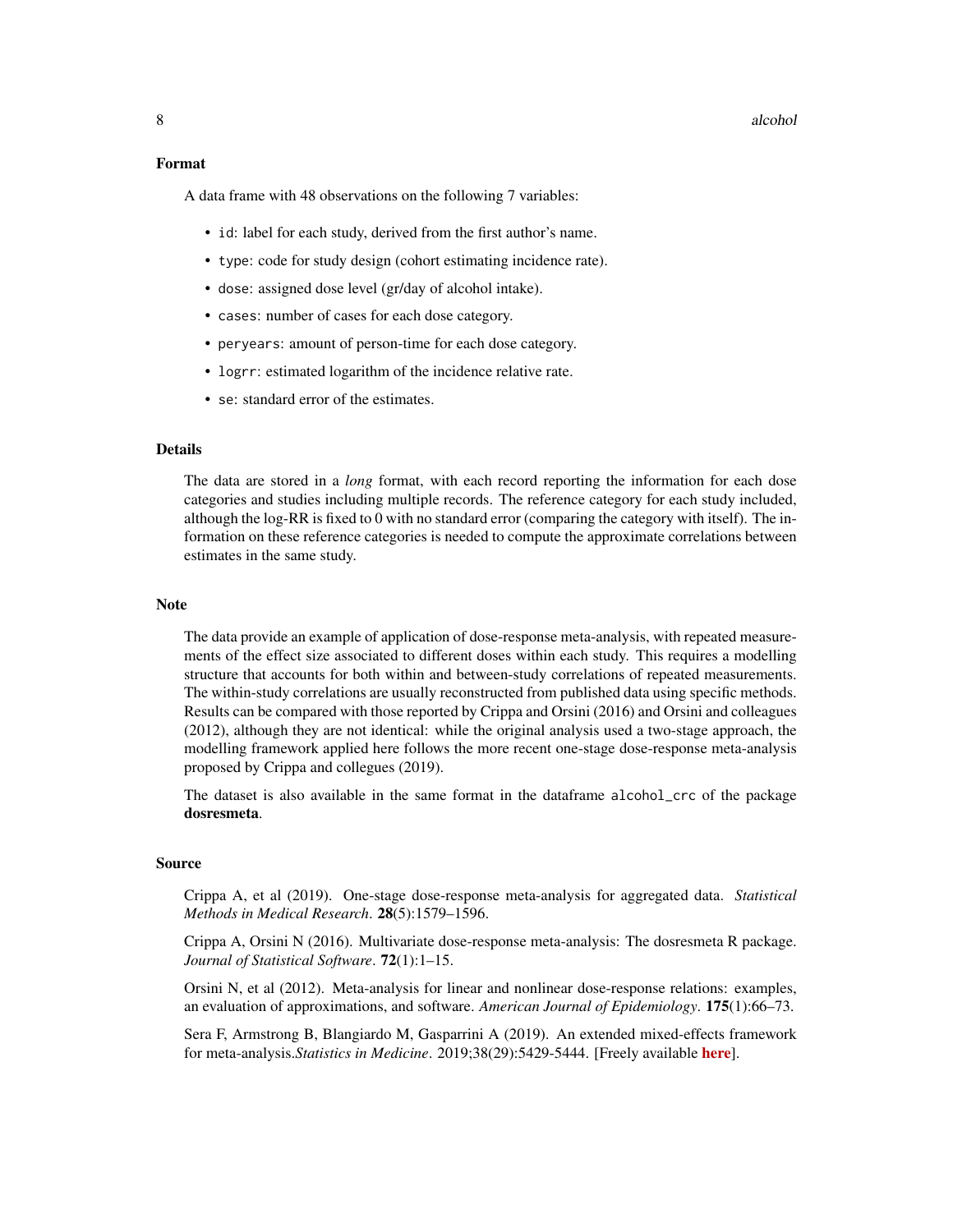## alcohol 99

#### Examples

```
### REPRODUCE THE RESULTS IN CRIPPA ET AL (2016) AND ORSINI ET AL (2012)
# LOAD THE PACKAGE dosresmeta AND splines
library(dosresmeta) ; library(splines)
# COMPUTE THE WITHIN-STUDY CORRELATIONS EXCLUDING THE REFERENCE
addS \leq lapply(split(alcohol, alcohol$id), function(x)
  covar.logrr(y=logrr, v=se^2, cases=cases, n=peryears, type=type, data=x))
sub <- subset(alcohol, !is.na(se))
# NOT ACCOUNTING FOR WITHIN-STUDY CORRELATIONS
nocor \le mixmeta(logrr \sim 0 + dose, S=se^2, random= \sim 0 + dose|id, data=sub,
 method="ml")
summary(nocor)
# ACCOUNTING FOR WITHIN-STUDY CORRELATIONS
lin \le mixmeta(logrr \sim 0 + dose, random= \sim 0 + dose|id, data=sub, method="ml",
  control=list(addSlist=addS))
summary(lin)
# ALLOWING NON-LINEARITY IN BOTH FIXED AND RANDOM PARTS
nonlin <- mixmeta(logrr \sim 0 + ns(dose, knots=c(10,25)), data=sub,
  random= \sim 0 + ns(dose, knots=c(10,25))|id, method="ml",
  control=list(addSlist=addS))
summary(nonlin)
# SIMPLIFY THE MODEL BY ASSUMING LINEARITY IN THE RANDOM PART
nonlin2 <- update(nonlin, random= \sim 0 + dose|id)
summary(nonlin2)
# FIXED-EFFECTS MODEL (TRICK: random TO DEFINE THE GROUPING, THEN FIX IT TO 0)
nonlinfix \leq mixmeta(logrr \sim 0 + ns(dose, knots=c(10,25)), random= \sim 1|id,
  data=sub, method="ml",bscov="fixed", control=list(addSlist=addS, Psifix=0))
summary(nonlinfix)
# COMPARE THE MODELS
AIC(nocor, lin, nonlin, nonlin2, nonlinfix)
# PREDICT THE RR FOR 12g/day FOM TWO MODELS
exp(predict(nocor, newdata=data.frame(dose=12), ci=TRUE))
exp(predict(lin, newdata=data.frame(dose=12), ci=TRUE))
# PREDICT (RECREATE SPLINES FOR EASY CODING)
predlin <- exp(predict(lin, newdata=data.frame(dose=0:60), ci=TRUE))
prednonlin <- exp(predict(nonlin, newdata=data.frame(dose=0:60), ci=TRUE))
# DISPLAY THE NON-LINEAR EFFECT
col1 \leftarrow do.call(rgb, c(as.list(col2rgb("blue") / 255), list(0.2)))
col2 \leftarrow do-call(rgb, c(as.list(col2rgb("green") / 255), list(0.2)))plot(0:60, predlin[,1], type="l", ylim=c(0.85,1.9), ylab="RR",
  xlab="Alcohol intake (gr/day)", main="Dose-response")
```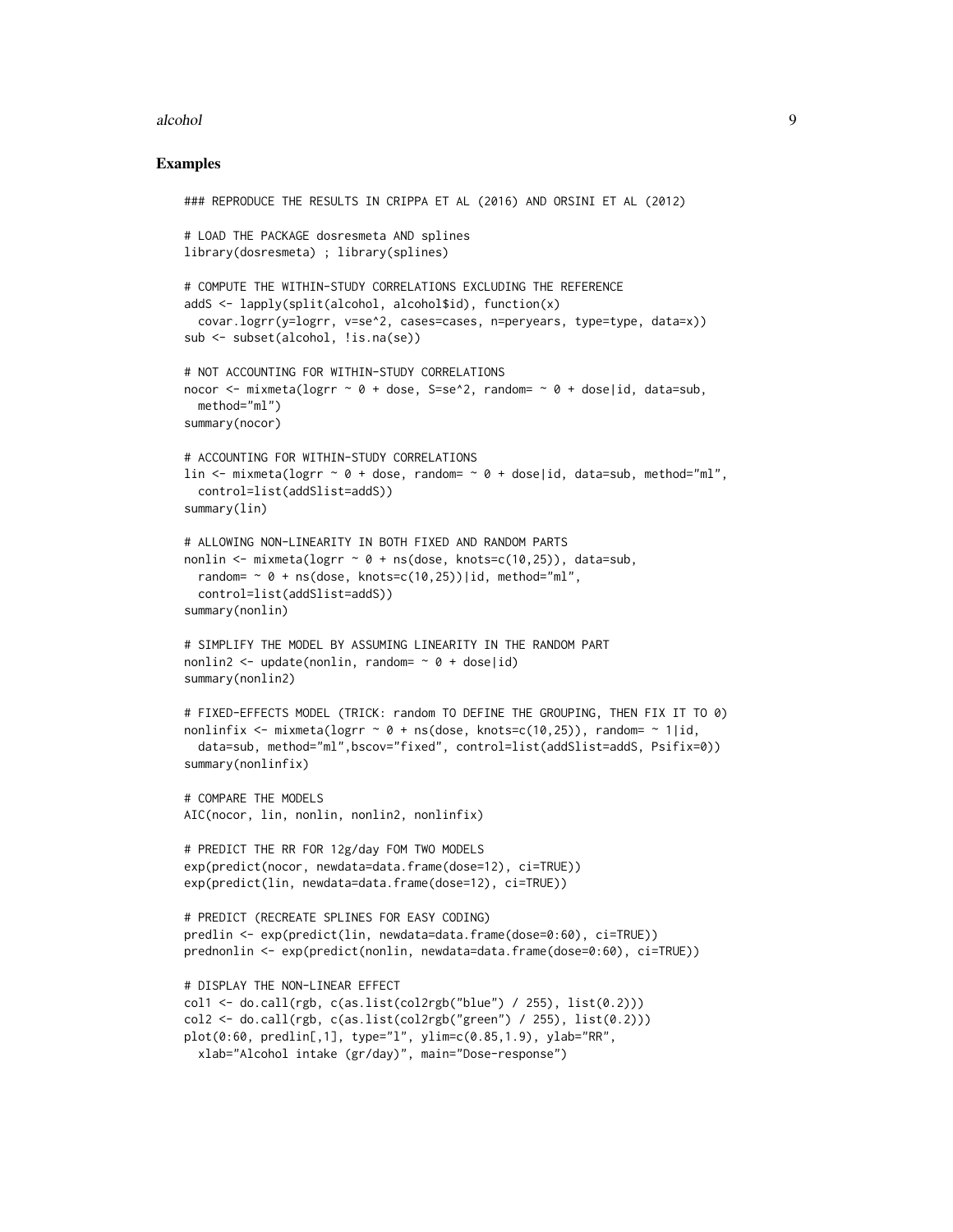```
polygon(c(0:60,60:0), c(predlin[,2], rev(predlin[,3])), col=col1, border=NA)
lines(0:60,prednonlin[,1], lty=5)
polygon(c(0:60,60:0), c(prednonlin[,2],rev(prednonlin[,3])), col=col2, border=NA)
```
<span id="page-9-1"></span>bcg *Efficacy of BCG Vaccine in the Prevention of Tuberculosis*

## Description

The dataset contains the data on 13 prospective clinical trials that compared the rates of tubercolosis in groups vaccinated with the Bacillus Calmette-Guerin (BCG) vaccine and non-vaccinated control populations. The outcome here is reported as both relative risk (RR) and odds ratio (OR), with associated uncertanty.

#### Usage

bcg

## Format

A data frame with 13 observations on the following 13 variables:

- trial: sequence identifying the trial.
- author: label identifying the author(s).
- year: year of publication.
- tpos,tneg: number of positive and negative TB cases in the treated (vaccinated) group.
- cpos,cneg: number of positive and negative TB cases in the control (non-vaccinated) group.
- ablat: absolute latitude of the study location (in degrees).
- alloc: method of treatment allocation (random, alternate, or systematic assignment).

#### Note

The data provide an example of application of standard univariate meta-analysis and meta-regression, with independent studies providing a single estimate of a single effect size. Interestingly, the data can be analyzed also as a multivariate meta-analysis, using a bivariate outcome where risks or odds of TB can be measured separaterly in treatment and control groups. Results can be compared with those reported van Houwelingen, Arends, and Stijnen (2002).

The dataset is also available in the same format in the dataframe dat.colditz1994 of the package metafor.

## Source

van Houwelingen HC, Arends LR, Stijnen T (2002). Advanced methods in meta-analysis: multivariate approach and meta-regression. *Statistics in Medicine*. 21(4):589–624.

Sera F, Armstrong B, Blangiardo M, Gasparrini A (2019). An extended mixed-effects framework for meta-analysis.*Statistics in Medicine*. 2019;38(29):5429-5444. [Freely available [here](http://www.ag-myresearch.com/2019_sera_statmed.html)].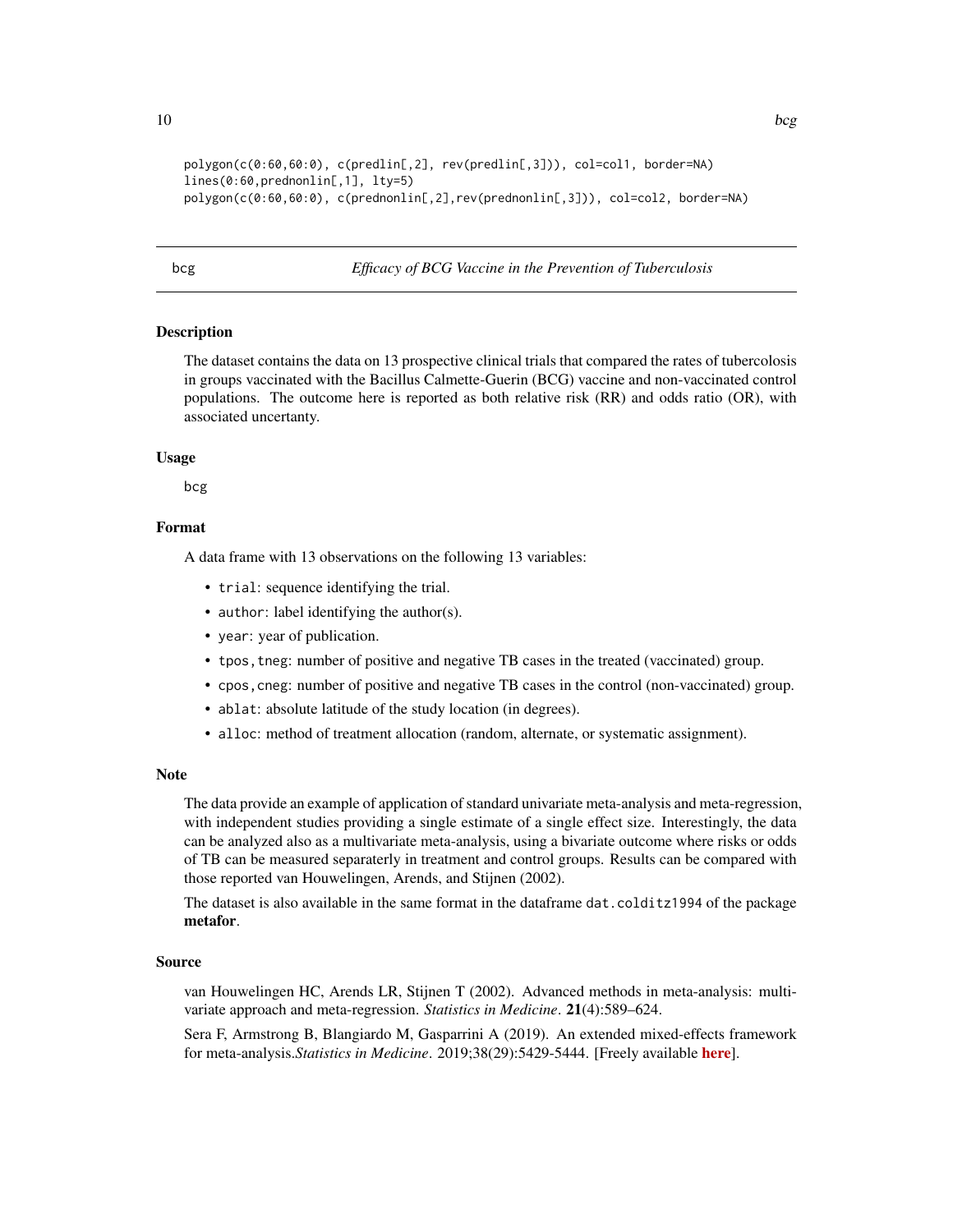## <span id="page-10-0"></span>bdiagMat 11

## Examples

```
### REPRODUCE THE RESULTS IN VAN HOUWELINGEN ET AL (2002)
# FIXED-EFFECTS META-ANALYSIS (SECTION 3.1.1)
unifix <- mixmeta(logor, logorvar, data=bcg, method="fixed")
print(summary(unifix), digits=3)
# RANDOM-EFFECTS META-ANALYSIS WITH MAXIMUM LIKELIHOOD (SECTION 3.1.2)
uniran <- mixmeta(logor, logorvar, data=bcg, method="ml")
print(summary(uniran), digits=3, report="var")
# ORIGINAL ESTIMATES AND BEST-LINEAR UNBIASED PREDICTIONS (FIGURE 3)
pred <- with(bcg, cbind(logor, logor-1.96*sqrt(logorvar),
  logor+1.96*sqrt(logorvar)))
blup <- blup(uniran, pi=TRUE)
plot(pred[, 1], rev(bcg$trial)+0.2, xlim=c(-3,3), ylim=c(0,14), pch=18,axes=FALSE, xlab="Log odds ratio", ylab="Trial", main="Forest plot")
axis(1)
axis(2, at=bcg$trial, labels=rev(bcg$trial), lty=0, las=1)
abline(v=coef(uniran))
segments(pred[,2], rev(bcg$trial)+0.2, pred[,3], rev(bcg$trial)+0.2, lty=5)
points(blup[,1], rev(bcg$trial)-0.2, pch=19)
segments(blup[,2], rev(bcg$trial)-0.2, blup[,3], rev(bcg$trial)-0.2)
# COMPUTE THE OUTCOME SEPARATELY FOR TREATMENT AND CONTROL GROUPS
y <- with(bcg, log(cbind(tpos/tneg, cpos/cneg)))
S <- with(bcg, cbind(1/tpos+1/tneg, 1/cpos+1/cneg))
# BIVARIATE RANDOM-EFFECTS META-ANALYSIS (SECTION 4)
mvran <- mixmeta(y, S, method="ml")
print(summary(mvran), digits=3, report="var")
# META-REGRESSION (SECTION 5)
uniranlat <- update(uniran, .~. + ablat)
print(summary(uniranlat), digits=3, report="var")
drop1(uniranlat, test="Chisq")
```
bdiagMat *Block-Diagonal Expansion of a List of Matrices*

## **Description**

The function bdiagMat builds a single matrix with block-diagonal from a list of matrices.

#### Usage

bdiagMat(x)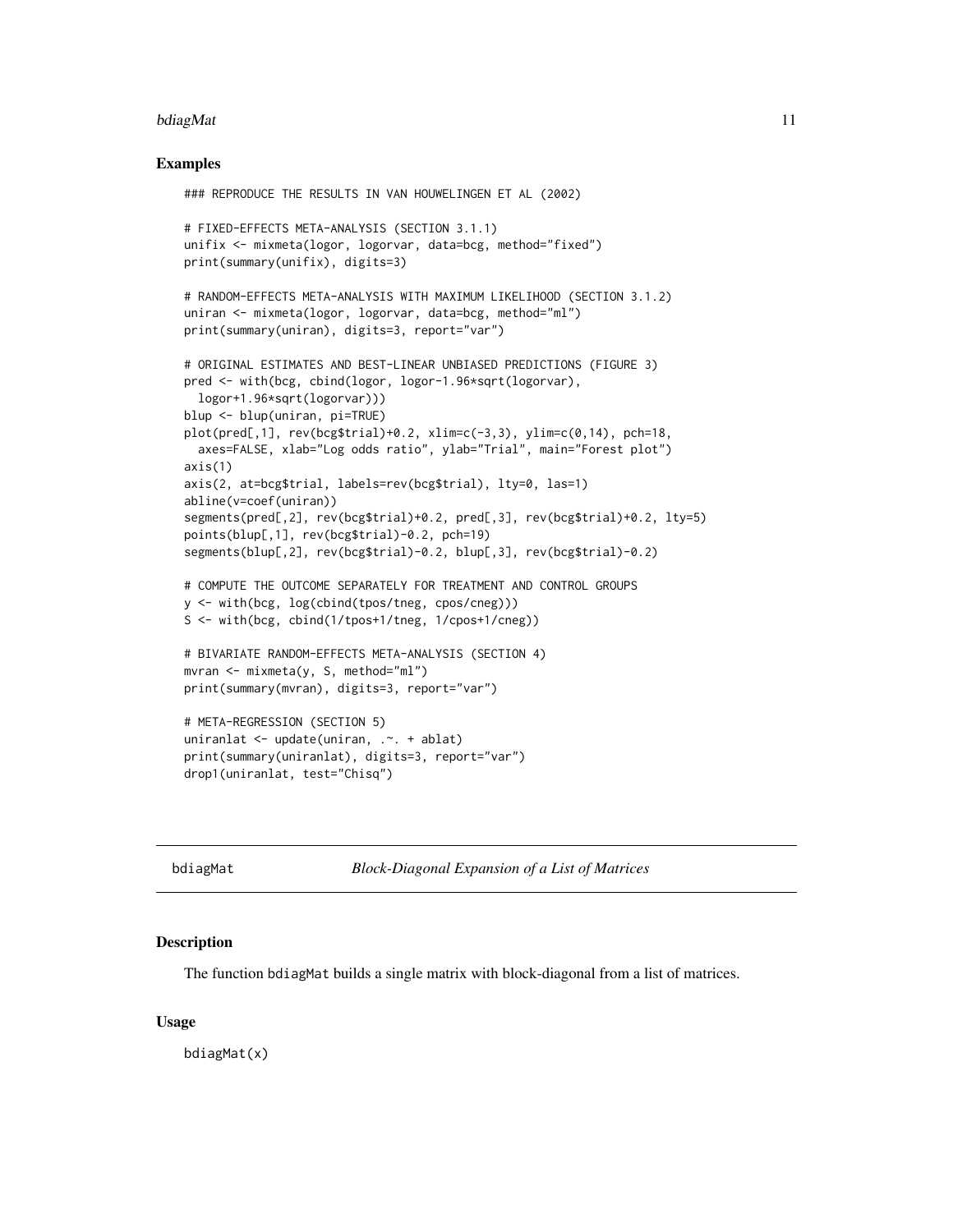## <span id="page-11-0"></span>12 berkey98

## Arguments

x a list of matrices, or a single matrix.

## Value

A matrix with block-diagonal form if x is a list, or otherwise x itself if a matrix.

## Author(s)

Antonio Gasparrini << antonio.gasparrini@lshtm.ac.uk>>

## See Also

See functions bldiag in package metafor.

## Examples

```
# GENERATE A LIST OF MATRICES, AND CREATE THE BLOCK-DIAGONAL MATRIX
(matlist <- list(matrix(1:4,2), matrix(1:8,2)))
bdiagMat(matlist)
```
<span id="page-11-1"></span>berkey98 *Five Published Trials on Periodontal Disease*

## Description

The dataset contains the results of 5 published trials comparing surgical and non-surgical treatments for medium-severity periodontal disease, one year after treatment. The 2 estimated outcomes are average improvements (surgical minus non-surgical, in mm) in probing depth (PD) and attachment level (AL).

## Usage

berkey98

#### Format

A data frame with 5 observations on the following 7 variables:

pubyear publication year of the trial.

npat number of patients included in the trial.

- PD estimated improvement of surgical versus non-surgical treatments in probing depth (mm).
- AL estimated improvement of surgical versus non-surgical treatments in attachment level (mm).

var\_PD variance of the estimated outcome for PD.

cov\_PD\_AL covariance of the estimated outcomes for PD and AL.

var\_AL variance of the estimated outcome for AL.

Row names specify the author of the paper reporting the results of each trial.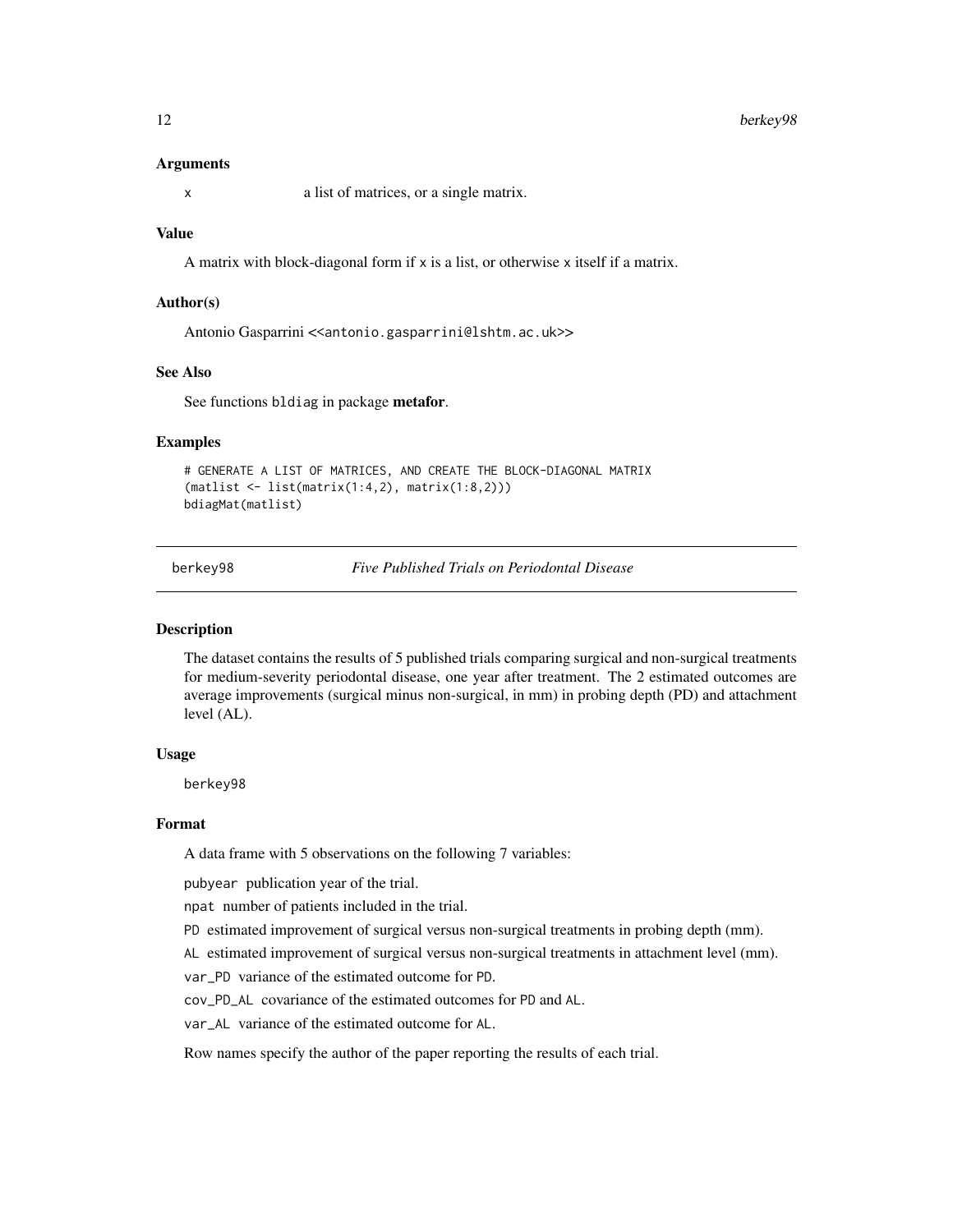<span id="page-12-0"></span>blup the contract of the contract of the contract of the contract of the contract of the contract of the contract of the contract of the contract of the contract of the contract of the contract of the contract of the contr

## Source

Berkey CS, et al. (1998). Meta-analysis of multiple outcomes by regression with random effects. *Statistics in Medicine*. 17:2537–2550.

Berkey CS., et al. (1995). Multiple-outcomes meta-analysis of treatments for periodontal disease. *Journal of Dental Research*. 74(4):1030–1039.

Sera F, Armstrong B, Blangiardo M, Gasparrini A (2019). An extended mixed-effects framework for meta-analysis.*Statistics in Medicine*. 2019;38(29):5429-5444. [Freely available [here](http://www.ag-myresearch.com/2019_sera_statmed.html)].

## Examples

```
### REPRODUCE THE RESULTS IN BERKEY ET AL. (1998)
# INSPECT THE DATA
berkey98
# FIXED-EFFECTS
year <- berkey98$pubyear - 1983
mod1 <- mixmeta(cbind(PD,AL) ~ year, S=berkey98[5:7], data=berkey98,
 method="fixed")
print(summary(mod1), digits=3)
# GLS MODEL (VARIANCE COMPONENTS)
mod2 <- mixmeta(cbind(PD,AL) ~ year, S=berkey98[5:7], data=berkey98,
 method="vc", control=list(vc.adj=FALSE))
print(summary(mod2), digits=3)
round(mod2$Psi, 3)
# ML MODEL
mod3 <- mixmeta(cbind(PD,AL) ~ year, S=berkey98[5:7], data=berkey98, method="ml")
print(summary(mod3), digits=3)
round(mod3$Psi, 3)
```
blup *Best Linear Unbiased Predictions*

## Description

This is a generic function for generating best linear unbiased predictions (BLUPs) from the results of various fitting functions for meta-analytical models. The function invokes particular methods which depend on the [class](#page-0-0) of the first argument. Currently, specific methods exist for several meta-analytical models in various packages: [blup.mixmeta](#page-13-1), [blup.rma.uni](#page-0-0), [blup.mvmeta](#page-0-0), and [blup.dosresmeta](#page-0-0).

## Usage

blup(object, ...)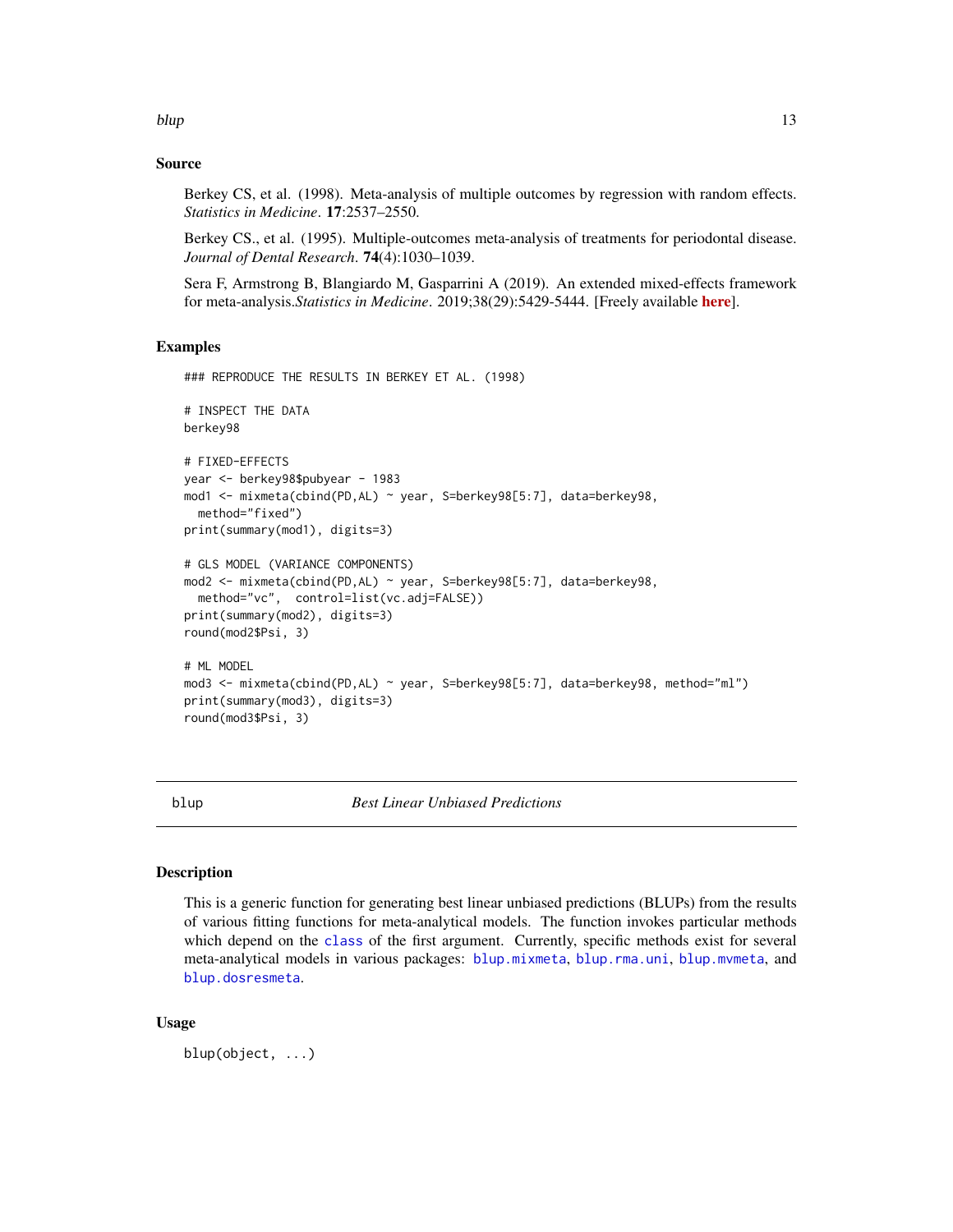<span id="page-13-0"></span>14 blup.mixmeta

## Arguments

| object   | a model object for which BLUPs are desired.        |
|----------|----------------------------------------------------|
| $\cdots$ | further arguments passed to or from other methods. |

## Details

The generic method function blup calls specific method functions to produces (empirical) best linear unbiased predictions (BLUPs) from model objects.

These predictions are a shrunk version of unit-specific realizations, where unit-specific estimates borrow strength from the assumption of an underlying (potentially multivariate) distribution in a (usually hypothetical) population. The amount of shrinkage depends from the relative size of the within and between-unit covariance matrices.

## Value

The form of the value returned by blup depends on the class of its argument. See the documentation of the particular methods for details of what is produced by that method. Usually, the results consist of point estimates of BLUPs and optionally some measure of their uncertainty.

## Author(s)

Antonio Gasparrini <<antonio.gasparrini@lshtm.ac.uk>> and Francesco Sera <<francesco.sera@lshtm.ac.uk>>

## References

Verbeke G, Molenberghs G. *Linear Mixed Models for Longitudinal Data*. Springer; 1997.

Sera F, Armstrong B, Blangiardo M, Gasparrini A (2019). An extended mixed-effects framework for meta-analysis.*Statistics in Medicine*. 2019;38(29):5429-5444. [Freely available [here](http://www.ag-myresearch.com/2019_sera_statmed.html)].

## See Also

Specific methods for various classes: [blup.mixmeta](#page-13-1), [blup.rma.uni](#page-0-0), [blup.mvmeta](#page-0-0), and [blup.dosresmeta](#page-0-0).

<span id="page-13-1"></span>blup.mixmeta *Best Linear Unbiased Predictions from mixmeta Models*

## Description

This method function computes (empirical) best linear unbiased predictions from fitted randomeffects meta-analytical models represented in objects of class "mixmeta". Quantities can represent prediction of outcomes given both fixed and random effects, or just random-effects residuals from the fixed-effects estimates. Predictions are optionally accompanied by standard errors, prediction intervals or the entire (co)variance matrix of the predicted outcomes.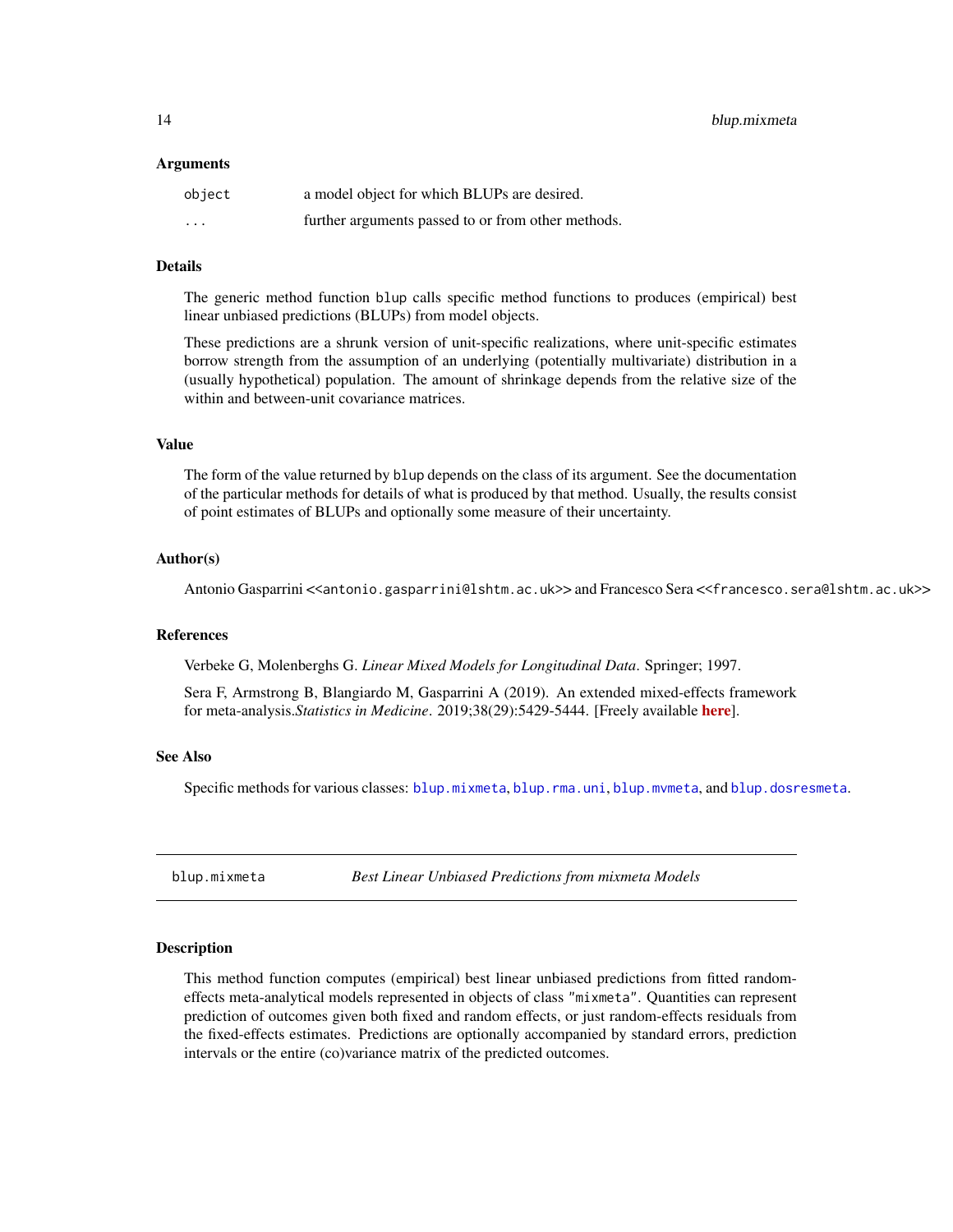## blup.mixmeta 15

## Usage

```
## S3 method for class 'mixmeta'
blup(object, se=FALSE, pi=FALSE, vcov=FALSE, pi.level=0.95, type="outcome",
  level, format, aggregate="stat", ...)
```
## Arguments

| object      | an object of class "mixmeta".                                                                                                                                                                          |
|-------------|--------------------------------------------------------------------------------------------------------------------------------------------------------------------------------------------------------|
| se          | logical switch indicating if standard errors must be included.                                                                                                                                         |
| рi          | logical switch indicating if prediction intervals must be included.                                                                                                                                    |
| <b>VCOV</b> | logical switch indicating if the (co)variance matrix must be included.                                                                                                                                 |
| pi.level    | a numerical value between 0 and 1, specifying the confidence level for the com-<br>putation of prediction intervals.                                                                                   |
| type        | the type of prediction. This can be either outcome (default) or residual. See<br>Details.                                                                                                              |
| level       | level of random-effects grouping for which predictions are to be computed. De-<br>fault to the highest (inner) level, with 0 corresponding to fixed-effects predic-<br>tions obtained through predict. |
| format      | the format for the returned results. See Value.                                                                                                                                                        |
| aggregate   | when format="matrix" and se or ci are required, the results may be aggre-<br>gated by statistic or by outcome. See Value.                                                                              |
| $\cdots$    | further arguments passed to or from other methods.                                                                                                                                                     |

## Details

The method function blup produces (empirical) best linear unbiased predictions from mixmeta objects. These can represent outcomes, given by the sum of fixed and random parts, or just randomeffects residuals representing deviations from the fixed-effects estimated outcomes. In non-standard models with multiple hierarchies of random effects, the argument level can be used to determine the level of grouping for which predictions are to be computed.

These predictions are a shrunk version of unit-specific realizations, where unit-specific estimates borrow strength from the assumption of an underlying (potentially multivariate) distribution of outcomes or residuals in a (usually hypothetical) population. The amount of shrinkage depends from the relative size of the within and between-unit covariance matrices reported as components S and Psi in mixmeta objects (see [mixmetaObject](#page-54-1)).

Fixed-effects models do not assume random effects, and the results of blup for these models are identical to [predict](#page-71-1) (for type="oucome") or just 0's (for type="residuals").

How to handle predictions for units removed from estimation due to invalid missing pattern is determined by the na.action argument used in [mixmeta](#page-30-1) to produce object. If na.action=na.omit, units excluded from estimation will not appear, whereas if na.action=na.exclude they will appear, with values set to NA for all the outcomes. This step is performed by [napredict](#page-0-0). See Note below.

In the presence of missing values in the outcomes y of the fitted model, correspondent values of point estimates and covariance terms are set to 0, while the variance terms are set to 1e+10. In this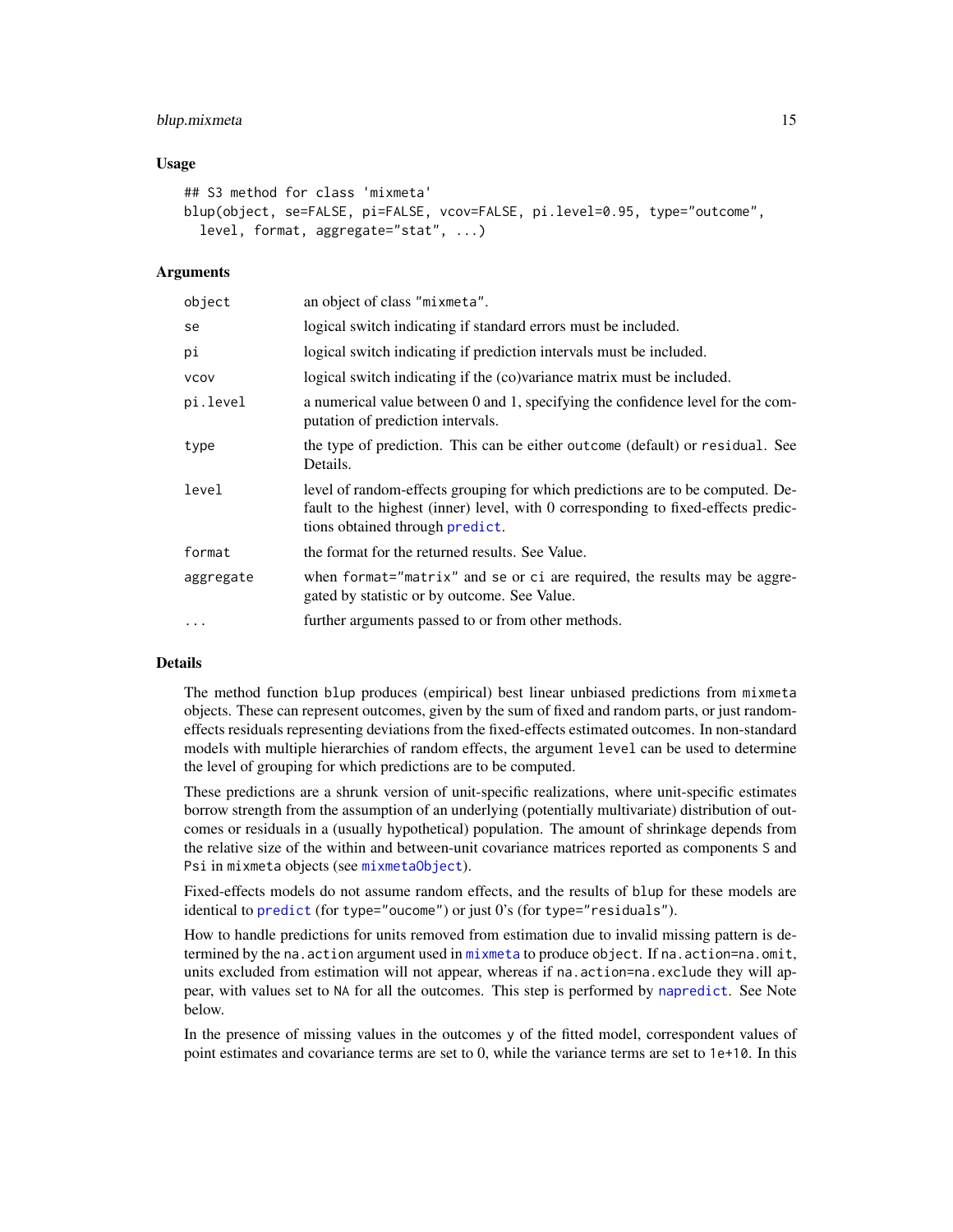case, in practice, the unit-specific estimates do not provide any information (their weight is virtually 0), and the prediction tends to the value returned by [predict](#page-71-1) with interval="prediction", when applied to a new but identical set of predictors. See also Note below.

## Value

(Empirical) best linear unbiased predictions of outcomes or random-effects residuals. The results may be aggregated in matrices (the default), or returned as lists, depending on the argument format. For multivariate models, the aggregation is ruled by the argument aggregate, and the results may be grouped by statistic or by outcome. If vcov=TRUE, lists are always returned.

## Note

The definition of missing in model frames used for estimation in [mixmeta](#page-30-1) is different than that commonly adopted in other regression models such as  $\text{lm}$  $\text{lm}$  $\text{lm}$  or [glm](#page-0-0). See info on [missing values](#page-68-1) in [mixmeta](#page-30-1).

Differently from [predict](#page-71-1), this method function computes the predicted values in the presence of partially missing outcomes. Interestingly, BLUPs for missing outcomes may be slightly different than predictions returned by [predict](#page-71-1) on a new but identical set of predictors, as the BLUP also depends on the random part of the model. Specifically, the function uses information from the random-effects (co)variance to predict missing outcomes given the observed ones.

#### Author(s)

Antonio Gasparrini <<antonio.gasparrini@lshtm.ac.uk>> and Francesco Sera <<francesco.sera@lshtm.ac.uk>>

## References

Sera F, Armstrong B, Blangiardo M, Gasparrini A (2019). An extended mixed-effects framework for meta-analysis.*Statistics in Medicine*. 2019;38(29):5429-5444. [Freely available [here](http://www.ag-myresearch.com/2019_sera_statmed.html)].

Verbeke G, Molenberghs G. *Linear Mixed Models for Longitudinal Data*. Springer; 1997.

## See Also

See [predict](#page-71-1) for standard predictions. See [mixmeta-package](#page-1-1) for an overview of the package and modelling framework.

## Examples

```
# RUN THE MODEL
model <- mixmeta(cbind(PD,AL) ~ 1, S=berkey98[5:7], data=berkey98)
# ONLY BLUP
blup(model)
# BLUP AND SE
blup(model, se=TRUE)
# SAME AS ABOVE, AGGREGATED BY OUTCOME, WITH PREDICTION INTERVALS
```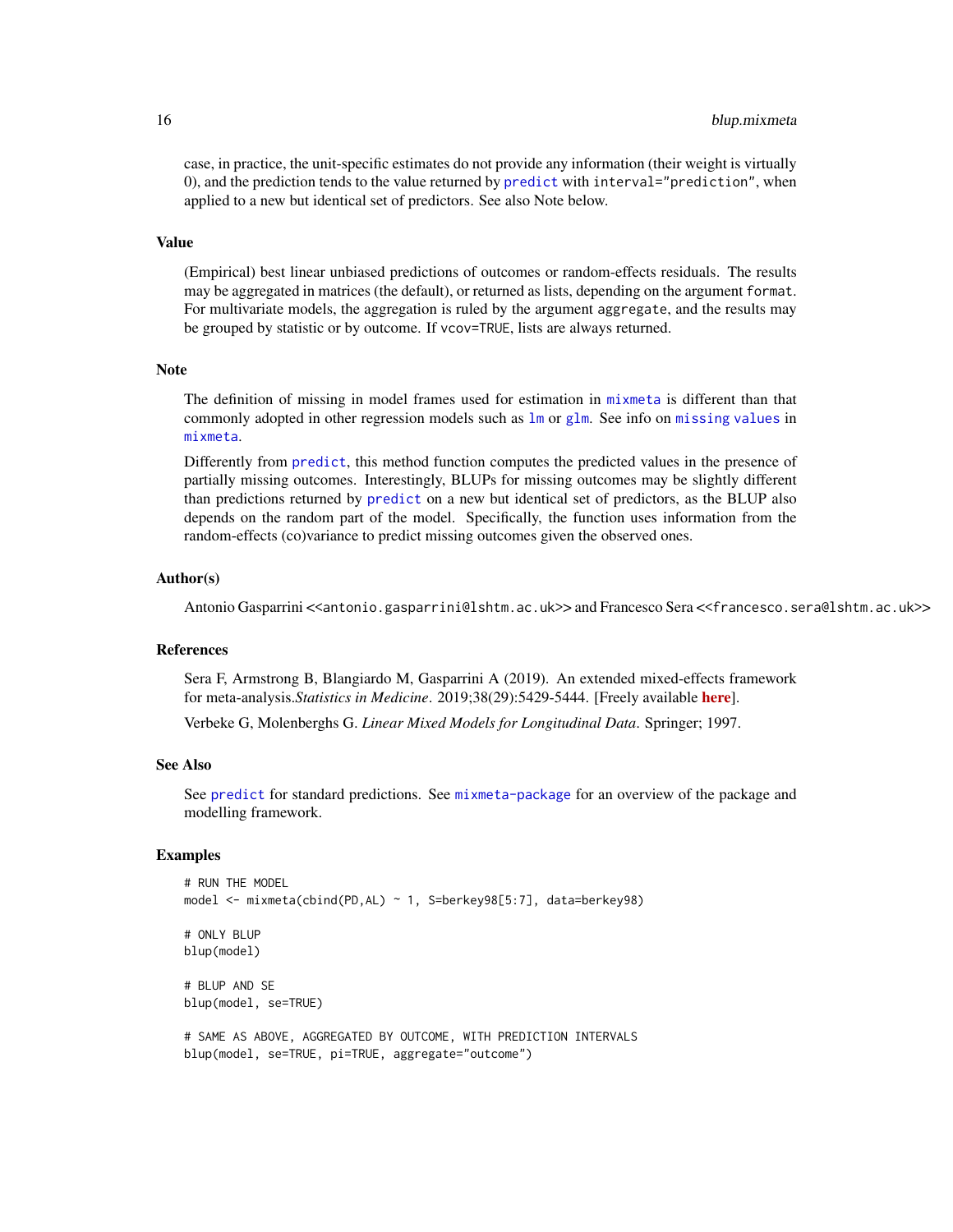## <span id="page-16-0"></span>coef.mixmeta 17

```
# WITH VCOV, FORCED TO A LIST
blup(model, se=TRUE, pi=TRUE, vcov=TRUE, aggregate="outcome")
# PREDICTING ONLY THE RANDOM-EFFECT RESIDUALS
blup(model, type="residual")
```
coef.mixmeta *Extract Coefficients and (Co)Variance Matrix from mixmeta Objects*

## Description

These method functions return the estimated fixed-effects coefficients and their (co)variance matrix for fitted meta-analytical models represented in objects of class "mixmeta".

## Usage

```
## S3 method for class 'mixmeta'
coef(object, format=c("vector","matrix"), ...)
## S3 method for class 'mixmeta'
vcov(object, ...)
```
## Arguments

| object                  | an object of class "mixmeta".                      |
|-------------------------|----------------------------------------------------|
| format                  | format of the returned object.                     |
| $\cdot$ $\cdot$ $\cdot$ | further arguments passed to or from other methods. |

## Value

For coef, by default a vector (default)with the estimated fixed-effects coefficients. For multivariate models, a matrix can also be returned.

For vcov, the (co)variance matrix of the estimated fixed-effects coefficients.

## Author(s)

Antonio Gasparrini << antonio.gasparrini@lshtm.ac.uk>>

## See Also

See [mixmeta-package](#page-1-1) for an overview of the package and modelling framework.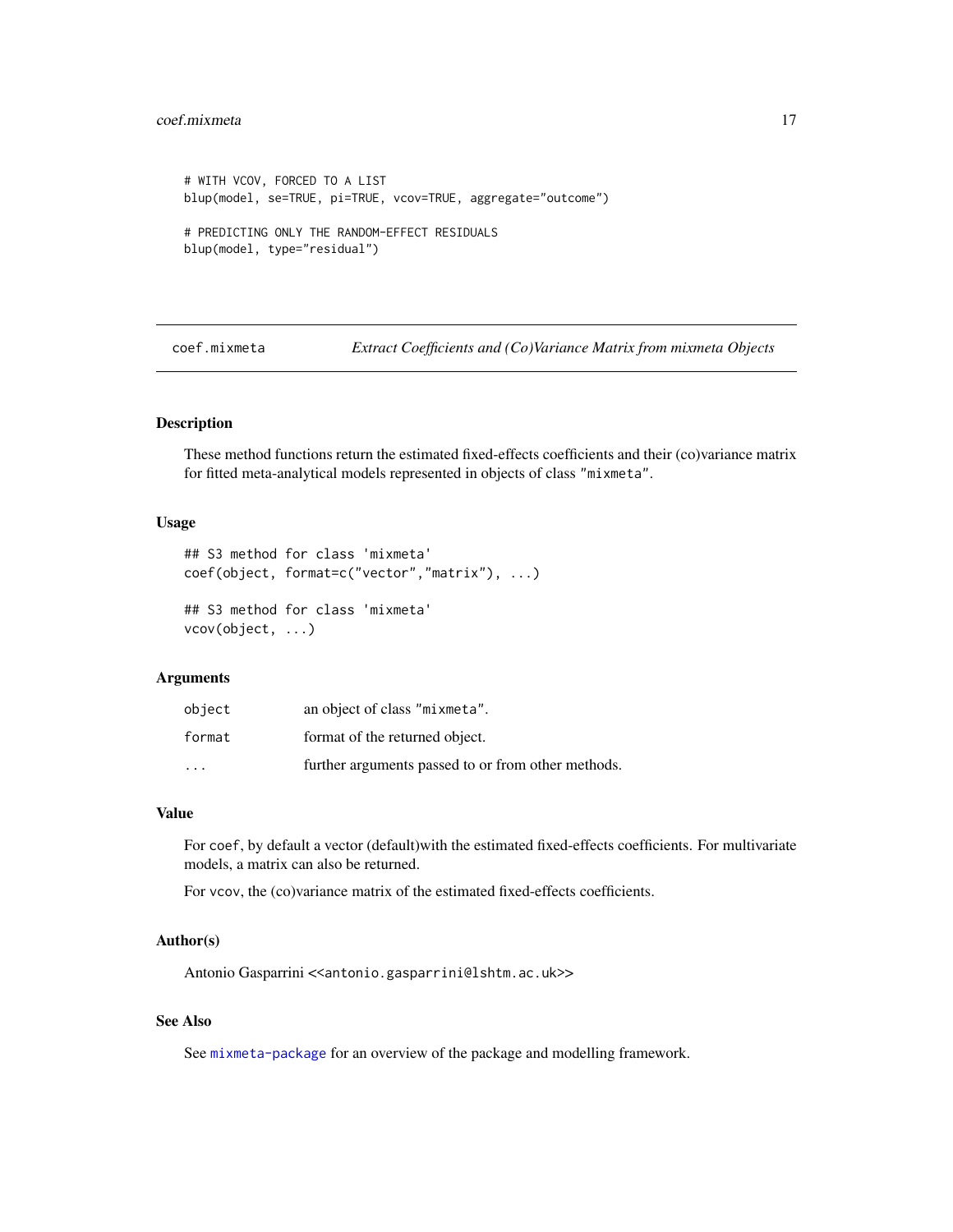## Examples

```
# RUN THE MODEL
model <- mixmeta(cbind(PD,AL) ~ pubyear, S=berkey98[5:7], data=berkey98)
# COEFFICIENTS
model$coef
coef(model)
coef(model, format="matrix")
summary(model)$coef
# (CO)VARIANCE MATRIX
vcov(model)
```
<span id="page-17-1"></span>dbs *Deep-Brain Stimulation for Patients with Parkinson's Disease*

## Description

The dataset contains the data on 46 studies published between 1980 and 2004 that assessed the effect of deep-brain stimulation on the relief of symptoms of Parkinson's disease. The outcome is reported as a score motor function, defined with the Unified Parkinson's Disease Rating Scale (UPDRS-part III), with lower values indicating better prognosis. Changes in the score were measured at 3, 6, 12 months and long-term after the implantation of the stimulator.

## Usage

dbs

## Format

A data frame with 68 observations on the following 12 variables:

- author: label identifying the study.
- year: year of publication.
- eff\_month3,var\_month3: point estimate and variance of the change in the score at 3 months.
- eff\_month6,var\_month6: point estimate and variance of the change in the score at 6 months.
- eff\_month12,var\_month12: point estimate and variance of the change in the score at 12 months.
- eff\_long,var\_long: point estimate and variance of the change in the score in the long term.
- duration: average disease duration (years).
- baseline: average baseline score of the patients.

## Details

The data are stored in a *wide* format, with each record belonging to a single study and different variables providing estimates of the outcome at different times. Each study report results at one or multiple times, with the remaining times set to missing. See the dataset [gliomas](#page-20-1) for an example of similar dataset stored in *long* format.

<span id="page-17-0"></span>18 dbs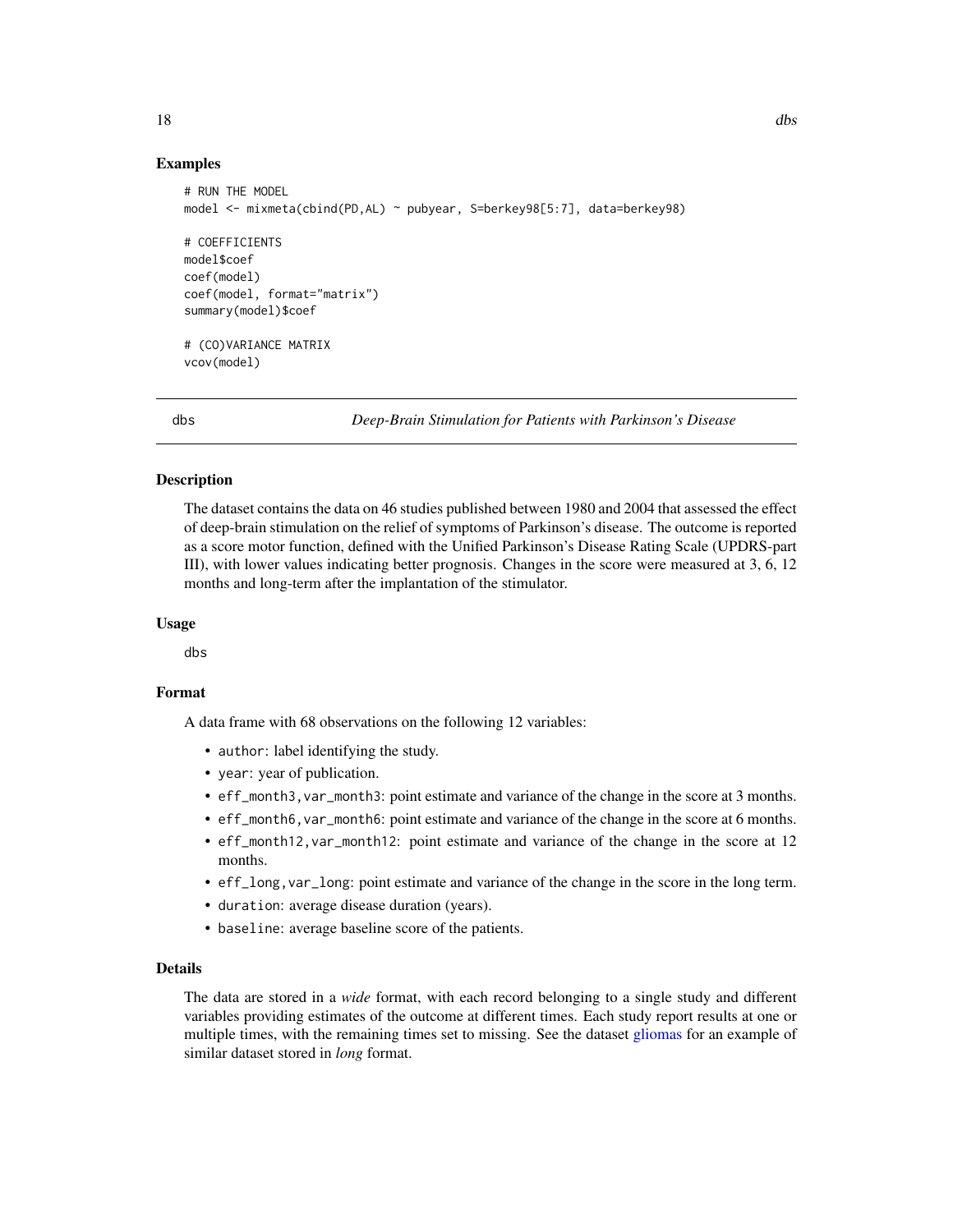## **Note**

The data provide an example of application of longitudinal meta-analysis, with repeated measurements of the effect size taken at various time point within each study. This requires a modelling structure that accounts for both within and between-study correlations of repeated measurements. In this case, the analysis is performed in the wide-format dataset using a multivariate meta-analysis. However, a long format is better suited for longitudinal meta-analysis, as it is applicable even when estimates are reported at different times in each study (see the examples in the help page of the dataset [gliomas](#page-20-1)). Results can be compared with those reported Ishak and colleagues (2007).

## Source

Ishak KJ, et al (2007). Meta-analysis of effect sizes reported at multiple time points using general linear mixed model. *Clinical Trials*. 4(5):525–39.

Sera F, Armstrong B, Blangiardo M, Gasparrini A (2019). An extended mixed-effects framework for meta-analysis.*Statistics in Medicine*. 2019;38(29):5429-5444. [Freely available [here](http://www.ag-myresearch.com/2019_sera_statmed.html)].

## Examples

```
### REPRODUCE THE RESULTS IN ISHAK ET AL (2007), TABLES 1 AND 2
# CREATE THE OUTCOME AND WITHIN-STUDY MATRICES (THE LATTER WITHOUT CORRELATION)
y \le - as.matrix(dbs[1:4*2+1])
S <- as.matrix(dbs[1:4*2+2])
# INDEPENDENT RANDOM EFFECTS (TABLE 1, FIRST MODEL)
mv1 <- mixmeta(y ~ 1, S, bscov="diag", data=dbs)
print(summary(mv1), digits=1, report="var")
# HETEROGENEOUS AR1 RANDOM-EFFECTS (TABLE 1, THIRD MODEL)
mv3 < - mixmeta(y \sim 1, S, bscov="har1", data=dbs)
print(summary(mv3), digits=1, report="var")
# BUILD THE LIST HETEROGENEOUS AR1 WITHIN-STUDY ERRORS (CORRELATION AT 0.97)
cormat \leq 0.97^\circabs(col(matrix(1,4,4)) - row(col(matrix(1,4,4))))
addS <- lapply(seq(nrow(S)), function(i) inputcov(sqrt(S[i,]), cormat))
addS <- lapply(addS, function(x) x[apply(!is.na(x),1,any), apply(!is.na(x),2,any)])
# ADD HAR1 WITHIN-STUDY ERRORS (TABLE 1, FOURTH MODEL) USING addSlist
## Not run:
mv4 \leq mixmeta(y \sim 1, bscov="hardT', data=dbs, control=list(addSlist=addS))print(summary(mv4), digits=1, report="var")
## End(Not run)
## Not run:
### USE A LONG FORMAT, AS MORE FLEXIBLE AND ALLOWS MORE COMPLEX MODELS
# RESHAPE THE DATASET
long <- reshape(dbs, direction="long", idvar="author", v.names=c("eff","var"),
  varying=list(1:4*2+1, 1:4*2+2))
# RE-RUN THE LAST (FOURTH) MODEL
```
dbs 19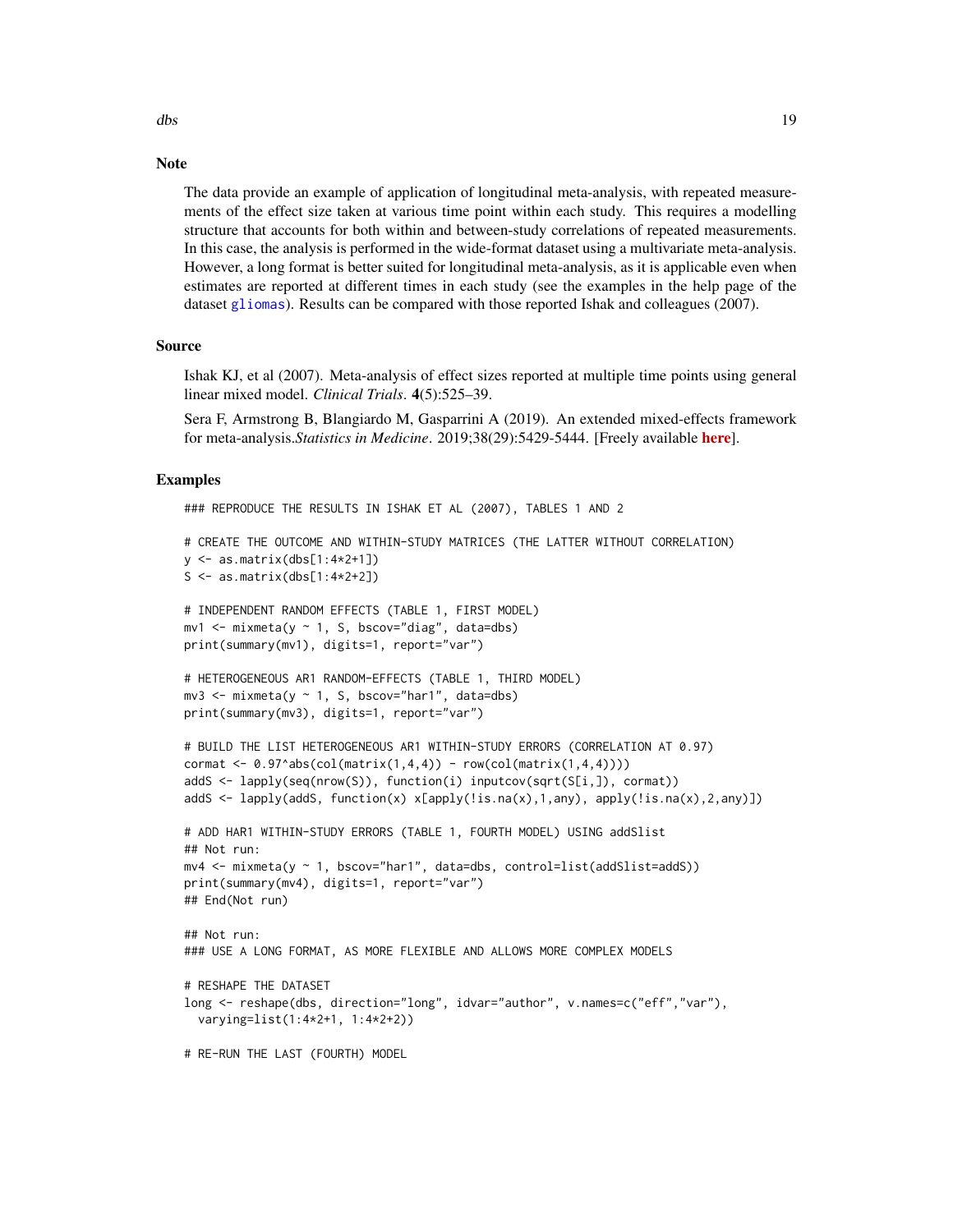```
mv4b <- mixmeta(eff \sim factor(time) - 1, random = \sim factor(time) -1 | author,
  bscov="har1", data=long, control=list(addSlist=addS))
print(summary(mv4b), digits=1, report="var")
# COMMON RANDOM EFFECTS (TABLE 1, SECOND MODEL)
mv2 <- mixmeta(eff \sim factor(time) - 1, var, random = \sim factor(time) -1 | author,
  bscov="id", data=long)
print(summary(mv2), digits=1, report="var")
# FOURTH MODEL WITH ADDITIONAL CENTERED META-PREDICTORS (TABLE 2)
mv4plus <- mixmeta(eff \sim factor(time) - 1 + I(duration-14) + I(baseline-52),
  random = \sim factor(time) -1 | author, bscov="har1", data=long,
  control=list(addSlist=addS))
print(summary(mv4plus), digits=1, report="var")
## End(Not run)
```
### SEE help(gliomas) FOR A COMPLEMENTARY EXAMPLE

<span id="page-19-1"></span>fibrinogen *Fibrinogen Studies Collaboration*

## Description

The Fibrinogen Studies Collaboration is a meta-analysis of individual data on 154,012 adults from 31 prospective cohort studies with information on plasma fibrinogen and major disease outcomes. The dataset reports a subset of the results of a first-stage analysis consisting of the log-hazard ratio of coronary heart disease for categories of levels of fibrinogen versus a baseline category.

## Usage

fibrinogen

## Format

A data frame with 31 observations on the following 15 variables:

- cohort: study ID.
- b2,b3,b4,b5: estimated log-hazard ratios for the second to fifth categories versus the baseline category.
- V\_2\_2,V\_3\_3,V\_4\_4,V\_5\_5: variances of the estimated log-hazard ratios.
- $V_2$  2,3,  $V_2$  2,4,  $V_2$  2,5,  $V_3$  3,4,  $V_3$  3,5,  $V_4$  4,5: covariances of the estimated log-hazard ratios.

## Details

The published analysis adopted a fixed-effects model on 10 categories of fibrinogen (Fibrinogen Studies Collaboration 2004, 2005). Here a subset of the results of the first-stage analysis is reported, namely the log-hazard ratio for 4 categories and associated (co)variance terms, ordered as the lower triangular elements of the (co)variance matrix taken by column. Details on the first-stage model and the second-stage meta-analysis are provided in White (2009) and Jackson and colleagues (2010).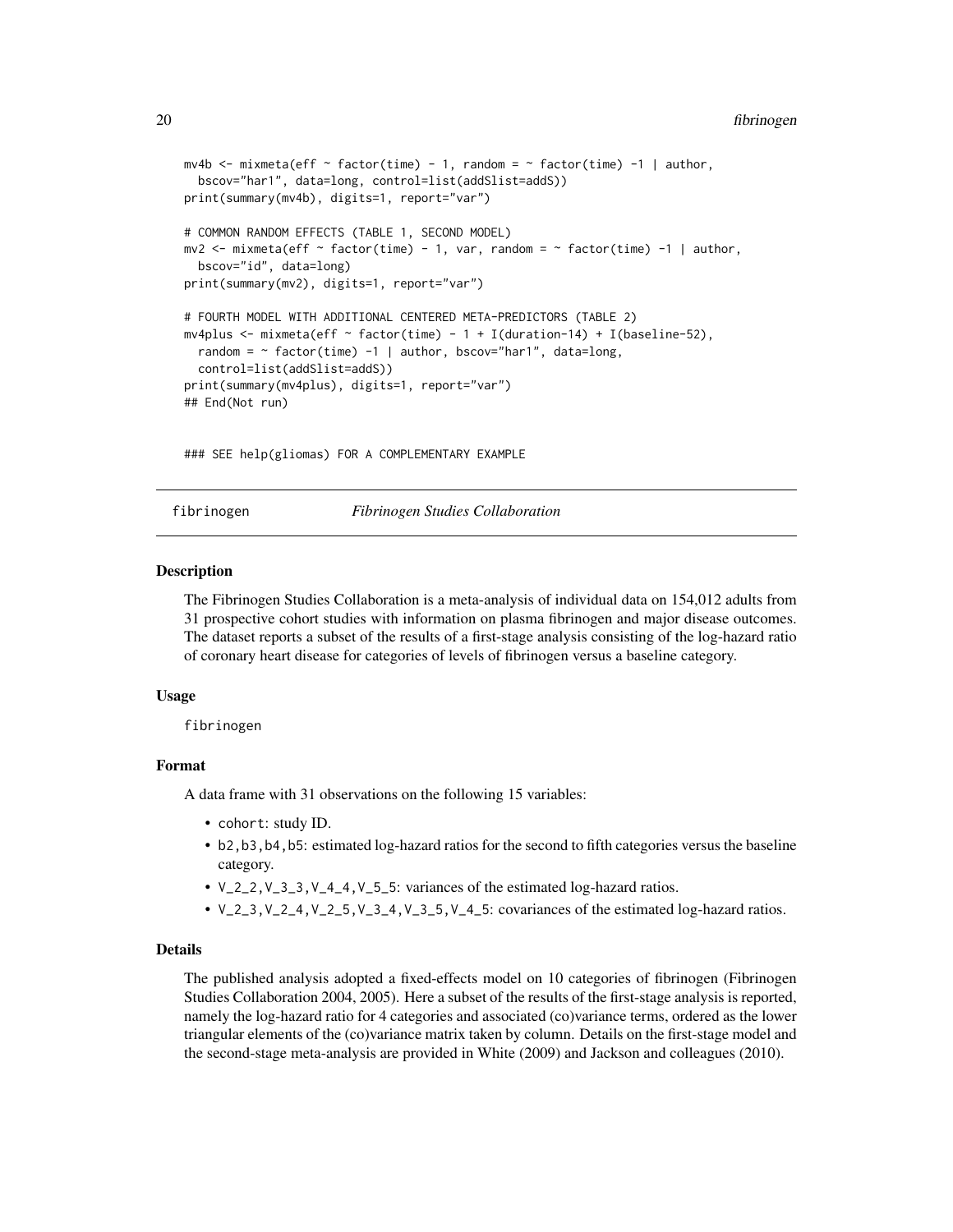## <span id="page-20-0"></span>gliomas 21

#### **Note**

The data provide an example of application of multivariate meta-analysis for multi-parameter association, where a relationship is defined by functions specified by several coefficients. In this case, the coefficients refer to log-hazard ratio for strata of the original variable versus a baseline category. A general overview of the application of multivariate meta-analysis in this setting is provided by Gasparrini and colleagues (2012).

## Source

Fibrinogen Studies Collaboration (2004). Collaborative meta-analysis of prospective studies of plasma fibrinogen and cardiovascular disease. *European Journal of Cardiovascular Prevention and Rehabilitation*. 11:9–17.

Fibrinogen Studies Collaboration (2005). Plasma fibrinogen level and the risk of major cardiovascular diseases and nonvascular mortality: an individual participant meta-analysis. *Journal of the American Medical Association*. 294:1799–1809.

White IR (2009). Multivariate random-effects meta-analysis. *Stata Journal*. 9(1):40–56.

Jackson D, White IR, Thompson SG (2010). Extending DerSimonian and Laird's methodology to perform multivariate random effects meta-analyses. *Statistics in Medicine*. 29(12):1282–1297.

Sera F, Armstrong B, Blangiardo M, Gasparrini A (2019). An extended mixed-effects framework for meta-analysis.*Statistics in Medicine*. 2019;38(29):5429-5444. [Freely available [here](http://www.ag-myresearch.com/2019_sera_statmed.html)].

#### Examples

```
### REPRODUCE THE RESULTS IN WHITE (2009) AND JACKSON ET AL. (2010)
# INSPECT THE DATA
head(fibrinogen)
# REML MODEL
y <- as.matrix(fibrinogen[2:5])
S <- as.matrix(fibrinogen[6:15])
model <- mixmeta(y, S)
# SUMMARIZE THE RESULTS
print(summary(model), digits=3)
round(model$Psi, 3)
```
<span id="page-20-1"></span>gliomas *Randomized Trials on Therapies for Malignant Gliomas*

## Description

The dataset contains the data on 17 randomized controlled trials comparing post-operative radiation therapy plus chemotherapy versus radiation therapy alone in patients with malignant gliomas. The outcome of interest is the probability of survival along time, measured as odds ratio at 6, 12, 18, and 24 months.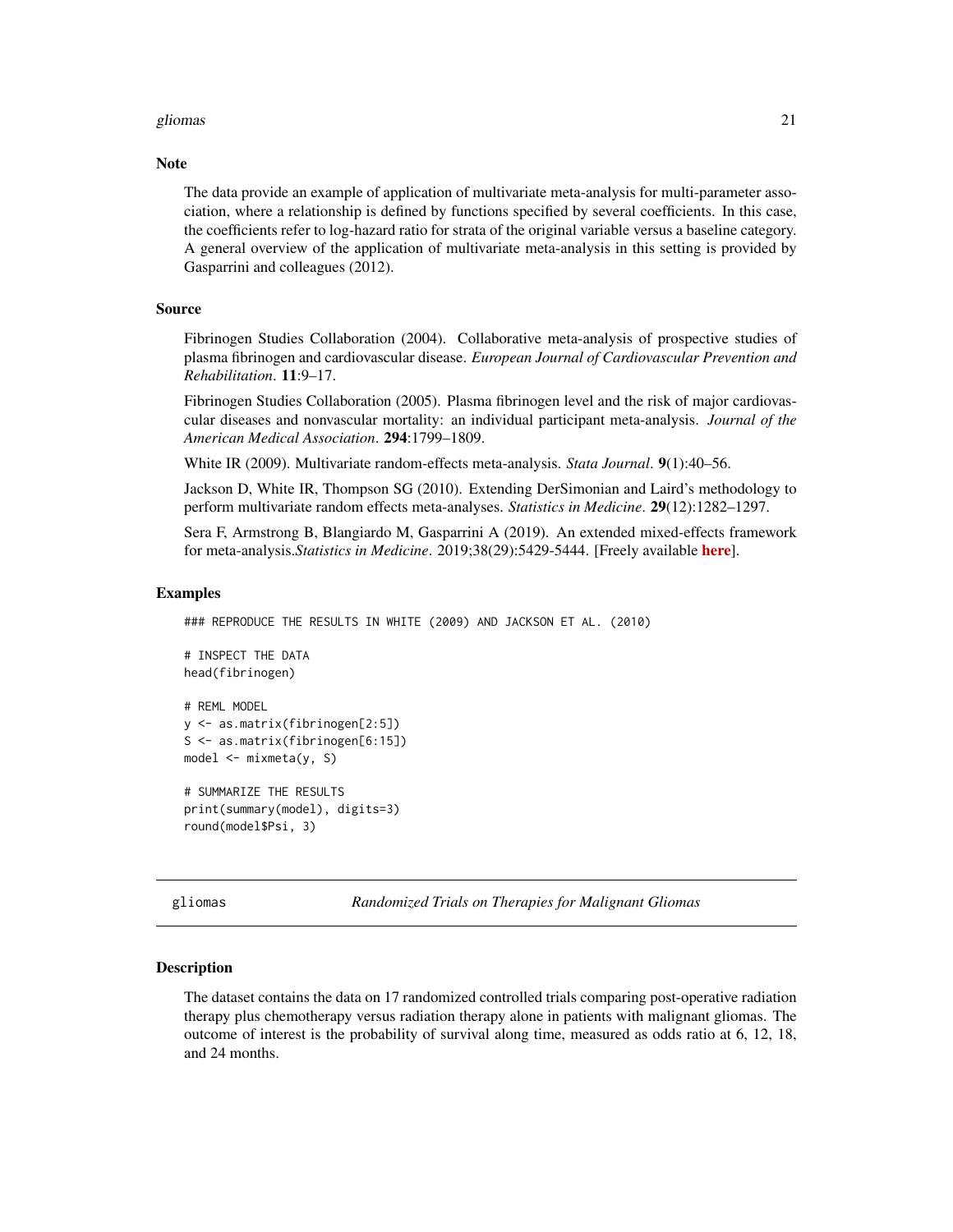22 gliomas est est est en la construction de la construction de la construction de la construction de la construction de la construction de la construction de la construction de la construction de la construction de la con

## Usage

gliomas

## Format

A data frame with 68 observations on the following 8 variables:

- study: number identifying the trial.
- time: time (months) since the start of the treatment at which survival status is assessed.
- ntreat, streat: number of total patients at the beginning of the study and surviving patients at specific times, respectively, in the treatment group (radiation therapy plus chemotherapy).
- dcontr, ncontr: number of total patients at the beginning of the study and surviving patients at specific times, respectively, in the control group (radiation alone).
- logOR, varOR: log-odds ratio of survival between treatment and control groups.

## Details

The data are stored in a *long* format, with each record providing the estimate at a single time and each study providing multiple records. There were missing data for study 17 at months 6 and 18. There were no survivors in the control group at month 24 for studies 3 and 10, although this still allows computation of the OR. See the dataset [dbs](#page-17-1) for an example of similar dataset stored in *wide* format.

The log-odds ratio is computed empirically as  $\log(s_t \times (n_t - s_t) / ((n_c - s_c) \times s_c)$ . Its variance is simply computed as  $1/s_t + 1/(n_t - s_t) + 1/(n_c - s_c) + 1/s_c$ .

#### Note

The data provide an example of application of longitudinal meta-analysis, with repeated measurements of the effect size taken at various time points within each study. This requires a modelling structure that accounts for both within and between-study correlations of repeated measurements. In this case, the same analysis can be performed in a wide-format dataset using a multivariate metaanalysis (see the examples in the help page of the dataset [dbs](#page-17-1)). However, the long format is better suited for longitudinal meta-analysis, as it is applicable even when estimates are reported at different times in each study. Results can be compared with those reported Musekiwa and colleagues (2016). The same dataset was also used by Trikalinos and Olkin (2012), using a similar modelling scheme.

## Source

Musekiwa A, et al (2012). Meta-analysis of effect sizes reported at multiple time points using general linear mixed model. *Plos One*. 11(10):e0164898.

Trikalinos TA, Olkin I (2012). Meta-analysis of effect sizes reported at multiple time points: a multivariate approach. *Clinical Trials*. 9(5):610–620.

Sera F, Armstrong B, Blangiardo M, Gasparrini A (2019). An extended mixed-effects framework for meta-analysis.*Statistics in Medicine*. 2019;38(29):5429-5444. [Freely available [here](http://www.ag-myresearch.com/2019_sera_statmed.html)].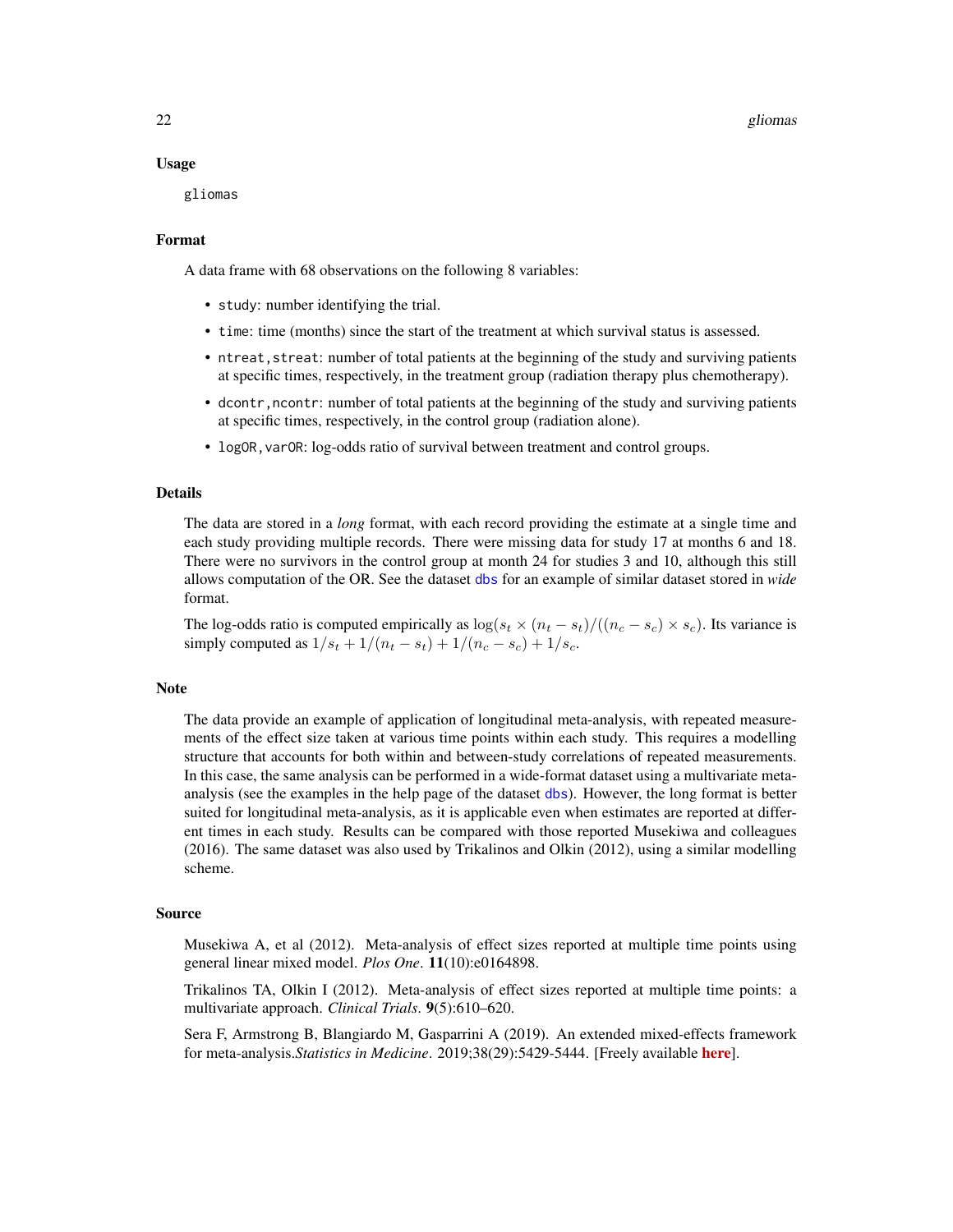## gliomas 23

## Examples

```
### REPRODUCE THE RESULTS IN MUSEKIWA ET AL (2012), TABLES 3 AND 4
# INDEPENDENT RANDOM EFFECTS, NO WITHIN-STUDY CORRELATION (MODEL 1)
mod1 <- mixmeta(logOR~0+factor(time), S=logORvar, random=~0+factor(time)|study,
  bscov="diag", data=gliomas)
print(summary(mod1), digits=2, report="var")
# COMPOUND-SYMMETRY RANDOM EFFECTS, NO WITHIN-STUDY CORRELATION (MODEL 2)
# NB: THIS REQUIRES A TWO-LEVEL MODEL WITH THE INNER-LEVEL VARIANCE FIXED TO 0
unit <- factor(seq(nrow(gliomas)))
mod2 <- mixmeta(logOR~0+factor(time), S=logORvar, random=~1|study/unit,
  bscov=c("unstr","fixed"), data=gliomas, control=list(Psifix=list(unit=0)))
print(summary(mod2), digits=2, report="var")
# BUILD THE HETEROGENEOUS AR1 WITHIN-STUDY ERRORS (CORRELATION AT 0.61)
cormat \leq 0.61^\circabs(col(matrix(1,4,4)) - row(col(matrix(1,4,4))))
addS <- lapply(split(sqrt(gliomas$logORvar), gliomas$study), inputcov, cormat)
addS <- lapply(addS, function(x) x[apply(!is.na(x),1,any), apply(!is.na(x),2,any)])
# INDEPENDENT RANDOM EFFECTS, HAR1 WITHIN-STUDY CORRELATION (MODEL 4)
mod4 <- mixmeta(logOR~0+factor(time), random=~0+factor(time)|study,
  bscov="diag", data=gliomas, control=list(addSlist=addS))
print(summary(mod4), digits=2, report="var")
# UNSTRUCTURED RANDOM EFFECTS, HAR1 WITHIN-STUDY CORRELATION (MODEL 6)
mod6 <- update(mod4, bscov="unstr")
print(summary(mod6), digits=2, report="var")
# COMPARE THE FIT
AIC(mod1, mod2, mod4, mod6)
## Not run:
### MORE FLEXIBLE MODELLING OF RANDOM EFFECTS
# RE-RUN BEST FITTING MODEL WITH ML (ALLOWS TESTING OF FIXED EFFECTS)
mod4ml <- update(mod4, method="ml")
# RANDOM-SLOPE MODEL WITH TIME AS CONTINUOUS (CENTERED IN random)
modnew <- mixmeta(logOR~time, random=~I(time-15)|study, bscov="diag",
  method="ml", data=gliomas, control=list(addSlist=addS, maxiter=200))
print(summary(modnew), digits=2, report="var")
# COMPARE
AIC(mod4ml, modnew)
## End(Not run)
```
### SEE help(dbs) FOR A COMPLEMENTARY EXAMPLE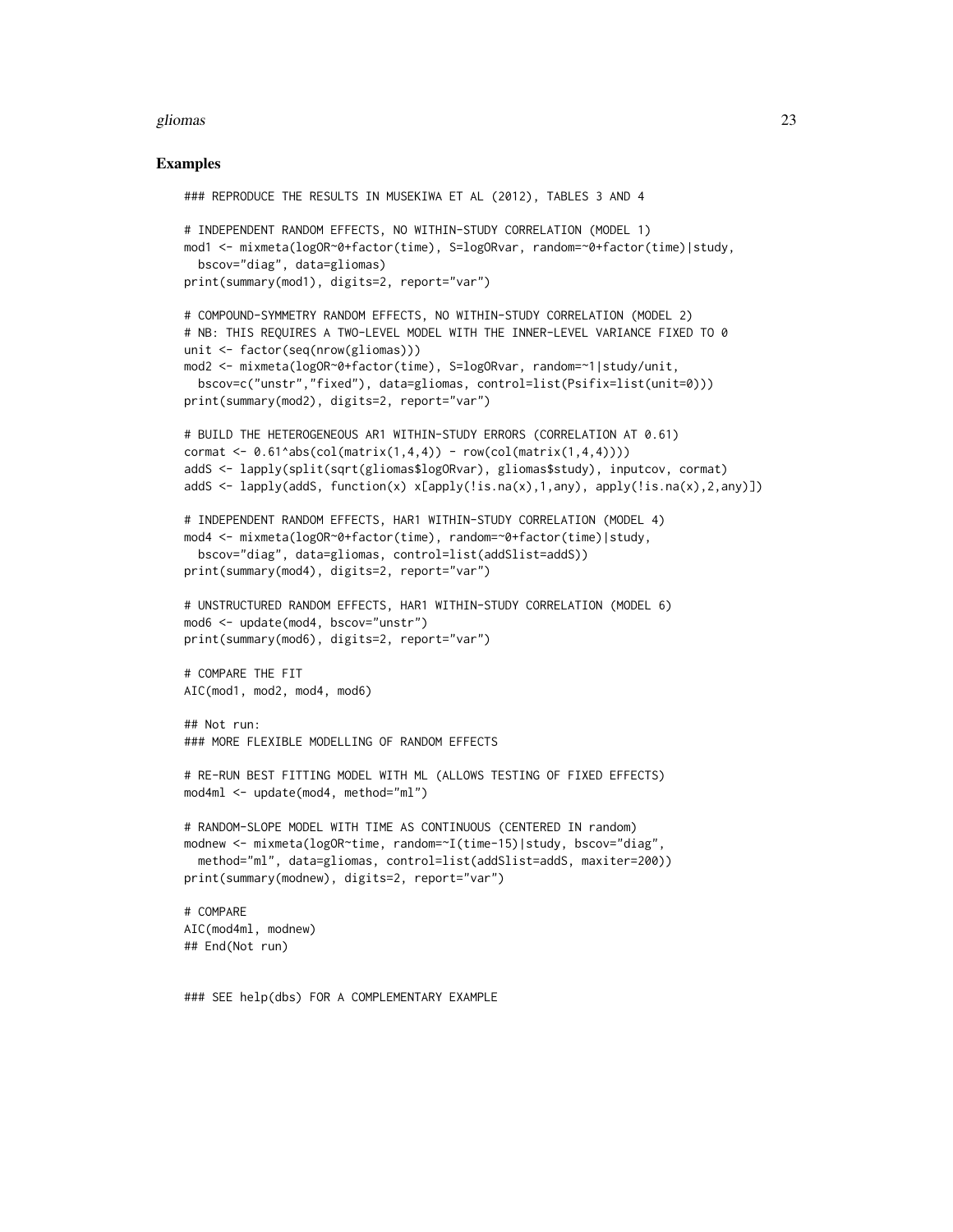## <span id="page-23-1"></span><span id="page-23-0"></span>**Description**

This is a nationally representative, longitudinal study of more than 21,000 9th graders in 944 schools who will be followed through their secondary and postsecondary years. The data are used for testing whether sex, socioeconomic status and sex by socio-economic status interaction are predictive of the mathematics standardized score in each of the eight race groups.

## Usage

hsls

## Format

A data frame with 8 observations on the following 10 variables:

- race: race group.
- b1,b2,b3: estimated regression coefficients for sex, socio-economic status and sex by socioeconomic status interaction, respectively, on the mathematics standardized score.
- V11,V22,V33: variances of the estimated coefficients.
- V12,V13,V23: covariances of the estimated coefficients.

## Source

Chen H, Manning AK, Dupuis J (2012). A method of moments estimator for random effect multivariate meta-analysis. *Biometrics*. 68(4):1278–1284.

Sera F, Armstrong B, Blangiardo M, Gasparrini A (2019). An extended mixed-effects framework for meta-analysis.*Statistics in Medicine*. 2019;38(29):5429-5444. [Freely available [here](http://www.ag-myresearch.com/2019_sera_statmed.html)].

## Examples

```
### REPRODUCE THE RESULTS IN CHEN ET AL. (2012)
# INSPECT THE DATA
hsls
# FIXED-EFFECTS MODEL
S \leftarrow as_matrix(hsls[5:10])mod1 <- mixmeta(cbind(b1,b2,b3), S, data=hsls, method="fixed")
summary(mod1)
# MM MODEL
mod2 <- mixmeta(cbind(b1,b2,b3), S,data=hsls, method="mm")
summary(mod2)
mod2$Psi
```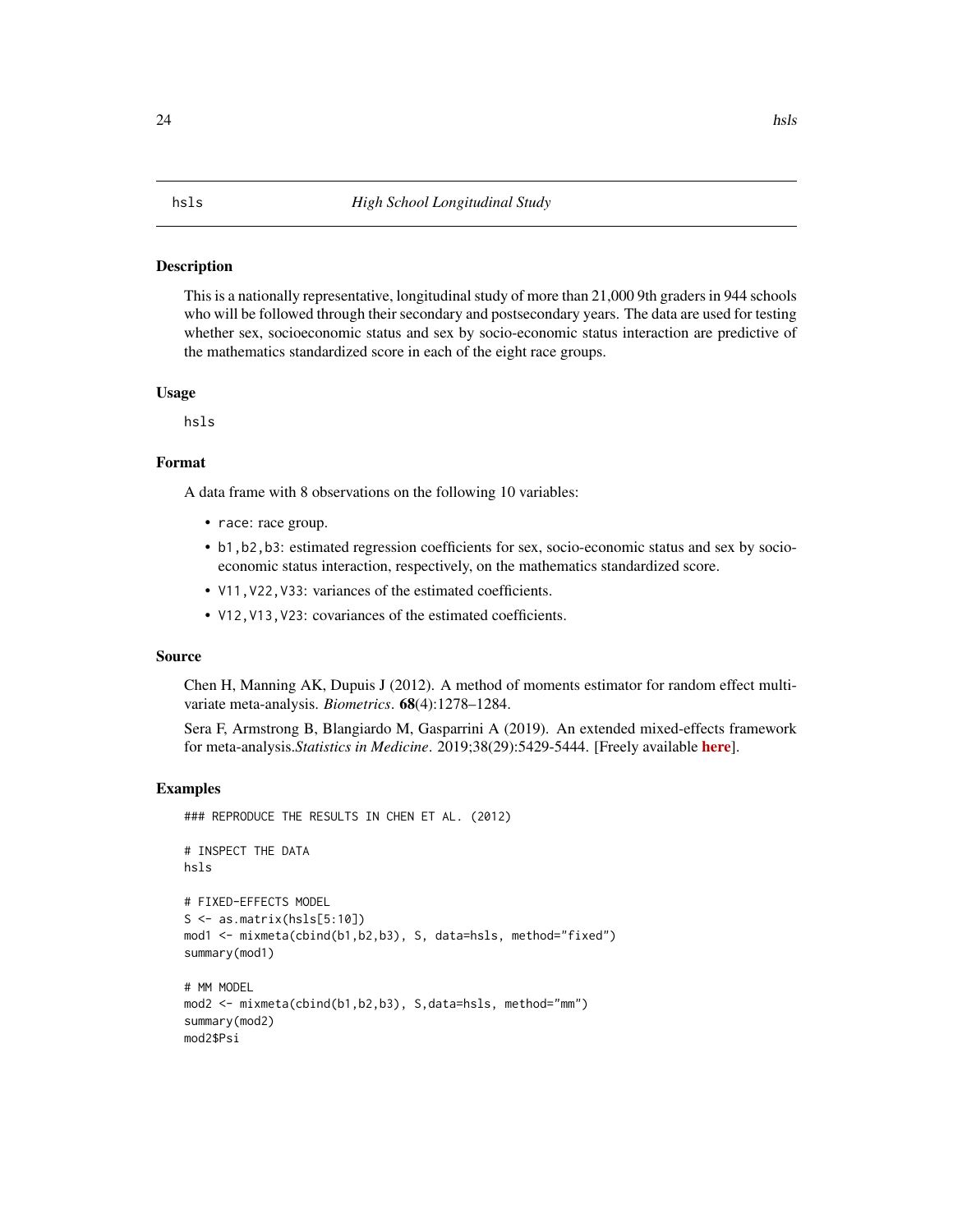## <span id="page-24-1"></span><span id="page-24-0"></span>**Description**

The dataset contains the results of ten studies that assess the effectiveness of hypertension treatment for lowering blood pressure. Each study provides complete data on two treatment effects, the difference in systolic blood pressure (SBP) and diastolic blood pressure (DBP) between the treatment and the control groups, where these differences are adjusted for the participants' baseline blood pressures. The within-study correlations of the two outcomes are known. Some trials are conducted on patients with isolated systolic hypertension (ISH).

## Usage

hyp

## Format

A data frame with 10 observations on the following 7 variables:

- study: study ID.
- sbp,sbp\_se: estimated difference and its standard error in systolic blood pressure.
- dbp,dbp\_se: estimated difference and its standard error in diastolic blood pressure.
- rho: within-study correlation between the estimated differences in systolic and diastolic blood pressure.
- ish: indicator for studies on patients with isolated systolic hypertension.

## **Note**

The standard errors for the two outcomes are wrongly reported as variances in the original article by Jackson and colleagues (2013).

## Source

Jackson D, White IR, Riley RD (2013). A matrix based method of moments for fitting the multivariate random effects model for meta-analysis and meta-regression. *Biometrical Journal*. 55(2):231– 45.

Sera F, Armstrong B, Blangiardo M, Gasparrini A (2019). An extended mixed-effects framework for meta-analysis.*Statistics in Medicine*. 2019;38(29):5429-5444. [Freely available [here](http://www.ag-myresearch.com/2019_sera_statmed.html)].

## Examples

### REPRODUCE THE RESULTS IN JACKSON ET AL. (2013) # INSPECT THE DATA hyp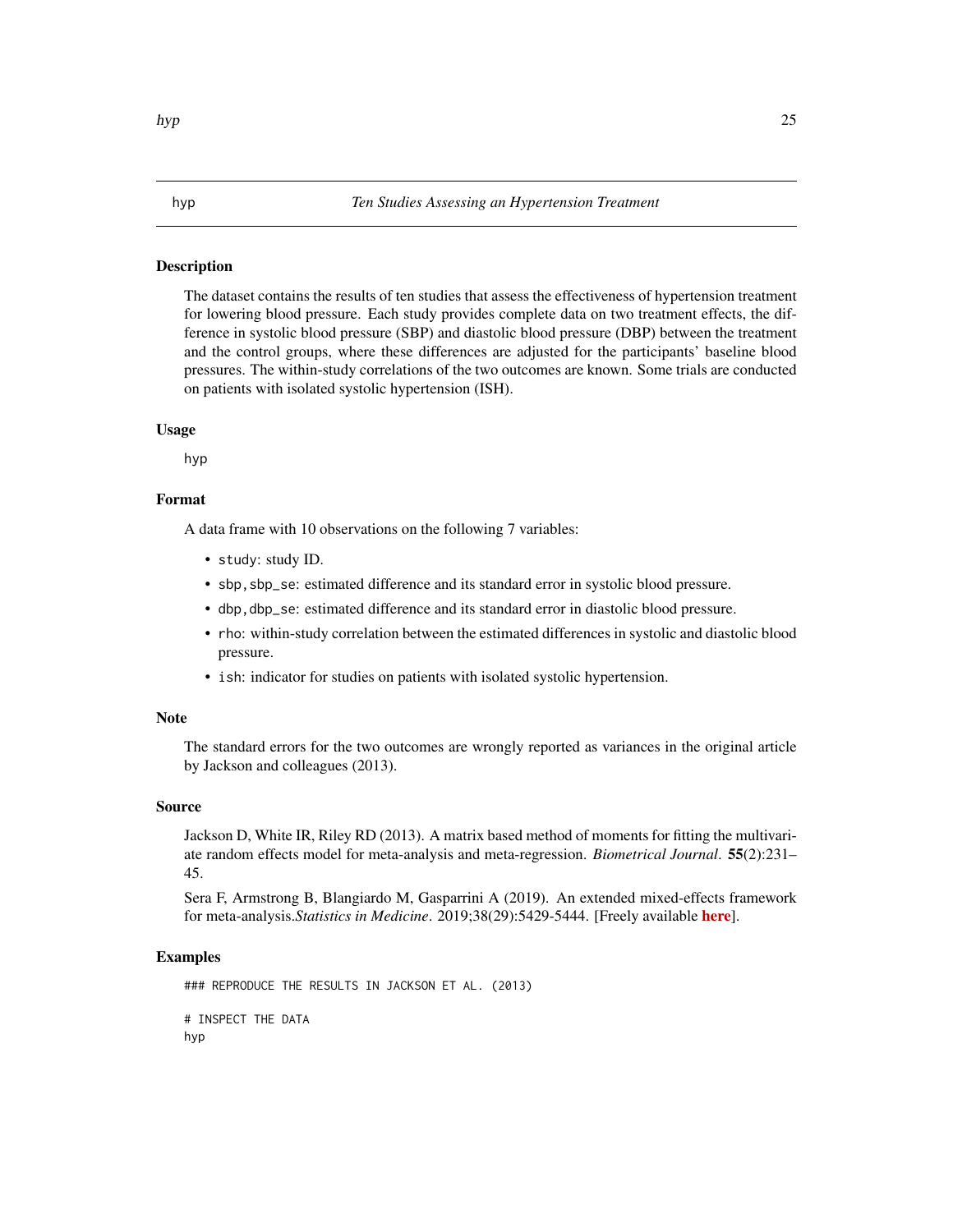## <span id="page-25-0"></span>26 inputcov and the contract of the contract of the contract of the contract of the contract of the contract of the contract of the contract of the contract of the contract of the contract of the contract of the contract o

```
# INPUT THE CORRELATION (CAN ALSO BE INPUTTED DIRECTLY, SEE BELOW)
(S <- inputcov(hyp[c("sbp_se", "dbp_se")], cor=hyp$rho))
# CHECK WITH THE FIRST STUDY
cov2cor(xpndMat(S[1,]))
# META-ANALYSIS, REML MODEL
mod1 <- mixmeta(cbind(sbp,dbp), S=S, data=hyp)
print(summary(mod1), digits=2)
round(mod1$Psi,2)
# META-ANALYSIS, REML MODEL (INPUTTING THE CORRELATION DIRECTLY)
mod2 <- mixmeta(cbind(sbp,dbp), S=cbind(sbp_se,dbp_se)^2, data=hyp,
  control=list(Scor=hyp$rho))
print(summary(mod2), digits=2)
# META-ANALYSIS, MM MODEL
mod3 <- mixmeta(cbind(sbp,dbp), S=S, data=hyp, method="mm")
print(summary(mod3), digits=2)
round(mod3$Psi,2)
# META-REGRESSION, REML MODEL
mod4 <- mixmeta(cbind(sbp,dbp) ~ ish, S=S, data=hyp)
print(summary(mod4), digits=2)
# META-REGRESSION, MM MODEL
mod5 <- mixmeta(cbind(sbp,dbp) ~ ish, S=S, data=hyp, method="mm")
print(summary(mod5), digits=2)
```
<span id="page-25-1"></span>inputcov *Input (Co)Variance Matrices*

## Description

This function inputs (co)variance matrices of a set of outcomes given the corresponding standard deviation and correlation values.

## Usage

```
inputcov(sd, cor=NULL)
```
## Arguments

| sd  | a $m \times k$ matrix of standard deviations for k outcomes in m matrices, or a vector<br>for $k$ outcomes in a single matrix.  |
|-----|---------------------------------------------------------------------------------------------------------------------------------|
| cor | either a vector of length 1, m or $k(k-1)/2$ , or alternatively a $k \times k$ or $m \times$<br>$k(k-1)/2$ matrix. See Details. |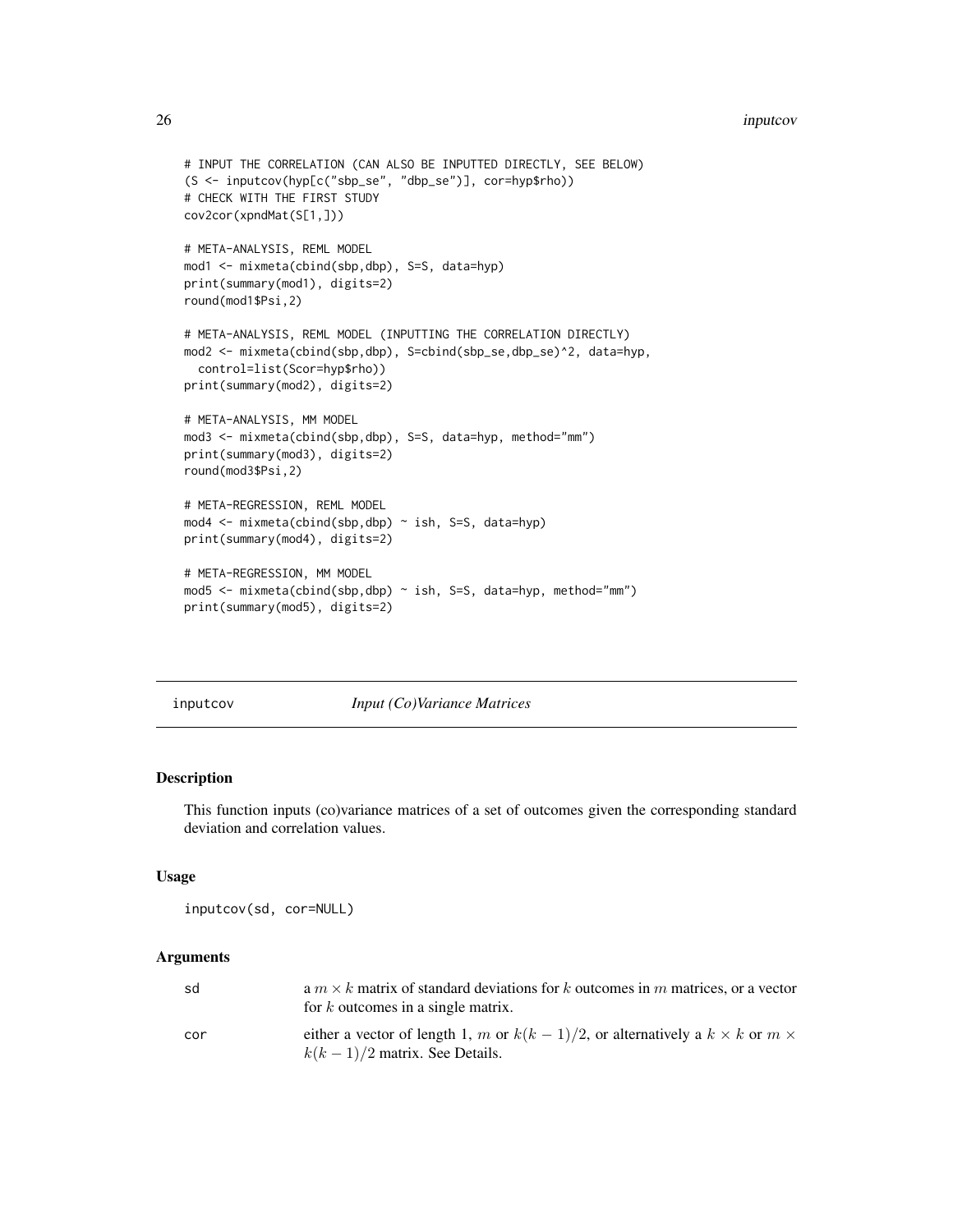## inputcov 27

## Details

Depending the number of outcomes  $k$  and matrices  $m$ , the argument cor is interpreted as:

- if a vector of length 1 (a scalar), the same correlation for all the k outcomes for all the  $m$ matrices;
- if a vector of length m, the same correlation for all the k outcomes for each of the m matrices;
- if a vector of length  $k(k-1)/2$ , the lower triangular elements (without diagonal, taken by column) of the correlation matrix of the  $k$  outcomes, the same for all the  $m$  matrices;
- if a  $k \times k$  matrix, the correlation matrix for the single matrix (only when  $m=1$ );
- if a  $m \times k(k-1)/2$  matrix, each row represents the lower triangular elements (without diagonal, taken by column) of the correlation matrix of the  $k$  outcomes for each of the  $m$  matrices.

## Value

For a single matrix, the (co)variance matrix itself. For multiple matrices, a  $m \times k(k+1)/2$  matrix, where each row represents the vectorized entries of the lower triangle (with diagonal, taken by column) of the related (co)variance matrix (see [vechMat](#page-84-1)).

#### Note

This function is called internally by [mixmeta](#page-30-1) for multivariate models to input the correlation(s) when only the within-unit variances are provided through the argument S. In this case, the correlation values are set through the argument Scor in the control list (see [mixmeta.control](#page-37-1)).

## Author(s)

Antonio Gasparrini << antonio.gasparrini@lshtm.ac.uk>>

## See Also

See [xpndMat](#page-84-2). See [mixmeta.control](#page-37-1).

## Examples

```
# SOME RANDOM SD FOR A SINGLE MATRIX, WITH CONSTANT CORRELATION
(M <- inputcov(runif(4, 0.1, 3), 0.7))
# CHECK CORRELATION
cov2cor(M)
# NOW WITH A MORE COMPLEX CORRELATION STRUCTURE
(M <- inputcov(runif(3, 0.1, 3), c(0.7,0.2,0.4)))
cov2cor(M)
# MULTIPLE MATRICES
(V <- matrix(runif(5*3, 0.1, 3), 5, 3,
 dimnames=list(1:5, paste("V", 1:3, sep=""))))
inputcov(V, 0.6)
```
# WITH REAL DATA WHEN CORRELATIONS AVAILABLE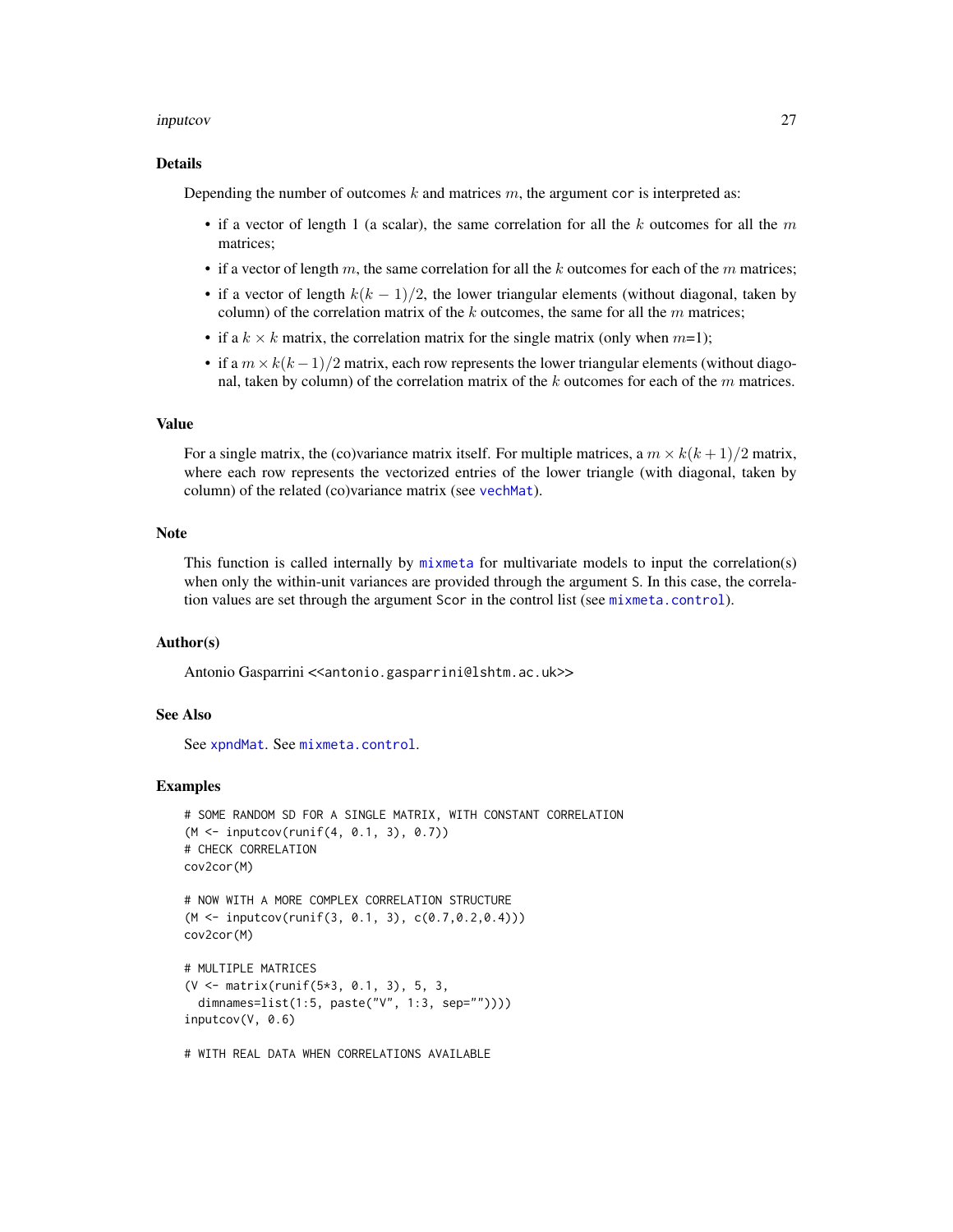<span id="page-27-0"></span>28 inputna

```
hyp
(S <- inputcov(hyp[c("sbp_se","dbp_se")], cor=hyp$rho))
# CHECK FIRST STUDY
cov2cor(xpndMat(S[1,]))
# USED INTERNALLY IN mixmeta
p53
inputcov(sqrt(p53[c("V1","V2")]), 0.5)
model <- mixmeta(cbind(y1,y2), S=cbind(V1,V2), data=p53, control=list(Scor=0.5))
model$S
```
<span id="page-27-1"></span>

inputna *Input Missing Values*

## Description

This function augment data by replacing missing values. It can be used internally in [mixmeta](#page-30-1) through the [control](#page-37-1) list.

## Usage

inputna(y, S, inputvar=10^4)

## Arguments

|          | Assuming a meta-analysis or meta-regression based on $n$ units and $k$ outcomes:                                                                                                                                                                                                                                                                                                                                                                                                                   |
|----------|----------------------------------------------------------------------------------------------------------------------------------------------------------------------------------------------------------------------------------------------------------------------------------------------------------------------------------------------------------------------------------------------------------------------------------------------------------------------------------------------------|
|          | a <i>n</i> -dimensional vector (for univariate models) or $m \times k$ matrix (for multivariate<br>models) of outcomes.                                                                                                                                                                                                                                                                                                                                                                            |
| Ş        | series of within-unit variances (or (co)variance matrices for multivariate mod-<br>els) of the estimated outcome(s). For univariate models, this is usually a $n-$<br>dimensional vector. For multivariate models, it can be provided as: a $m$ -dimensional<br>list of $k \times k$ matrices; a tri-dimensional $k \times k \times m$ array; a matrix or data frame<br>with <i>n</i> rows and $k(k + 1)/2$ or <i>k</i> columns, depending on the availability of the<br>within-unit correlations. |
| inputvar | multiplier for inputting the missing variances in S.                                                                                                                                                                                                                                                                                                                                                                                                                                               |

## Details

The function augments the data by replacing missing values in the outcomes and the associated (co)variances. Specifically, it replaces missing outcomes and missing covariances (if provided) with 0, and missing variances with the largest observed variance multiplied by inputvar. This value is expected to be very high, by default  $10<sup>4</sup>$ , so that the corresponding observation contributes only negligibly to the final estimate.

## Value

A matrix with the first k column corresponding to the augmented outcomes, and the remaining  $k(k+1)$  $1/2$  or k columns (depending on the availability of the within-study covariances) corresponding to vectorized entries of the lower triangle of the related (co)variance matrices.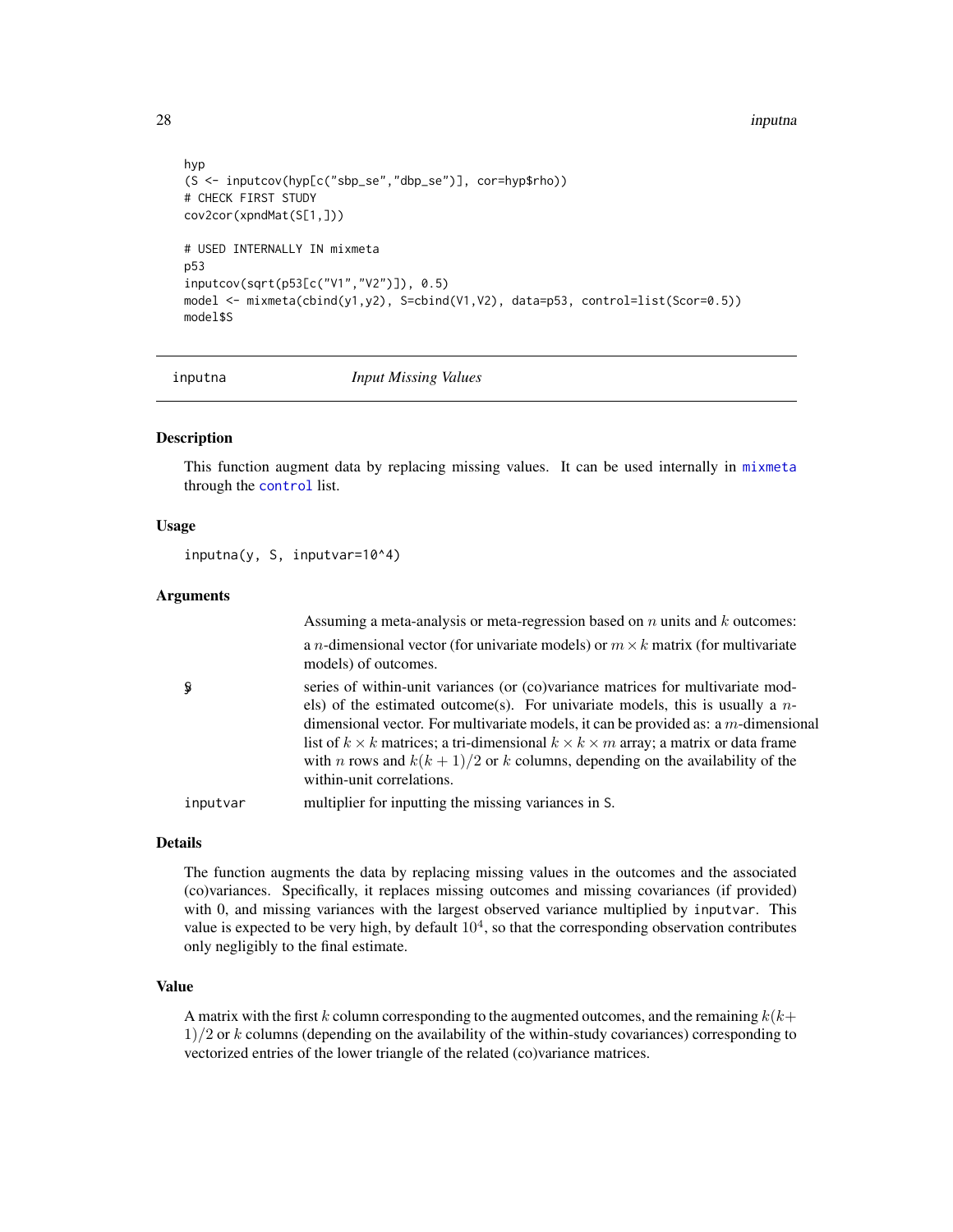## inputna 29

## **Note**

Data augmentation used to be the approach to deal with missing values in the first implementation of mixmeta. The current algorithms directly account for missing.

Inputting missing values can be useful when two or more outcomes are never observed jointly, and the estimation is entirely based on indirect comparison. This method can be applied in network meta-analysis, also called indirect treatment comparison.

This approach can produce different results than standard methods, especially when the occurrence of missing is substantial. Preliminary analyses indicate that likelihood-based estimation methods do not seem to be affected, while non-iterative estimators such as method of moments and variance components are more sensitive. The user should be careful on the application of missing augmentation.

## Author(s)

Antonio Gasparrini << antonio.gasparrini@lshtm.ac.uk>>

## References

Sera F, Armstrong B, Blangiardo M, Gasparrini A (2019). An extended mixed-effects framework for meta-analysis.*Statistics in Medicine*. 2019;38(29):5429-5444. [Freely available [here](http://www.ag-myresearch.com/2019_sera_statmed.html)].

Gasparrini A, Armstrong B, Kenward MG (2012). Multivariate meta-analysis for non-linear and other multi-parameter associations. *Statistics in Medicine*. 31(29):3821–3839. [Freely available [here](http://www.ag-myresearch.com/2012_gasparrini_statmed.html)].

Jackson D, Riley R, White IR (2011). Multivariate meta-analysis: Potential and promise. *Statistics in Medicine*. 30(20);2481–2498.

White IR (2009). Multivariate random-effects meta-analysis. *Stata Journal*. 9(1):40–56.

White IR (2011). Multivariate random-effects meta-regression: updates to mvmeta. *Stata Journal*. 11(2):255-270.

## See Also

See [inputcov](#page-25-1) for inputting (co)variance matrices.

## Examples

```
# INSPECT THE DATA
head(smoking)
# STANDARD APPROACH TO MISSING DATA
y <- as.matrix(smoking[11:13])
S <- as.matrix(smoking[14:19])
mod1 <- mixmeta(y, S)
summary(mod1)
# WITH DATA AUGMENTATION
augdata <- inputna(y, S)
y \leq - augdata[,1:3]
S <- augdata[, -c(1:3)]
```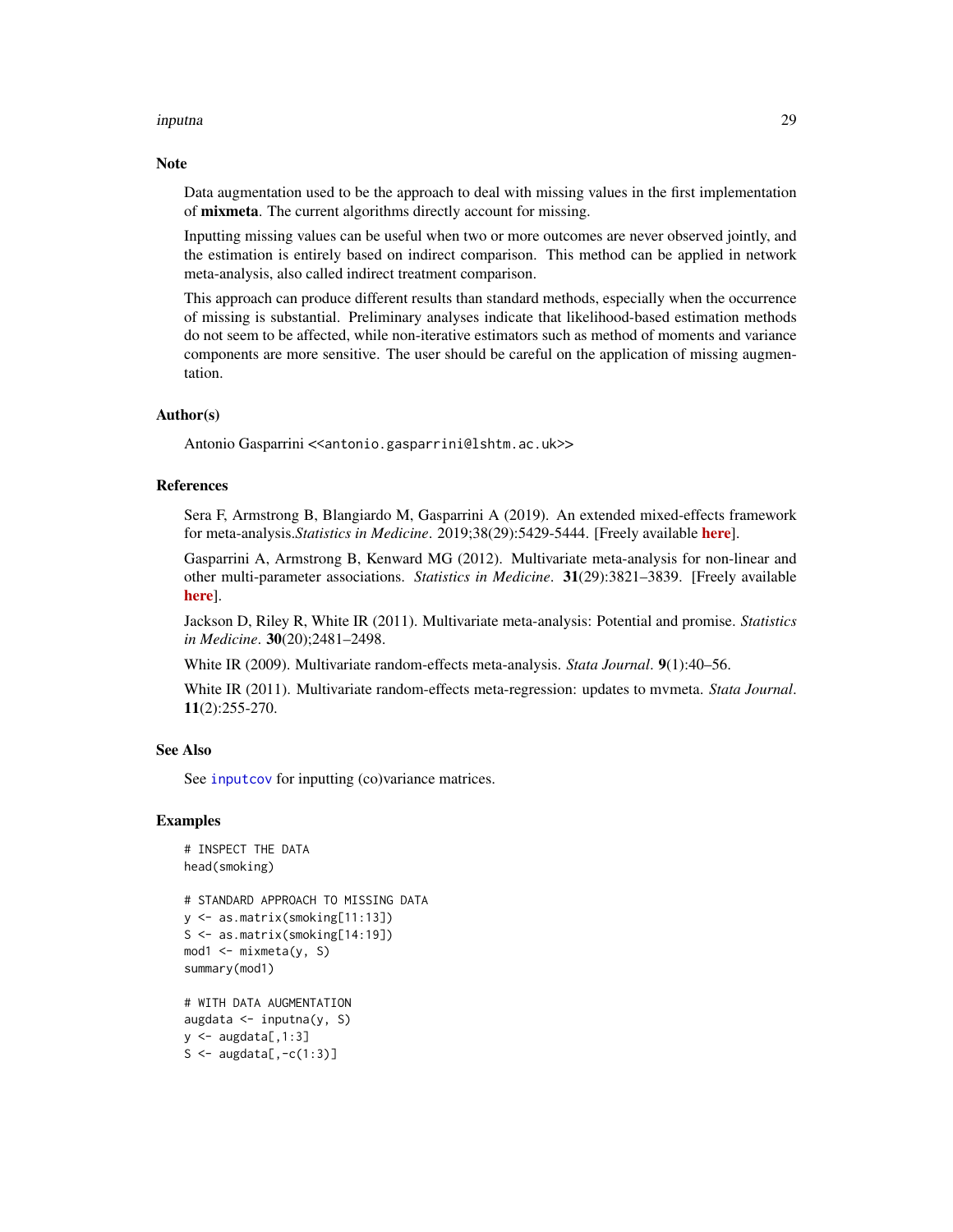```
mod2 \le - mixmeta(y, S)
summary(mod2)
# NB: SAME PARAMETER ESTIMATES, BUT WRONG NYUMBER OF OBS
# USED INTERNALLY IN mixmeta
y <- as.matrix(smoking[11:13])
S <- as.matrix(smoking[14:19])
mod3 <- mixmeta(y, S, control=list(inputna=TRUE))
summary(mod3)
# NOW RIGHT NUMBER OF OBS
```
<span id="page-29-1"></span>logLik.mixmeta *Extract Log-Likelihood from mixmeta Objects*

## Description

This method function returns the (restricted) log-likelihood for fitted meta-analytical models represented in objects of class "mixmeta".

## Usage

## S3 method for class 'mixmeta' logLik(object, ...)

## Arguments

| object  | an object of class "mixmeta".                      |
|---------|----------------------------------------------------|
| $\cdot$ | further arguments passed to or from other methods. |

## Value

A numeric scalar of class "logLik" with attributes, providing the (restricted) log likelihood of the model. Attributes correspond to the component df of mixmeta objects, namely the following scalars: nall (number of observations used for estimation, excluding missing values), nobs (equal to nall, minus the number of fixed-effects coefficients for REML models, fixed (number of estimated fixed-effects coefficients), random (number of estimated (co)variance terms).

## Note

This functions is called by [AIC](#page-0-0) and [BIC](#page-0-0) for computing the Akaike and Bayesian information criteria.

#### Author(s)

Antonio Gasparrini << antonio.gasparrini@lshtm.ac.uk>>

#### References

Sera F, Armstrong B, Blangiardo M, Gasparrini A (2019). An extended mixed-effects framework for meta-analysis.*Statistics in Medicine*. 2019;38(29):5429-5444. [Freely available [here](http://www.ag-myresearch.com/2019_sera_statmed.html)].

<span id="page-29-0"></span>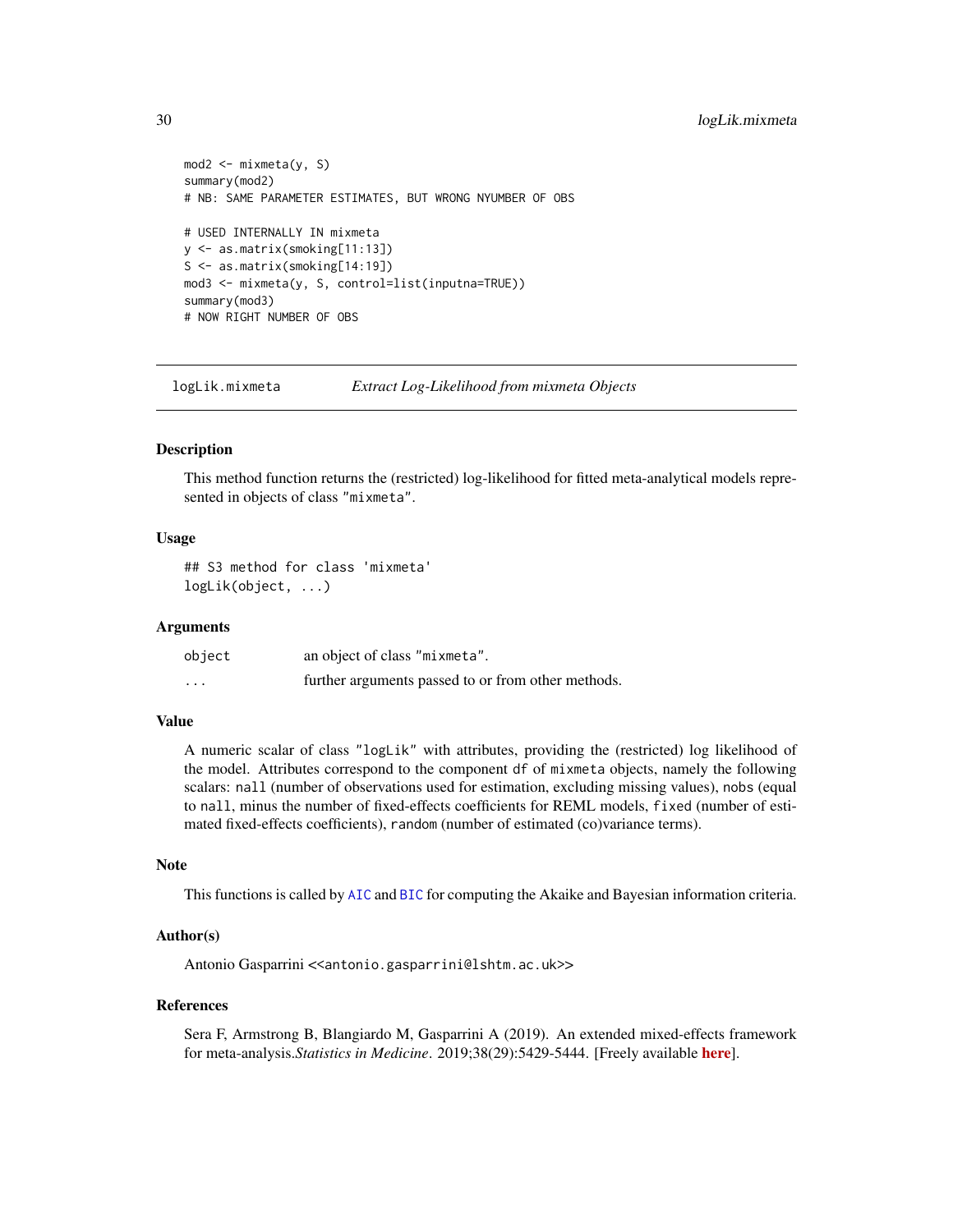## <span id="page-30-0"></span>mixmeta 31

## See Also

See the default method [logLik](#page-0-0). See [mixmeta-package](#page-1-1) for an overview of the package and modelling framework.

#### Examples

```
# RUN THE MODEL
model <- mixmeta(cbind(PD,AL)~pubyear,S=berkey98[5:7],data=berkey98)
# LOG-LIKELIHOOD
ll <- logLik(model)
ll
attributes(ll)
# AIC and BIC
AIC(model)
BIC(model)
```
<span id="page-30-1"></span>mixmeta *Fitting Standard and Extended Meta-Analysis and Meta-Regression Models*

## <span id="page-30-2"></span>Description

The function mixmeta performs various meta-analytical models under a common mixed-effects framework, including standard univariate fixed and random-effects meta-analysis and meta-regression, and non-standard extensions such as multivariate, multilevel, longitudinal, and dose-response models. The function mixmeta.fit is a wrapper for actual fitting functions based on different estimation methods, usually called internally. See [mixmeta-package](#page-1-1) for an overview.

## Usage

```
mixmeta(formula, S, data, random, method="reml", bscov="unstr", offset, subset,
 contrasts=NULL, na.action, model=TRUE, control=list())
```
mixmeta.fit(X, Z, y, S, groups, method, bscov, control)

## Arguments

Assuming a meta-analysis or meta-regression based on  $n$  units aggregated within  $m$  (outer-level) groups, k outcomes, p fixed-effects predictors, and q randomeffects predictors:

an object of class ["formula"](#page-0-0) (or one that can be coerced to that class) offering a symbolic description of the linear predictor for the fixed-effects part of the model. Alternatively, for meta-analysis with no fixed-effects predictors, a single vector (for univariate models) or matrix-type object (for multivariate models). Terms in formula must be vector or matrix-type objects, optionally provided in the data argument below. See [mixmetaFormula](#page-52-1).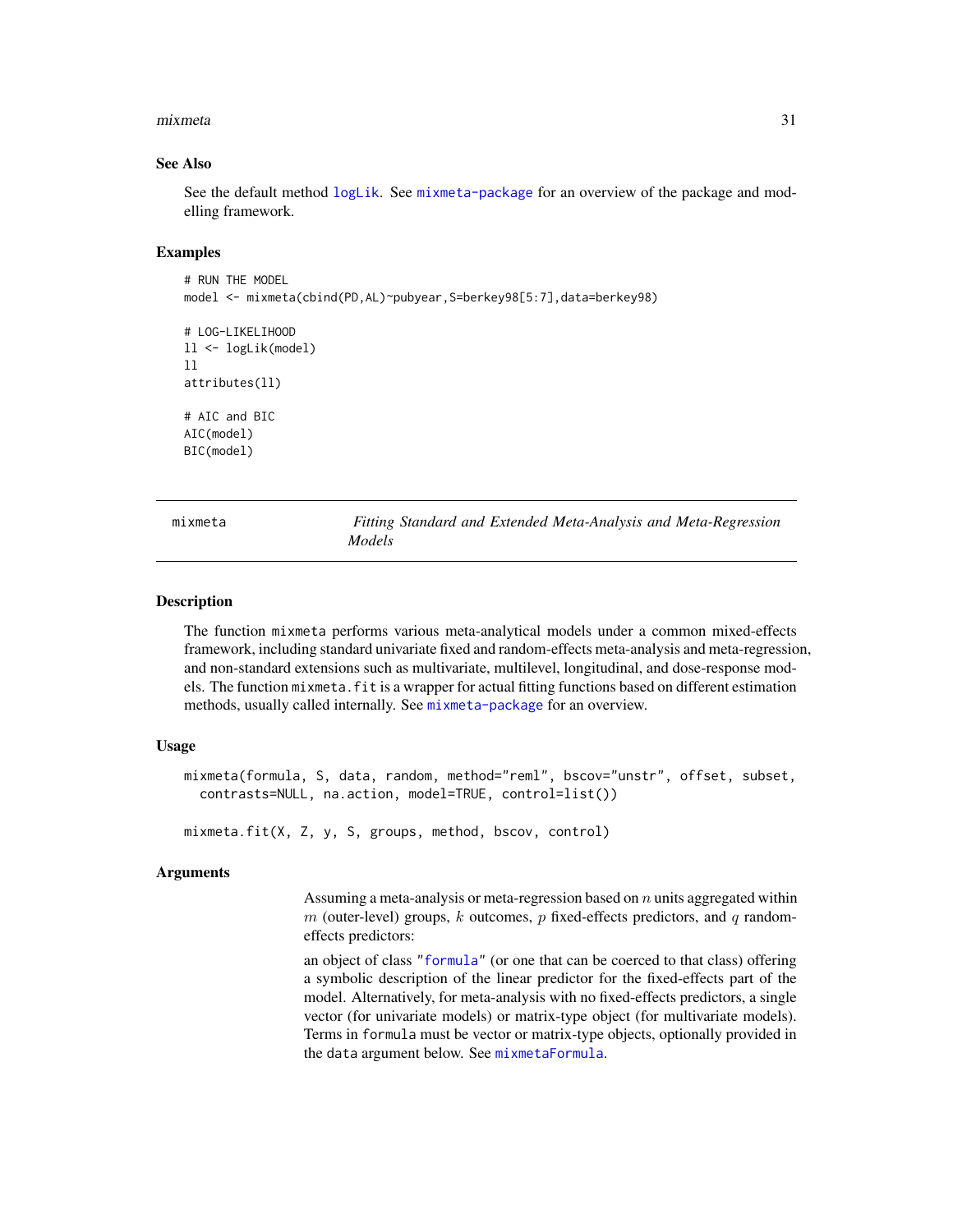| <b>formula</b> | series of within-unit variances (or (co)variance matrices for multivariate mod-<br>els) of the estimated outcome(s). For univariate models, this is usually a $n-$<br>dimensional vector. For multivariate models, it can be provided as: a $m$ -dimensional<br>list of $k \times k$ matrices; a tri-dimensional $k \times k \times m$ array; a matrix or data frame<br>with <i>n</i> rows and $k(k + 1)/2$ or <i>k</i> columns, depending on the availability of the<br>within-unit correlations. mixmeta.fit accepts only the last option. Option-<br>ally, for more complex error structures, this argument can be omitted and passed<br>through addSlist in control. See Details below.                |
|----------------|------------------------------------------------------------------------------------------------------------------------------------------------------------------------------------------------------------------------------------------------------------------------------------------------------------------------------------------------------------------------------------------------------------------------------------------------------------------------------------------------------------------------------------------------------------------------------------------------------------------------------------------------------------------------------------------------------------|
| data           | an optional data frame, list or environment (or object coercible by as . data. frame<br>to a data frame) containing the variables in formula and random. If not found<br>in data, the variables are taken from environment (formula), typically the en-<br>vironment from which mixmeta is called.                                                                                                                                                                                                                                                                                                                                                                                                         |
| random         | a one-sided formula (or a list of formulae for multilevel models) offering a<br>symbolic description of the linear predictor(s) and grouping structure for the<br>random-effects part of the model. The usual form is $\sim z1 +  + zq \mid g$ , with<br>the grouping factor separated from the linear predictor by the symbol ' '. Mul-<br>tiple levels with the same linear predictor can be defined by separating multiple<br>grouping factors using the symbol '/'. Alternatively, in a list form the grouping<br>factors can also be provided as list names. In both cases, the levels are consid-<br>ered nested (from outer to inner following the order). See mixmetaFormula and<br>Details below. |
| method         | estimation method: "fixed" for fixed-effects models, "ml" or "reml" for random-<br>effects models fitted through (restricted) maximum likelihood, "mm" for random-<br>effects models fitted through method of moments, and "vc" for random-effects<br>models fitted through variance components. See Details below. If "model.frame",<br>the model frame is returned, as in 1m or g1m.                                                                                                                                                                                                                                                                                                                     |
| bscov          | a character vector defining the structure of the random-effects (co)variance ma-<br>trices. Default to "unstr" (unstructured). Names corresponding to grouping<br>factors (see random above) can be used to refer to specific random-effects levels<br>for non-default values. If unnamed, the values can be recycled. Among various<br>(co) variance structures, the user can select "diag" (diagonal), "cs" (com-<br>pound symmetry), "hcs" (heterogeneous compound symmetry), "ar1" (autore-<br>gressive of first order), or "fixed" (fixed). See also Details.                                                                                                                                         |
| offset         | optionally, a $n$ -dimensional numeric vector used to specify an a priori known<br>component in the linear predictor. One or more offset terms can be included<br>in the formula instead or as well. See model.offset.                                                                                                                                                                                                                                                                                                                                                                                                                                                                                     |
| subset         | an optional vector specifying a subset of observations to be used in the fitting<br>process.                                                                                                                                                                                                                                                                                                                                                                                                                                                                                                                                                                                                               |
| contrasts      | an optional list. See the contrasts. arg of model. matrix.                                                                                                                                                                                                                                                                                                                                                                                                                                                                                                                                                                                                                                                 |
| na.action      | a function which indicates what should happen when the data contain NAs. De-<br>fault to na. action setting of options, usually na. omit. na. exclude can be<br>useful. See details on missing values in mixmeta.                                                                                                                                                                                                                                                                                                                                                                                                                                                                                          |
| model          | a logical value indicating whether the model frame should be included as a com-<br>ponent of the returned value. See the model. frame method function.                                                                                                                                                                                                                                                                                                                                                                                                                                                                                                                                                     |
| control        | list of parameters for controlling the fitting process. These are passed to mixmeta.control<br>to replace otherwise selected default values.                                                                                                                                                                                                                                                                                                                                                                                                                                                                                                                                                               |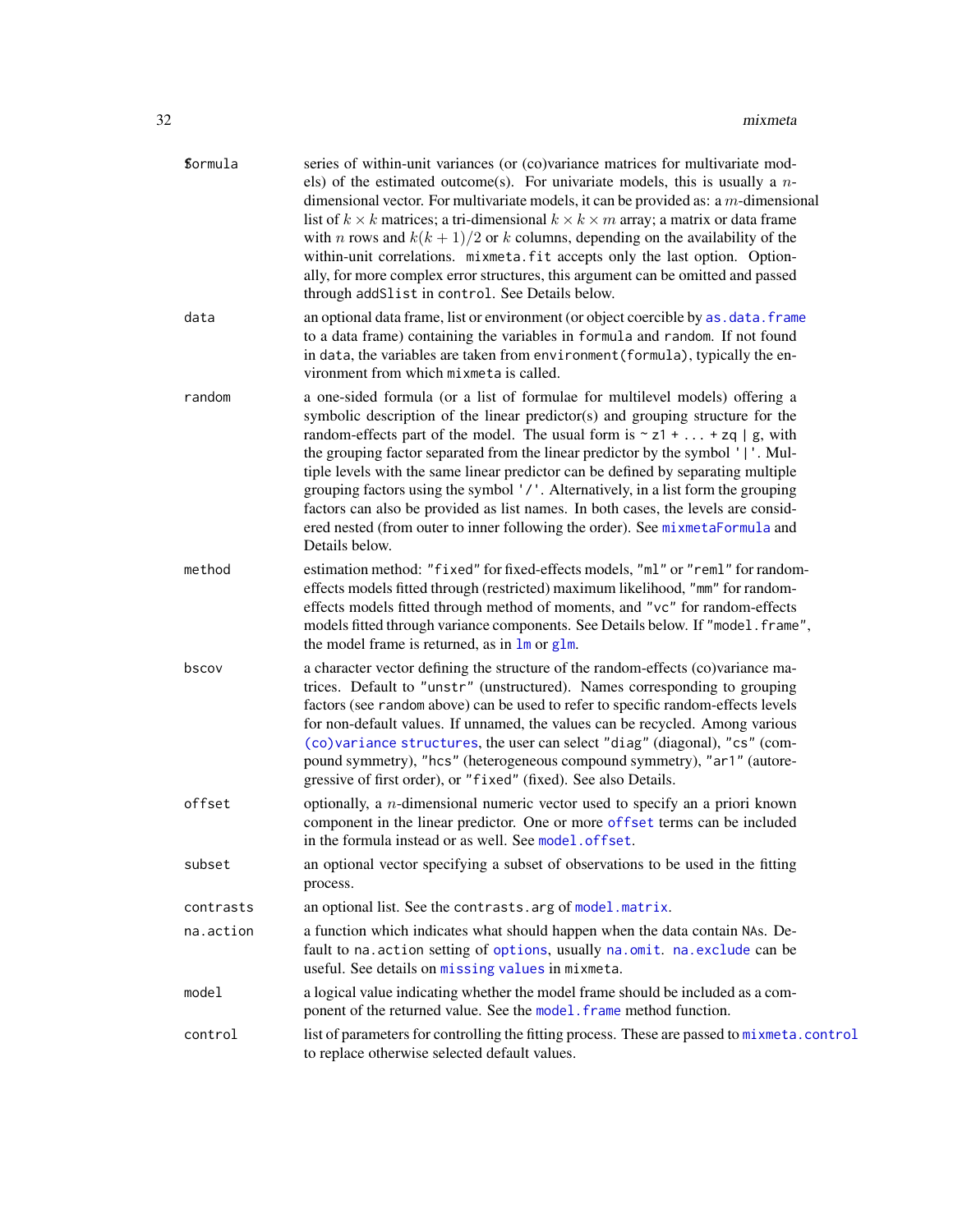## mixmeta 33

| X      | a $n \times p$ design matrix containing the p fixed-effects predictors, appropriately<br>ordered by groups. Usually produced internally by mixmeta from formula<br>above.                                                          |
|--------|------------------------------------------------------------------------------------------------------------------------------------------------------------------------------------------------------------------------------------|
|        | a $n \times q$ design matrix (or a list of design matrices for multilevel models) contain-<br>ing the $q$ random-effects predictors, appropriately ordered by groups. Usually<br>produced internally by mixmeta from random above. |
| y      | a <i>n</i> -dimensional vector (for univariate models) or $m \times k$ matrix (for multivari-<br>ate models) of outcomes, appropriately ordered by groups. Usually produced<br>internally by mixmeta from formula above.           |
| groups | matrix with $n$ rows, with each column identifying the groups for each level of<br>random-effects, appropriately ordered. Usually produced internally by mixmeta<br>from random above.                                             |

## Details

The function mixmeta resembles standard regression functions in R. See [lme](#page-0-0) in particular, or  $\text{Im}$  or  $g/m$ , for information on most of the arguments. Internally, this function assembles the data components, defines the (potentially multiple) grouping levels and re-order the data accordingly, and then pass them to mixmeta.fit. This is a wrapper for actual fitting functions that are automatically selected. Functions other than mixmeta are not expected to be called directly for model fitting.

Fixed or random-effects models for meta-analysis are simply defined using  $y \sim 1$  in formula, where y is a response vector optionally stored in data. In meta-regression models, other terms are added in the right-hand side of the formula as  $y \sim x1 + ... + xp$ , defining the linear meta-predictor. Factors, variable transformations and interactions are allowed, following the usual formula specification (see [mixmetaFormula](#page-52-1)).

In this standard usage, each of the  $n$  rows is assumed to represent a single estimate of an outcome from a set of independent studies. In random-effects models, the grouping structure is automatically derived by assigning a group to each row of data (with  $m = n$ ). Extensions to multivariate models  $(k > 1)$  are straightforward, and only require using a matrix in the left-hand side, where each of the k columns represents a different outcome, or the form cbind(y1,...,yk) ~ 1. See [mixmetaFormula](#page-52-1).

Non-standard random-effects models can be specified through the optional argument random. This is commonly represented by a one-sided formula, whose basic random-intercept form is  $\sim 1 \mid g$ , where g is a grouping factor. A more complex linear meta-predictor for the random-effects part can be also specified by  $\sim z1 + ... + zq \mid g$ . The argument random also accepts a list of one-sided formulae referring to multiple random-effects levels (see [mixmetaFormula](#page-52-1)). The use of random extends the standard meta-analytical setting by relaxing the assumption of independence between units, allowing multiple estimates from the same group (with  $m < n$ ) and multiple nested grouping levels. This provides the possibility to fit longitudinal, multilevel, and dose-response meta-analysis, among other extensions. See the examples below.

The argument bscov allows the definition of specific structures for the random-effects (co)variance matrices corresponding the each level. The default unstructured form requires kq(kq+1)/2 parameters for a single-level meta-analysis. The choice of other structures reduces the number of parameters, although requiring stronger assumptions. More information and complete list of options is available at a specific help page (see [mixmetaCovStruct](#page-50-1)).

The within-unit (co)variances are provided through the argument S, usually as a matrix. If the correlations are available, each of the m row represents the  $k(k + 1)/2$  vectorized entries of the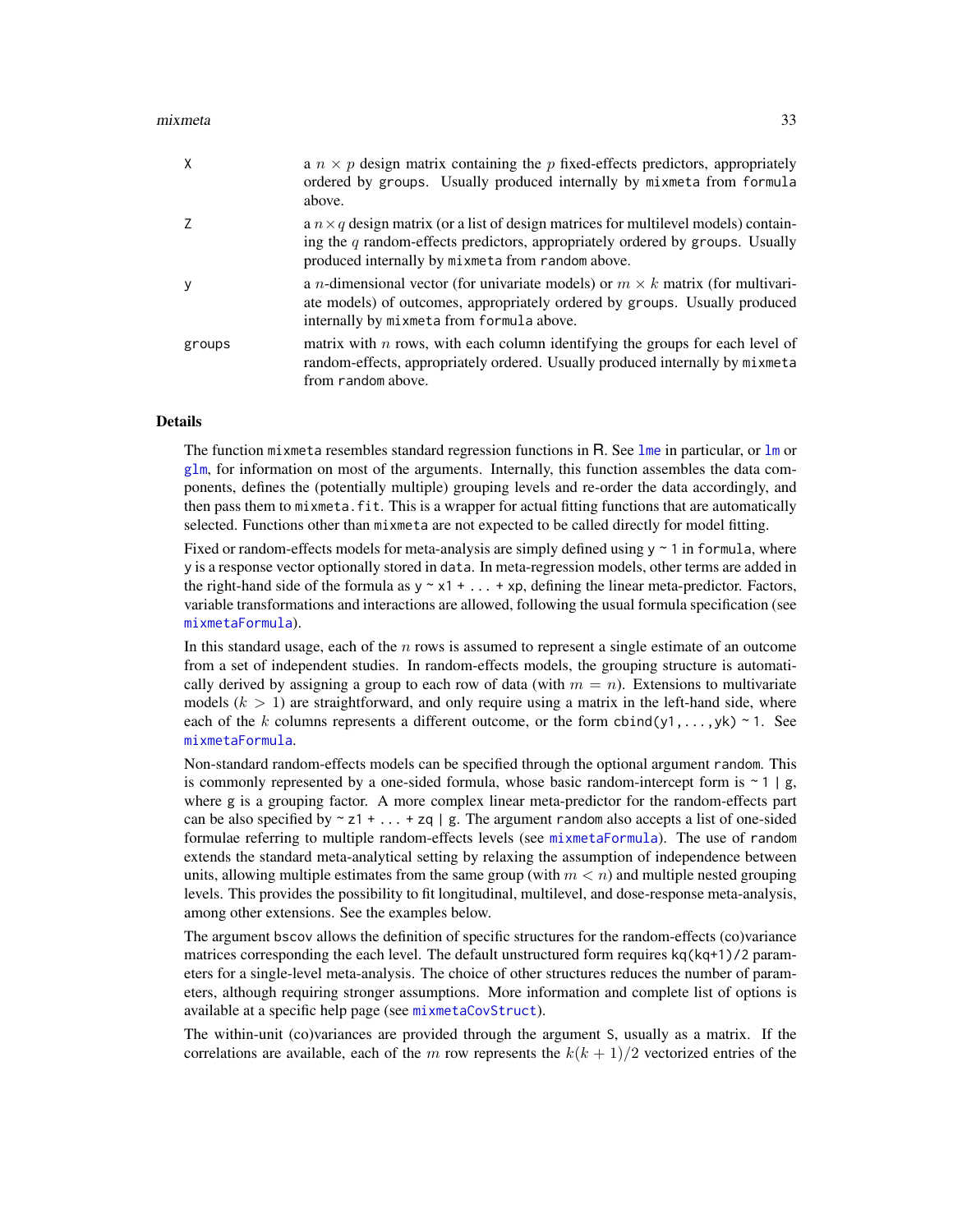lower triangle of the related (co)variance matrix, taken by column (see [xpndMat](#page-84-2)). If correlations are not available, each row represents the  $k$  variances, and the correlations are inputted internally through the argument Scor of the control list (see [inputcov](#page-25-1)). For more complex error structures that span multiple units, the argument S can be omitted and passed through addSlist in control, although requiring the observations to be re-ordered accordingly to groups (see [mixmeta.control](#page-37-1)). Different estimator are available in the package mixmeta and chosen through the argument method, with related fitting functions called internally. In the current version, the options are:

- method="fixed": [Fixed-effects estimator](#page-39-1)
- method="ml": [Maximum likelihood \(ML\) estimator](#page-42-1)
- method="reml": [Restricted maximum likelihood \(REML\) estimator](#page-42-2)
- method="mm": [Method of moments estimator](#page-45-1)
- method="vc": [Variance components estimator](#page-47-1)

Note that non-standard random-effects models and the use of structured (co)variance matrices are only available for "ml" and "reml" methods. See their help pages for further details on the estimation procedures, following the links above.

Missing values are allowed in both sides of formula. In the case of missing predictors (righthand side of formula), the related unit is entirely excluded from estimation. In contrast, a unit still contributes to estimation if at least outcome is non-missing. This behaviour is different from standard regression functions such as  $\text{lm}$  $\text{lm}$  $\text{lm}$  or [glm](#page-0-0). Before the call to mixmeta.fit, units matching such stricter missing definition are removed from the the model frame. The missing pattern in S must be consistent with that in y. See further details on handling [missing values](#page-68-1) in mixmeta.

The fitting procedure can be controlled through the additional terms specified in control, which are passed to the function [mixmeta.control](#page-37-1).

## Value

The mixmeta function typically returns a list object of class "mixmeta" representing the metaanalytical model fit, as described in [mixmetaObject](#page-54-1). When method="data.frame", the model is not fitted and the model frame is returned, namely a data frame with special attributes (see the default method [model.frame](#page-0-0)) and, in this case, the additional class "data.frame.mixmeta".

The wrapper function mixmeta. fit is usually called internally in mixmeta, and returns an intermediate list object with some of the components expected in the "mixmeta" class.

Several method functions for regression objects are available, either default or specifically written for the "mixmeta" class. See [mixmetaObject](#page-54-1) for a complete list.

## Author(s)

Antonio Gasparrini <<antonio.gasparrini@lshtm.ac.uk>> and Francesco Sera <<francesco.sera@lshtm.ac.uk>>

## References

Sera F, Gasparrini A. (2019). An extended mixed-effects framework for meta-analysis.*Statistics in Medicine*. 2019;38(29):5429-5444. [Freely available [here](http://www.ag-myresearch.com/2019_sera_statmed.html)].

Gasparrini A, Armstrong B, Kenward MG (2012). Multivariate meta-analysis for non-linear and other multi-parameter associations. *Statistics in Medicine*. 31(29):3821–3839. [Freely available [here](http://www.ag-myresearch.com/2012_gasparrini_statmed.html)].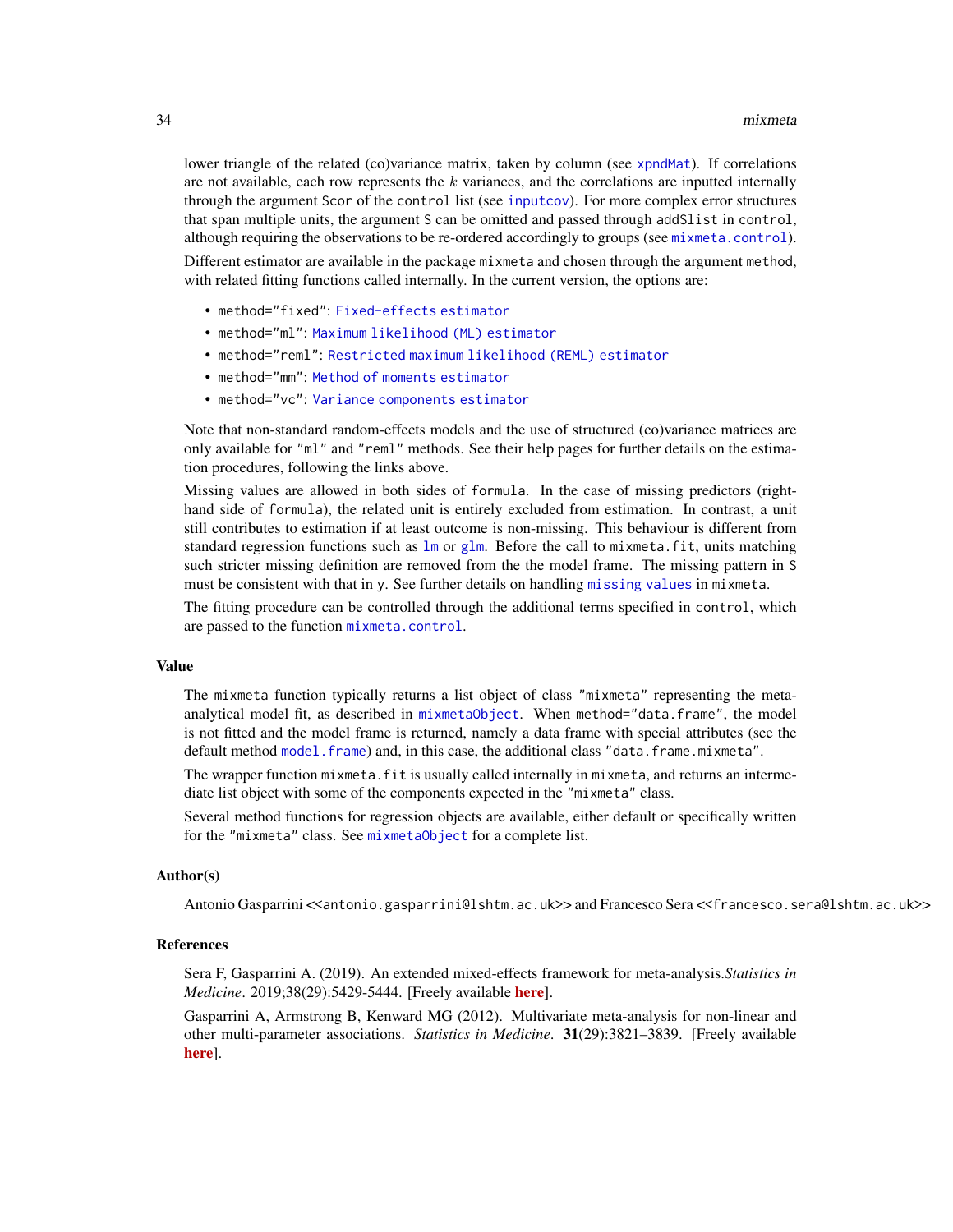## mixmeta 35

## See Also

See additional info on the estimation procedures at the related page of the fitting functions See [mixmetaFormula](#page-52-1) for the use of formulae to define the fixed and random parts of the model. See alternative [\(co\)variance structures](#page-50-1) for likelihood-based estimation methods. See handling of [missing values](#page-68-1) in mixmeta. See [lme](#page-0-0), [lm](#page-0-0) or [glm](#page-0-0) for standard regression functions. See [mixmeta-package](#page-1-1) for an overview of this modelling framework.

## Examples

```
### STANDARD MODELS
```

```
# RANDOM-EFFECTS META-ANALYSIS, ESTIMATED WITH REML
model <- mixmeta(logor, logorvar, data=bcg)
summary(model)
# RANDOM-EFFECTS META-REGRESSION, ESTIMATED WITH ML
model <- mixmeta(logor~ablat, logorvar, data=bcg, method="ml")
summary(model)
### MAIN METHOD FUNCTIONS
# COEFFICIENTS AND (CO)VARIANCE MATRIX
coef(model)
vcov(model)
# RESIDUALS AND FITTED VALUES
residuals(model)
fitted(model)
# MODEL FRAME AND MODEL MATRIX
model.frame(model)
model.matrix(model)
# LOG-LIKELIHOOD AND AIC VALUE
logLik(model)
AIC(model)
# COCHRAN Q TEST FOR RESIDUAL HETEROGENEITY
qtest(model)
### PREDICTIONS
# PREDICTED EFFECTS
predict(model)
predict(model, se=TRUE)
predict(model, newdata=data.frame(ablat=2:5*10), ci=TRUE)
# BEST LINEAR UNBIASED PREDICTION
blup(model)
blup(model, pi=TRUE)
```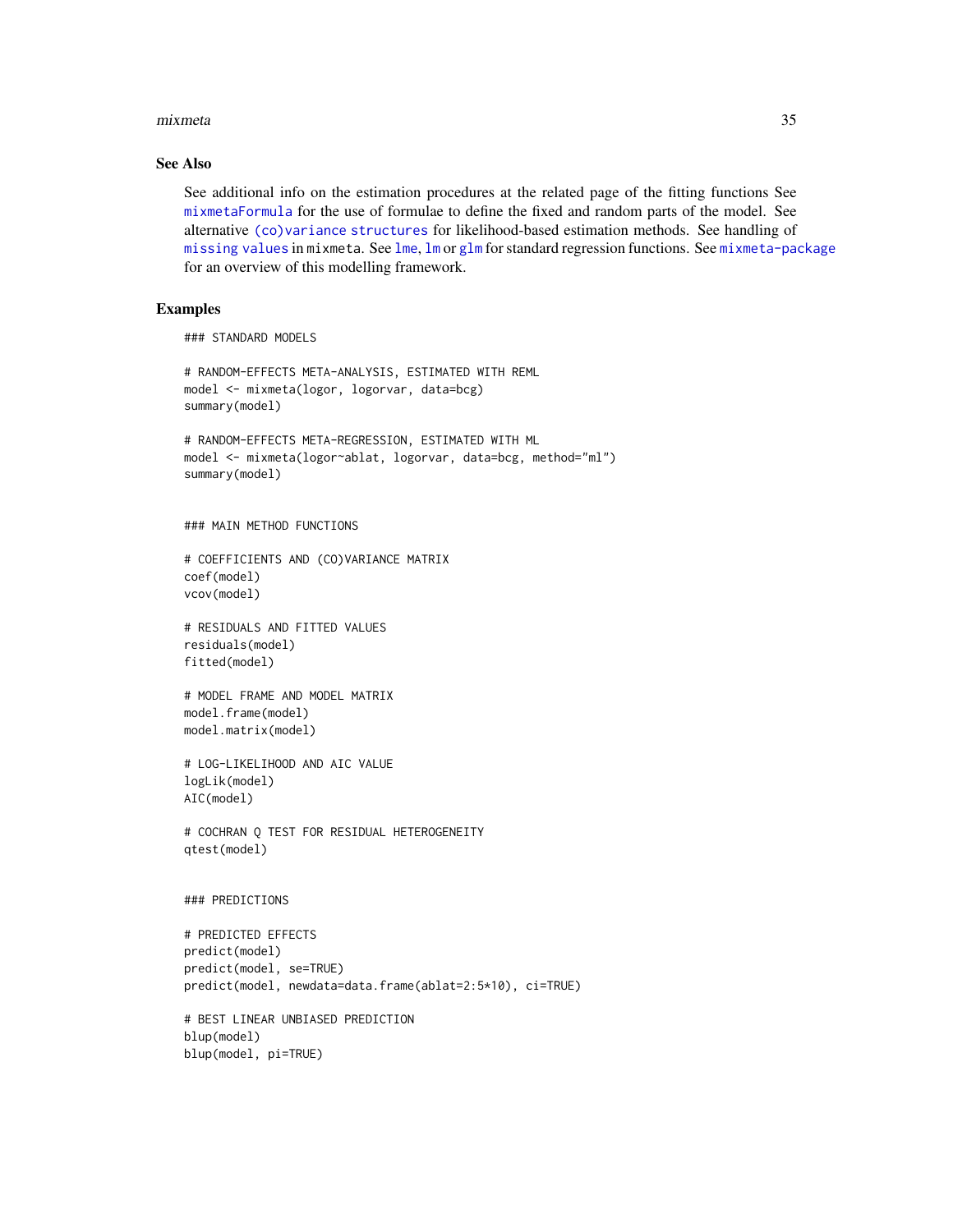## 36 mixmeta

```
# SEE help(predict.mixmeta) AND help(BLUP.mixmeta) FOR MORE INFO
### MULTIVARIATE MODELS
### BIVARIATE MODELS
model <- mixmeta(cbind(PD,AL) ~ pubyear, S=berkey98[5:7], data=berkey98)
summary(model)
residuals(model)
### MULTIVARIATE META-ANALYSIS WITH MORE THAN 2 OUTCOMES
y <- as.matrix(fibrinogen[2:5])
S <- as.matrix(fibrinogen[6:15])
model <- mixmeta(y, S)
summary(model)
predict(model, se=TRUE)
predict(model, se=TRUE, aggregate="outcome")
### OTHER EXTENSIONS
# MULTILEVEL META-ANALYSIS
model <- mixmeta(effect, var, random= ~ 1|district/study, data=school)
summary(model)
# SEE help(school) AND help(thrombolytic) FOR MORE EXAMPLES
# DOSE-RESPONSE META-ANALYSIS (SIMPLIFIED)
model <- mixmeta(logrr ~ 0 + dose, S=se^2, random= ~ 0 + dose|id, data=alcohol,
subset=!is.na(se))
summary(model)
# SEE help(alcohol) FOR MORE EXAMPLES
# LONGITUDINAL META-ANALYSIS
model <- mixmeta(logOR~time, S=logORvar, random=~I(time-15)|study, data=gliomas)
summary(model)
# SEE help(gliomas) AND help(dbs) FOR MORE EXAMPLES
### FIXED-EFFECTS MODELS AND ALTERNATIVE ESTIMATORS
# FIXED-EFFECTS MODEL
model <- mixmeta(sbp~ish, S=sbp_se^2, data=hyp, method="fixed")
summary(model)
# METHOD OF MOMENTS
S \leftarrow as_matrix(hsls[5:10])model <- mixmeta(cbind(b1,b2,b3), S, data=hsls, method="mm")
summary(model)
# VARIANCE COMPONENTS ESTIMATOR
model <- mixmeta(cbind(PD,AL)~pubyear, S=berkey98[5:7], data=berkey98,
  method="vc")
```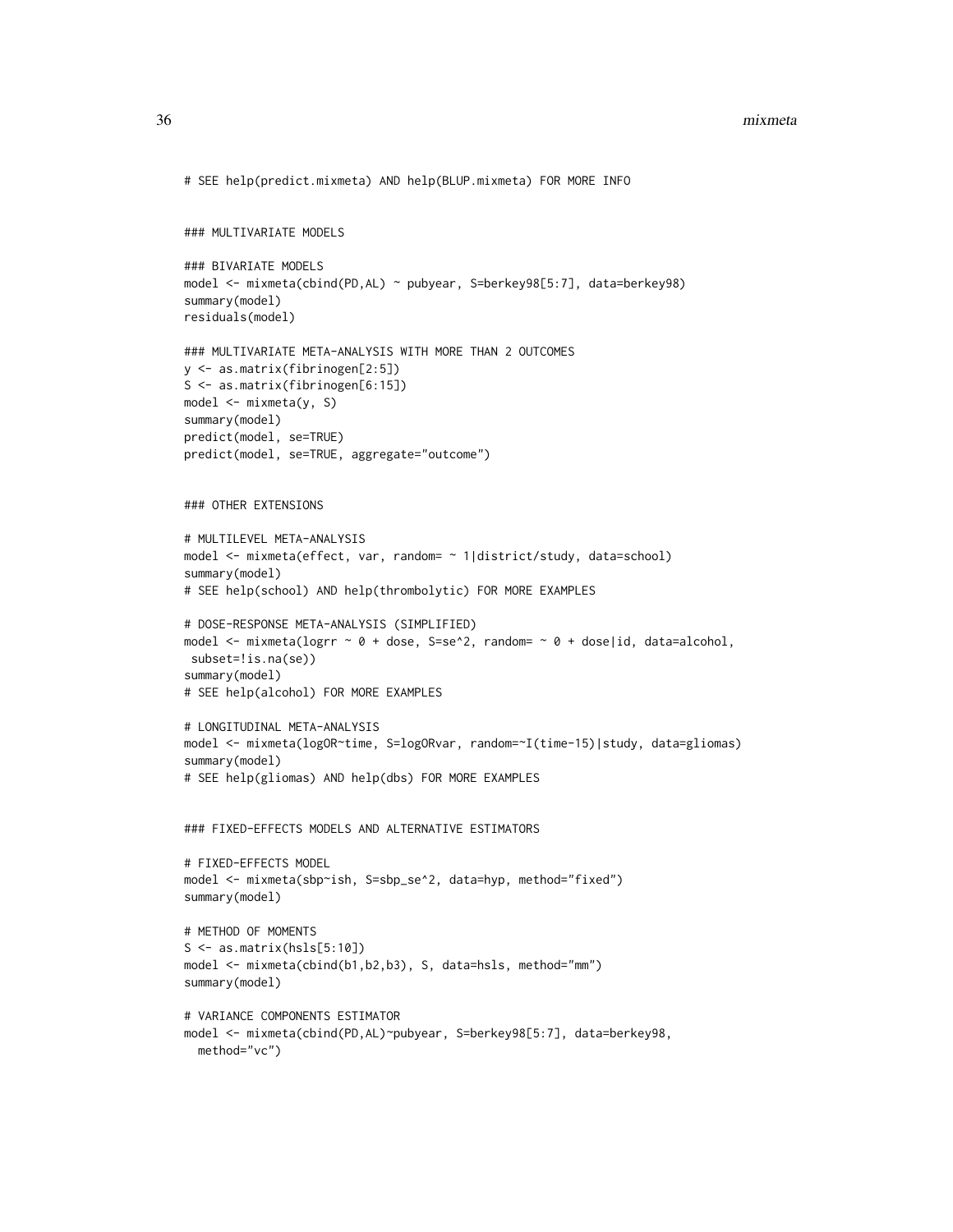#### mixmeta 37

```
summary(model)
### IN THE PRESENCE OF MISSING VALUES
# RUN THE MODEL
y <- as.matrix(smoking[11:13])
S <- as.matrix(smoking[14:19])
model <- mixmeta(y, S)
summary(model)
model.frame(model)
# SEE help(na.omit.data.frame.mixmeta) FOR MORE EXAMPLES
### WHEN WITHIN-STUDY COVIARIANCES ARE NOT AVAILABLE AND/OR NEED TO BE INPUTTED
# GENERATE S
(S <- inputcov(hyp[c("sbp_se","dbp_se")], cor=hyp$rho))
# RUN THE MODEL
model <- mixmeta(cbind(sbp,dbp), S=S, data=hyp)
# INPUTTING THE CORRELATION DIRECTLY IN THE MODEL
model <- mixmeta(cbind(y1,y2), cbind(V1,V2), data=p53, control=list(Scor=0.95))
summary(model)
# SEE help(hyp) AND help(p53) FOR MORE EXAMPLES
### STRUCTURING THE BETWEEN-STUDY (CO)VARIANCE
# DIAGONAL
S <- as.matrix(hsls[5:10])
model <- mixmeta(cbind(b1,b2,b3), S, data=hsls, bscov="diag")
summary(model)
model$Psi
# COMPOUND SYMMETRY
model <- mixmeta(cbind(b1,b2,b3), S, data=hsls, bscov="cs")
summary(model)
model$Psi
# SEE help(mixmetaCovStruct) FOR DETAILS AND ADDITIONAL EXAMPLES
### USE OF THE CONTROL LIST
# PRINT THE ITERATIONS AND CHANGE THE DEFAULT FOR STARTING VALUES
y <- as.matrix(smoking[11:13])
S <- as.matrix(smoking[14:19])
model <- mixmeta(y, S, control=list(showiter=TRUE, igls.inititer=20))
```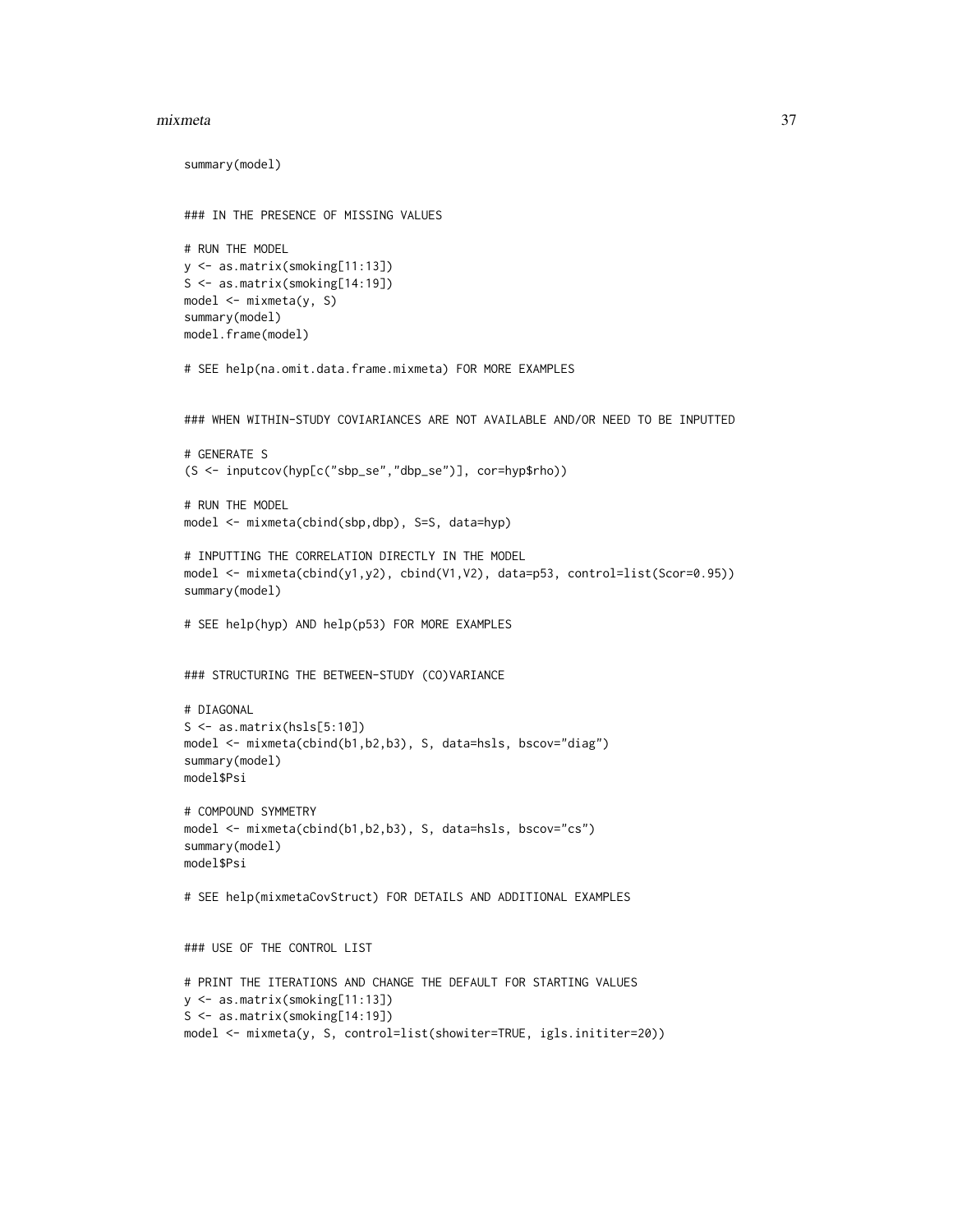# SEE help(mixmeta.control) FOR FURTHER DETAILS

<span id="page-37-0"></span>mixmeta.control *Ancillary Parameters for Controlling the Fit in mixmeta Models*

# Description

This internal function sets the parameter options used for fitting meta-analytical models, commonly to pre-specified default values. It is usually internally called by [mixmeta](#page-30-0).

# Usage

```
mixmeta.control(optim=list(), showiter=FALSE, maxiter=100, initPsi=NULL, Psifix=NULL,
  Scor=NULL, addSlist=NULL, inputna=FALSE, inputvar=10^4, loglik.iter="hybrid",
 igls.inititer=10, hessian=FALSE, vc.adj=TRUE, reltol=sqrt(.Machine$double.eps),
  checkPD=NULL, set.negeigen=sqrt(.Machine$double.eps))
```

| optim       | list of parameters passed to the control argument of the function optim, which<br>performs the quasi-Newton optimization in likelihood-based random-effects<br>models. See optim for the list of arguments. See Details for additional info.                                      |
|-------------|-----------------------------------------------------------------------------------------------------------------------------------------------------------------------------------------------------------------------------------------------------------------------------------|
| showiter    | logical. If TRUE, the progress of iterative optimization is shown.                                                                                                                                                                                                                |
| maxiter     | positive interger value. Maximum number of iterations in methods involving<br>optimization procedures.                                                                                                                                                                            |
| initPsi     | either a matrix or a vector of its lower triangular elements (with diagonal, taken<br>by column), or optionally a named list with one or more of such objects. Used<br>as starting values of random-effects parameters in likelihood-based optimization<br>routines. See Details. |
| Psifix      | either a matrix or a vector of its lower triangular elements (with diagonal, taken<br>by column), or optionally a named list with one or more of such objects. Used<br>to define fixed parts of the random-effects (co)variance structures. See De-<br>tails.                     |
| Scor        | either a scalar, vector or matrix representing the within-unit correlation(s) to<br>be inputted when the covariances are not provided in multivariate models, and<br>ignored if they are. See input cov.                                                                          |
| addSlist    | a list of $m$ matrices for the (outer-level) groups of units defining the (known)<br>error (co)variance structure, when this cannot be passed through the argument S<br>of mixmeta. See Details.                                                                                  |
| inputna     | logical. If missing values must be internally inputted. To be used with caution.<br>See inputna.                                                                                                                                                                                  |
| inputvar    | multiplier for inputting the missing variances, to be passed as an argument to<br>inputna.                                                                                                                                                                                        |
| loglik.iter | iterative scheme used in in likelihood-based optimization routines. Options are<br>"hybrid", "newton", and "igls" or "RIGLS". See mixmeta.ml.                                                                                                                                     |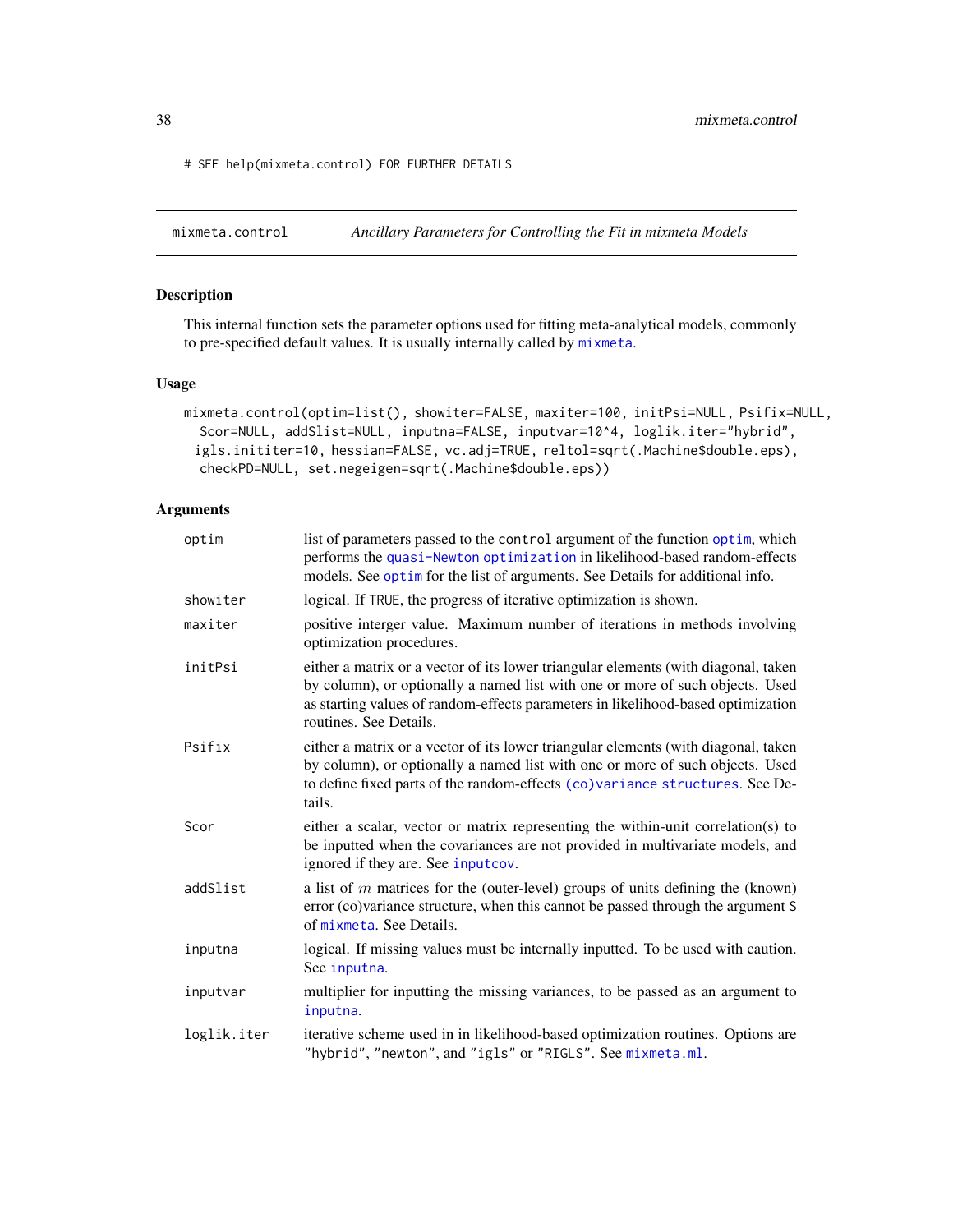| igls.inititer | number of iterations of the (restricted) iterative generalized least square algo-<br>rithm when used in the initial phase of hybrid optimization procedure of likelihood-<br>based estimators. See mixmeta.ml.                                                                                              |
|---------------|-------------------------------------------------------------------------------------------------------------------------------------------------------------------------------------------------------------------------------------------------------------------------------------------------------------|
| hessian       | logical. If TRUE, the Hessian matrix of the parameters estimated in the opti-<br>mization process is computed and returned. Only applicable to likelihood-based<br>estimation methods. For details, see the info provided in the help pages of the<br>optimizations algorithms and (co)variance structures. |
| vc.add        | logical. If TRUE, an adjustement to the way the marginal variance part is com-<br>puted in the (co)variance components estimator is applied in the variance com-<br>ponents estimator. See mixmeta.vc.                                                                                                      |
| reltol        | relative convergence tolerance in methods involving optimization procedures.<br>The algorithm stops if it is unable to reduce the value by a factor of reltol $*$<br>$(abs(val) + reltol)$ at a step.                                                                                                       |
| checkPD       | logical. Determines if the semi-positiveness of within-unit error or random-<br>effects (co) variance matrices must be checked.                                                                                                                                                                             |
| set.negeigen  | positive value. Value to which negative eigenvalues are to be set in estimators<br>where such method is used to force semi-positive definiteness of the estimated<br>between-study (co)variance matrix.                                                                                                     |

# Details

This function has default values for most of the arguments, some of them set internally. Non-default values are passed through the control argument of [mixmeta](#page-30-0). Many arguments refer to specific fitting procedures. See the help page of the related estimator for details.

The function automatically sets non-default values for some control arguments for [optim](#page-0-0), unless explicitly set in the list passed to it. Specifically, the function selects fnscale=-1, maxit=maxiter and reltol=reltol, where the latter two are specified by other arguments of this function.

The arguments initPsi and Psifix are used to provide information for estimation procedures of the random-effects parameters in likelihood-based methods. Specifically, the former is used to choose non-default starting values (see [mixmeta.ml](#page-42-0)), and the latter for defining the fixed (known) part of specific [\(co\)variance structures](#page-50-0). In multilevel models, these arguments must be lists with named components referring to one or more levels of grouping defined by the argument random of [mixmeta](#page-30-0).

The argument addSlist can be used to define more complex (known) error structures of the outcome(s) that are usually provided through the argument S of [mixmeta](#page-30-0) as within-unit variances (or (co)variance matrices for multivariate models). This can be useful when these error structures spans multiple units (rows), and the between-unit correlation cannot be defined through S, for instance in dose-response meta-analysis (see examples in [mixmeta](#page-30-0)). Note that this information is passed internally after the data have be re-ordered following the grouping defined by random in [mixmeta](#page-30-0), and this should be consistent in addSlist. Specifically, the grouping variables are assumed as factors and therefore the groups are taken in alphabetical/numeric order. It is suggested to re-order the data according to this order of the groups before fitting the model, so to ensure consistency between the grouped data and addSlist.

#### Value

A list with components named as the arguments.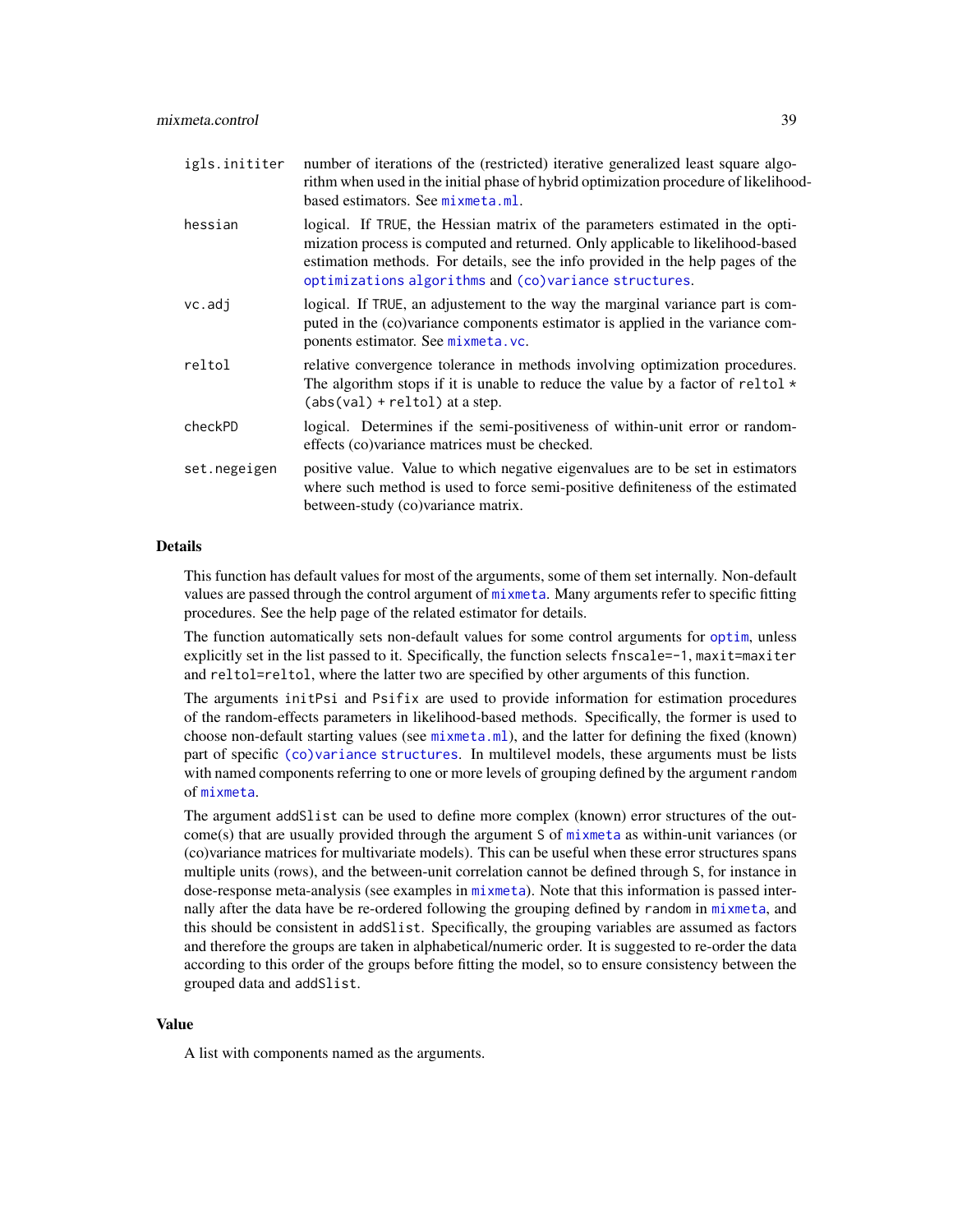## **Note**

The function is expected to be extended and/or modified at every release of the package mixmeta. It is strongly suggested to check the arguments of this function at every release.

#### Author(s)

Antonio Gasparrini <<antonio.gasparrini@lshtm.ac.uk>> and Francesco Sera <<francesco.sera@lshtm.ac.uk>>

# References

Sera F, Armstrong B, Blangiardo M, Gasparrini A (2019). An extended mixed-effects framework for meta-analysis.*Statistics in Medicine*. 2019;38(29):5429-5444. [Freely available [here](http://www.ag-myresearch.com/2019_sera_statmed.html)].

# See Also

See [mixmeta](#page-30-0). See also [glm.control](#page-0-0). See the help pages of the related fitting functions for details on each parameter. See [mixmeta-package](#page-1-0) for an overview of this modelling framework.

## Examples

```
# PRINT THE ITERATIONS (SEE ?optim) AND CHANGE THE DEFAULT FOR STARTING VALUES
mixmeta(cbind(PD,AL) ~ pubyear, S=berkey98[5:7], data=berkey98,
  control=list(showiter=TRUE, igls.inititer=20))
# INPUT THE CORRELATION
mixmeta(clind(y1,y2), S=cbind(V1,V2), data=p53, control=list(Scor=0.5))# FIX (PARTS OF) THE RANDOM-EFFECTS (CO)VARIANCE MATRIX
y <- as.matrix(smoking[11:13])
S <- as.matrix(smoking[14:19])
mixmeta(y, S, bscov="prop", control=list(Psifix=diag(3)+1))
```
<span id="page-39-0"></span>mixmeta.fixed *Fixed-Effects Estimator for mixmeta Models*

## Description

This function implements a generalized least square estimator for fixed-effects meta-analysis and meta-regression, including standard univariate models and non-standard multivariate extensions. It is meant to be used internally and not directly run by the users.

#### Usage

```
mixmeta.fixed(Xlist, ylist, Slist, nall, control, ...)
```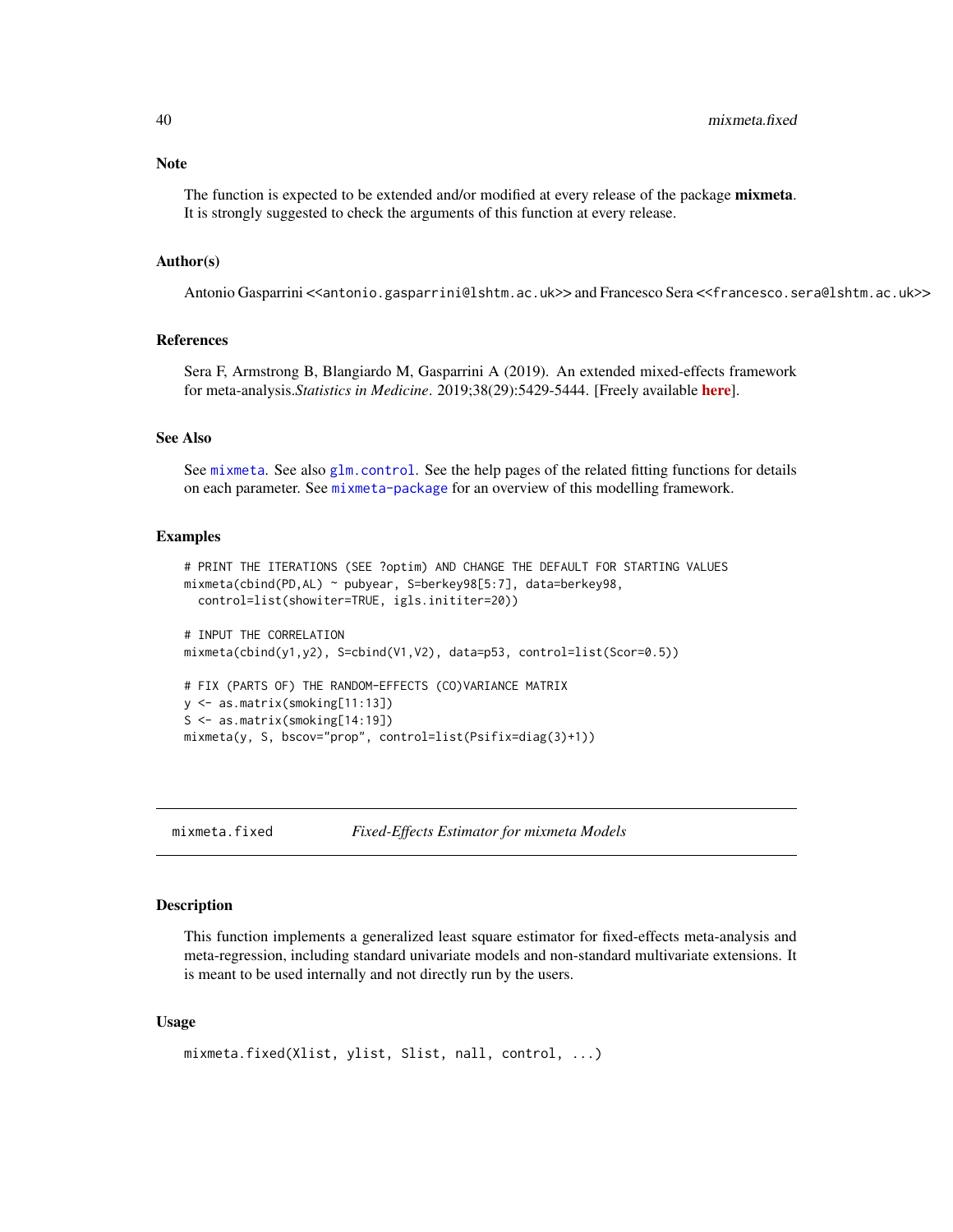# mixmeta.fixed 41

## **Arguments**

|          | Assuming a meta-analysis or meta-regression based on $m$ independent groups<br>(usually studies) providing a single estimate (unit of analysis), $k$ outcomes and<br>$p$ fixed-effects predictors: |
|----------|----------------------------------------------------------------------------------------------------------------------------------------------------------------------------------------------------|
|          | a $m$ -dimensional list of group-specific design matrices for the fixed-effects part<br>of the model. Rows corresponding to missing outcomes have been excluded.                                   |
| *list    | a m-dimensional list of group-specific vectors of estimated outcomes. Entries<br>corresponding to missing outcomes have been excluded.                                                             |
| Slist    | a m-dimensional list of within-group (co)variance matrices of estimated out-<br>comes. Rows and columns corresponding to missing outcomes have been ex-<br>cluded.                                 |
| nall     | numeric scalar with the total number of observations (excluding missing).                                                                                                                          |
| control  | list of parameters for controlling the fitting process, usually internally set to<br>default values by mixmeta.control.                                                                            |
| $\cdots$ | further arguments passed to or from other methods. Currently not used.                                                                                                                             |

## Details

The estimation involves only the  $kp$  fixed-effects coefficients. Note that, in this fixed-effects estimator, each unit is assumed independent from the others, and therefore the number of groups (the length of the lists) is identical to the number of units (m=n). However, this is not important in fixed-effects models, where no random (and therefore grouping) structure is used.

The routine is based on a standard generalized least square (GLS) algorithm implemented in the internal function glsfit. The between-study (co)variance matrix is set to zero, so the marginal (co)variance matrix, composed only by elements of the within-unit component, is assumed as completely known. Similarly to the likelihood-based estimators implemented in [mixmeta.ml](#page-42-0) and [mixmeta.reml](#page-42-1), the computation involves Cholesky and and QR decompositions for computational stability and efficiency. The method is described in details in Gasparrini and collaborators (2012) (see references below).

# Value

These functions return an intermediate list object, with some components then processed and some others added later within [mixmeta.fit](#page-30-1) and [mixmeta](#page-30-0) to finalize an object of class "mixmeta". See [mixmetaObject](#page-54-0).

#### Note

As stated earlier, this function is called internally by [mixmeta.fit](#page-30-1), and is not meant to be used directly. In particular, its code does not contain any check on the arguments provided, which are expected in specific formats. The function is however exported in the namespace and documented for completeness.

The arguments above are prepared by mixmeta. fit from its arguments X, y and S. The list structure, although requiring more elaborate coding, is computationally more efficient, as it avoids the specification of sparse block-diagonal matrices, especially for meta-analysis involving a large number of studies.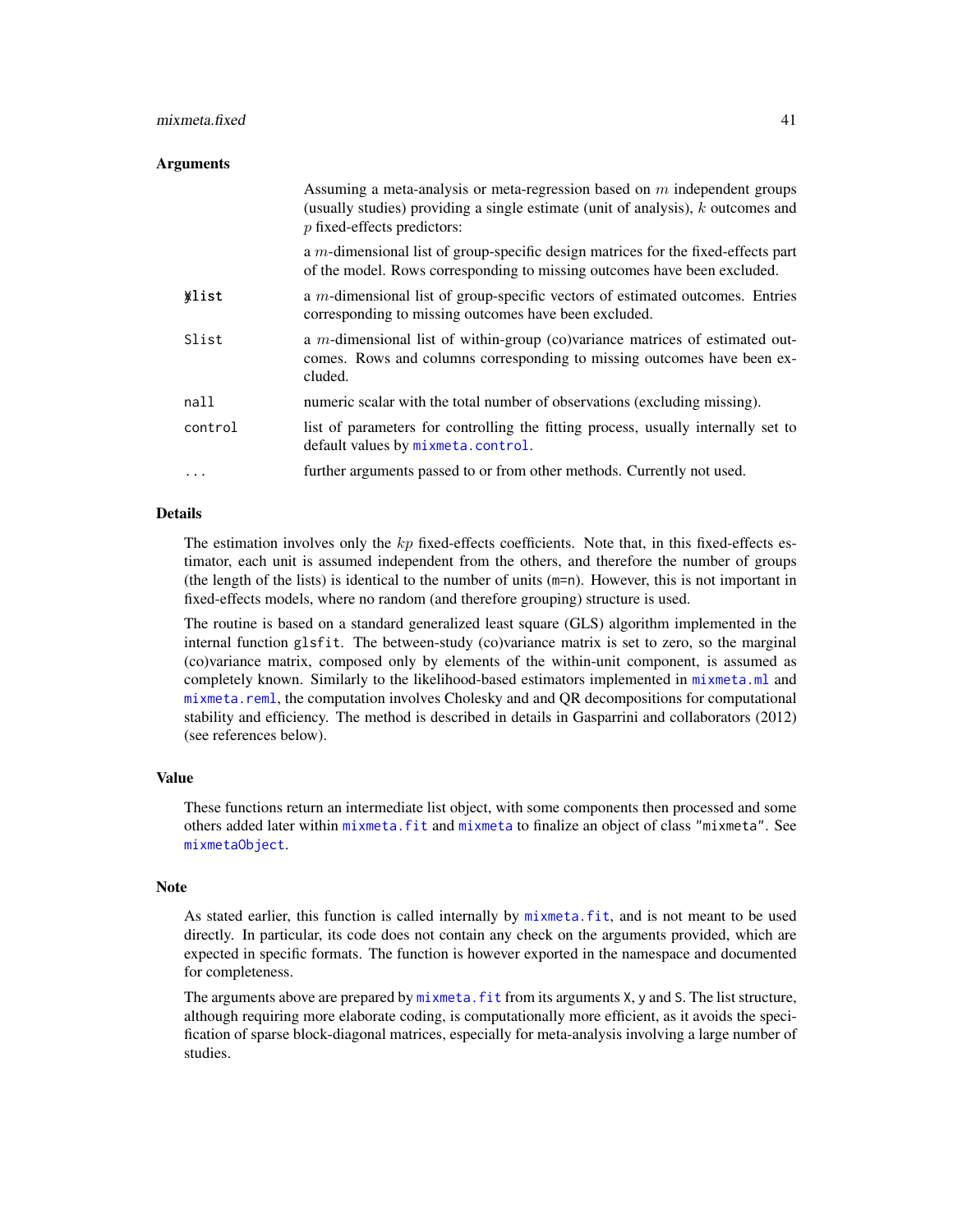Some parameters of the fitting procedures are determined by the control argument, with default set by [mixmeta.control](#page-37-0). No missing values are accepted in the fitting functions. See details on [missing values](#page-68-0).

# Author(s)

Antonio Gasparrini <<antonio.gasparrini@lshtm.ac.uk>> and Francesco Sera <<francesco.sera@lshtm.ac.uk>>

# References

Sera F, Armstrong B, Blangiardo M, Gasparrini A (2019). An extended mixed-effects framework for meta-analysis.*Statistics in Medicine*. 2019;38(29):5429-5444. [Freely available [here](http://www.ag-myresearch.com/2019_sera_statmed.html)].

Gasparrini A, Armstrong B, Kenward MG (2012). Multivariate meta-analysis for non-linear and other multi-parameter associations. *Statistics in Medicine*. 31(29):3821–3839. [Freely available [here](http://www.ag-myresearch.com/2012_gasparrini_statmed.html)].

Berkey CS, Anderson JJ, Hoaglin DC (1996). Multiple-outcome meta-analysis of clinical trials. *Statistics in Medicine*. 15(5):537–547.

Berkey CS, et al. (1998). Meta-analysis of multiple outcomes by regression with random effects. *Statistics in Medicine*. 17(22):2537–2550.

# See Also

See [mixmeta](#page-30-0) for the general usage of the functions. See [mixmeta.control](#page-37-0) to determine specific parameters of the fitting procedures. Use the triple colon operator  $(':::)$  to access the code of the internal functions, such as glsfit. See [mixmeta-package](#page-1-0) for an overview of the package and modelling framework.

## Examples

```
# UNIVARIATE FIXED-EFFECTS MODEL
mod1 <- mixmeta(yC, S=SCC, data=smoking, method="fixed")
summary(mod1)
# MULTIVARIATE FIXED-EFFECTS MODEL
y <- as.matrix(smoking[11:13])
S <- as.matrix(smoking[14:19])
mod2 <- mixmeta(y, S, method="fixed")
summary(mod2)
# MULTIVARIATE FIXED-EFFECTS MODEL: REPLICATE THE RESULTS IN BERKEY ET AL. 1998
mod3 <- mixmeta(cbind(PD,AL) ~ I(pubyear-1983), S=berkey98[5:7], data=berkey98,
 method="fixed")
summary(mod3)
```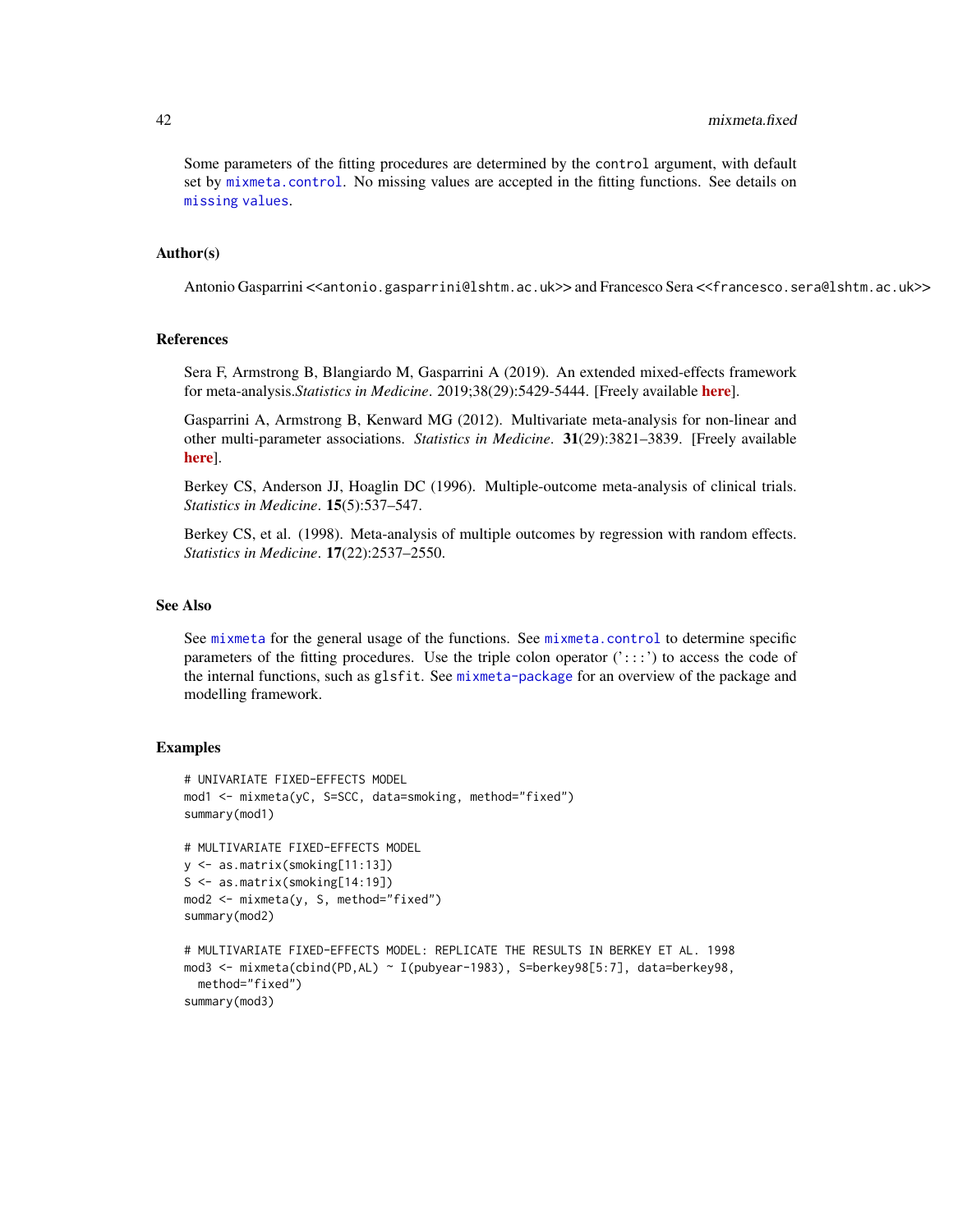<span id="page-42-0"></span>

# <span id="page-42-1"></span>Description

These functions implement maximum likelihood (ML) and restricted maximum likelihood (REML) estimators for random-effects meta-analysis and meta-regression, including standard univariate models, and non-standard extensions such as multivariate, multilevel, longitudinal, and dose-response models. These functions are meant to be used internally and not directly run by the users.

## Usage

mixmeta.ml(Xlist, Zlist, ylist, Slist, nalist, rep, k, q, nall, bscov, control, ...)

mixmeta.reml(Xlist, Zlist, ylist, Slist, nalist, rep, k, q, nall, bscov, control, ...)

|            | Assuming a meta-analysis or meta-regression based on $n$ units aggregated within<br>$m$ (outer-level) groups, $k$ outcomes, $p$ fixed-effects predictors, and $q$ random-<br>effects predictors:                                                                                                                               |
|------------|--------------------------------------------------------------------------------------------------------------------------------------------------------------------------------------------------------------------------------------------------------------------------------------------------------------------------------|
|            | a $m$ -dimensional list of group-specific design matrices for the fixed-effects part<br>of the model. Rows corresponding to missing outcomes have been excluded.                                                                                                                                                               |
| Xlist      | a $m$ -dimensional list of group-specific design matrices for the random-effects<br>part of the model. Each element of this list represents a list of matrices corre-<br>ponding to the (optionally multiple) grouping levels of random effects. In each<br>matrix, rows corresponding to missing outcomes have been excluded. |
| ylist      | a $m$ -dimensional list of group-specific vectors of estimated outcomes. Entries<br>corresponding to missing outcomes have been excluded.                                                                                                                                                                                      |
| Slist      | a <i>m</i> -dimensional list of within-group (co)variance matrices of estimated out-<br>comes. Rows and columns corresponding to missing outcomes have been ex-<br>cluded.                                                                                                                                                     |
| nalist     | a $m$ -dimensional list of group-specific logical vectors, identifying missing out-<br>comes.                                                                                                                                                                                                                                  |
| rep        | matrix with $m$ rows where each column identifies the number of repetitions<br>(number of groups) for each grouping level. The first column (outer level) is by<br>definition a vector of 1's.                                                                                                                                 |
| k, q, null | number of outcomes, number of random-effects predictors (including the in-<br>tercept), total number of observations (excluding missing), respectively. While<br>usually all are scalars, in the case of multilevel models q can be a numeric vector<br>representing the number of predictors for each level.                  |
| bscov      | a character vector defining the structure of the (co)variance matrix for each level<br>or random effects. See mixmeta.                                                                                                                                                                                                         |
| control    | list of parameters for controlling the fitting process, usually internally set to<br>default values by mixmeta.control.                                                                                                                                                                                                        |
| .          | further arguments passed to or from other methods. Currently not used.                                                                                                                                                                                                                                                         |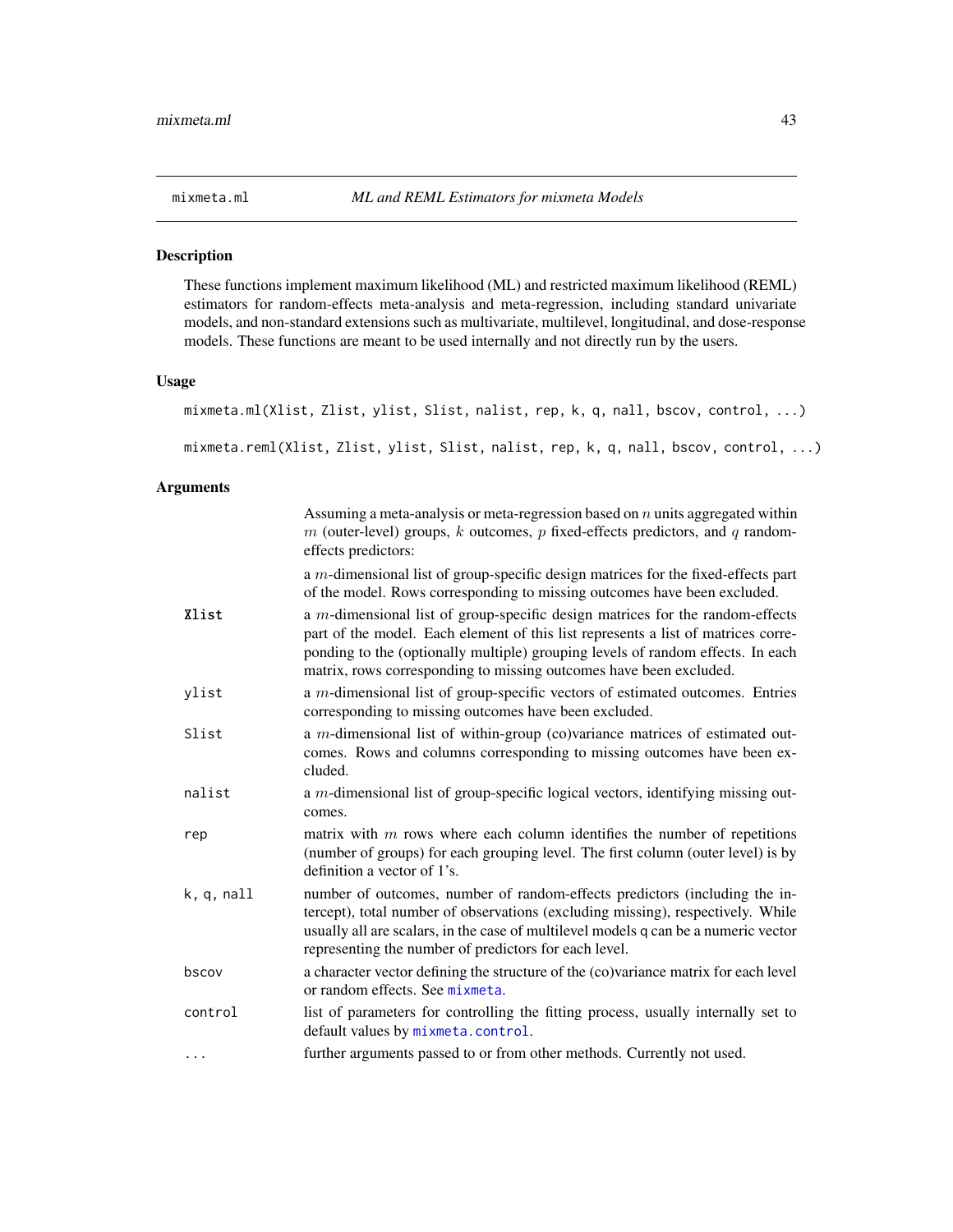# Details

The estimation involves  $kp$  fixed-effects coefficients and random-effects parameters, whose number depends on the number of grouping levels and, for each of them, on the chosen [\(co\)variance](#page-50-0) [structure](#page-50-0) for the between-study (co)variance matrices. A maximum of  $kq(kq + 1)/2$  parameters are needed in the case of or single-level models with unstructured form for the random-effects (co)variance matrix.

(Restricted) maximum likelihood estimators implemented in mixmeta rely on two iterative algorithms: [\(R\)IGLS](#page-59-0) and [quasi-Newton](#page-64-0) iterative methods. The former implements a (restricted) iterative generalized least squares method, while the latter is based on a Newton-type maximization routine using specific [likelihood functions](#page-61-0). The default estimation method is based on a hybrid procedure, with few runs of of the (R)IGLS algorithm and then quasi-Newton iterations until convergence. This approach is optimal in exploiting the properties of both algorithms, with (R)IGLS being robust to the choice of initial values and quick in getting near the maximum, while the quasi-Newton is fast to converge from that point. Full (R)IGLS or quasi-Newton methods can be alternatively selected using the control argument of [mixmeta](#page-30-0) (see [mixmeta.control](#page-37-0)). Follow the links above for details on each iterative algorithm.

Both estimation algorithms adopt a profiled (or concentrated) approach, where the optimization is expressed only in terms of the random-effects parameters. Cholesky and and QR decompositions are used for computational stability and efficiency, and for assuring the positive-definiteness of the estimated between-study (co)variance matrix. The method is described in details in Gasparrini and collaborators (2012) (see references below).

# Value

These functions return an intermediate list object, with some components then processed and some others added later within [mixmeta.fit](#page-30-1) and [mixmeta](#page-30-0) to finalize an object of class "mixmeta". See [mixmetaObject](#page-54-0).

# **Note**

As stated earlier, these functions are called internally by  $mixmeta$ . fit, and are not meant to be used directly. In particular, their code does not contain any check on the arguments provided, which are expected in specific formats. The functions are not exported in the namespace, and only documented for completeness.

The arguments above are prepared by [mixmeta.fit](#page-30-1) from its arguments X, Z, y, S, groups, and bscov. The list structure, although requiring more elaborate coding, is computationally more efficient, as it avoids the specification of sparse block-diagonal matrices, especially for meta-analysis involving a large number of studies.

Some parameters of the fitting procedures are determined by the control argument, with default set by [mixmeta.control](#page-37-0). No missing values are accepted in the fitting functions. See details on [missing values](#page-68-0).

#### Author(s)

Antonio Gasparrini <<antonio.gasparrini@lshtm.ac.uk>> and Francesco Sera <<francesco.sera@lshtm.ac.uk>>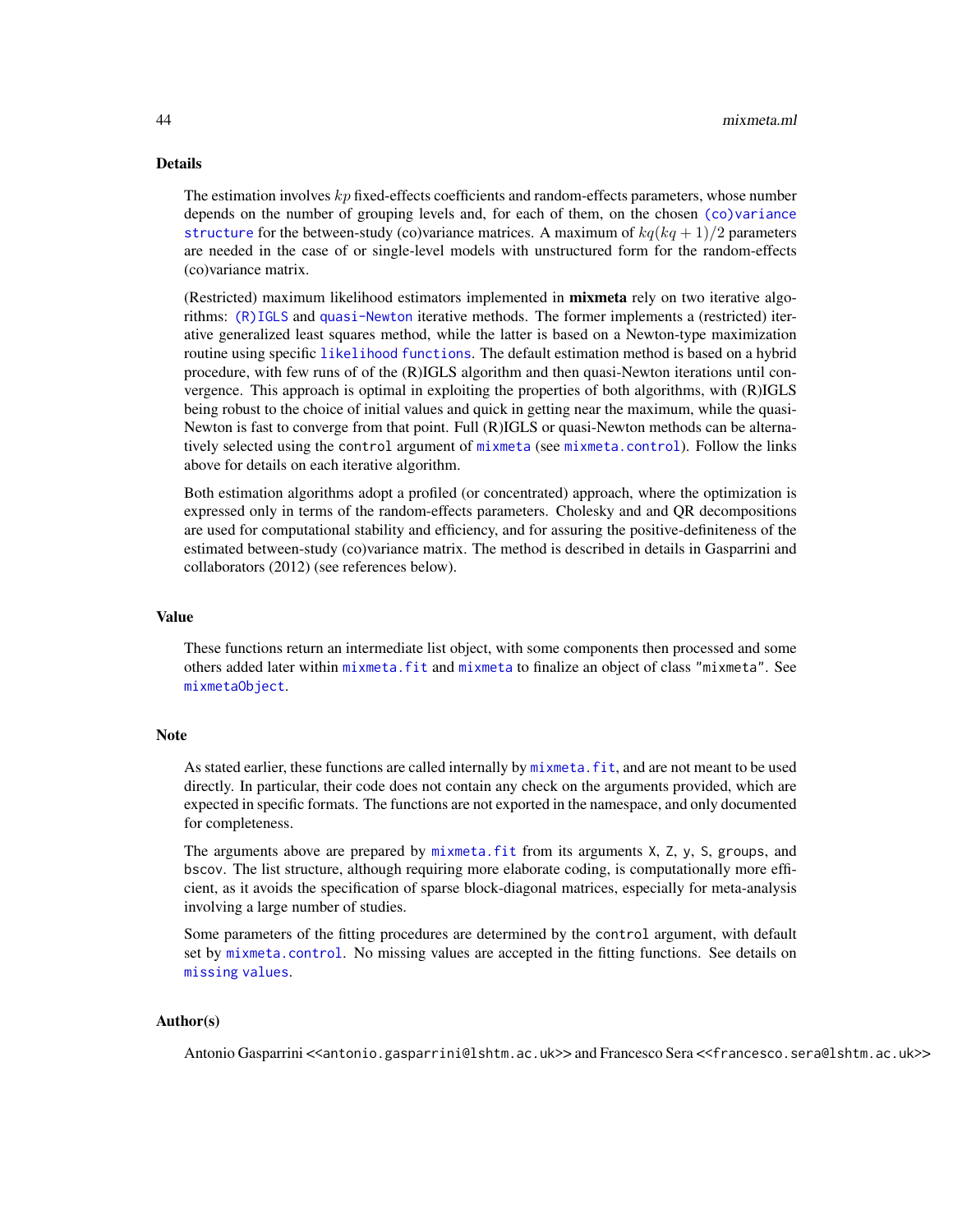#### mixmeta.ml 45

## References

Sera F, Armstrong B, Blangiardo M, Gasparrini A (2019). An extended mixed-effects framework for meta-analysis.*Statistics in Medicine*. 2019;38(29):5429-5444. [Freely available [here](http://www.ag-myresearch.com/2019_sera_statmed.html)].

Gasparrini A, Armstrong B, Kenward MG (2012). Multivariate meta-analysis for non-linear and other multi-parameter associations. *Statistics in Medicine*. 31(29):3821–3839. [Freely available [here](http://www.ag-myresearch.com/2012_gasparrini_statmed.html)].

Pinheiro JC and Bates DM (2000). *Mixed-Effects Models in S and S-PLUS*. New York, Springer Verlag.

Lindstrom MJ and Bates DM (1988). Newton-Raphson and EM algorithms for linear mixed-effects models for repeated-measures data. *Journal of the American Statistical Association*. 83(404):1014– 1022.

Goldstein H (1986). Multilevel mixed linear model analysis using iterative generalized least squares. *Biometrika*. 73(1):43.

Goldstein H (1992). Efficient computational procedures for the estimation of parameters in multilevel models based on iterative generalized least squares. *Computational Statistics \& Data Analysis*. 13(1):63–71.

## See Also

See [mixmeta](#page-30-0) for the general usage of the functions. See [mixmeta.control](#page-37-0) to determine specific parameters of the fitting procedures. Use the triple colon operator  $(':::)$  to access the code of the internal functions, such as glsfit. See [mixmeta-package](#page-1-0) for an overview of the package and modelling framework.

# Examples

```
# REML ESTIMATOR: UNIVARIATE MODEL
mod1 <- mixmeta(yC, S=SCC, data=smoking)
summary(mod1)
# ML ESTIMATOR: MULTIVARIATE MODEL
year <- berkey98$pubyear - 1983
mod2 <- mixmeta(cbind(PD,AL) ~ year, S=berkey98[5:7], data=berkey98,method="ml")
print(summary(mod2), digits=3)
round(mod2$Psi,3)
# STRUCTURED BETWEEN-STUDY (CO)VARIANCE
y <- as.matrix(fibrinogen[2:5])
S <- as.matrix(fibrinogen[6:15])
mod3 <- mixmeta(y, S, bscov="hcs")
summary(mod3)
# MULTILEVEL MODEL
mod4 <- mixmeta(effect, var, random= ~ 1|district/study, data=school)
summary(mod4)
# LONGITUDINAL MODEL
mod5 <- mixmeta(logOR~time, S=logORvar, random=~I(time-15)|study, bscov="diag",
  method="ml", data=gliomas)
```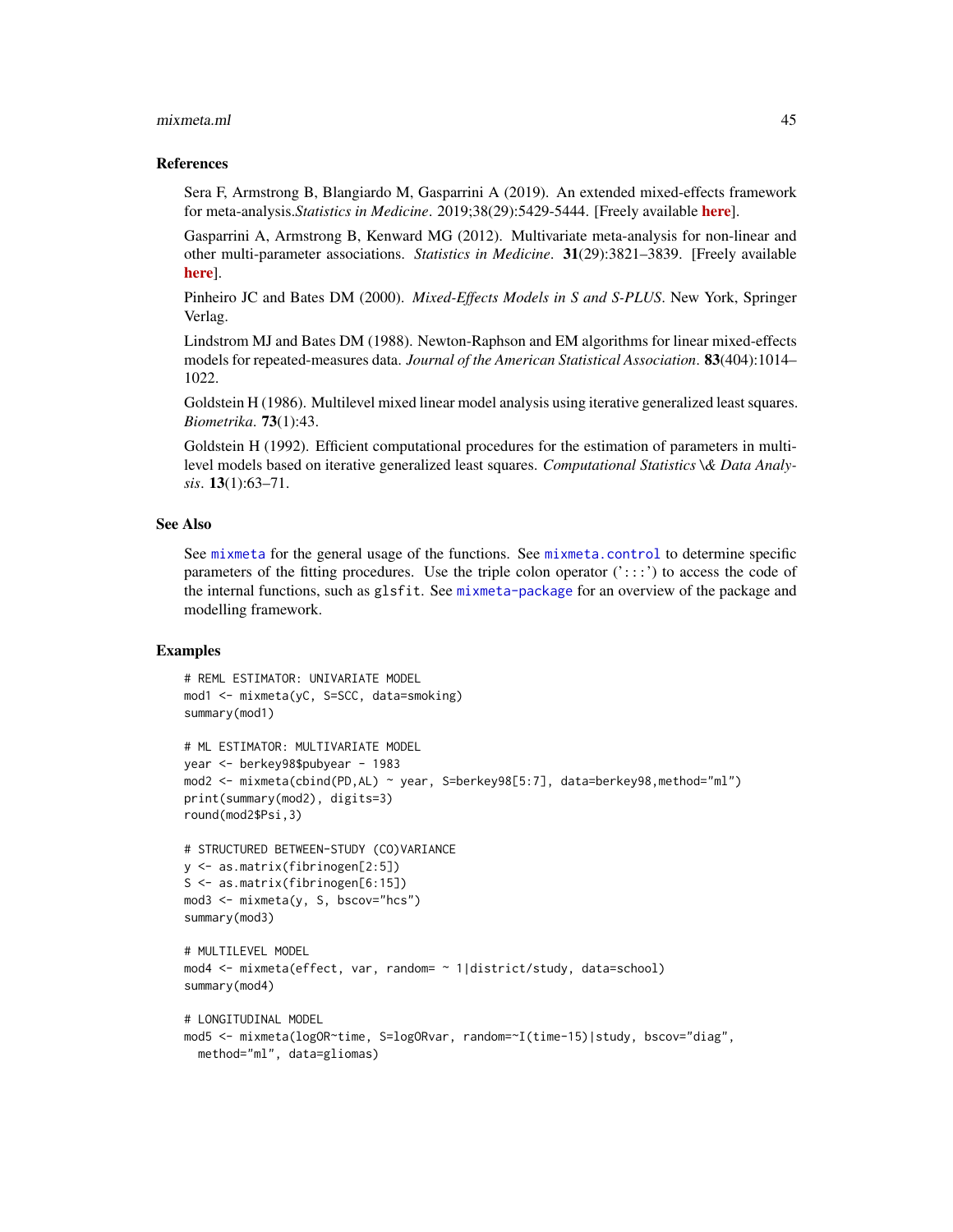summary(mod5)

# Description

This function implements a method of moments estimator for multivariate and univariate randomeffects meta-analysis and meta-regression. It is meant to be used internally and not directly run by the users.

#### Usage

```
mixmeta.mm(Xlist, ylist, Slist, nalist, k, m, p, nall, control, ...)
```
## Arguments

|               | Assuming a meta-analysis or meta-regression based on $m$ independent groups<br>(usually studies) providing a single estimate (unit of analysis), $k$ outcomes and<br>$p$ fixed-effects predictors:                           |
|---------------|------------------------------------------------------------------------------------------------------------------------------------------------------------------------------------------------------------------------------|
|               | a $m$ -dimensional list of group-specific design matrices for the fixed-effects part<br>of the model. Rows corresponding to missing outcomes have been excluded.                                                             |
| *list         | a $m$ -dimensional list of group-specific vectors of estimated outcomes. Entries<br>corresponding to missing outcomes have been excluded.                                                                                    |
| Slist         | a <i>m</i> -dimensional list of within-group (co)variance matrices of estimated out-<br>comes. Rows and columns corresponding to missing outcomes have been ex-<br>cluded.                                                   |
| nalist        | a m-dimensional list of group-specific logical vectors, identifying missing out-<br>comes.                                                                                                                                   |
| k, m, p, null | numeric scalars: number of outcomes, number of groups included in estimation<br>(equal to the length of lists above), number of predictors (including the inter-<br>cept), total number of observations (excluding missing). |
| control       | list of parameters for controlling the fitting process, usually internally set to<br>default values by mixmeta.control.                                                                                                      |
|               | further arguments passed to or from other methods. Currently not used.                                                                                                                                                       |

### Details

In this method of moments estimator, only a basic random-effects structure is allowed, where each group (usually corresponding to an independent study) provides a single estimate (unit of analysis) for one or multiple outcomes. This implies that the number of groups (*i.e.*, the length of the lists) is identical to the number of units (m=n). In addition, only an unstructured form for the(co)variance matrix of the single level of random effects is permitted. Therefore, the estimation involves  $kp$ fixed-effects coefficients and  $k(k + 1)/2$  random-effects parameters, corresponding to the lower triangular entries of the between-study (co)variance matrix.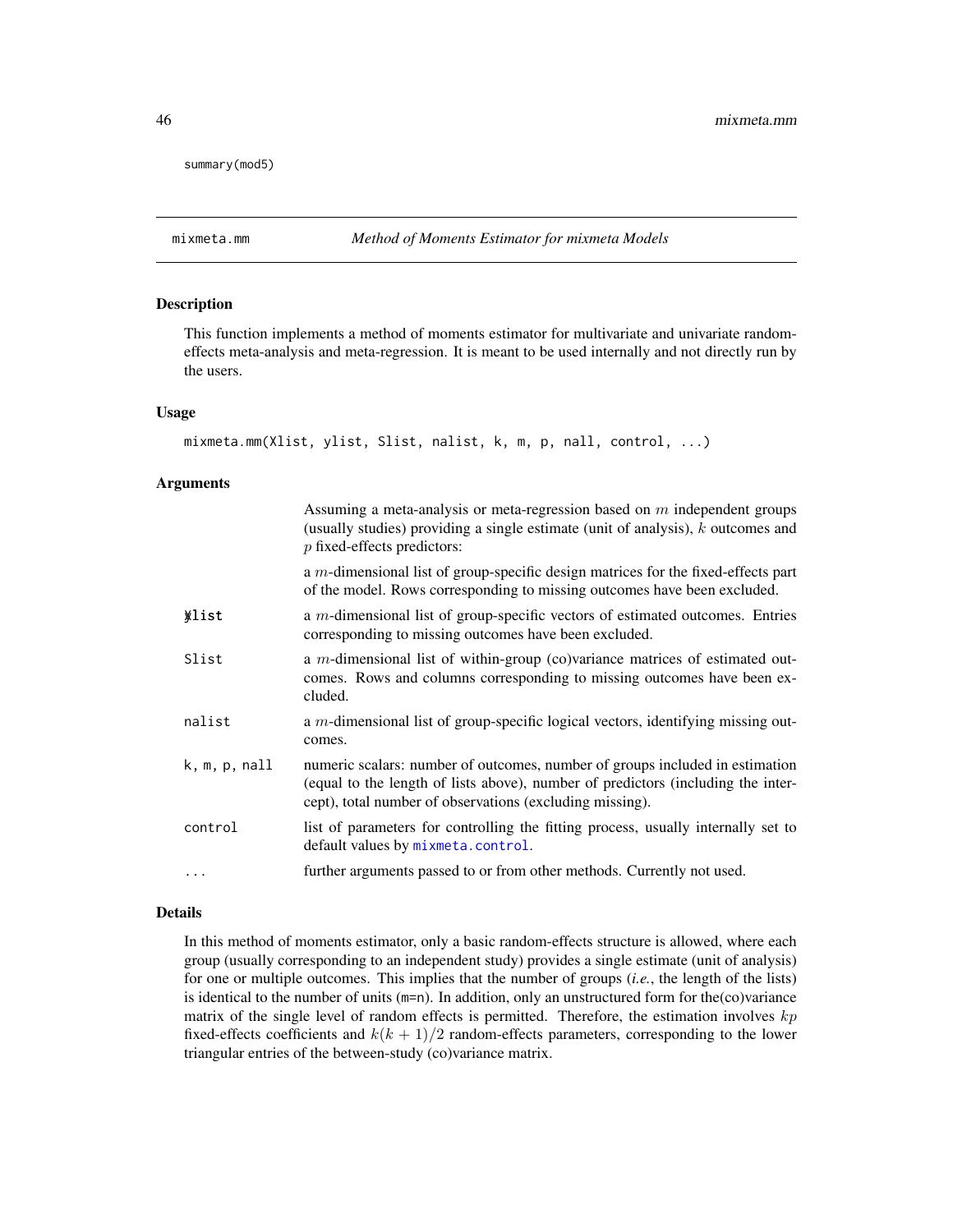#### mixmeta.mm 47

The method of moment estimator implemented here represents a multivariate extension of the traditional estimator proposed by DerSimonian and Laird (1986), and simplifies to the standard method in the univariate case. The estimator used here is described in Jackson and collaborators (2013) as a generalization of that developed by Chen and collaborators (2012). However, this general version is computationally more intensive, and may turn out to be slow when applied to meta-analysis of a relatively high number of studies. An alternative and computationally faster method of moment estimator was previously proposed by Jackson and collaborators (2010), although it is not invariant to reparameterization. This latter estimator is currently not implemented in **mixmeta**. See references below.

This method of moments estimator is not bounded to provide a positive semi-definite randomeffects (co)variance matrix, as shown in the simulation study by Liu and colleagues (2009). Here positive semi-definiteness is forced by setting the negative eigenvalues of the estimated matrix to a positive value close to zero at each iteration (see [control](#page-37-0)). Little is known about the impact of such constraint.

# Value

This function returns an intermediate list object, with some components then processed and some others added later within [mixmeta.fit](#page-30-1) and [mixmeta](#page-30-0) to finalize an object of class "mixmeta". See [mixmetaObject](#page-54-0).

#### Note

As stated earlier, this function is called internally by [mixmeta.fit](#page-30-1), and is not meant to be used directly. In particular, its code does not contain any check on the arguments provided, which are expected in specific formats. The function is however exported in the namespace and documented for completeness.

The arguments above are prepared by  $m$  ixmeta. fit from its arguments  $X$ ,  $y$  and  $S$ . The list structure, although requiring more elaborate coding, is computationally more efficient, as it avoids the specification of sparse block-diagonal matrices, especially for meta-analysis involving a large number of studies.

Some parameters of the fitting procedures are determined by the control argument, with default set by [mixmeta.control](#page-37-0). No missing values are accepted in the fitting functions. See details on [missing values](#page-68-0).

## Author(s)

Antonio Gasparrini << antonio.gasparrini@lshtm.ac.uk>>

#### References

Sera F, Armstrong B, Blangiardo M, Gasparrini A (2019). An extended mixed-effects framework for meta-analysis.*Statistics in Medicine*. 2019;38(29):5429-5444. [Freely available [here](http://www.ag-myresearch.com/2019_sera_statmed.html)].

Gasparrini A, Armstrong B, Kenward MG (2012). Multivariate meta-analysis for non-linear and other multi-parameter associations. *Statistics in Medicine*. 31(29):3821–3839. [Freely available [here](http://www.ag-myresearch.com/2012_gasparrini_statmed.html)].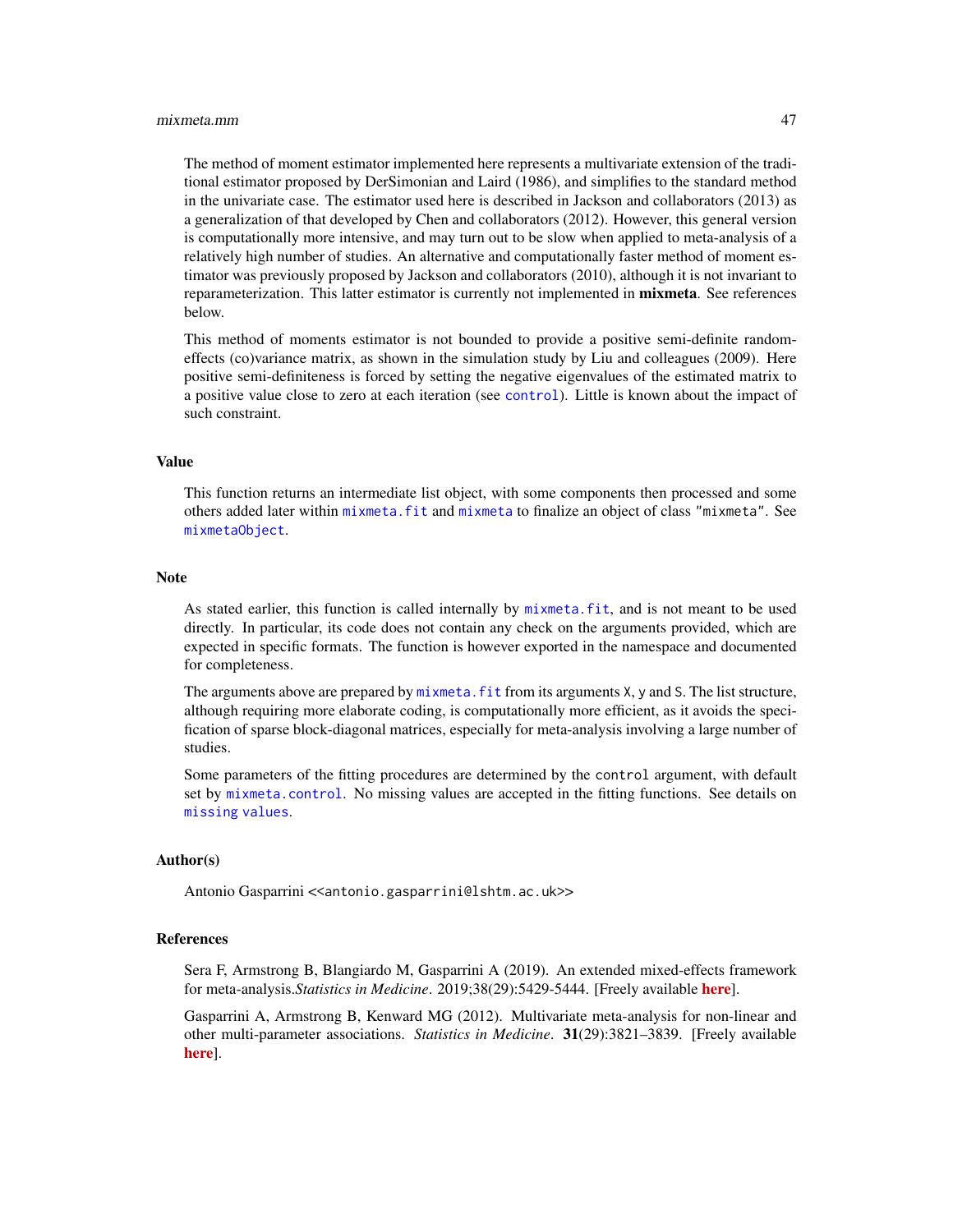Jackson D, White IR, Riley RD (2013). A matrix based method of moments for fitting the multivariate random effects model for meta-analysis and meta-regression. *Biometrical Journal*. 55(2):231– 45.

# See Also

See [mixmeta](#page-30-0) for the general usage of the functions. See [mixmeta.control](#page-37-0) to determine specific parameters of the fitting procedures. Use the triple colon operator  $('::::)$  to access the code of the internal functions, such as fbtr. See [mixmeta-package](#page-1-0) for an overview of the package and modelling framework.

#### Examples

```
# MM ESTIMATOR: UNIVARIATE MODEL
mod1 <- mixmeta(PD ~ pubyear, S=berkey98[,5], data=berkey98, method="mm")
summary(mod1)
# MULTIVARIATE MODEL: REPRODUCE THE RESULTS IN CHEN ET AL. (2012)
S \leftarrow as_matrix(hsls[5:10])mod2 <- mixmeta(cbind(b1,b2,b3), S, data=hsls, method="mm")
summary(mod2)
# MULTIVARIATE MODEL: REPRODUCE THE RESULTS IN JACKSON ET AL. (2013)
S <- inputcov(hyp[c("sbp_se","dbp_se")], cor=hyp$rho)
mod3 <- mixmeta(cbind(sbp,dbp), S=S, data=hyp, method="mm")
summary(mod3)
```
<span id="page-47-0"></span>mixmeta.vc *Variance Components Estimator for mixmeta Models*

## Description

This function implements a variance components estimator for multivariate and univariate randomeffects meta-analysis and meta-regression. It is meant to be used internally and not directly run by the users.

#### Usage

```
mixmeta.vc(Xlist, ylist, Slist, nalist, k, m, p, nall, control, ...)
```

|       | Assuming a meta-analysis or meta-regression based on $m$ independent groups<br>(usually studies) providing a single estimate (unit of analysis), $k$ outcomes and<br>$p$ fixed-effects predictors: |
|-------|----------------------------------------------------------------------------------------------------------------------------------------------------------------------------------------------------|
|       | a $m$ -dimensional list of group-specific design matrices for the fixed-effects part<br>of the model. Rows corresponding to missing outcomes have been excluded.                                   |
| Wlist | a $m$ -dimensional list of group-specific vectors of estimated outcomes. Entries<br>corresponding to missing outcomes have been excluded.                                                          |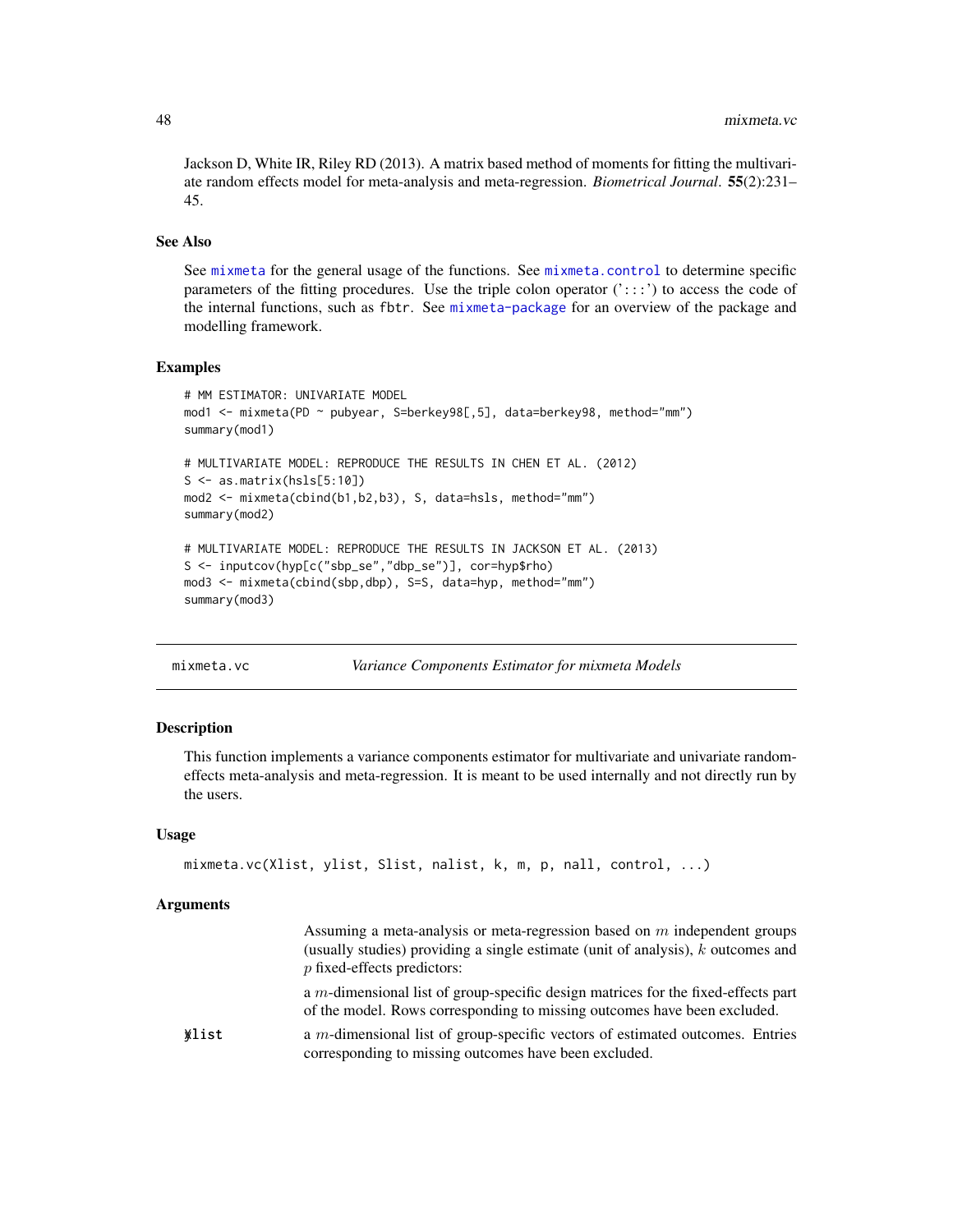#### mixmeta.vc 49

| Slist                  | a m-dimensional list of within-group (co)variance matrices of estimated out-<br>comes. Rows and columns corresponding to missing outcomes have been ex-<br>cluded.                                                           |
|------------------------|------------------------------------------------------------------------------------------------------------------------------------------------------------------------------------------------------------------------------|
| nalist                 | a $m$ -dimensional list of group-specific logical vectors, identifying missing out-<br>comes.                                                                                                                                |
| $k, m, p, \text{nall}$ | numeric scalars: number of outcomes, number of groups included in estimation<br>(equal to the length of lists above), number of predictors (including the inter-<br>cept), total number of observations (excluding missing). |
| control                | list of parameters for controlling the fitting process, usually internally set to<br>default values by mixmeta.control.                                                                                                      |
| $\cdot$                | further arguments passed to or from other methods. Currently not used.                                                                                                                                                       |

# Details

In this variance components estimator, only a basic random-effects structure is allowed, where each group (usually corresponding to an independent study) provides a single estimate (unit of analysis) for one or multiple outcomes. This implies that the number of groups (*i.e.*, the length of the lists) is identical to the number of units (m=n). In addition, only an unstructured form for the(co)variance matrix of the single level of random effects is permitted. Therefore, the estimation involves  $kp$ fixed-effects coefficients and  $k(k + 1)/2$  random-effects parameters, corresponding to the lower triangular entries of the between-study (co)variance matrix.

The procedure is based on the estimate of the between-group (co)variance as the difference between the marginal (co)variance and the average within-group (co)variance. This in turn requires the estimate of the marginal (co)variance, obtained by the residuals of the fitted model. The procedure is iterative, with the current estimate of the between-group (co)variance plugged into a generalized least square (GLS) routine. Starting values are provided by a fixed-effects estimator (see [mixmeta.fixed](#page-39-0)). The algorithm is fast and generally converges with few iterations.

Similar versions of this estimator has been previously proposed. Berkey and collaborators (1998) simply called it GLS method, and a non-iterative approach was proposed by Ritz and collaborators (2008), referred to as MVEE3 in their article. A non-iterative version for univariate models is discussed in Sidik and Jonkman (2007). The results from Berkey and collaborators (1998) are reproduced in the example below.

In the original approach, the estimate of the marginal (co)variance is obtained from the sum of the residual components using a denominator equal to m-p. Following the development proposed by Kauermann and Carroll (2001) and Fay and Graubard (2001) in the context of sandwich (co)variance estimators, then discussed by Lu and collaborators (2007), an adjusted denominator can be computed as a quantity derived from the hat matrix. This method is expected to perform better in the presence of missing values and small data sets. This alternative adjustment is chosen by default by setting vc. adj=TRUE in the control argument.

This variance component estimator is not bounded to provide a positive semi-definite between-study (co)variance matrix, as shown in the simulation study by Liu and colleagues (2009). Here positive semi-definiteness is forced by setting the negative eigenvalues of the estimated matrix to a value close to zero at each iteration (see [control](#page-37-0)). Little is known about the impact of such constraint.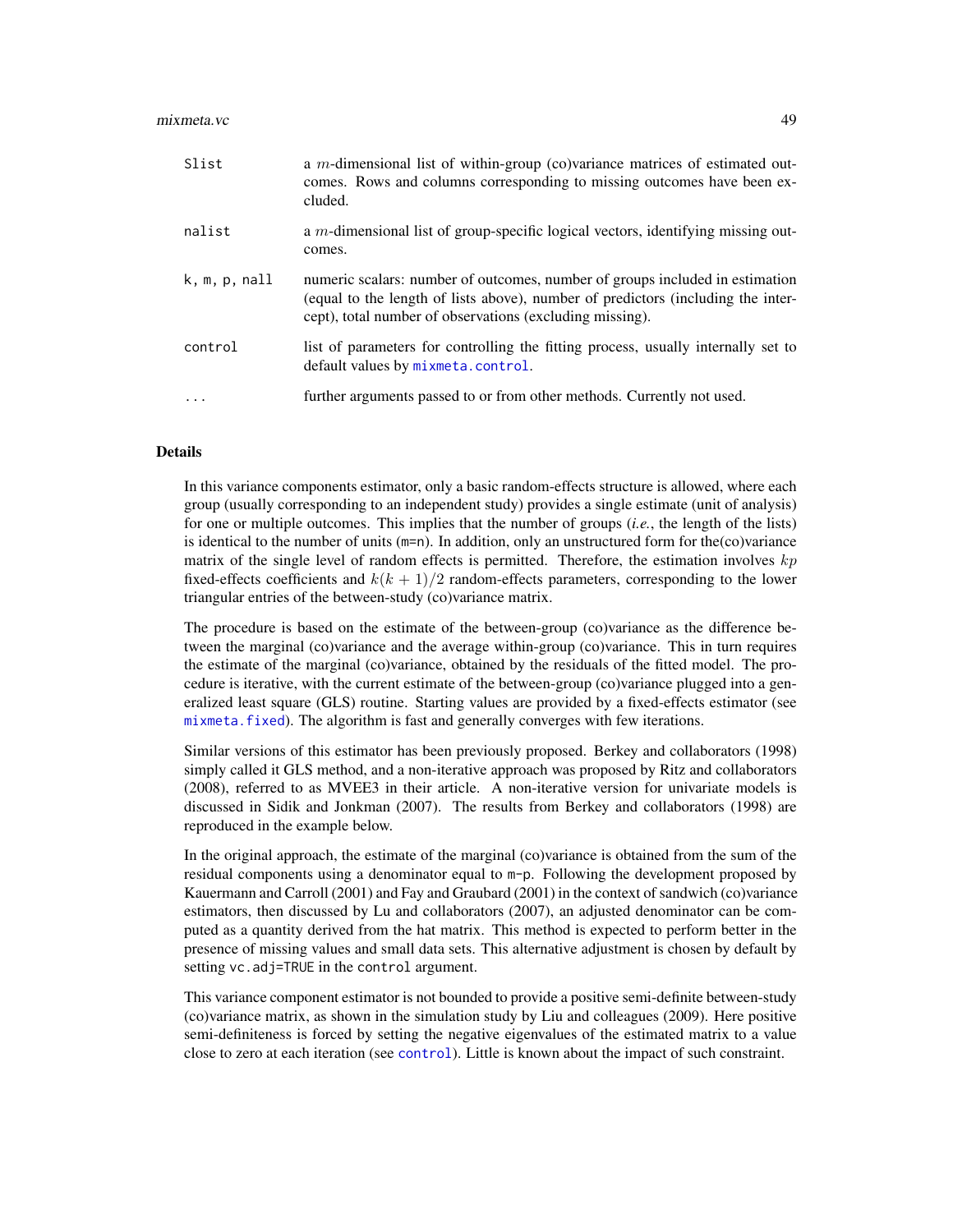#### Value

This function returns an intermediate list object, with some components then processed and some others added later within [mixmeta.fit](#page-30-1) and [mixmeta](#page-30-0) to finalize an object of class "mixmeta". See [mixmetaObject](#page-54-0).

# Note

As stated earlier, this function is called internally by [mixmeta.fit](#page-30-1), and is not meant to be used directly. In particular, its code does not contain any check on the arguments provided, which are expected in specific formats. The function is however exported in the namespace and documented for completeness.

The arguments above are prepared by  $m$  ixmeta. fit from its arguments X, y and S. The list structure, although requiring more elaborate coding, is computationally more efficient, as it avoids the specification of sparse block-diagonal matrices, especially for meta-analysis involving a large number of studies.

Some parameters of the fitting procedures are determined by the control argument, with default set by [mixmeta.control](#page-37-0). No missing values are accepted in the fitting functions. See details on [missing values](#page-68-0).

# Author(s)

Antonio Gasparrini << antonio.gasparrini@lshtm.ac.uk>>

#### References

Sera F, Armstrong B, Blangiardo M, Gasparrini A (2019). An extended mixed-effects framework for meta-analysis.*Statistics in Medicine*. 2019;38(29):5429-5444. [Freely available [here](http://www.ag-myresearch.com/2019_sera_statmed.html)].

Gasparrini A, Armstrong B, Kenward MG (2012). Multivariate meta-analysis for non-linear and other multi-parameter associations. *Statistics in Medicine*. 31(29):3821–3839. [Freely available [here](http://www.ag-myresearch.com/2012_gasparrini_statmed.html)].

Ritz J, Demidenko E, Spiegelman G (2008). Multivariate meta-analysis for data consortia, individual patient meta-analysis, and pooling projects. *Journal of Statistical Planning and Inference*. 139(7):1919–1933.

Berkey CS, et al. (1998). Meta-analysis of multiple outcomes by regression with random effects. *Statistics in Medicine*. 17(22):2537–2550.

Liu Q, et al (2009). A two-stage hierarchical regression model for meta-analysis of epidemiologic nonlinear dose-response data. *Computational Statistics and Data Analysis*. 53(12):4157–4167

Sidik K, Jonkman JN (2007). A comparison of heterogeneity variance estimators in combining results of studies. *Statistics in Medicine*. 26(9):1964–81.

#### See Also

See [mixmeta](#page-30-0) for the general usage of the functions. See [mixmeta.control](#page-37-0) to determine specific parameters of the fitting procedures. Use the triple colon operator  $('::::)$  to access the code of the internal functions, such as sumlist. See [mixmeta-package](#page-1-0) for an overview of the package and modelling framework.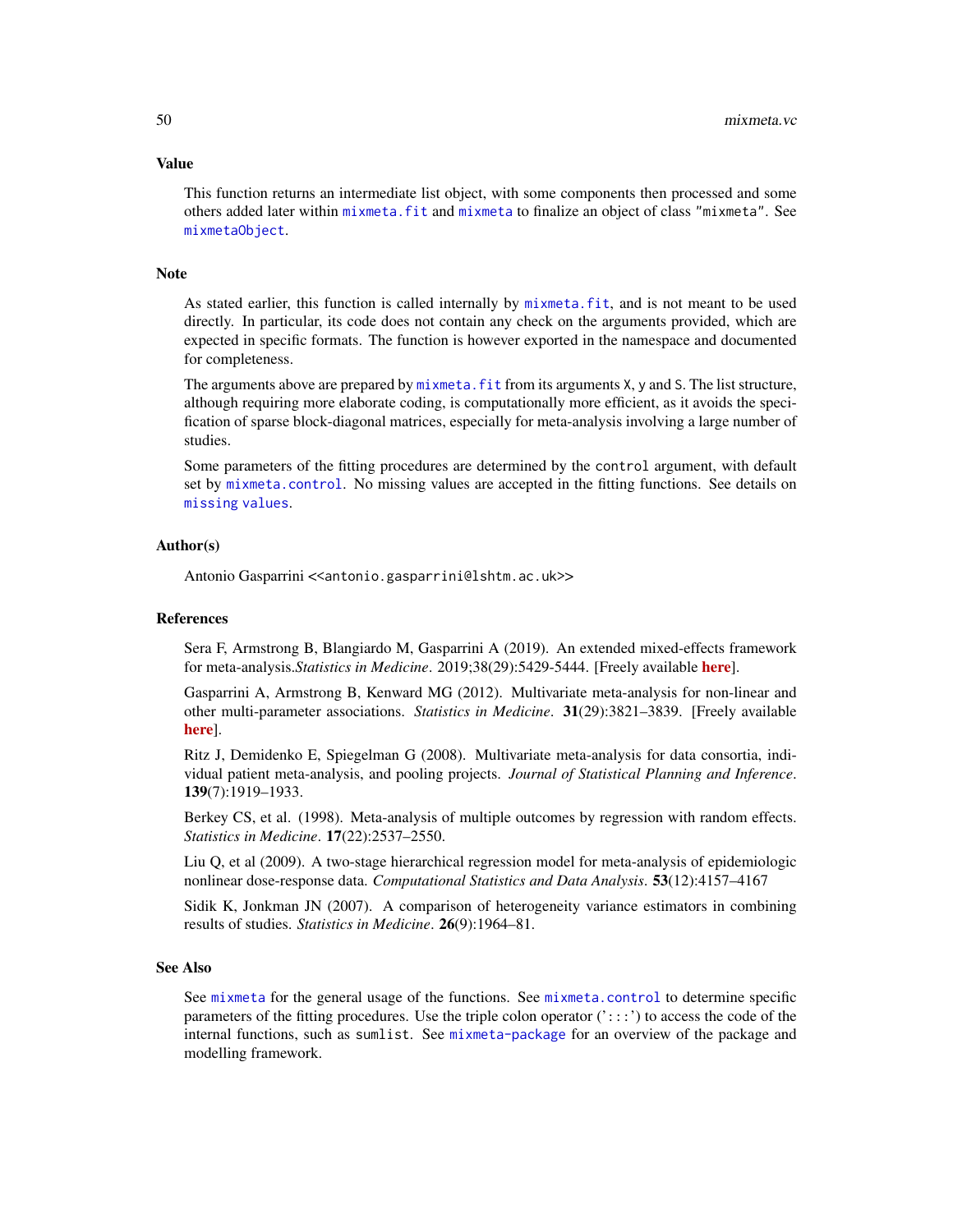# mixmetaCovStruct 51

# Examples

```
# VC ESTIMATOR: UNIVARIATE MODEL
mod1 <- mixmeta(PD ~ pubyear, S=berkey98[,5], data=berkey98, method="vc")
summary(mod1)
# VC ESTIMATOR: MULTIVARIATE MODEL
mod2 <- mixmeta(cbind(PD,AL) ~ pubyear, S=berkey98[5:7], data=berkey98,
 method="vc")
summary(mod2)
# VC ESTIMATOR: NON-ITERATIVE VERSION
mod3 <- mixmeta(cbind(PD,AL) ~ pubyear, S=berkey98[5:7], data=berkey98,
 method="vc", control=list(maxiter=1))
summary(mod3)
# VARIANCE COMPONENTS ESTIMATOR: REPLICATE THE RESULTS IN BERKEY ET AL. (1998)
mod4 <- mixmeta(cbind(PD,AL) ~ I(pubyear-1983), S=berkey98[5:7], data=berkey98,
 method="vc", control=list(vc.adj=FALSE))
summary(mod4)
```
<span id="page-50-0"></span>mixmetaCovStruct *(Co)variance Structures for mixmeta Models*

## Description

Alternative options for the (co)variance structure of the random effects random effects in metaanalytical models, usually defined through the argument bscov of the function [mixmeta](#page-30-0).

# **Options**

Assuming a meta-analysis or meta-regression based on  $k$  outcomes, for each grouping level with  $q$ random-effects predictors the matrix can be specified in various forms listed below. For multivariate models with multiple predictors, the order implies a sequence of  $q$  parameters for each  $k$  outcomes. These are the options:

- unstr: an unstructured form for a general positive-definite matrix. The matrix is represented by  $kq(kq+1)/2$  unrestricted parameters defined as the upper triangular entries of its Cholesky decomposition.
- $\bullet$  diag: a diagonal positive-definite matrix. The matrix is represented by  $kq$  unrestricted parameters defined as the logarithm of the diagonal values.
- id: a multiple of the identity positive-definite matrix. The matrix is represented by a single unrestricted parameter defined as the logarithm of the diagonal value.
- cs: a positive-definite matrix with compound symmetry structure. The matrix is represented by 2 unrestricted parameters defined as the logarithm of the identical diagonal value and the transformed correlation. The latter is parameterized so to obtain a correlation value between  $-1/(kq - 1)$  and 1, in order to ensure positive-definiteness.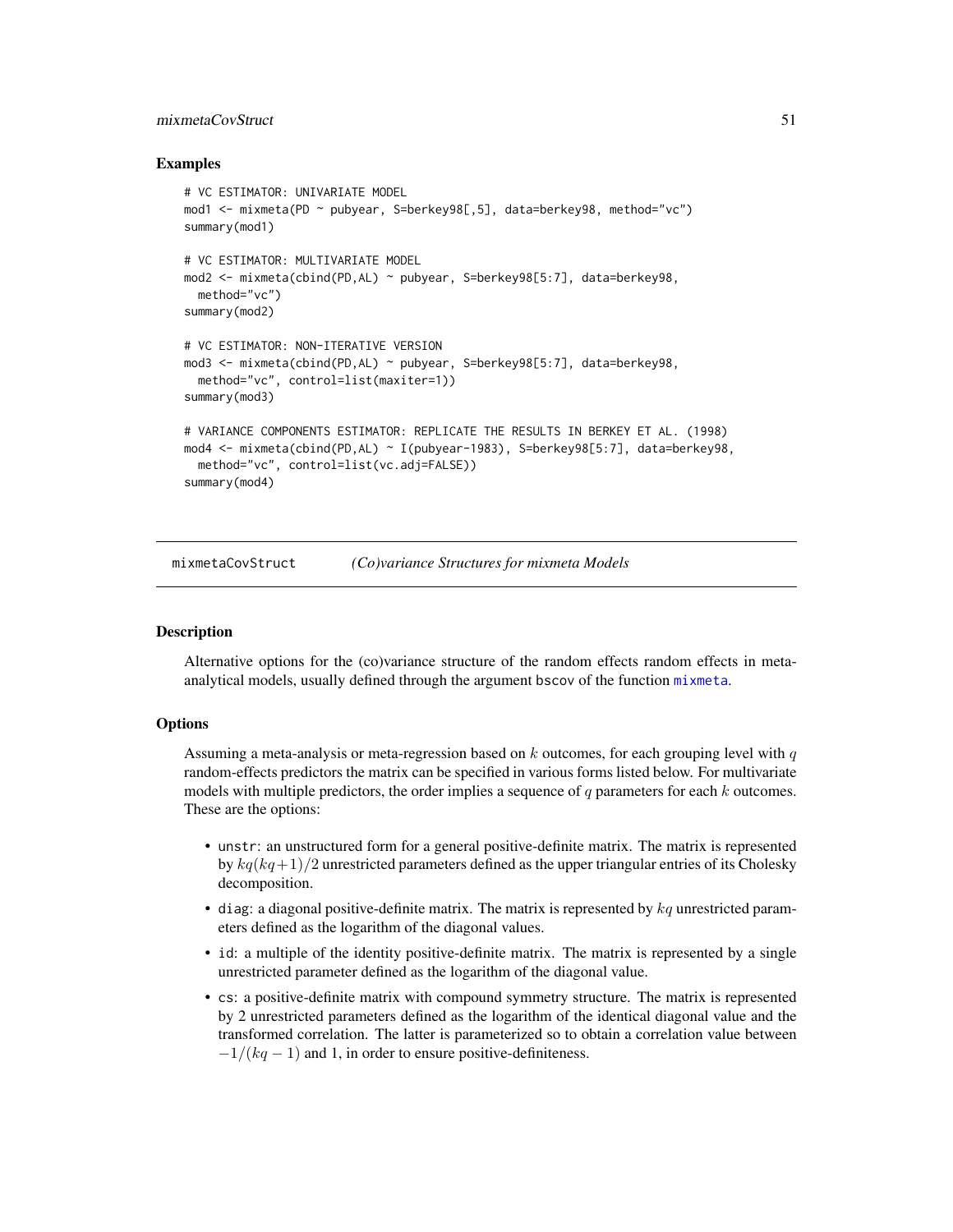- hcs: a positive-definite matrix with heterogeneous compound symmetry structure. The matrix is represented by  $kq+1$  unrestricted parameters defined as the logarithm of the diagonal values and the transformed correlation. The latter is parameterized so to obtain a correlation value between  $-1/(kq - 1)$  and 1, in order to ensure positive-definiteness.
- ar1: a positive-definite matrix with autoregressive structure of first order. The matrix is represented by 2 unrestricted parameters defined as the logarithm of the identical diagonal value and the logistic transformed correlation. The latter is parameterized so to obtain a correlation value between -1 and 1.
- har1: a positive-definite matrix with heterogeneous autoregressive structure of first order. The matrix is represented by  $kq + 1$  unrestricted parameters defined as the logarithm of the diagonal value and the logistic transformed correlation. The latter is parameterized so to obtain a correlation value between -1 and 1.
- prop: a positive-definite matrix proportional to that provided by the user through the argument Psifix in the control list (see [mixmeta.control](#page-37-0)). The matrix is represented by 1 unrestricted parameter defined as the logarithm of the multiplier.
- cor: a positive-definite matrix with correlation structure provided by the user through the argument Psifix (with [cov2cor](#page-0-0)) in the control list (see [mixmeta.control](#page-37-0)). The matrix is represented by k unrestricted parameters defined as the logarithm of the diagonal values.
- fixed: a known matrix provided by the user through the argument Psifix in the control list (see [mixmeta.control](#page-37-0)). The matrix is known and no parameters are needed to represent it.

#### Details

Structures other than unstr are only available for models estimated through (restricted) maximum likelihood.

The unrestricted parameters defining the random-effects (co)variance matrix (or matrices for multilvel models) are estimated in the iterative optimization algorithm (see [mixmeta.ml](#page-42-0)). Although rarely needed and not recommeded, the user can provided a starting value of the (co)variance matrix, from which the parameters are derived (see [mixmeta.control](#page-37-0)).

## Note

The choice of structures can affect the performance of the optimization procedure, determining forms of likelihood surfaces which induce convergence to local maxima. In particular, structures such as multiple of identity or proportional to a fixed matrix are based on strong assumptions and should be used with caution.

#### Author(s)

Antonio Gasparrini <<antonio.gasparrini@lshtm.ac.uk>> and Francesco Sera <<francesco.sera@lshtm.ac.uk>>

# **References**

Sera F, Armstrong B, Blangiardo M, Gasparrini A (2019). An extended mixed-effects framework for meta-analysis.*Statistics in Medicine*. 2019;38(29):5429-5444. [Freely available [here](http://www.ag-myresearch.com/2019_sera_statmed.html)]. Pinheiro JC and Bates DM (2000). *Mixed-Effects Models in S and S-PLUS*. New York, Springer Verlag.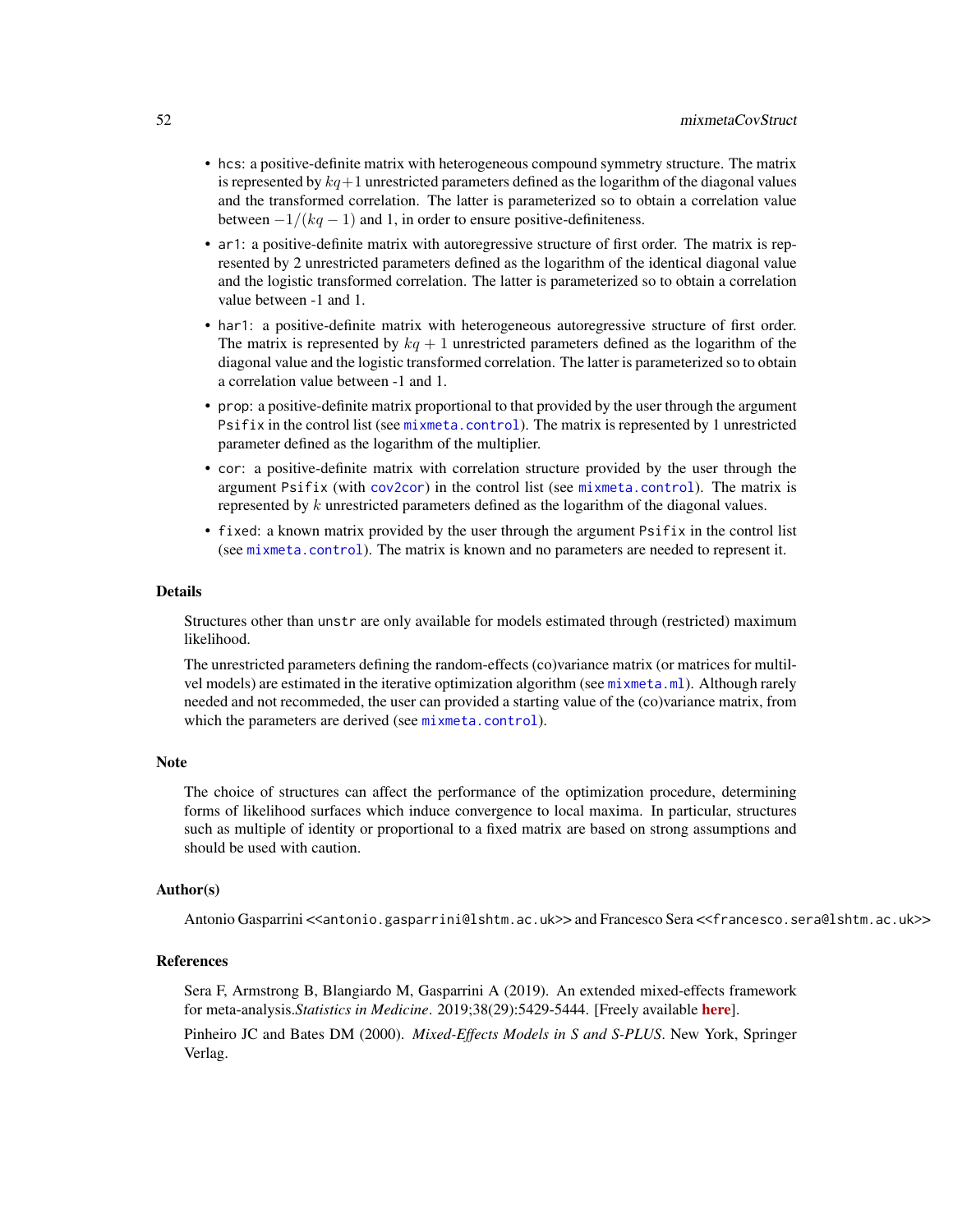# mixmetaFormula 53

# See Also

See [mixmeta](#page-30-0). See [lm](#page-0-0) or [glm](#page-0-0) for standard regression functions. See [mixmeta-package](#page-1-0) for an overview of this modelling framework.

# Examples

```
# UNSTRUCTURED AND STRUCTURED BETWEEN-STUDY (CO)VARIANCE
y <- as.matrix(smoking[11:13])
S <- as.matrix(smoking[14:19])
mod1 <- mixmeta(y, S)
summary(mod1)
mod1$Psi
# DIAGONAL
mod2 <- mixmeta(y, S, bscov="diag")
summary(mod2)
mod2$Psi
# HETEROGENEOUS COMPOUND SYMMETRY
mod3 \le - mixmeta(y, S, bscov="hcs")
summary(mod3)
mod3$Psi
# PROPORTIONAL
mod4 <- mixmeta(y, S, bscov="prop", control=list(Psifix=diag(3)+1))
summary(mod4)
mod4$Psi
# CORRELATION
Psicor \leq matrix(0.2, 3, 3); diag(Psicor) \leq 1
mod5 <- mixmeta(y, S, bscov="cor", control=list(Psifix=Psicor))
summary(mod5)
mod5$Psi
```
<span id="page-52-0"></span>mixmetaFormula *Formulae in mixmeta Models*

# **Description**

Meta-analytical models fitted with [mixmeta](#page-30-0) are defined by specific formulae in its arguments formula and random. The formulae offer compact symbolic expressions with form  $y \sim x + z$ , where the response y in the left-hand side of the operator  $\sim$  is modelled in terms of meta-predictors x and z in the right-hand side. Terms are separated by +, and additional syntactic operators and existing functions can be used within a formula to specify transformations such as categorization and interactions, among others, as in standard formula expressions (see [formula](#page-0-0) for details). The usage of formulae in **mixmeta** for the random-effects part follows closely the definition in the the **nlme** package.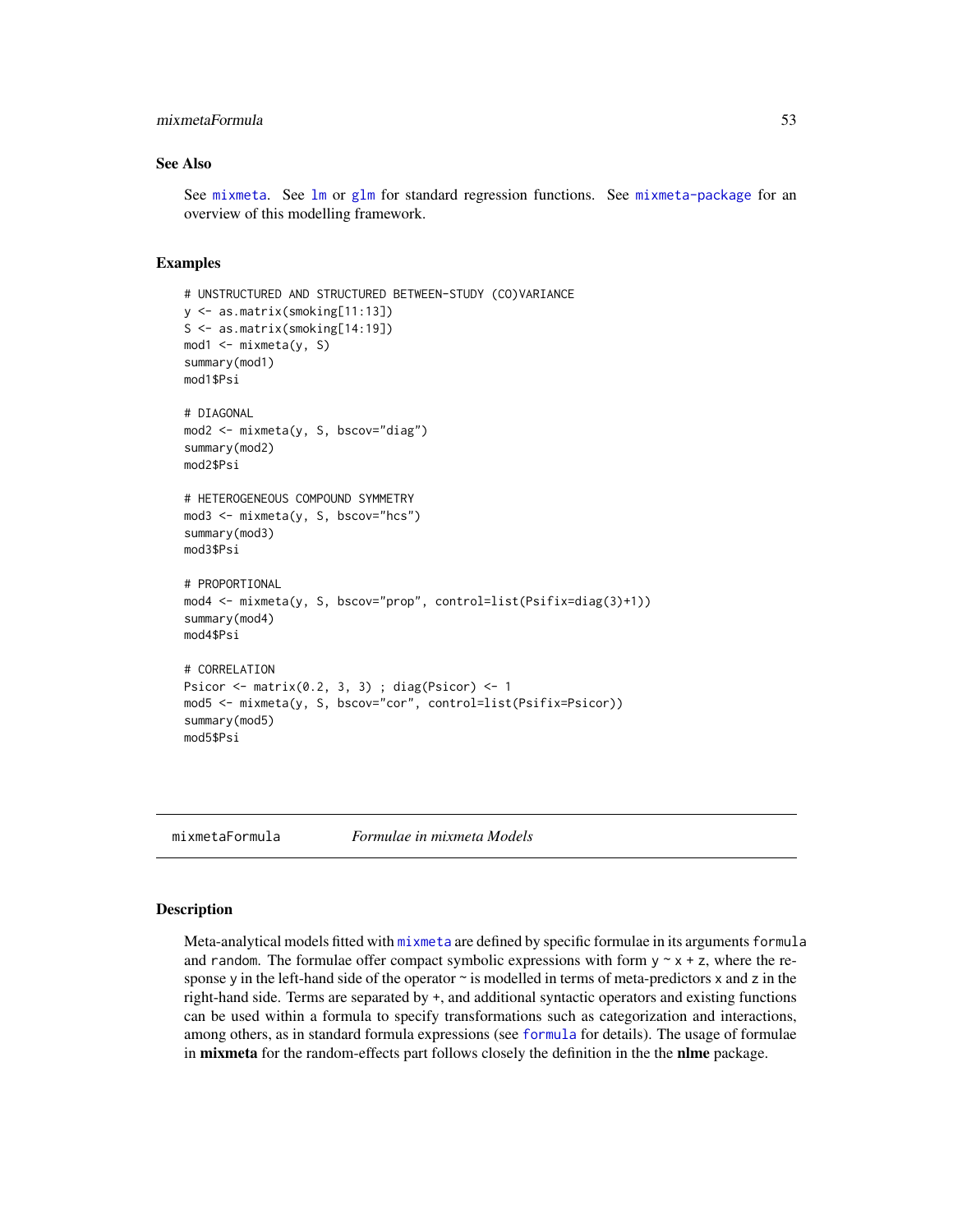## Fixed-effects formula

The argument formula of [mixmeta](#page-30-0) defines the fixed-effects part. Models for meta-analysis with no meta-predictors can be specified using the form  $y \sim 1$ , or alternatively including only the term y (in this case, the formula is reconstructed internally). Multivariate models can be defined by using a matrix-type y, with columns as multiple outcomes, or directly in the formula with form cbind(y1 + y2) ~ 1. In meta-regression models, other terms are added in the right-hand side of the formula as  $y \sim x1 + ... + xp$ , defining the linear meta-predictor. In multivariate meta-regression, the same linear predictor is specified for each outcome.

## Random-effects formula or formulae

The argument random of [mixmeta](#page-30-0) defines the random-effects part. When this is not specified, it is assumed that each row of data is from an independent study and assigned to a different group, as in standard meta-analytical models. If provided, this is usually represented by a one-sided formula whose basic random-intercept form is  $\sim$  1 | g. The term g at the right-hand side of the special operator  $\vert$  is the grouping factor, always required in a single random-effects formula. A more complex random-effects part can be also specified by  $\sim z1 + ... + zq \mid g$ , where the terms in the left-hand side defines a linear meta-predictor, with syntax identical to the usual formulae.

The argument random also accepts a list of one-sided formulae referring to multiple random-effects levels in multilevel meta-analytical models. In this case, levels are assumed to be nested in the order of the list, from the lowest (outer) to the highest (inner), consistently with the grouping factors. These are usually defined by different terms in the right-hand side of the | operator, although in the list form can also be provided as names of the list components. This information is used internally to reconstruct the grouping structure and the random-effects design matrices. Each level can have different linear predictors, but if these are identical across levels the random-effects part can be defined by a single equation  $\sim$  z | g1 / g2, where the special operator / separates the grouping factors g2 nested in g1.

#### Author(s)

Antonio Gasparrini <<antonio.gasparrini@lshtm.ac.uk>> and Francesco Sera <<francesco.sera@lshtm.ac.uk>>

#### References

Sera F, Armstrong B, Blangiardo M, Gasparrini A (2019). An extended mixed-effects framework for meta-analysis.*Statistics in Medicine*. 2019;38(29):5429-5444. [Freely available [here](http://www.ag-myresearch.com/2019_sera_statmed.html)].

# See Also

See [mixmeta](#page-30-0). See [formula](#page-0-0) for standard regression formulae. See [mixmeta-package](#page-1-0) for an overview of this modelling framework.

# Examples

```
# STANDARD RANDOM-EFFECTS META-ANALYSIS (WITH DIFFERENT SYNTAXES)
mixmeta(logor, logorvar, data=bcg)
mixmeta(logor ~ 1, logorvar, data=bcg)
```
# META-REGRESSION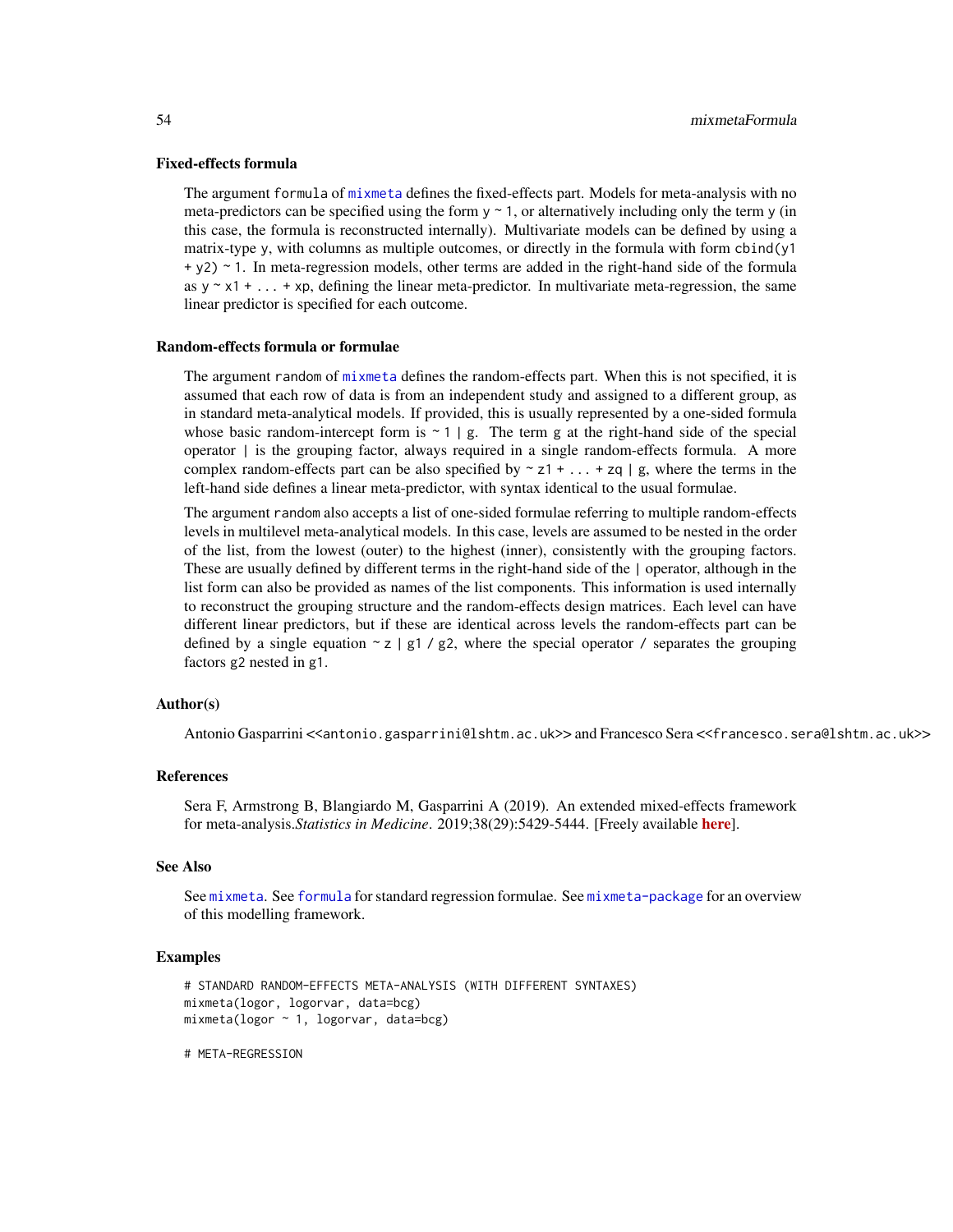# mixmetaObject 55

```
mixmeta(logor ~ ablat, logorvar, data=bcg)
# MULTIVARIATE MODEL
model <- mixmeta(cbind(PD,AL) ~ pubyear, S=berkey98[5:7], data=berkey98)
# NON-STANDARD MODEL: REPEATED MEASURED WITHING THE SAME GROUPS
mixmeta(effect, var, random= ~ 1|district, data=school)
mixmeta(absrisk, var, random= ~ 1|trial, data=thrombolytic)
# NON-STANDARD MODEL: MORE COMPLEX RANDOM-EFFECTS PREDICTOR
mixmeta(logOR~time, logORvar, random= ~ I(time-15)|study, data=gliomas)
# MULTILEVEL MODEL (WITH DIFFERENT SYNTAXES)
mixmeta(effect, var, random= ~ 1|district/study, data=school)
mixmeta(effect, var, random=list(~ 1|district, ~ 1|study), data=school)
mixmeta(effect, var, random=list(district = \sim 1, study = \sim 1), data=school)
```

```
mixmetaObject mixmeta Objects
```
# **Description**

An object returned by the [mixmeta](#page-30-0) function, inheriting from class "mixmeta", and representing a fitted univariate or multivariate meta-analytical model.

#### Value

Objects of class "mixmeta" are lists with defined components. Dimensions of such components may refer to  $k$  outcome parameters,  $p$  fixed-effects and  $q$  random-effects predictors,  $m$  groups and  $n$  units used for fitting the model (the latter can be different from those originally selected due to missing). Depending on the type of meta-analytical model, the following components can bu included in a legitimate mixmeta object:

| coefficients  | a kp-dimensional vector of the fixed-effects coefficients.                                                                                                     |
|---------------|----------------------------------------------------------------------------------------------------------------------------------------------------------------|
| <b>VCOV</b>   | estimated $kp \times kp$ (co)variance matrix of the fixed-effects coefficients.                                                                                |
| Psi           | the estimated $kq \times kq$ random-effects (co)variance matrix, or a list of matrices<br>for multilevel models. Only for random-effects models.               |
| residuals     | a <i>n</i> -dimensional vector (for univariate models) or $n \times k$ matrix (for multivariate<br>models) of residuals, that is observed minus fitted values. |
| fitted.values | a <i>n</i> -dimensional vector (for univariate models) or $n \times k$ matrix (for multivariate<br>models) of fitted mean values.                              |
| df.residual   | the residual degrees of freedom.                                                                                                                               |
| rank          | the numeric rank of the fixed-effects part of the fitted model.                                                                                                |
| logLik        | the (restricted) log-likelihood of the fitted model. Set to NA for non-likelihood<br>models.                                                                   |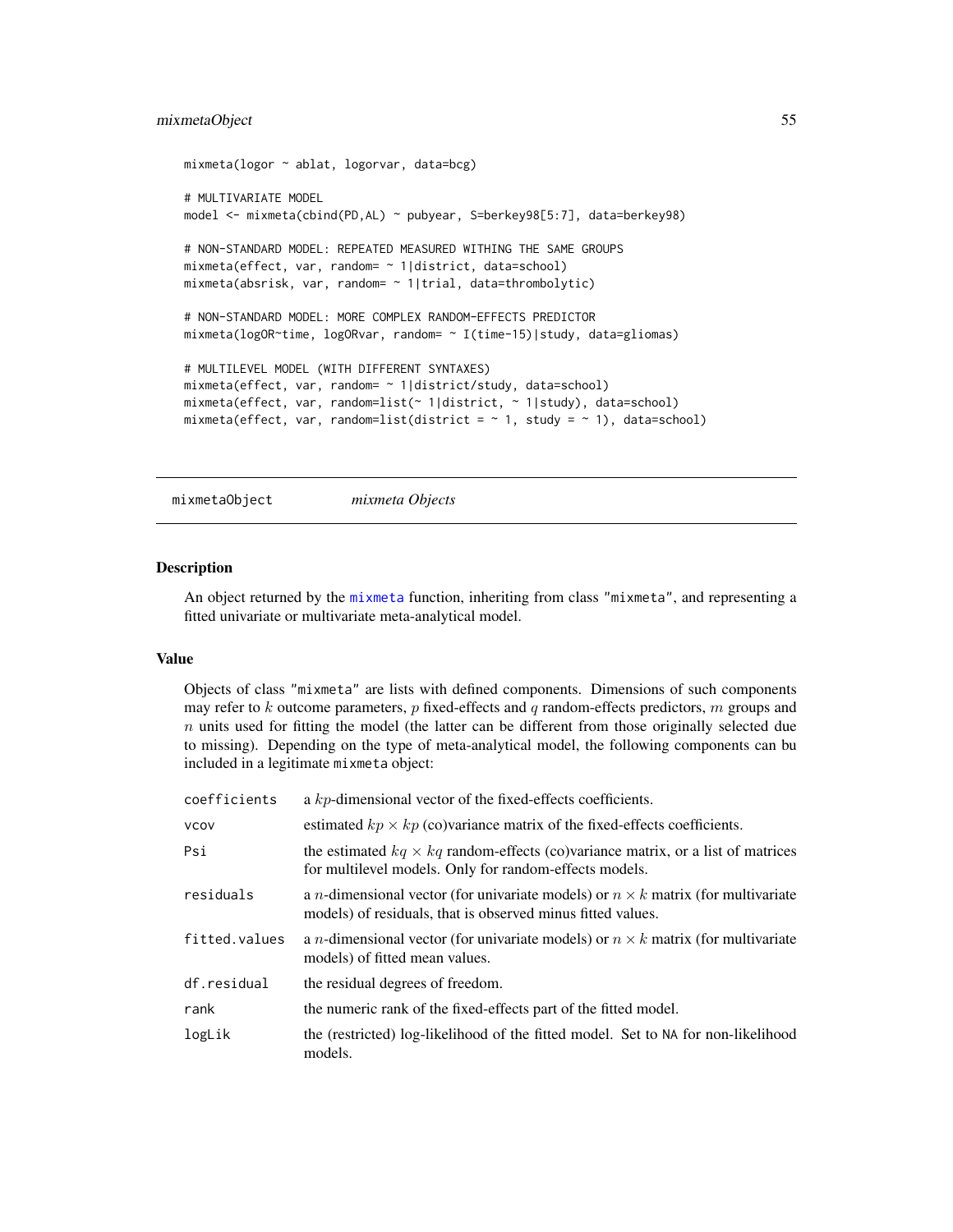| converged, niter |                                                                                                                                                                                                                                                                                                                                                                                                                                               |  |
|------------------|-----------------------------------------------------------------------------------------------------------------------------------------------------------------------------------------------------------------------------------------------------------------------------------------------------------------------------------------------------------------------------------------------------------------------------------------------|--|
|                  | for models with iterative estimation methods, logical scalar indicating if the<br>algorithm eventually converged and number or iterations, respectively.                                                                                                                                                                                                                                                                                      |  |
| par              | parameters estimated in the optimization process when using likelihood-based<br>estimators. These correspond to trasformations of entries of the random-effects<br>(co)variance matrix, dependent on chosen (co)variance structure. For mul-<br>tilevel models, the vector includes the parameters of multiple matrices. Re-<br>turned also for full (R)IGLS optimization, even if not directly used. See also the<br>mixmeta.ml for details. |  |
| hessian          | Hessian matrix of the estimated parameters in par above, only returned if hessian=TRUE<br>in mixmeta.control. See the related optimizations algorithms for details.                                                                                                                                                                                                                                                                           |  |
| dim              | list with the following components: k (scalar, number of outcome parameters),<br>n (scalar, number of units included in estimation, which could be lower than the<br>total number in the presence of missing values), m (scalar, number of outer-level<br>groups), p (scalar, number of fixed-effects predictors), q (scalar or vector, number<br>of random-effects predictors).                                                              |  |
| df               | list with the following scalar components: nall (number of observations used<br>for estimation, excluding missing values), nobs (equal to nall, minus the num-<br>ber of fixed-effects coefficients in REML models), fixed (number of estimated<br>fixed-effects coefficients), random (number of estimated random-effects (co)variance<br>terms).                                                                                            |  |
| lab              | list with the following label vectors: k for the outcome parameters, and p and<br>q for the fixed and random-effects predictors, respectively (including intercept).<br>The last one can be a list for multilevel models.                                                                                                                                                                                                                     |  |
| S                | a $n \times k(k+1)/2$ matrix, where each row represents the vectorized entries of<br>the lower triangle of the related within-unit (co)variance error matrix, taken by<br>column. See mixmeta.                                                                                                                                                                                                                                                |  |
| call             | the function call.                                                                                                                                                                                                                                                                                                                                                                                                                            |  |
| formula          | the formula for the fixed-effects part of the model. See mixmetaFormula.                                                                                                                                                                                                                                                                                                                                                                      |  |
| model            | the model frame used for fitting. Reported if model=TRUE in mixmeta. See<br>model.frame.                                                                                                                                                                                                                                                                                                                                                      |  |
| terms            | the terms object representing the fixed-effects part of the fitted model.                                                                                                                                                                                                                                                                                                                                                                     |  |
| contrasts        | (where relevant) the contrasts used.                                                                                                                                                                                                                                                                                                                                                                                                          |  |
| xlevels          | (where relevant) a record of the levels of the factors used in fitting.                                                                                                                                                                                                                                                                                                                                                                       |  |
| na.action        | (where relevant) information returned by model. frame on the special handling<br>of NAs. See info on missing values.                                                                                                                                                                                                                                                                                                                          |  |
| method           | the estimation method.                                                                                                                                                                                                                                                                                                                                                                                                                        |  |
| random           | the formula (or list of formulae for multilevel models) for the random-effects<br>part of the model. See mixmetaFormula.                                                                                                                                                                                                                                                                                                                      |  |
| bscov            | a string defining the random-effects (co)variance structure in likelihood based<br>models. See model. frame.mixmeta.                                                                                                                                                                                                                                                                                                                          |  |
| control          | a list with the values of the control arguments used, as returned by mixmeta.control.                                                                                                                                                                                                                                                                                                                                                         |  |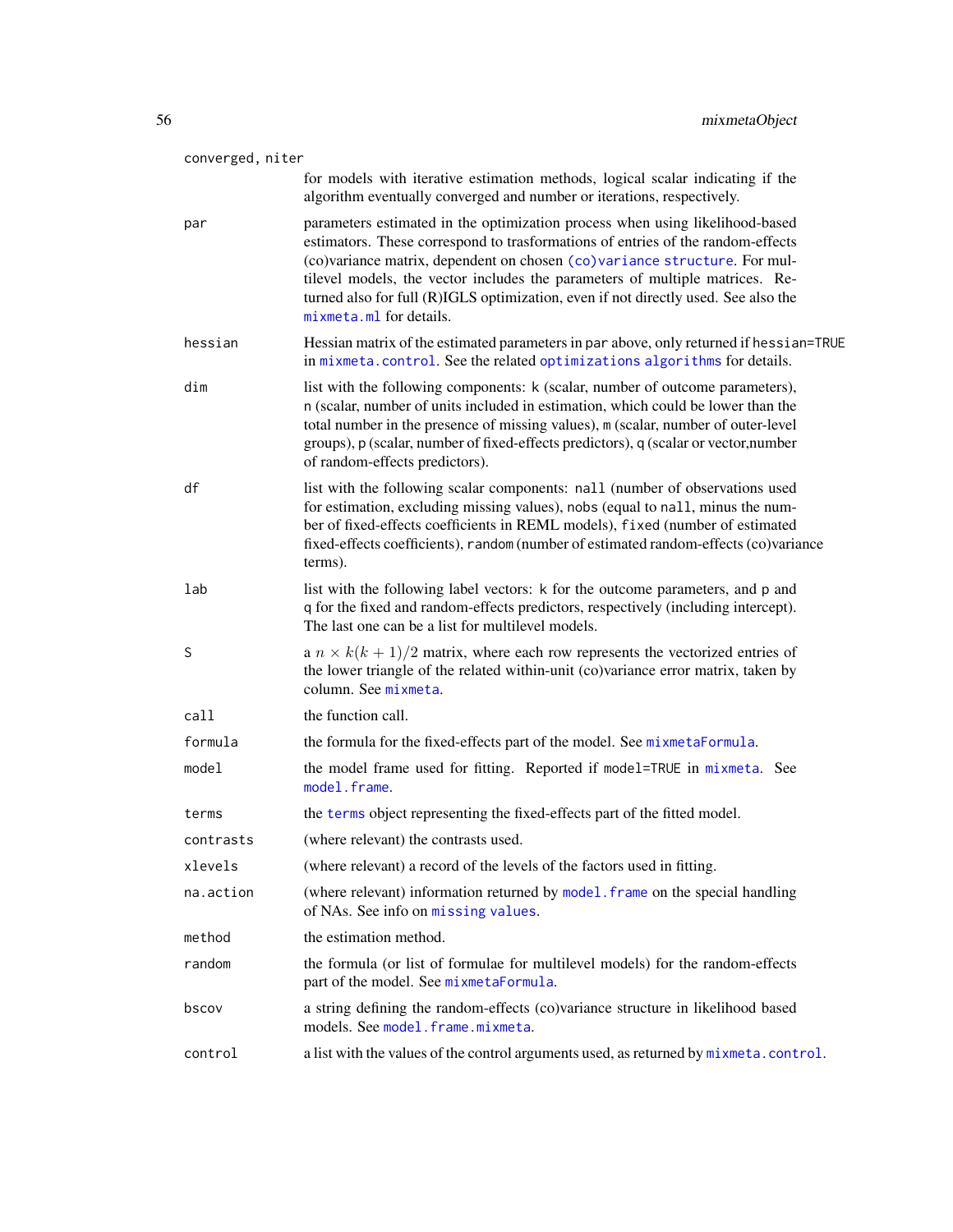## mixmetaObject 57

#### **Methods**

A number of methods functions are available for mixmeta objects, most of them common to other regression functions.

Specifically-written method functions are defined for [predict](#page-71-0) (standard predictions) and [blup](#page-13-0) (best linear unbiased predictions). The method function [simulate](#page-57-0) produces simulated outcomes from a fitted model, while [qtest](#page-74-0) performs the Cochran Q test for heterogeneity. Other methods have been produced for [summary](#page-79-0), [logLik](#page-29-0), [coef](#page-16-0), and [vcov](#page-16-1).

Specific methods are also available for [model.frame](#page-66-0) and [model.matrix](#page-66-1). In particular, the former produces the model frame (a data frame with special attributes storing the variables used for fitting) with the additional class "data.frame.mixmeta". A method [terms](#page-81-0) is also available for extracting the terms object (only for fixed-effects or full). Methods [na.omit](#page-68-0) and [na.exclude](#page-68-1) for this class are useful for the handling of missing values in mixmeta objects.

Printing functions for the objects of classes defined above are also provided. anova methods for performing tests in mixmeta objects are in development.

All the methods above are visible (exported from the namespace) and documented. In additions, several default method functions for regression are also applicable to objects of class "mixmeta", such as [fitted](#page-0-0), [residuals](#page-0-0), [AIC](#page-0-0) and [BIC](#page-0-0), [drop1](#page-0-0) and [add1](#page-0-0), or [update](#page-0-0), among others.

# Author(s)

Antonio Gasparrini <<antonio.gasparrini@lshtm.ac.uk>> and Francesco Sera <<francesco.sera@lshtm.ac.uk>>

# References

Sera F, Armstrong B, Blangiardo M, Gasparrini A (2019). An extended mixed-effects framework for meta-analysis.*Statistics in Medicine*. 2019;38(29):5429-5444. [Freely available [here](http://www.ag-myresearch.com/2019_sera_statmed.html)].

#### See Also

See [mixmeta](#page-30-0). See [lm](#page-0-0) or [glm](#page-0-0) for standard regression functions. See [mixmeta-package](#page-1-0) for an overview of this modelling framework.

# Examples

```
# RUN THE MODEL
model <- mixmeta(cbind(PD,AL)~pubyear, S=berkey98[5:7], data=berkey98)
# INSPECT THE OBJECT
names(model)
# LABELS
model$lab
# FORMULA
model$formula
```
# CONVERGED? model\$converged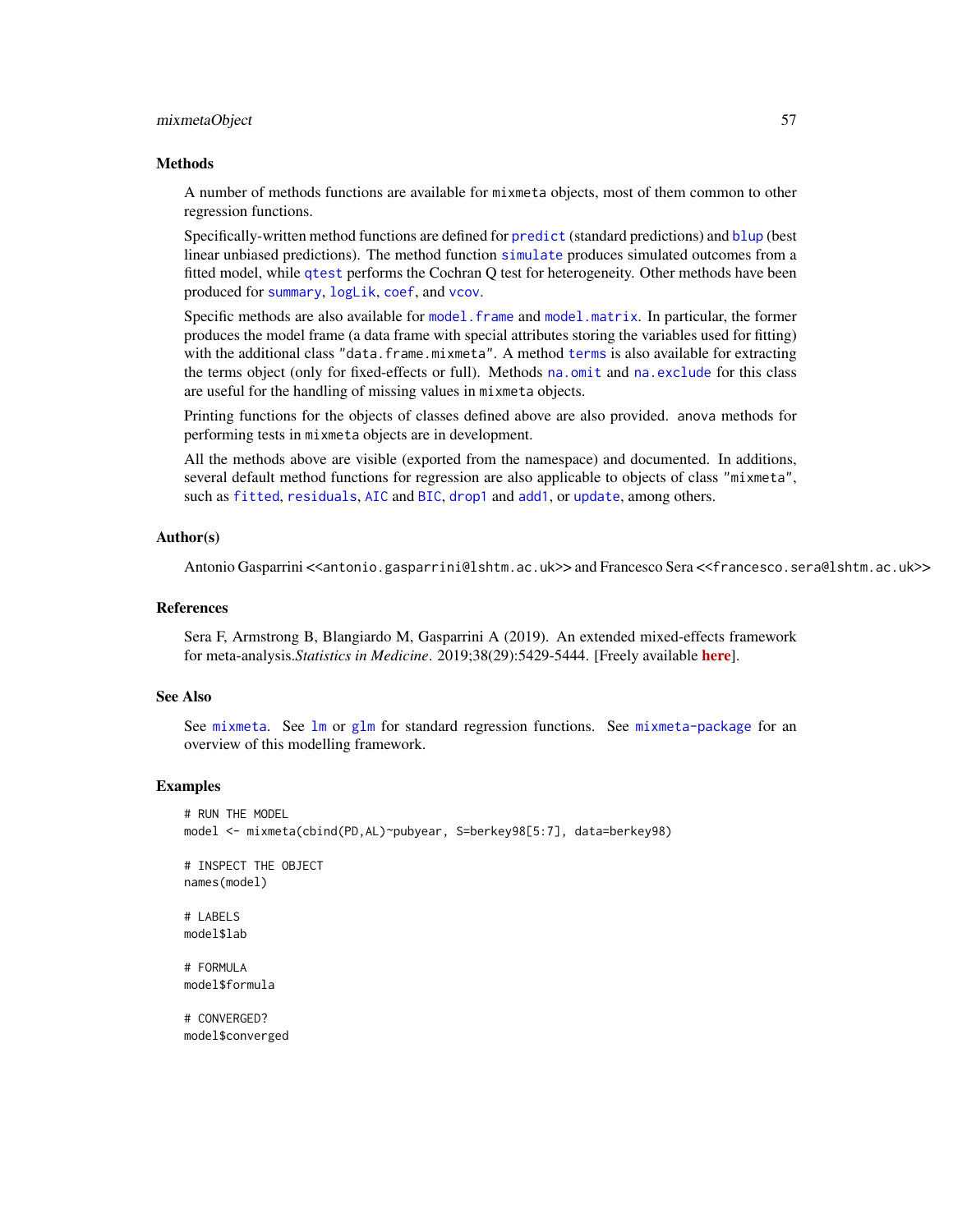#### <span id="page-57-0"></span>**Description**

These functions simulate sets of responses (either univariate or multivariate) for a group of units, in terms of their mean (expected) values and within and between-group (co)variances. These sets of outcomes can be used in meta-analytical models for simulation purposes.

# Usage

mixmetaSim(y, S, Psi, random, data, nsim=1, seed=NULL, ...) ## S3 method for class 'mixmeta' simulate(object, nsim=1, seed=NULL, ...)

# Arguments

In order to simulate  $k$  outcomes for  $n$  units:

a *n*-dimensional vector (for simulating univariate responses) or  $m \times k$  matrix (for simulating multivariate responses) of mean (expected) outcomes.

- $\frac{1}{2}$  series of within-unit variances (or (co)variance matrices for multivariate models) of the estimated outcome(s). For the list of accepted format, see the argument with the same name in [mixmeta](#page-30-0). Covariances or more complex error structures can be passed through additional arguments. See Details below.
- Psi the random-effects (co)variance matrix (or a list of matrices for multilevel models) of the outcomes. Dimension must be consistent with the specification of the random-effects structure in random.
- random a one-sided formula (or a list of formulae for multilevel models) offering a symbolic description of the linear predictor(s) and grouping structure for the random-effects part of the model. See the argument with the same name in [mixmeta](#page-30-0).
- data an optional data frame, list or environment (or object coercible by [as.data.frame](#page-0-0) to a data frame), optionally containing the variables in y, S, and random.
- nsim number of simulation sets.
- seed an object specifying if and how the random number generator should be initialized.
- object an object of class "mixmeta".
- ... further optional arguments.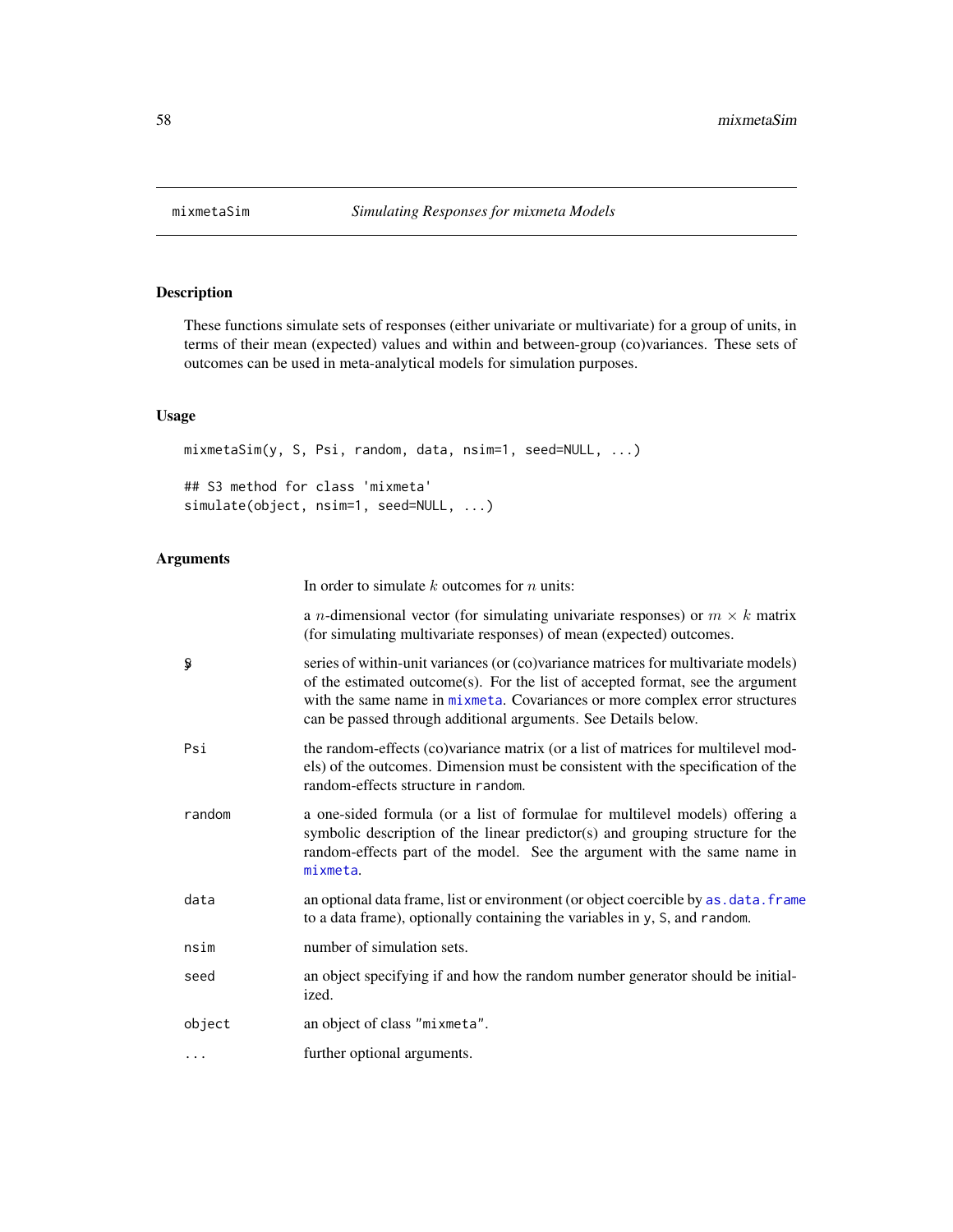#### mixmetaSim 59

#### Details

The set(s) of responses can be simulated either from a fitted model, using the method function simulate for objects of class "mixmeta", or directly through the function mixmetaSim. In the former case, the fitted values from the model are used as mean (expected) outcomes, together with the within-unit and estimated random-effects (co)variance structure. In the latter option, this information need to be provided by the user in the correct dimensions and forms.

Additional arguments can be passed in '...'. Specifically, arguments Scor and addSlist can be added to input missing within-unit error covariances, or to specify more complex within-unit error structures, respectively. Another argument can be checkPD (logical), that checks the semi-positive definiteness of the matrices). See [mixmeta.control](#page-37-0) for details.

The functions simulate the responses for each study separately from a marginal multivariate normal distribution with mean equal to the expected values and (co)variance equal to the sum of the withinunit errors and random-effects components. The computation is identical to that implemented in the function myrnorm of the package MASS, involving a eigen decomposition of the marginal (co)variance matrix. Numerical negative definiteness is checked, and positive semi-definiteness then forced by truncating the eigenvalues at a value close to zero (see [control](#page-37-0)).

### Value

If nsim=1, a matrix or vector of simulated  $k$  outcomes for the  $n$  units. If more simulation sets are required (nsim higher than 1), a list of matrices or vectors.

#### **Note**

Studies with missing values in the fitted values or in the components of the within (co)variances are excluded by simulate. Missing values are instead not accepted in metaSim.

#### Author(s)

Antonio Gasparrini <<antonio.gasparrini@lshtm.ac.uk>> and Francesco Sera <<francesco.sera@lshtm.ac.uk>>

# References

Sera F, Armstrong B, Blangiardo M, Gasparrini A (2019). An extended mixed-effects framework for meta-analysis.*Statistics in Medicine*. 2019;38(29):5429-5444. [Freely available [here](http://www.ag-myresearch.com/2019_sera_statmed.html)].

#### See Also

See [simulate](#page-0-0) for the general method function. See [inputcov](#page-25-0) for inputting correlations. See [mixmeta-package](#page-1-0) for an overview of the package and modelling framework.

#### Examples

```
# RUN A MODEL
model <- mixmeta(cbind(PD,AL) ~ pubyear, S=berkey98[5:7], data=berkey98)
# SIMULATE A NEW SET OF OUTCOMES
simulate(model)
```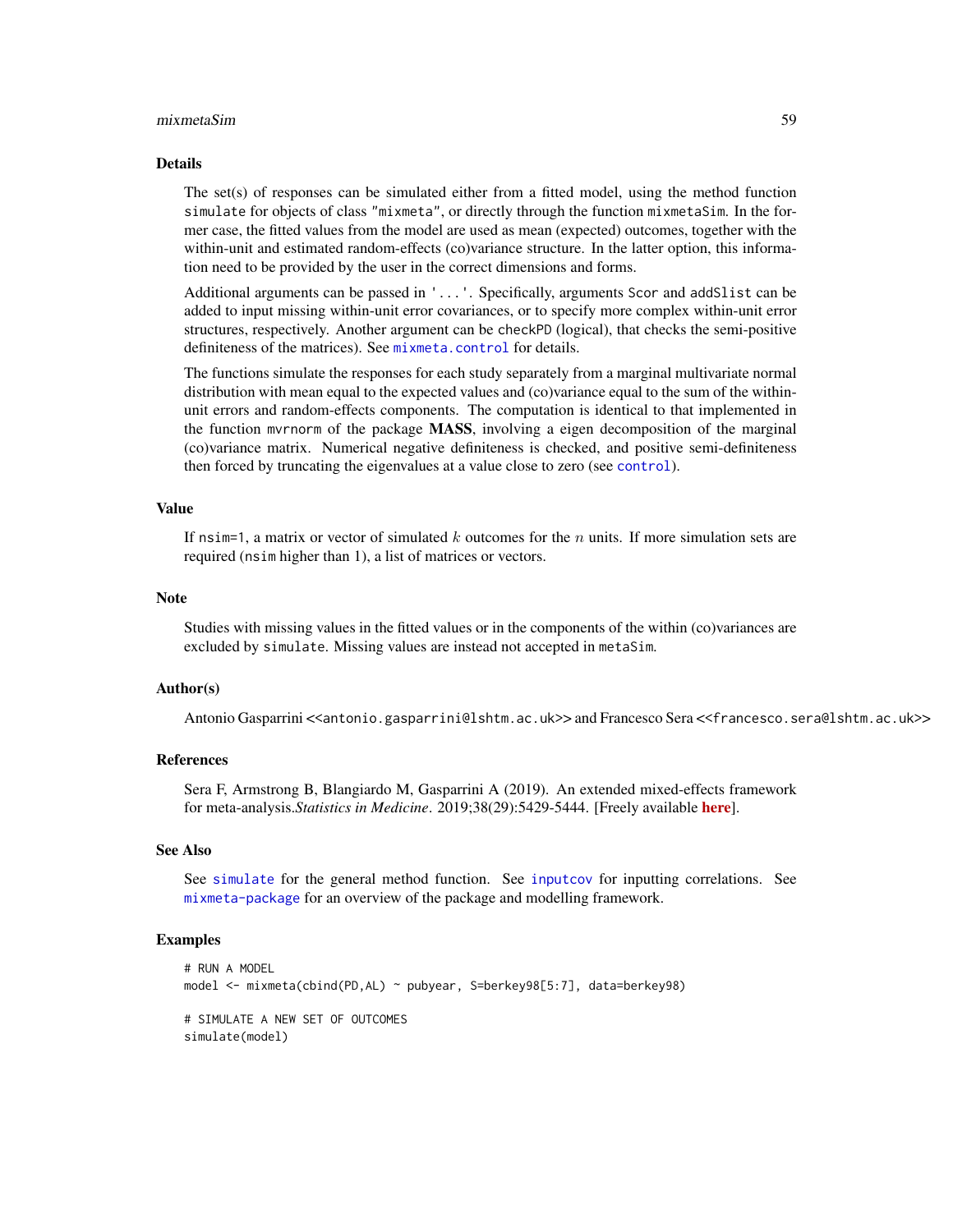```
# SIMULATE FROM SCRATCH: 3 OUTCOMES, 8 STUDIES
(y <- matrix(0, 8, 3))
(S <- inputcov(matrix(runif(8*3, 0.1, 2), 8, 3, dimnames=list(NULL,
  c("V1", "V2", "V3")), cor=c(0, 0.5, 0.7))(Psi <- inputcov(1:3, cor=0.3))
mixmetaSim(y, S, Psi)
# 2 SIMULATION SETS
mixmetaSim(y, S, Psi, nsim=2)
```
<span id="page-59-0"></span>ml.igls *IGLS and RIGLS Iterative Algorithms for mixmeta Models*

# Description

These functions implements (restricted) iterative generalized least squares (IGLS and RIGLS) algorithms for (restricted) maximum likelihood estimators for random-effects meta-analytical models. They are meant to be used internally and not directly run by the users.

# Usage

```
ml.igls(Psi, Xlist, Zlist, ylist, Slist, nalist, rep, k, q, nall, const, bscov,
     fix, control)
   reml.rigls(Psi, Xlist, Zlist, ylist, Slist, nalist, rep, k, q, nall, const, bscov,
      fix, control)
   igls.iter(Psi, Qlist, Xlist, Zlist, ylist, Slist, nalist, rep, k, q, bscov,
     fix, control)
   rigls.iter(Psi, Qlist, Xlist, Zlist, ylist, Slist, nalist, rep, k, q, bscov,
     fix, control)
Arguments
                    Assuming a meta-analysis or meta-regression based on n units aggregated within
```

|              | Assuming a meta-analysis or meta-regression based on $n$ units aggregated within<br>m (outer-level) groups, k outcomes, p fixed-effects predictors, and q random-<br>effects predictors:                                                                                                                                       |
|--------------|--------------------------------------------------------------------------------------------------------------------------------------------------------------------------------------------------------------------------------------------------------------------------------------------------------------------------------|
|              | a matrix (or a list of matrices for multilevel models) representing the initial<br>estimate of the random-effects (co)variance matrix.                                                                                                                                                                                         |
| <b>Riist</b> | a $m$ -dimensional list of group-specific design matrices for the fixed-effects part<br>of the model. Rows corresponding to missing outcomes have been excluded.                                                                                                                                                               |
| Zlist        | a $m$ -dimensional list of group-specific design matrices for the random-effects<br>part of the model. Each element of this list represents a list of matrices corre-<br>ponding to the (optionally multiple) grouping levels of random effects. In each<br>matrix, rows corresponding to missing outcomes have been excluded. |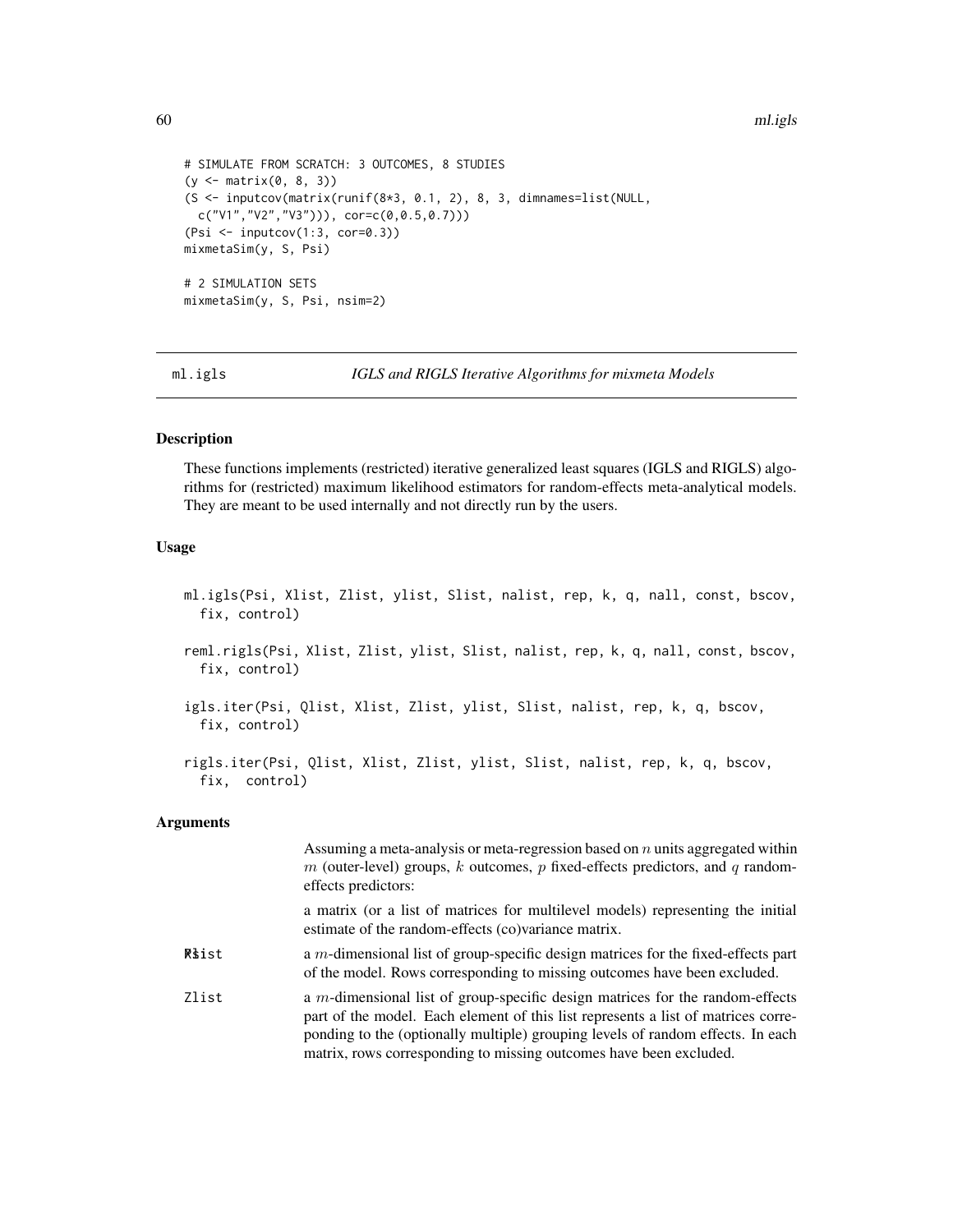ml.igls 61

| Qlist      | a $m$ -dimensional list of group-specific design matrices mapping the random-<br>effects parameters to be estimated in Psi. See references below for details.                                                                                                                                                 |
|------------|---------------------------------------------------------------------------------------------------------------------------------------------------------------------------------------------------------------------------------------------------------------------------------------------------------------|
| ylist      | a $m$ -dimensional list of group-specific vectors of estimated outcomes. Entries<br>corresponding to missing outcomes have been excluded.                                                                                                                                                                     |
| Slist      | a $m$ -dimensional list of within-group (co)variance matrices of estimated out-<br>comes. Rows and columns corresponding to missing outcomes have been ex-<br>cluded.                                                                                                                                         |
| nalist     | a <i>m</i> -dimensional list of group-specific logical vectors, identifying missing out-<br>comes.                                                                                                                                                                                                            |
| rep        | matrix with $m$ rows where each column identifies the number of repetitions<br>(number of groups) for each grouping level. The first column (outer level) is by<br>definition a vector of 1's.                                                                                                                |
| k, q, null | number of outcomes, number of random-effects predictors (including the in-<br>tercept), total number of observations (excluding missing), respectively. While<br>usually all are scalars, in the case of multilevel models q can be a numeric vector<br>representing the number of predictors for each level. |
| const      | value of the constant to be included in the (restricted) likelihood, therefore not<br>computed in the iterative algorithms.                                                                                                                                                                                   |
| bscov      | a character vector defining the structure of the (co)variance matrix for each level<br>or random effects. See mixmeta.                                                                                                                                                                                        |
| fix        | a matrix (or optionally a list of matrices for multilevel models) defining the fixed<br>components of the random-effects part of the model. See mixmeta.control for<br>details.                                                                                                                               |
| control    | list of parameters for controlling the fitting process, usually internally set to<br>default values by mixmeta.control.                                                                                                                                                                                       |

#### Details

These functions are called internally by the fitting functions [mixmeta.ml](#page-42-0) and [mixmeta.reml](#page-42-1) to perform (R)IGLS optimization algorithms for estimating random-effects meta-analytical models.

These estimators are not sensitive to the choice of the starting values, and quickly converge to the vicinity of the (restricted) maximum likelihood. The starting values in Psi are therefore defined by default as a matrix (or matrices) with a diagonal form and 0.001 variances, or otherwise selected by the user in the control argument of [mixmeta](#page-30-0) (see [mixmeta.control](#page-37-0)).

The functions ml.igls and reml.rigls first produce a design matrix that maps the entries of Psi, and then call iter.igls and iter.rigls, respectively, to obtain updated results at each iteration following a (R)IGLS procedure described in Goldstein and colleagues (1992). Convergence is assessed as (lack of) changes in Psi. Positive semi-definiteness is forced by setting the negative eigenvalues of the estimated matrix to a value close to 0 at each iteration (see [control](#page-37-0)).

# Value

The functions ml.igls and reml.rigls return an intermediate list object, with components corresponding to the estimated random-effects (co)variance matrix (or list of matrices), its parameters, the maximum (restricted) log-likelihood value, an indicator of convergence, and the number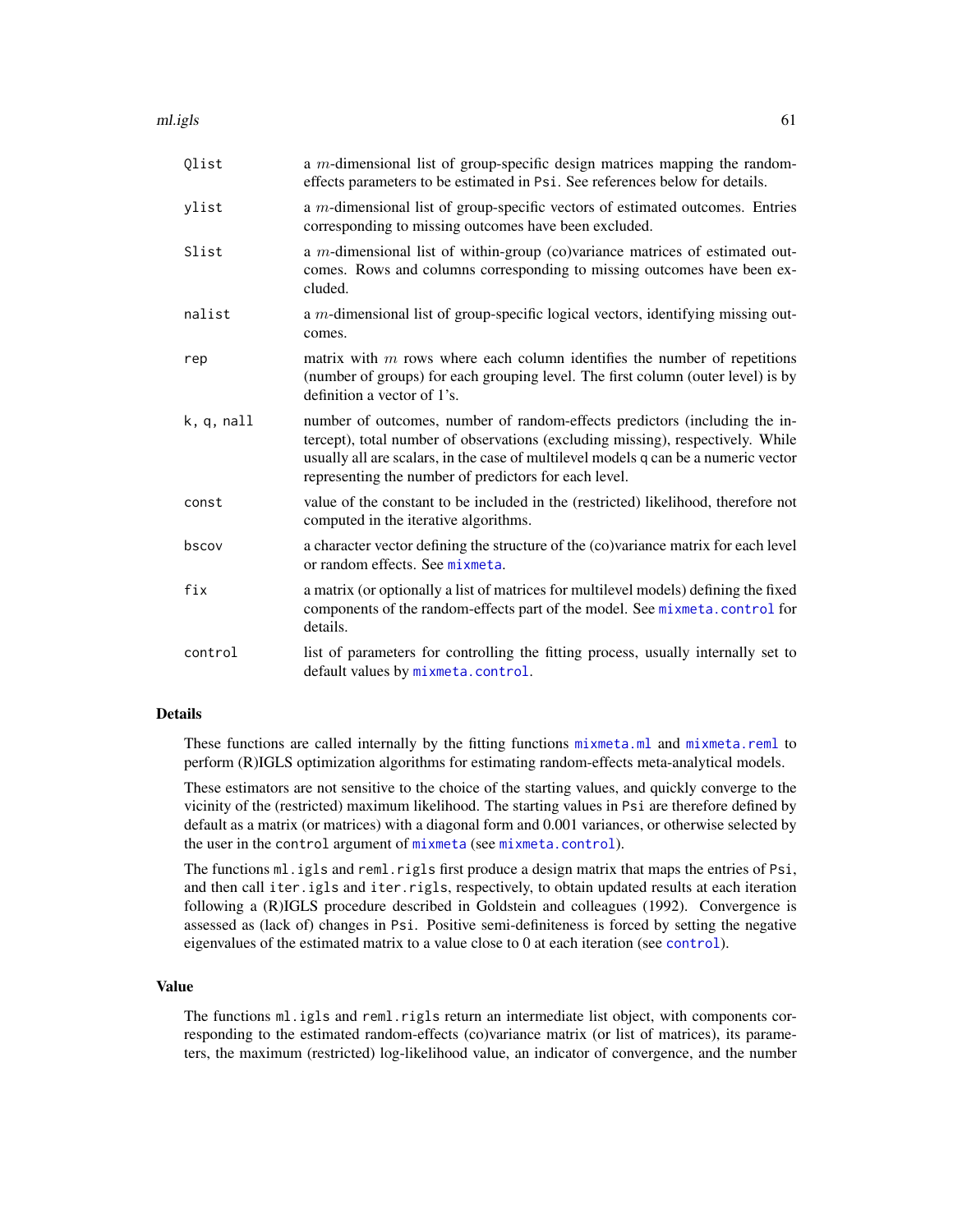# 62 ml.loglik.fn

of iterations. These are then re-processed, with other components added later within other functions to finalize an object of class "mixmeta" (see [mixmetaObject](#page-54-0)). The functions iter.igls and iter.rigls return an updated version of Psi.

#### Note

As stated earlier, these functions are called internally by [mixmeta.ml](#page-42-0) and [mixmeta.reml](#page-42-1), and are not meant to be used directly. In particular, their code does not contain any check on the arguments provided, which are expected in specific formats. They are however exported in the namespace and documented for completeness.

#### Author(s)

Antonio Gasparrini <<antonio.gasparrini@lshtm.ac.uk>> and Francesco Sera <<francesco.sera@lshtm.ac.uk>>

## References

Sera F, Armstrong B, Blangiardo M, Gasparrini A (2019). An extended mixed-effects framework for meta-analysis.*Statistics in Medicine*. 2019;38(29):5429-5444. [Freely available [here](http://www.ag-myresearch.com/2019_sera_statmed.html)].

Goldstein H (1992). Efficient computational procedures for the estimation of parameters in multilevel models based on iterative generalized least squares. *Computational Statistics \& Data Analysis*. 13(1):63–71.

Goldstein H (1986). Multilevel mixed linear model analysis using iterative generalized least squares. *Biometrika*. 73(1):43–56.

Goldstein H (1989). Restricted unbiased iterative generalized least-squares estimation. *Biometrika*. 76(3):622–623.

#### See Also

See [mixmeta.fit](#page-30-1) and [mixmeta.ml](#page-42-0) for additional info on the fitting procedures. See [mixmeta.control](#page-37-0) to determine specific parameters of the fitting procedures. See [mixmetaCovStruct](#page-50-0) for (co)variance structures. See [mixmeta-package](#page-1-0) for an overview of the package and modelling framework.

<span id="page-61-0"></span>ml.loglik.fn *Likelihood Functions for mixmeta Models*

## Description

These functions compute the value of the log-likelihood and the related vectors of first partial derivatives for random-effects meta-analytical models, in terms of model parameters. They are meant to be used internally and not directly run by the users.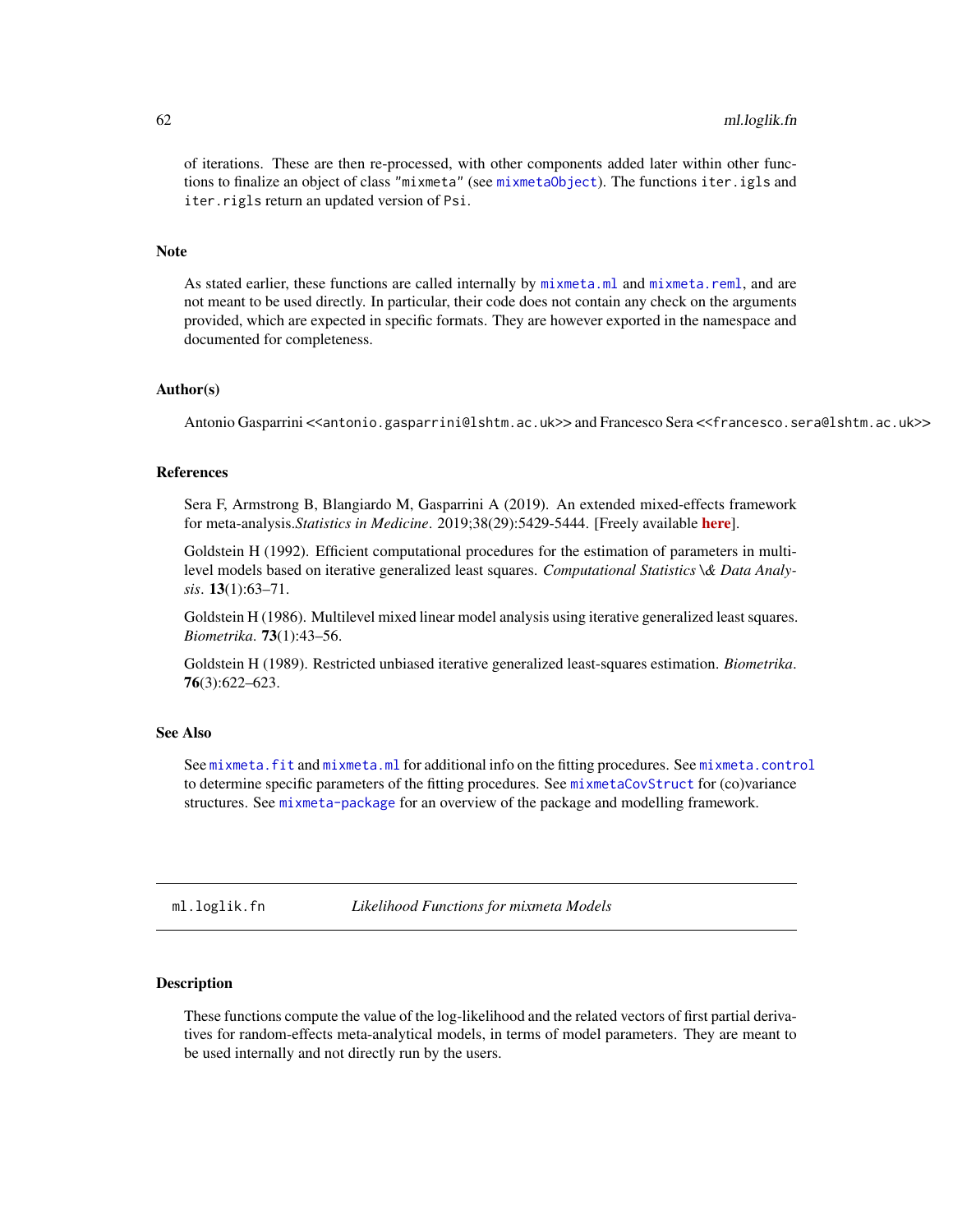# Usage

ml.loglik.fn(par, Xlist, Zlist, ylist, Slist, nalist, rep, k, q, nall, const, bscov, fix) ml.loglik.gr(par, Xlist, Zlist, ylist, Slist, nalist, rep, k, q, nall, const, bscov, fix) reml.loglik.fn(par, Xlist, Zlist, ylist, Slist, nalist, rep, k, q, nall, const, bscov, fix) reml.loglik.gr(par, Xlist, Zlist, ylist, Slist, nalist, rep, k, q, nall, const, bscov, fix)

|              | Assuming a meta-analysis or meta-regression based on $n$ units aggregated within<br>$m$ (outer-level) groups, k outcomes, p fixed-effects predictors, and q random-<br>effects predictors:                                                                                                                                     |
|--------------|--------------------------------------------------------------------------------------------------------------------------------------------------------------------------------------------------------------------------------------------------------------------------------------------------------------------------------|
|              | a vector representing the random-effects parameters defining the random-effects<br>(co)variance matrix (or multiple matrices for multilevel models).                                                                                                                                                                           |
| <b>Marst</b> | a m-dimensional list of group-specific design matrices for the fixed-effects part<br>of the model. Rows corresponding to missing outcomes have been excluded.                                                                                                                                                                  |
| Zlist        | a $m$ -dimensional list of group-specific design matrices for the random-effects<br>part of the model. Each element of this list represents a list of matrices corre-<br>ponding to the (optionally multiple) grouping levels of random effects. In each<br>matrix, rows corresponding to missing outcomes have been excluded. |
| ylist        | a <i>m</i> -dimensional list of group-specific vectors of estimated outcomes. Entries<br>corresponding to missing outcomes have been excluded.                                                                                                                                                                                 |
| Slist        | a $m$ -dimensional list of within-group (co)variance matrices of estimated out-<br>comes. Rows and columns corresponding to missing outcomes have been ex-<br>cluded.                                                                                                                                                          |
| nalist       | a <i>m</i> -dimensional list of group-specific logical vectors, identifying missing out-<br>comes.                                                                                                                                                                                                                             |
| rep          | matrix with $m$ rows where each column identifies the number of repetitions<br>(number of groups) for each grouping level. The first column (outer level) is by<br>definition a vector of 1's.                                                                                                                                 |
| k, q, null   | number of outcomes, number of random-effects predictors (including the in-<br>tercept), total number of observations (excluding missing), respectively. While<br>usually all are scalars, in the case of multilevel models q can be a numeric vector<br>representing the number of predictors for each level.                  |
| const        | value of the constant to be included in the (restricted) likelihood, therefore not<br>computed in the iterative algorithms.                                                                                                                                                                                                    |
| bscov        | a character vector defining the structure of the (co)variance matrix for each level<br>or random effects. See mixmeta.                                                                                                                                                                                                         |
| fix          | a matrix (or optionally a list of matrices for multilevel models) defining the fixed<br>components of the random-effects part of the model. See mixmeta.control for<br>details.                                                                                                                                                |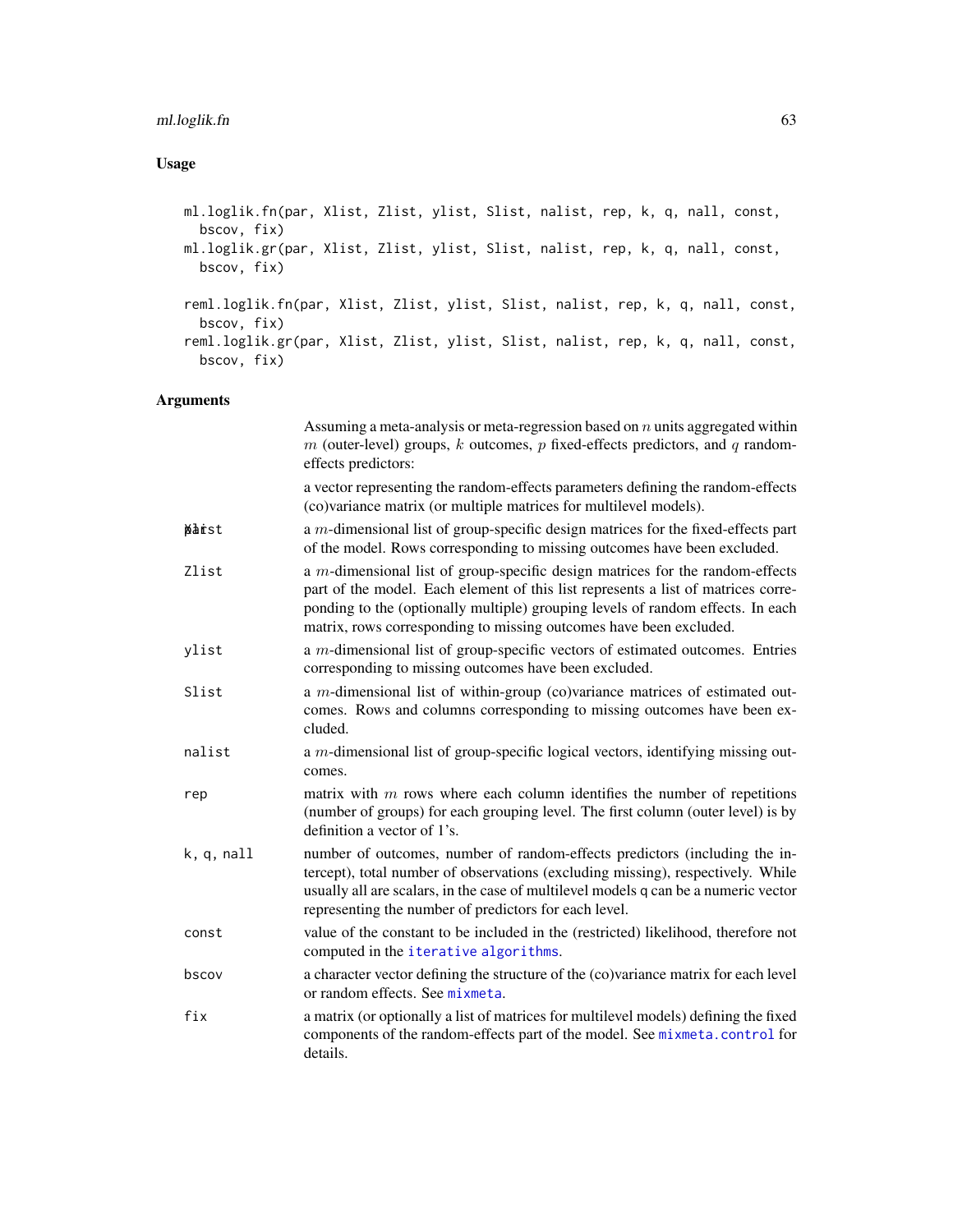## Details

These functions are called internally by fitting functions, in particular  $m$  l. newton and re[ml.newton](#page-64-0), to compute the (restricted) log-likelihood and its first partial derivatives in terms of random-effects parameters for meta-analytical models.

These functions actually specify the *profiled* version of the (restricted) likelihood, expressed only in terms of random-effects parameters, while the estimate of the fixed-effects coefficients is computed at each iteration using a generalized least squares estimator, based on the current value of the between-study (co)variance matrix. At convergence, the value of this profiled version is identical to the full (restricted) likelihood. This approach is computationally efficient, as it reduces the number of parameters in the optimization routine, especially for meta-regression models.

The random-effects parameters in par depends on the chosen [structure\(s\)](#page-50-0) for the random-effects (co)variance matrix (or multiple matrices for multilevel models). The parameterization ensures positive-definiteness. A Cholesky decomposition is then performed on the marginal (co)variance matrix in order to re-express the problem as standard least square equations, an approach which speeds up the computation of matrix inverses and determinants. These equations are finally solved through a QR decomposition, which guarantees stability. More details are provided in the references below.

Some parameters of the fitting procedures are determined through [mixmeta.control](#page-37-0). Specifically, the user can obtain the Hessian matrix of the estimated parameters (appropriately transformed, see [mixmetaCovStruct](#page-50-0)) in the optimization function by setting hessian=TRUE, and specific settings of the optimization process can be defined by the control list argument optim. These values are passed to the optimization function [optim](#page-0-0).

## Value

ml.loglik.fn and reml.loglik.fn return the value of the (restricted) log-likelihood for a given set of parameters in par. ml.loglik.gr and reml.loglik.gr return instead the related vector of first partial derivatives.

#### Note

As stated earlier, these functions are called internally by [mixmeta.ml](#page-42-0) and [mixmeta.reml](#page-42-1), and are not meant to be used directly. In particular, their code does not contain any check on the arguments provided, which are expected in specific formats. They are however exported in the namespace and documented for completeness.

#### Author(s)

Antonio Gasparrini <<antonio.gasparrini@lshtm.ac.uk>> and Francesco Sera <<francesco.sera@lshtm.ac.uk>>

#### References

Sera F, Armstrong B, Blangiardo M, Gasparrini A (2019). An extended mixed-effects framework for meta-analysis.*Statistics in Medicine*. 2019;38(29):5429-5444. [Freely available [here](http://www.ag-myresearch.com/2019_sera_statmed.html)].

Lindstrom MJ and Bates DM (1988). Newton-Raphson and EM algorithms for linear mixed-effects models for repeated-measures data. *Journal of the American Statistical Association*. 83(404):1014– 1022.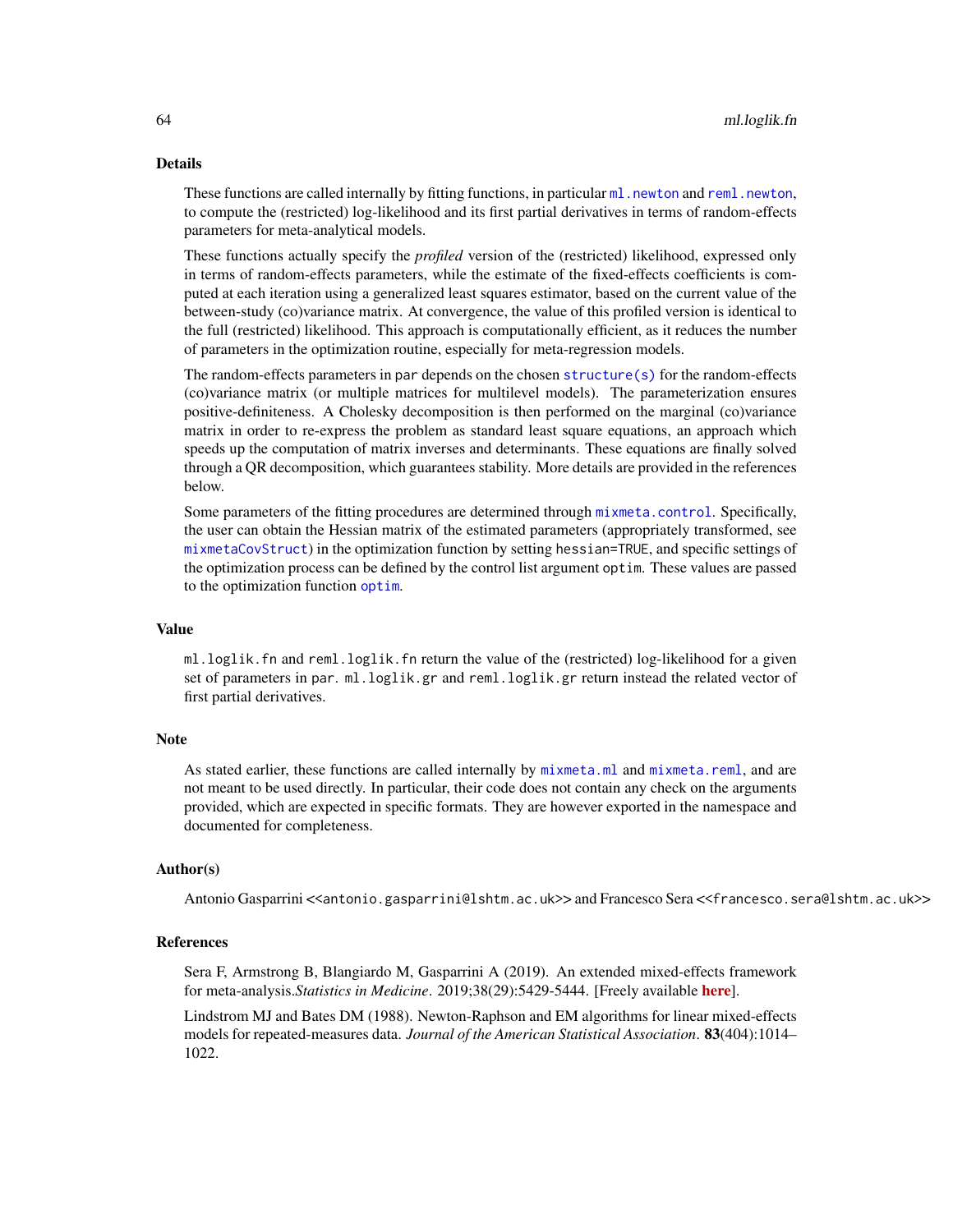#### ml.newton 65

Harville DA (1977) Maximum likelihood approaches to variance component estimation and to related problems. *Journal of the American Statistical Association*. 72(358):320–338.

Pinheiro JC and Bates DM (2000). *Mixed-Effects Models in S and S-PLUS*. New York, Springer Verlag.

#### See Also

See [mixmeta.fit](#page-30-1) and [mixmeta.ml](#page-42-0) for additional info on the fitting procedures. See [mixmeta.control](#page-37-0) to determine specific parameters of the fitting procedures. See [mixmetaCovStruct](#page-50-0) for (co)variance structures. See [chol](#page-0-0) and [qr](#page-0-0) for info on the Cholesky and QR decomposition. See [mixmeta-package](#page-1-0) for an overview of the package and modelling framework.

<span id="page-64-0"></span>ml.newton *Quasi-Newton Iterative Algorithms for mixmeta Models*

# <span id="page-64-1"></span>Description

These functions implement quasi-Newton iterative algorithms for (restricted) maximum likelihood estimators for random-effects meta-analytical models. They are meant to be used internally and not directly run by the users.

# Usage

```
ml.newton(Psi, Xlist, Zlist, ylist, Slist, nalist, rep, k, q, nall, const,
 bscov, fix, control)
```

```
reml.newton(Psi, Xlist, Zlist, ylist, Slist, nalist, rep, k, q, nall, const,
 bscov, fix, control)
```

|              | Assuming a meta-analysis or meta-regression based on $n$ units aggregated within<br>m (outer-level) groups, k outcomes, p fixed-effects predictors, and q random-<br>effects predictors:                                                                                                                                    |
|--------------|-----------------------------------------------------------------------------------------------------------------------------------------------------------------------------------------------------------------------------------------------------------------------------------------------------------------------------|
|              | a matrix (or a list of matrices for multilevel models) representing the initial<br>estimate of the random-effects (co)variance matrix.                                                                                                                                                                                      |
| <b>Riist</b> | a $m$ -dimensional list of group-specific design matrices for the fixed-effects part<br>of the model. Rows corresponding to missing outcomes have been excluded.                                                                                                                                                            |
| Zlist        | a m-dimensional list of group-specific design matrices for the random-effects<br>part of the model. Each element of this list represents a list of matrices corre-<br>ponding to the (optionally multiple) grouping levels of random effects. In each<br>matrix, rows corresponding to missing outcomes have been excluded. |
| vlist        | a $m$ -dimensional list of group-specific vectors of estimated outcomes. Entries<br>corresponding to missing outcomes have been excluded.                                                                                                                                                                                   |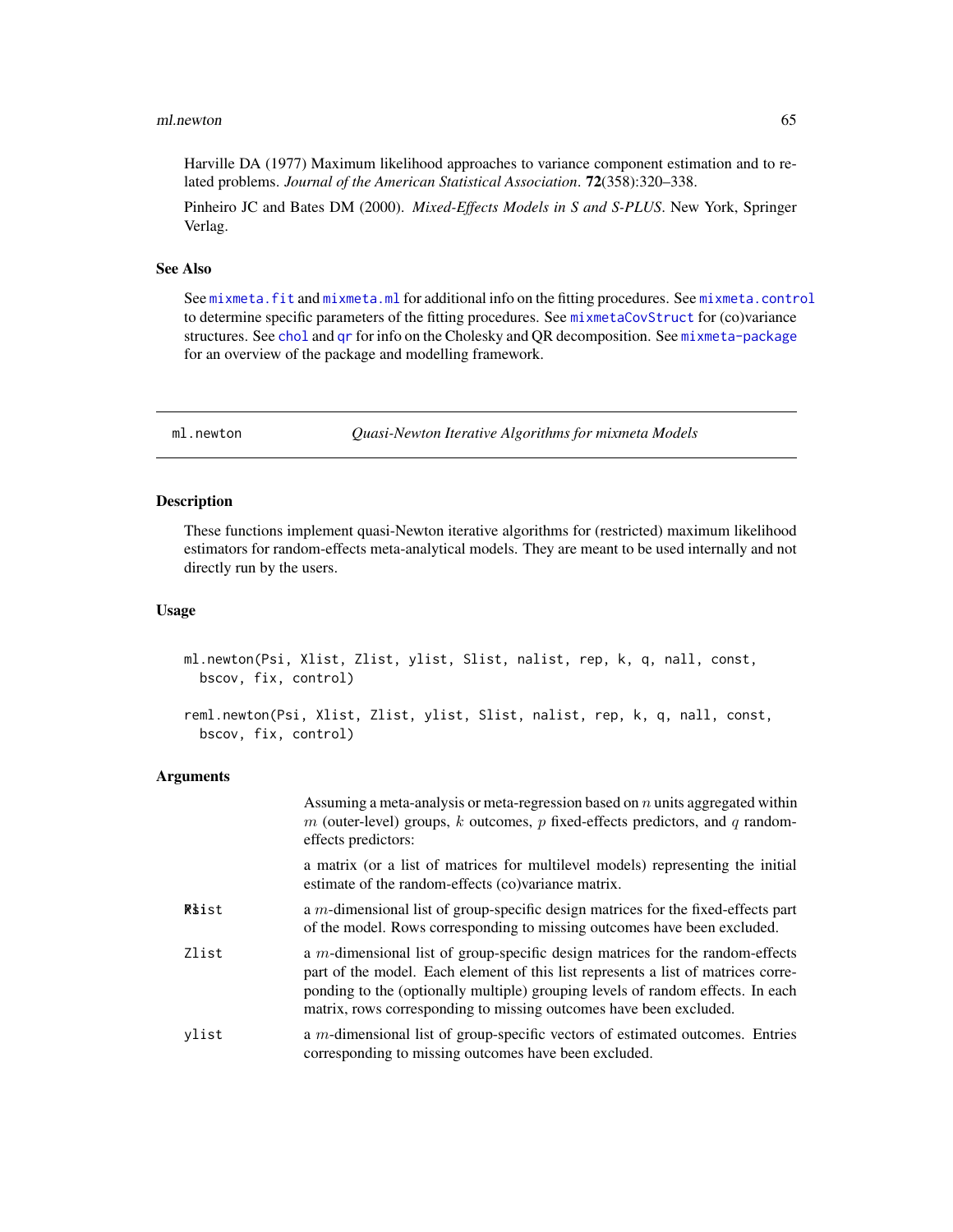| Slist      | a $m$ -dimensional list of within-group (co)variance matrices of estimated out-<br>comes. Rows and columns corresponding to missing outcomes have been ex-<br>cluded.                                                                                                                                         |
|------------|---------------------------------------------------------------------------------------------------------------------------------------------------------------------------------------------------------------------------------------------------------------------------------------------------------------|
| nalist     | a <i>m</i> -dimensional list of group-specific logical vectors, identifying missing out-<br>comes.                                                                                                                                                                                                            |
| rep        | matrix with $m$ rows where each column identifies the number of repetitions<br>(number of groups) for each grouping level. The first column (outer level) is by<br>definition a vector of 1's.                                                                                                                |
| k, q, nall | number of outcomes, number of random-effects predictors (including the in-<br>tercept), total number of observations (excluding missing), respectively. While<br>usually all are scalars, in the case of multilevel models q can be a numeric vector<br>representing the number of predictors for each level. |
| const      | value of the constant to be included in the (restricted) likelihood, therefore not<br>computed in the iterative algorithms.                                                                                                                                                                                   |
| bscov      | a character vector defining the structure of the (co)variance matrix for each level<br>or random effects. See mixmeta.                                                                                                                                                                                        |
| fix        | a matrix (or optionally a list of matrices for multilevel models) defining the fixed<br>components of the random-effects part of the model. See mixmeta.control for<br>details.                                                                                                                               |
| control    | list of parameters for controlling the fitting process, usually internally set to<br>default values by mixmeta.control.                                                                                                                                                                                       |

# Details

These functions are called internally by the fitting functions  $mixmeta$ .  $m1$  and  $mixmeta$ . reml to perform quasi-Newton iterative optimization algorithms for estimating random-effects meta-analytical models.

Starting values for the iterations are defined by Psi, representing a random-effects (co)variance matrix (or a list of matrices for multilevel models). In the default hybrid procedure (see [mixmeta.ml](#page-42-0)), these are provided using few iterations of a [\(R\)IGLS](#page-59-0) algorithm. If a full quasi-Newton method is used, the starting values are instead defined by default as a matrix (or matrices) with a diagonal form and 0.001 variances, or otherwise selected by the user in the control argument of [mixmeta](#page-30-0) (see [mixmeta.control](#page-37-0)).

The functions first re-define Psi as a set of random-effects parameters, depending on the chosen [structure\(s\)](#page-50-0), using parameterizations that ensure the positive-definiteness of the estimated matrix (or matrices). Then, the function [optim](#page-0-0) with method="BFGS" is called internally to perform the quasi-Newton optimization, using specific [likelihood functions](#page-61-0) that compute the value of the (restricted) likelihood and (optionally) the vector of its first partial derivatives. The latter are used only in the case of basic random-effects structures, or otherwise the derivatives are computed numerically.

Some parameters of the optimization procedures are determined through [mixmeta.control](#page-37-0). Specifically, the user can obtain the Hessian matrix of the estimated parameters (appropriately transformed, see [mixmetaCovStruct](#page-50-0)) in the optimization function by setting hessian=TRUE, and specific settings of the optimization process can be defined by the control list argument optim. These values are passed to the optimization function [optim](#page-0-0).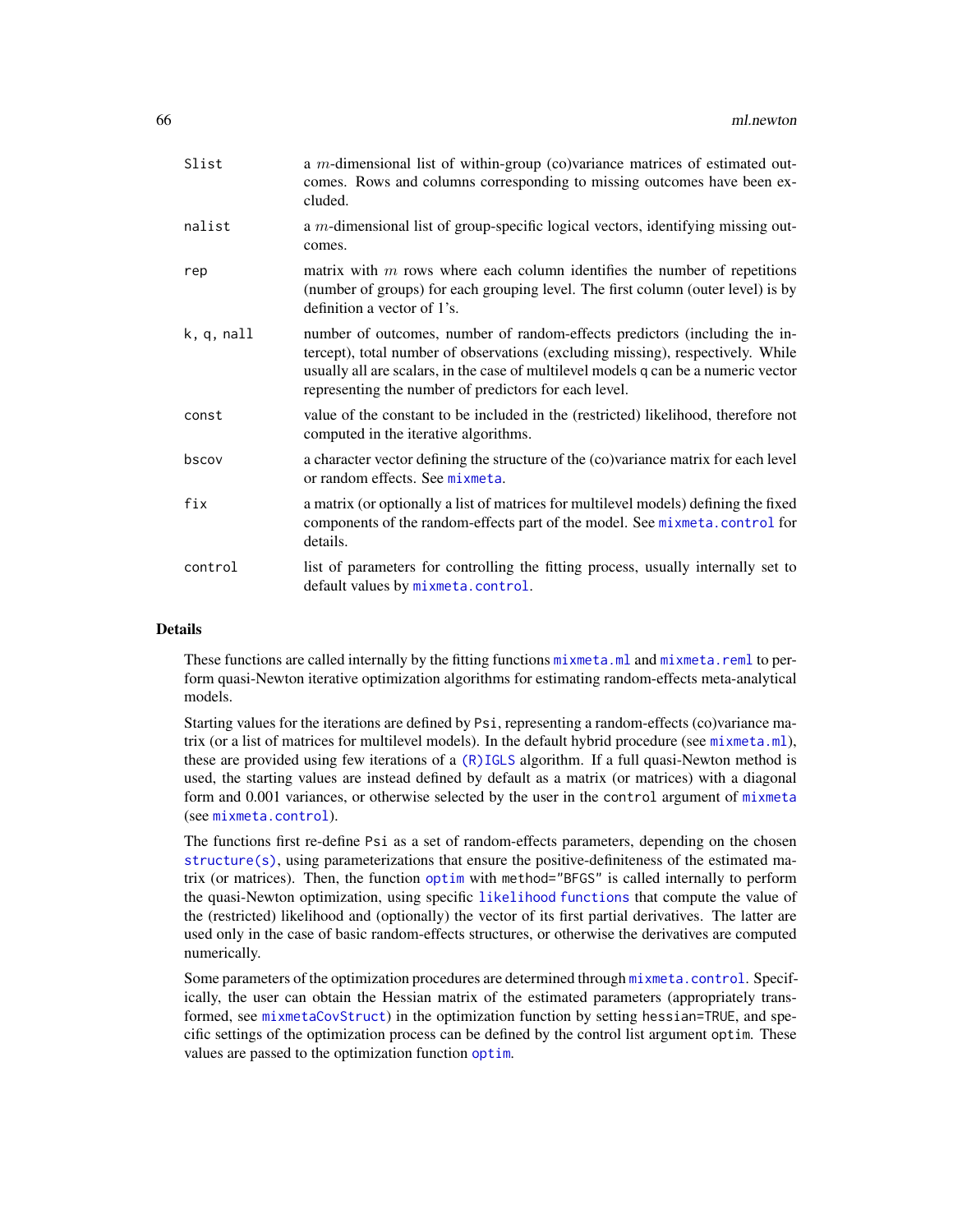# Value

These functions return an intermediate list object, with components corresponding to the estimated random-effects (co)variance matrix (or list of matrices), the maximum (restricted) log-likelihood value, an indicator of convergence, the number of iterations, and optionally the Hessian matrix. These are then re-processed, with other components added later within other functions to finalize an object of class "mixmeta". See [mixmetaObject](#page-54-0).

# **Note**

As stated earlier, these functions are called internally by [mixmeta.ml](#page-42-0) and [mixmeta.reml](#page-42-1), and are not meant to be used directly. In particular, their code does not contain any check on the arguments provided, which are expected in specific formats. They are however exported in the namespace and documented for completeness.

## Author(s)

Antonio Gasparrini <<antonio.gasparrini@lshtm.ac.uk>> and Francesco Sera <<francesco.sera@lshtm.ac.uk>>

## References

Sera F, Armstrong B, Blangiardo M, Gasparrini A (2019). An extended mixed-effects framework for meta-analysis.*Statistics in Medicine*. 2019;38(29):5429-5444. [Freely available [here](http://www.ag-myresearch.com/2019_sera_statmed.html)].

Lindstrom MJ and Bates DM (1988). Newton-Raphson and EM algorithms for linear mixed-effects models for repeated-measures data. *Journal of the American Statistical Association*. 83(404):1014– 1022.

Harville DA (1977) Maximum likelihood approaches to variance component estimation and to related problems. *Journal of the American Statistical Association*. 72(358):320–338.

Pinheiro JC and Bates DM (2000). *Mixed-Effects Models in S and S-PLUS*. New York, Springer Verlag.

# See Also

See [mixmeta.fit](#page-30-1) and [mixmeta.ml](#page-42-0) for additional info on the fitting procedures. See [mixmeta.control](#page-37-0) to determine specific parameters of the fitting procedures. See [mixmetaCovStruct](#page-50-0) for (co)variance structures. See [chol](#page-0-0) and [qr](#page-0-0) for info on the Cholesky and QR decomposition. See [mixmeta-package](#page-1-0) for an overview of the package and modelling framework.

<span id="page-66-0"></span>model.frame.mixmeta *Extract Model Frame and Design Matrix from mixmeta Objects*

# <span id="page-66-1"></span>**Description**

These method functions return the model frame and design matrix for meta-analytical models represented in objects of class "mixmeta".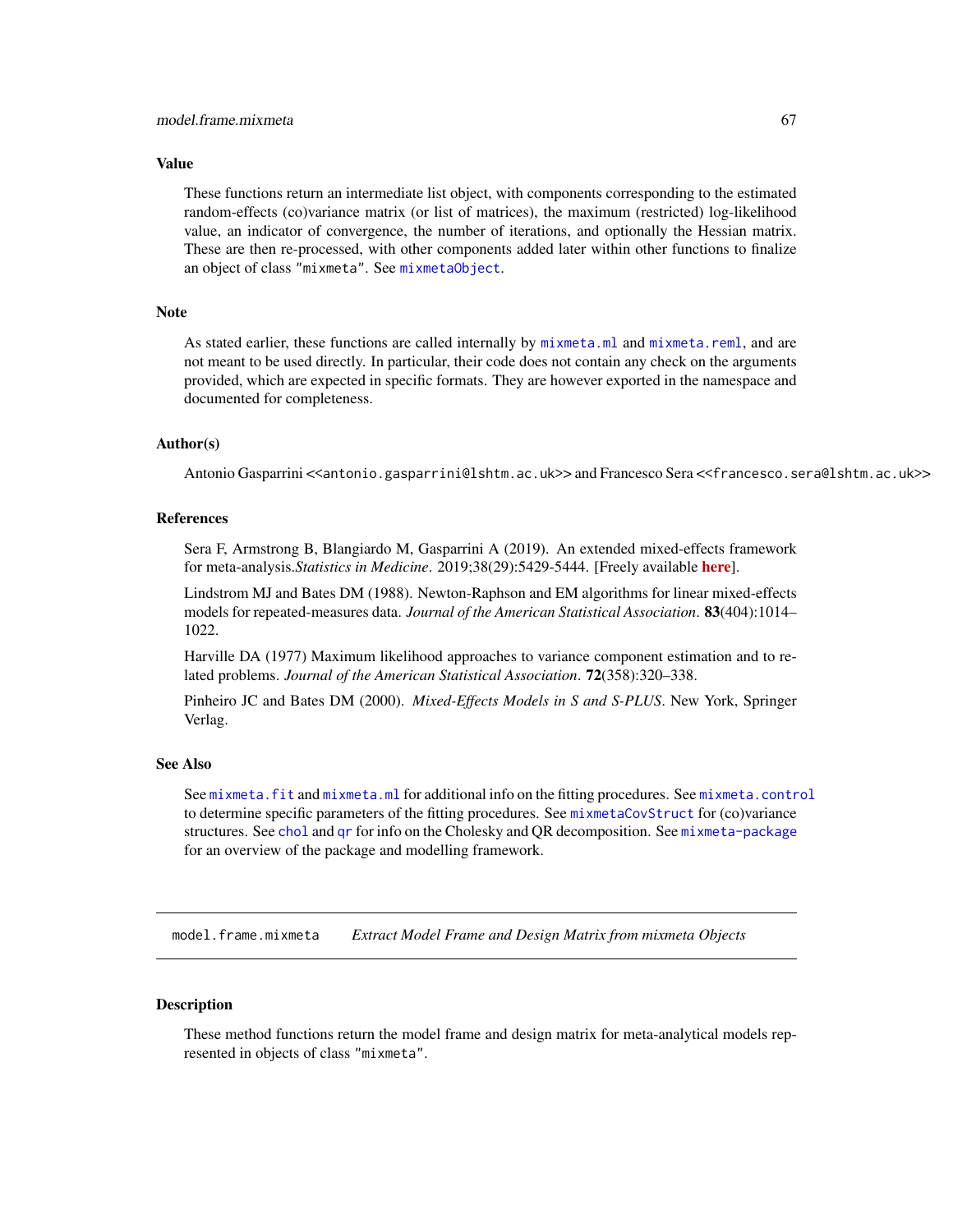# Usage

```
## S3 method for class 'mixmeta'
model.frame(formula, ...)
## S3 method for class 'mixmeta'
model.matrix(object, ...)
```
# **Arguments**

object, formula an object of class "mixmeta". ... further arguments passed to or from other methods.

# Details

The model frame is produced by [mixmeta](#page-30-0) when fitting the meta-analytical model, and stored in the mixmeta object if argument model=TRUE. Alternatively, the model frame is directly returned from a call to [mixmeta](#page-30-0) with argument method="model.frame". The method function model.frame simply extracts the saved model frame if available, or otherwise evaluates a call to [mixmeta](#page-30-0) when method="model.frame".

The method function model.matrix extracts the design matrix for the fixed-effects part of a fitted meta-analytical model. It first extract the model frame by calling model. frame, and then passes the call to the default method.

Note that the model frame of mixmeta models consist of terms for both the fixed and random-effects parts, the latter including also the grouping factors. This information can be used to reconstruct the proper model frame or matrix for each part.

These methods functions are similar to those provided for regression objects  $\text{lm}$  $\text{lm}$  $\text{lm}$  and  $\text{lm}$ .

# Value

For [model.frame](#page-0-0), a data.frame with special attributes (see the default method model.frame) and the additional class "data.frame.mixmeta".

For model.matrix, the design matrix used to fit the model.

# Note

The reason why these specific method functions are made available for class mixmeta, and in particular why a new class "data.frame.mixmeta" has been defined for model frames, lies in the special handling of missing values in multivariate meta-analysis models fitted with [mixmeta](#page-30-0). Methods [na.omit](#page-68-0) and [na.exclude](#page-68-1) for class "data.frame.mixmeta" are useful for properly accounting for missing values when fitting these models.

#### Author(s)

Antonio Gasparrini << antonio.gasparrini@lshtm.ac.uk>>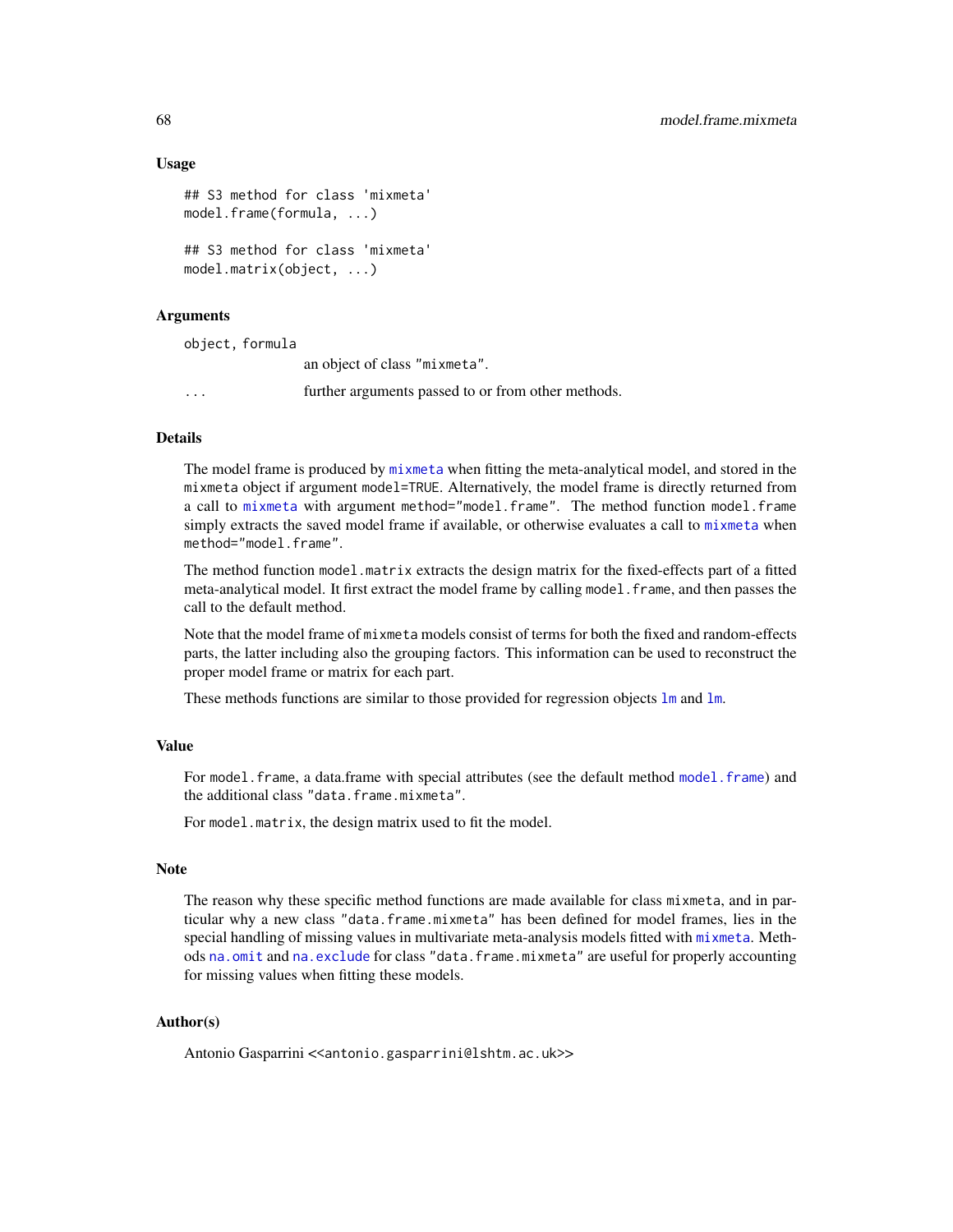# See Also

See the default methods [model.frame](#page-0-0) and [model.matrix](#page-0-0). See [na.omit](#page-68-0) and [na.exclude](#page-68-1) on the handling of missing values. See [mixmeta-package](#page-1-0) for an overview of the package and modelling framework.

## Examples

```
# RUN THE MODEL AND SUMMARIZE THE RESULTS
model <- mixmeta(cbind(PD,AL) ~ pubyear, S=berkey98[5:7], data=berkey98,
  method="ml")
# MODEL FRAME
model$model
model.frame(model)
update(model, method="model.frame")
class(model.frame(model))
# MODEL MATRIX
model.matrix(model)
```
<span id="page-68-0"></span>na.omit.data.frame.mixmeta

*Handling Missing Values in mixmeta Models*

# <span id="page-68-1"></span>Description

These method functions exclude rows corresponding to units with invalid missing pattern from model frames of class "data.frame.mixmeta". This guarantees the correct handling of missing values while fitting meta-analytical models.

# Usage

```
## S3 method for class 'data.frame.mixmeta'
na.omit(object, ...)
```
## S3 method for class 'data.frame.mixmeta' na.exclude(object, ...)

| object                  | an object of class "data.frame.mixmeta".           |
|-------------------------|----------------------------------------------------|
| $\cdot$ $\cdot$ $\cdot$ | further arguments passed to or from other methods. |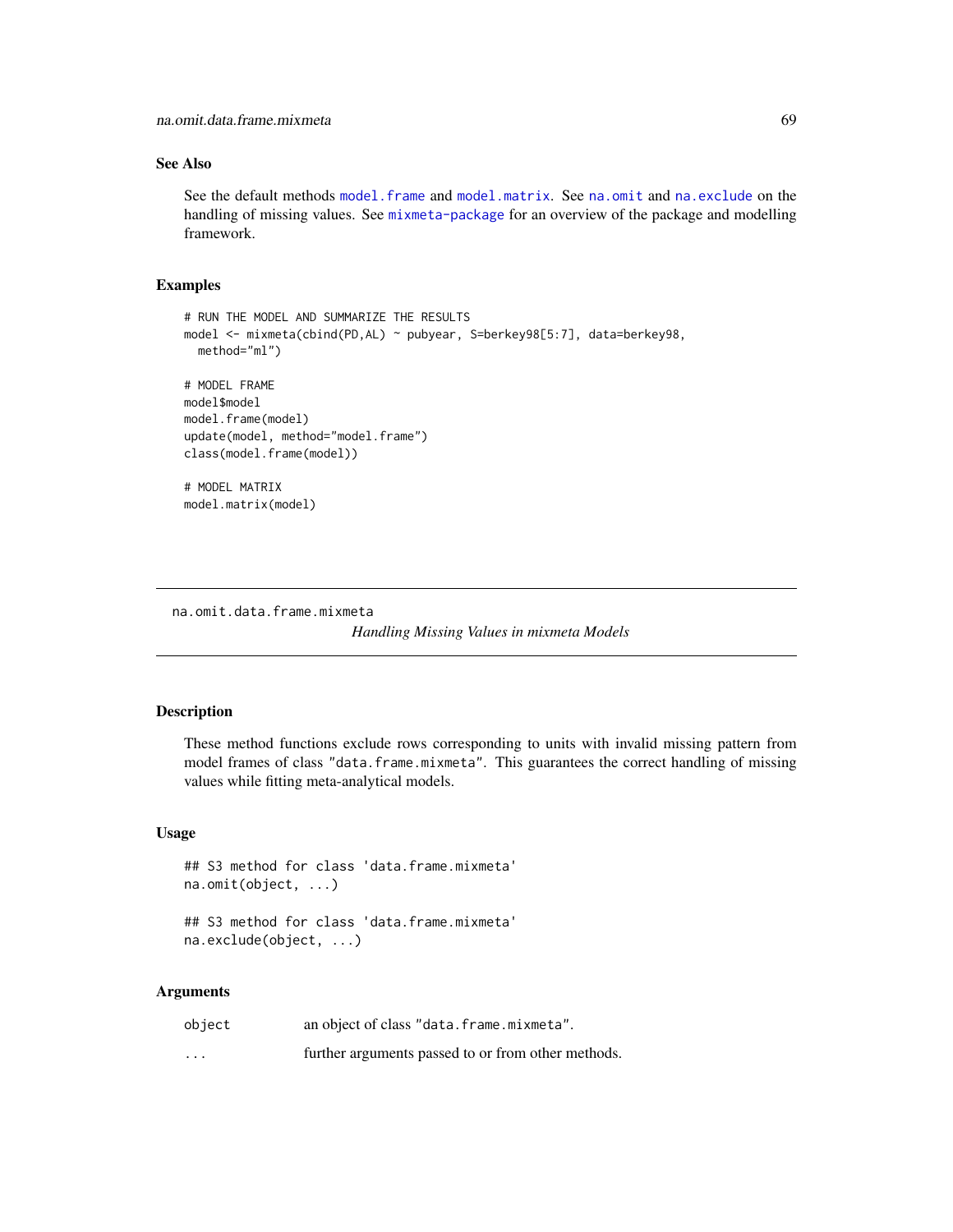#### Details

A model frame of class "data.frame.mixmeta" is produced by [mixmeta](#page-30-0). A call to na.omit or na.exclude removes from the model frame the rows corresponding to studies with invalid missing pattern. In addition, a na.action attribute is added to the model frame, namely a numeric vector corresponding to the removed rows and class "omit" or "exclude", respectively. This information is used by [naresid](#page-0-0) and [napredict](#page-0-0) to deal with missing values in functions such as [fitted](#page-0-0), [residuals](#page-0-0), [predict](#page-71-0) and [blup](#page-13-0), among others.

The definition of missing, identifying an invalid missing pattern, is different in meta-analytical models performed through [mixmeta](#page-30-0) if compared to other regression functions such as  $\text{Im}$  or g[lm](#page-0-0), in particular for the multivariate case. Specifically, while a unit is removed if at least an observation for one predictor is missing, partially missing outcomes do not prevent the unit to contribute to estimation (see [mixmeta](#page-30-0)). Specific methods na.omit and na.exclude for class "data.frame.mixmeta" allow this different definition.

## Value

These functions returns the model frame object with rows corresponding to units with invalid missing pattern being removed. They also add the related na.action attribute as explained above.

# Author(s)

Antonio Gasparrini << antonio.gasparrini@lshtm.ac.uk>>

#### See Also

See na. action, [naresid](#page-0-0) and [napredict](#page-0-0). See model. frame. See [mixmeta-package](#page-1-0) for an overview of the package and modelling framework.

# Examples

```
# INPUT MISSING VALUES IN PREDICTOR AND ONE RESPONSE
data <- berkey98
data[2,1] <- data[4,3] <- NA
data
# RUN THE MODEL
model <- mixmeta(cbind(PD,AL) ~ pubyear, S=data[5:7], data=data, method="ml")
# SUMMARIZE: NOTE THE NUMBER OF STUDIES AND OBSERVATIONS
summary(model)
df.residual(model)
# EXTRACT THE MODEL FRAME WITH na.pass
model.frame(model, na.action="na.pass")
# EXTRACT THE MODEL FRAME WITH na.omit (DEFAULT)
model.frame(model, na.action="na.omit")
# COMPARE WITH DEFAULT METHOD FOR na.omit
frame <- model.frame(model, na.action="na.pass")
na.omit(frame)
```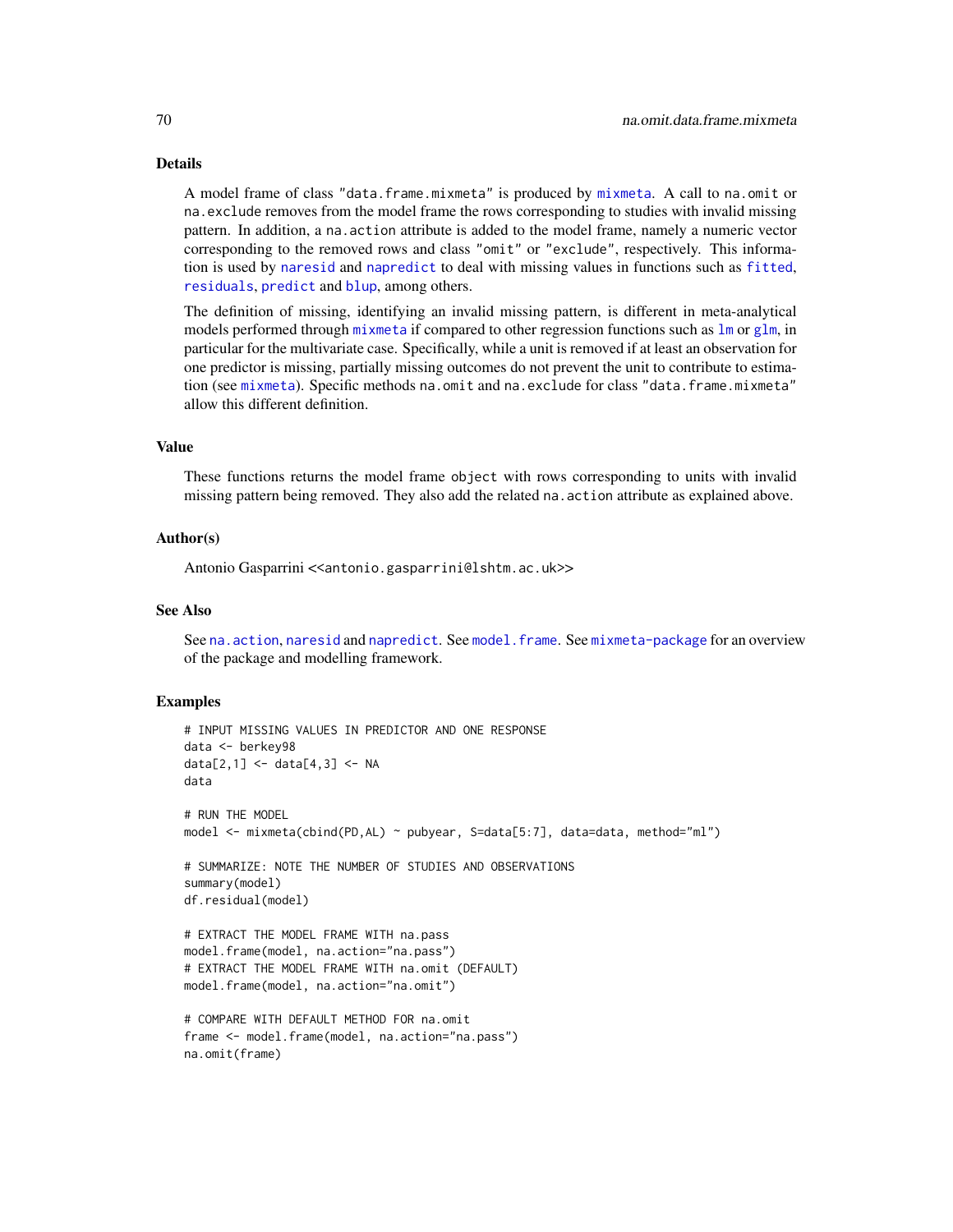```
class(frame)
class(frame) <- "data.frame"
na.omit(frame)
# WITH na.exclude
residuals(model)
residuals(update(model, na.action="na.exclude"))
```
p53 *Mutant p53 Gene and Squamous Cell Carcinoma*

# Description

The dataset includes studies providing evidence about whether the presence of mutant p53 tumour suppressor gene is a prognostic factor for patients presenting with squamous cell carcinoma arising from the oropharynx cavity. Unadjusted estimates of log hazard ratios of mutant p53 to normal p53 for disease-free and overall survival, together with the associated variances, are collected from 6 observational studies.

#### Usage

p53

# Format

A data frame with 6 observations on the following 5 variables:

- study: study ID.
- y1,V1: estimate and associated variance of the log hazard ratio for disease-free survival.
- y2,V2: estimate and associated variance of the log hazard ratio for overall survival.

# Details

Only 3 studies provide estimates for disease-free survival. The within-study correlations are not reported in the original studies but are expected to be highly positively correlated. The original data are described in Tandon and colleagues (2010) and used as an example by Jackson and colleagues (2011).

# Note

The data provide an example of application of multivariate meta-analysis when the within-study correlations are not known. These correlations can be inputted directly in the [mixmeta](#page-30-0) function through the control argument. See [mixmeta.control](#page-37-0) for details.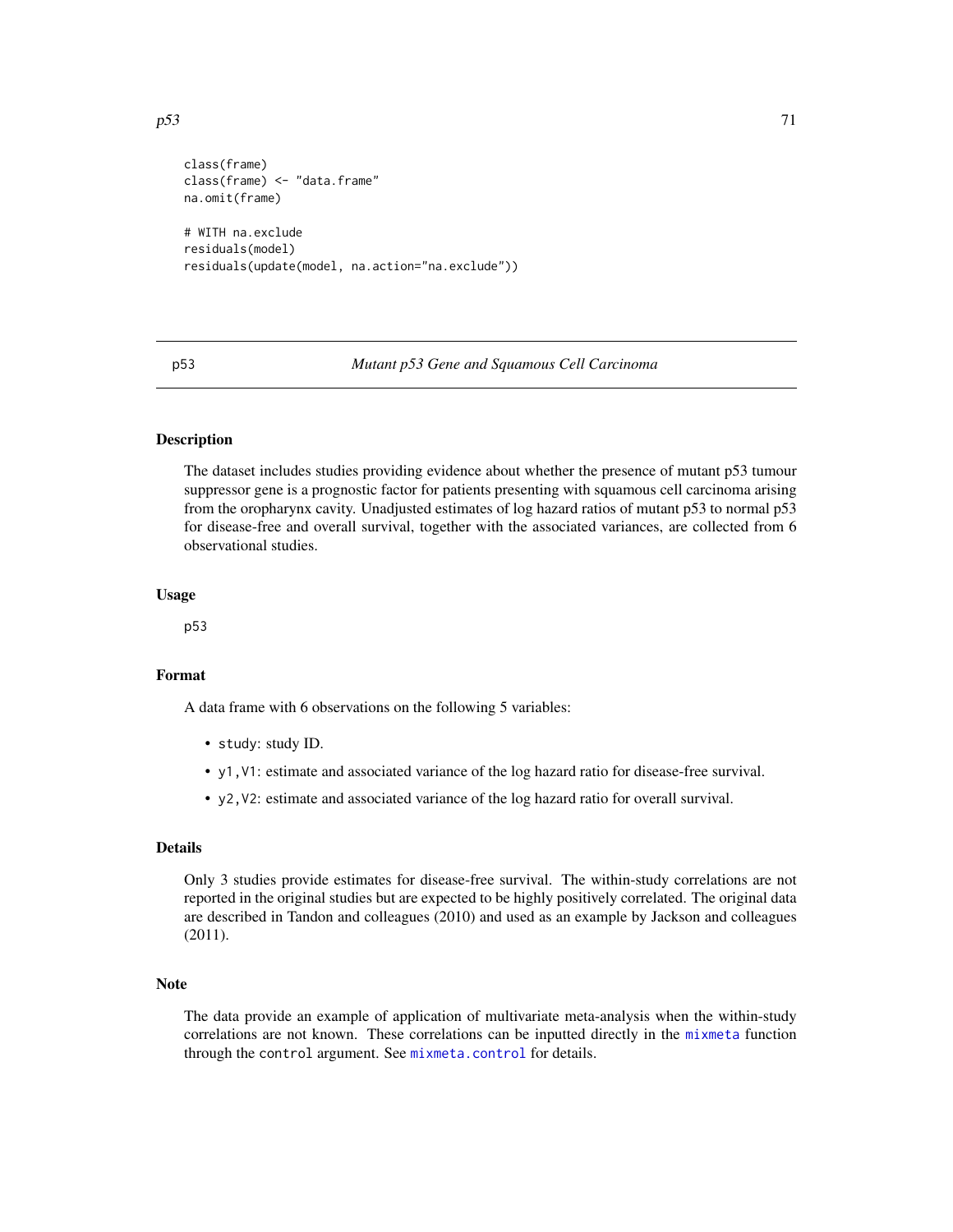# Source

Jackson D, Riley R, White IR (2011). Multivariate meta-analysis: Potential and promise. *Statistics in Medicine*. 30(20);2481–2498.

Tandon S, Tudur-Smith C, Riley RD, et al. (2010). A systematic review of p53 as a prognostic factor of survival in squamous cell carcinoma of the four main anatomical subsites of the head and neck. *Cancer Epidemiology, Biomarkers and Prevention*. 19(2):574–587.

Sera F, Armstrong B, Blangiardo M, Gasparrini A (2019). An extended mixed-effects framework for meta-analysis.*Statistics in Medicine*. 2019;38(29):5429-5444. [Freely available [here](http://www.ag-myresearch.com/2019_sera_statmed.html)].

# Examples

```
### REPRODUCE THE RESULTS OF EXAMPLE 3 IN JACKSON ET AL. (2011)
# INSPECT THE DATA
p53
# REML MODEL WITH INPUTTED CORRELATION EQUAL TO 0.95
model <- mixmeta(cbind(y1,y2), cbind(V1,V2), data=p53, control=list(Scor=0.95))
print(summary(model), digits=2)
```
<span id="page-71-0"></span>predict.mixmeta *Predicted Values from mixmeta Models*

# **Description**

This method function computes predictions from fitted univariate or multivariate meta-analytical models represented in objects of class "mixmeta", optionally for a new set of predictor values in meta-regression models. Predictions are optionally accompanied by standard errors, confidence intervals or the entire (co)variance matrix of the predicted outcomes.

# Usage

```
## S3 method for class 'mixmeta'
predict(object, newdata, se=FALSE, ci=FALSE, vcov=FALSE, ci.level=0.95,
  format, aggregate="stat", na.action=na.pass, ...)
```

| object      | an object of class "mixmeta".                                                                                        |
|-------------|----------------------------------------------------------------------------------------------------------------------|
| newdata     | An optional data frame in which to look for variables values with which to pre-<br>dict from meta-regression models. |
| se          | logical switch indicating if standard errors must be included.                                                       |
| ci          | logical switch indicating if confidence intervals must be included.                                                  |
| <b>VCOV</b> | logical switch indicating if the (co) variance matrix must be included.                                              |
| ci.level    | a numerical value between 0 and 1, specifying the confidence level for the com-<br>putation of confidence intervals. |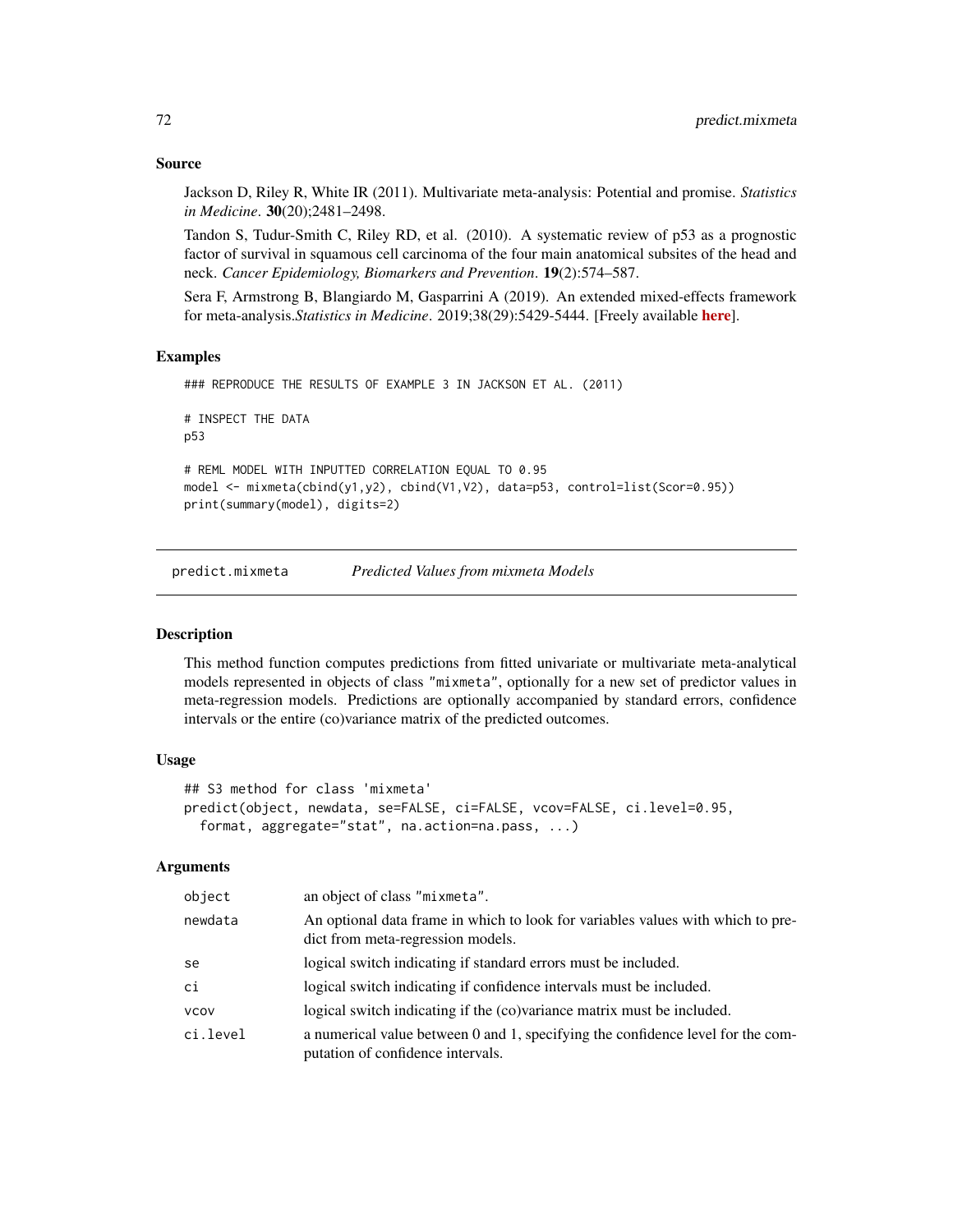# <span id="page-72-0"></span>predict.mixmeta 73

| format    | the format for the returned results. See Value.                                                                                 |
|-----------|---------------------------------------------------------------------------------------------------------------------------------|
| aggregate | when format="matrix" and se or ci are required, the results may be aggre-<br>gated by statistic or by outcome. See Value        |
| na.action | a function which indicates what should happen when the data contain NAs. The<br>default to the value saved in object. See Note. |
| $\ddotsc$ | further arguments passed to or from other methods.                                                                              |

#### Details

The method function predict produces predicted values from mixmeta objects, obtained by evaluating the original call to [mixmeta](#page-30-0) in the frame newdata. For both fixed and random-effects models, estimated predictions are only based on the fixed part of the model, ignoring study-specific deviations, differently from [blup](#page-13-0).

If newdata is omitted, the predictions are based on the data used for the fit. In that case how to handle predictions for units removed from estimation due to invalid missing pattern is determined by the na.action argument used in [mixmeta](#page-30-0) to produce object. If na.action=na.omit, units excluded from estimation will not appear, whereas if na.action=na.exclude they will appear, with values set to NA for all the outcomes. This step is performed by [napredict](#page-0-0). See Notes.

#### Value

The results may be aggregated in matrices (the default), or returned as lists, depending on the argument format. For multivariate models, the aggregation is ruled by the argument aggregate, and the results may be grouped by statistic or by outcome. If vcov=TRUE, lists are always returned.

#### Note

The definition of missing in model frames used for estimation in [mixmeta](#page-30-0) is different than that commonly adopted in other regression models such as  $\text{lm}$  $\text{lm}$  $\text{lm}$  or [glm](#page-0-0). See info on [missing values](#page-68-0) in [mixmeta](#page-30-0).

# Author(s)

Antonio Gasparrini <<antonio.gasparrini@lshtm.ac.uk>> and Francesco Sera <<francesco.sera@lshtm.ac.uk>>

# References

Sera F, Armstrong B, Blangiardo M, Gasparrini A (2019). An extended mixed-effects framework for meta-analysis.*Statistics in Medicine*. 2019;38(29):5429-5444. [Freely available [here](http://www.ag-myresearch.com/2019_sera_statmed.html)].

#### See Also

See [blup](#page-13-0) for best linear unbiased predictions. See the default method [predict](#page-0-0). See [mixmeta-package](#page-1-0) for an overview of the package and modelling framework.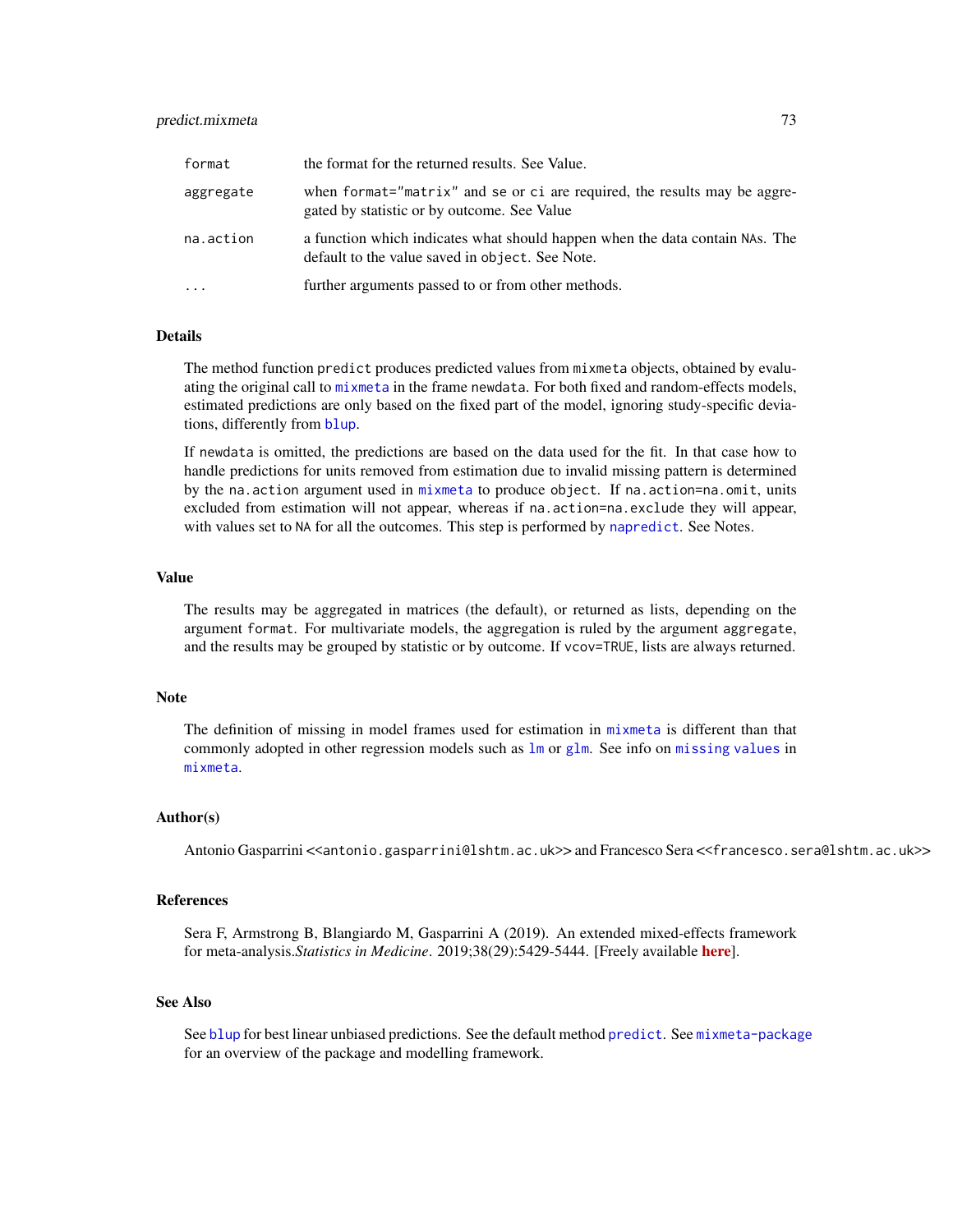# Examples

```
# RUN THE MODEL
model <- mixmeta(cbind(PD,AL) ~ pubyear, S=berkey98[5:7], data=berkey98)
# PREDICTED FROM YEAR 1985 TO 1987, WITH LABELS
newdata <- data.frame(pubyear=1985:1987, row.names=1985:1987)
# AVERAGED OUTOCOMES AND SE
predict(model, newdata, se=TRUE)
# SAME AS ABOVE, AGGREGATED BY OUTCOME
predict(model, newdata, se=TRUE, aggregate="outcome")
# WITH VCOV, FORCED TO A LIST
predict(model, newdata, se=TRUE, vcov=TRUE, aggregate="outcome")
```
<span id="page-73-0"></span>qtest *Cochran Q Test of Heterogeneity*

# Description

This is a generic function to perform a Cochran Q test of (residual) heterogeneity. The function invokes particular [methods](#page-0-0) which depend on the [class](#page-0-0) of the first argument. Currently, specific methods exist for several meta-analytical models in various packages: [qtest.mixmeta](#page-74-0), [qtest.mvmeta](#page-0-0), and [qtest.dosresmeta](#page-0-0).

#### Usage

qtest(object, ...)

# Arguments

| object                  | an object for which the test is desired       |
|-------------------------|-----------------------------------------------|
| $\cdot$ $\cdot$ $\cdot$ | further arguments passed to specific methods. |

#### Details

The test assesses the null hypothesis that the variability in the distribution of the outcomes is explained only in terms of within-unit estimation errors. This corresponds to a test on the hypotesis that there is no variation attributable to random-effects terms.

### Value

Returned values depend on the specific class. Usually, the results of the test.

# Author(s)

Antonio Gasparrini << antonio.gasparrini@lshtm.ac.uk>>

<span id="page-73-1"></span>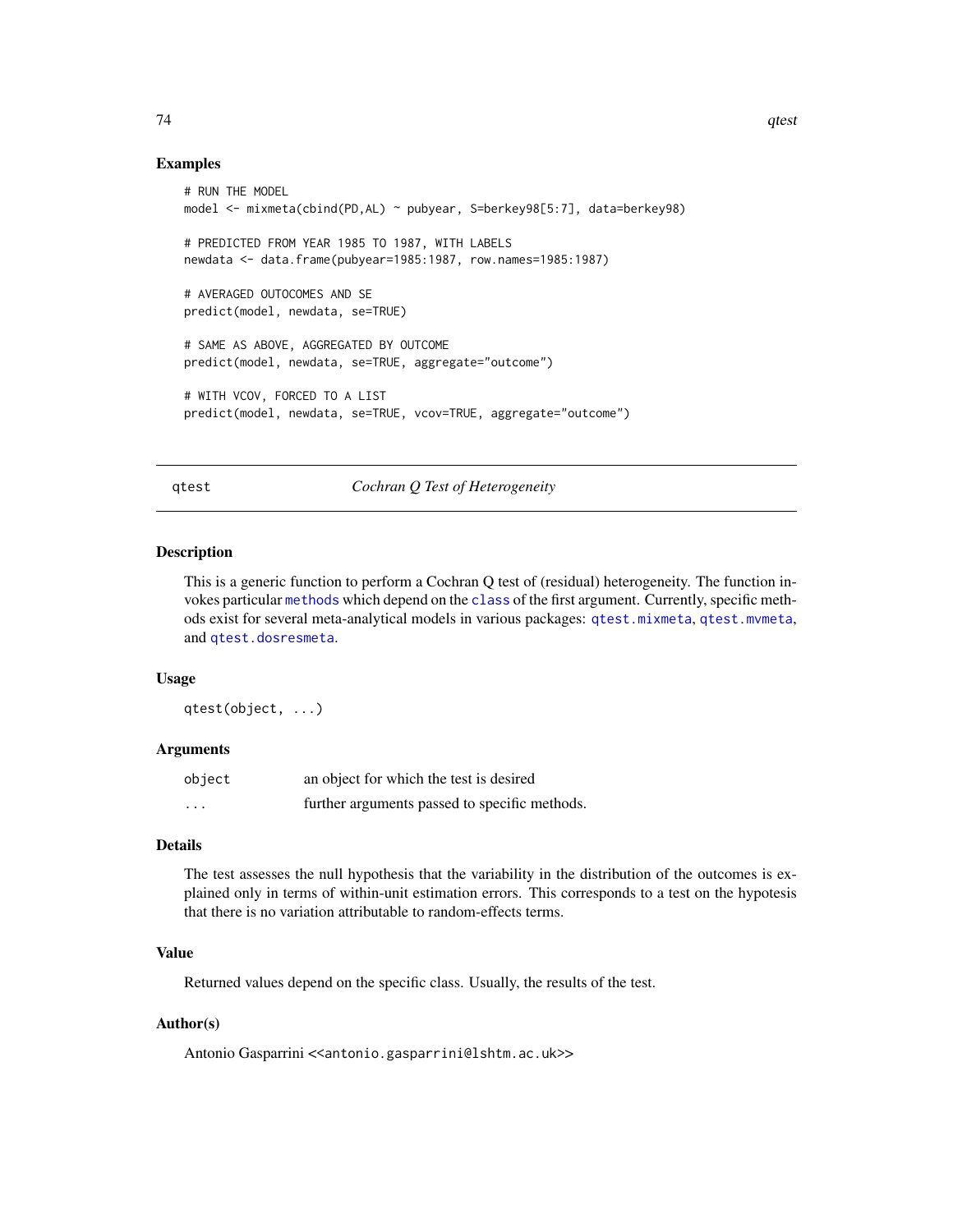# <span id="page-74-1"></span>qtest.mixmeta 75

#### References

Cochran WG (1950). The comparison of percentages in matched samples". *Biometrika*. 37(3/4):256– 266.

Sera F, Armstrong B, Blangiardo M, Gasparrini A (2019). An extended mixed-effects framework for meta-analysis.*Statistics in Medicine*. 2019;38(29):5429-5444. [Freely available [here](http://www.ag-myresearch.com/2019_sera_statmed.html)].

# See Also

Specific methods for various classes: [qtest.mixmeta](#page-74-0), [qtest.mvmeta](#page-0-0), and [qtest.dosresmeta](#page-0-0).

<span id="page-74-0"></span>qtest.mixmeta *Cochran Q Test of Heterogeneity for mixmeta Models*

# **Description**

This method function performs a Cochran Q test of (residual) heterogeneity on fitted meta-analytical models represented in objects of class "mixmeta".

## Usage

```
## S3 method for class 'mixmeta'
qtest(object, ...)
## S3 method for class 'qtest.mixmeta'
print(x, \text{ digits=}3, \ldots)
```
# Arguments

| object, x | objects of classes "mixmeta" and "qtest.mixmeta", respectively.                         |
|-----------|-----------------------------------------------------------------------------------------|
| digits    | an integer specifying the number of digits to which printed results must be<br>rounded. |
| $\ddotsc$ | further arguments passed to or from other methods.                                      |

# Details

The test assesses the null hypothesis that the variability in the distribution of the outcomes is explained only in terms of estimation error in each unit, measured by the within-unit (co)variance matrices stored in the component S of mixmeta objects. This is equal to test the hypothesis that the random-effects (co)variance matrix (or all matrices in multilevel models) is a zero matrix, and there is no random deviation in unit-specific estimates. For multivariate models, tests for single outcome parameters, comparable to estimates from multiple univariate meta-analysis, are also reported. This test reduces to the standard Q test in univariate single-level models.

The function compute the statistics by actually fitting the related fixed-effects model, re-evaluating the call of the model with method changed to "fixed".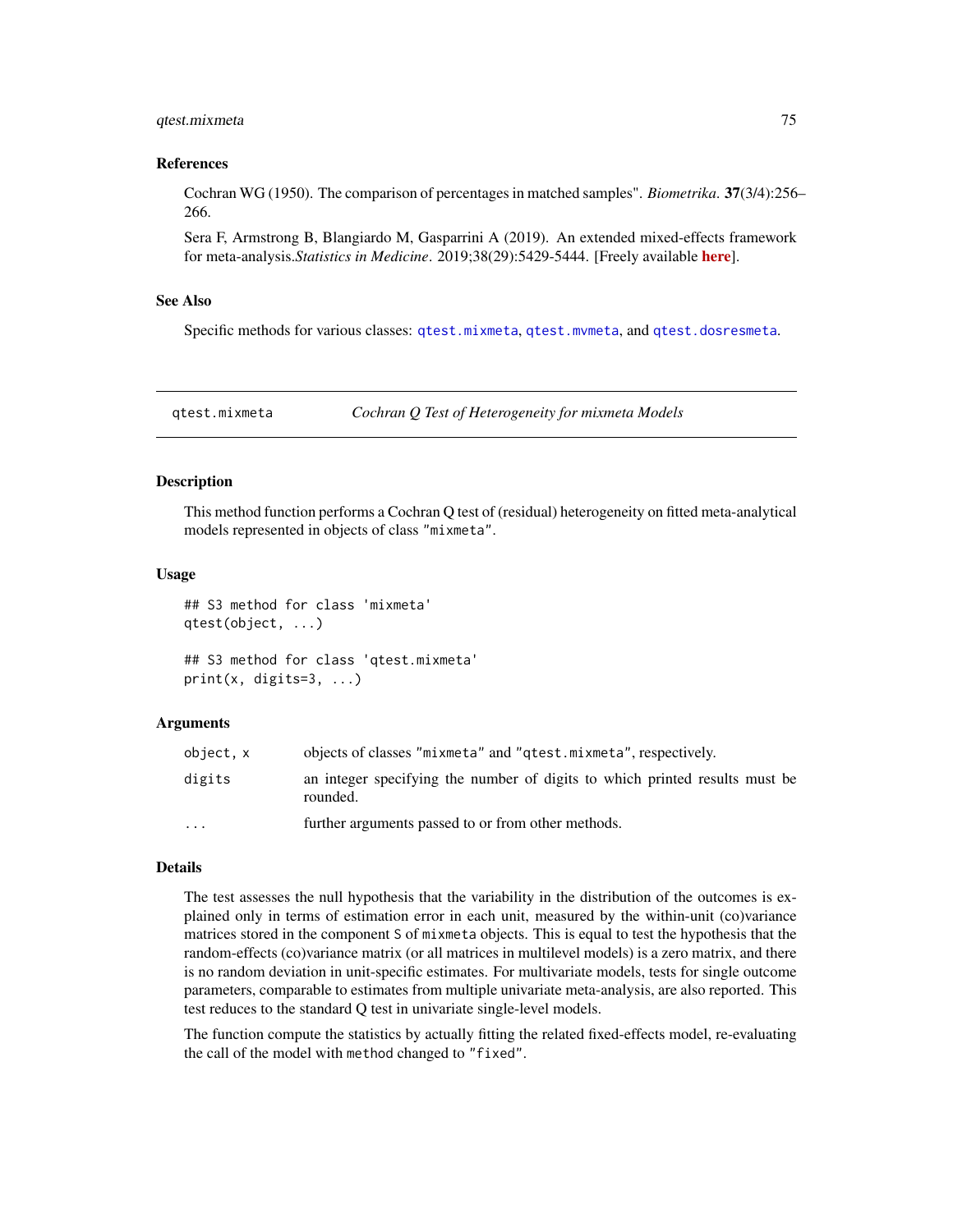# <span id="page-75-0"></span>Value

A list object of class "qtest.mixmeta" with the following components:

| Q        | the vector of test statistics for overall and outcome-specific tests, distributed<br>under the null hypothesis as a Chi-square with degrees of freedom df.                                                                                                                                                                                                    |
|----------|---------------------------------------------------------------------------------------------------------------------------------------------------------------------------------------------------------------------------------------------------------------------------------------------------------------------------------------------------------------|
| df       | the vector of degrees of freedom of the null distribution for overall and outcome-<br>specific tests. For the overall test, equal to the number of observations used for<br>estimation minus the number of coefficients in the fixed part of the model. For<br>outcome-specific test, equal to number of observed values minus the number of<br>coefficients. |
| pvalue   | the vector of p-values for overall and outcome-specific tests.                                                                                                                                                                                                                                                                                                |
| residual | logical switch indicating if a meta-regression model is assessed, meaning that<br>the tested heterogeneity is residual.                                                                                                                                                                                                                                       |
| k        | dimensionality of the overall test, that is the number of outcome parameters in<br>the model.                                                                                                                                                                                                                                                                 |

As usual, the print method function for class "qtest.mixmeta" does not return any value.

#### Note

In multivariate models, tests on single outcome parameters are performed by extracting the related estimates and variances, but they do not account for the correlation between them, which nevertheless has been considered in estimation. These tests are not therefore comparable with those performed by running a univariate model on each outcome parameter.

# Author(s)

Antonio Gasparrini << antonio.gasparrini@lshtm.ac.uk>> and Francesco Sera << francesco.sera@lshtm.ac.uk>>

# References

Sera F, Armstrong B, Blangiardo M, Gasparrini A (2019). An extended mixed-effects framework for meta-analysis.*Statistics in Medicine*. 2019;38(29):5429-5444. [Freely available [here](http://www.ag-myresearch.com/2019_sera_statmed.html)].

Cochran WG (1950). The comparison of percentages in matched samples". *Biometrika*. 37(3/4):256– 266.

# See Also

See [qtest](#page-73-0) for the generic method function. See [mixmeta-package](#page-1-0) for an overview of the package and modelling framework.

# Examples

```
# RUN THE MODEL
model <- mixmeta(cbind(PD,AL) ~ 1, S=berkey98[5:7], data=berkey98)
# MULTIVARIATE COCHRAN Q TEST FOR HETEROGENEITY
test <- qtest(model)
```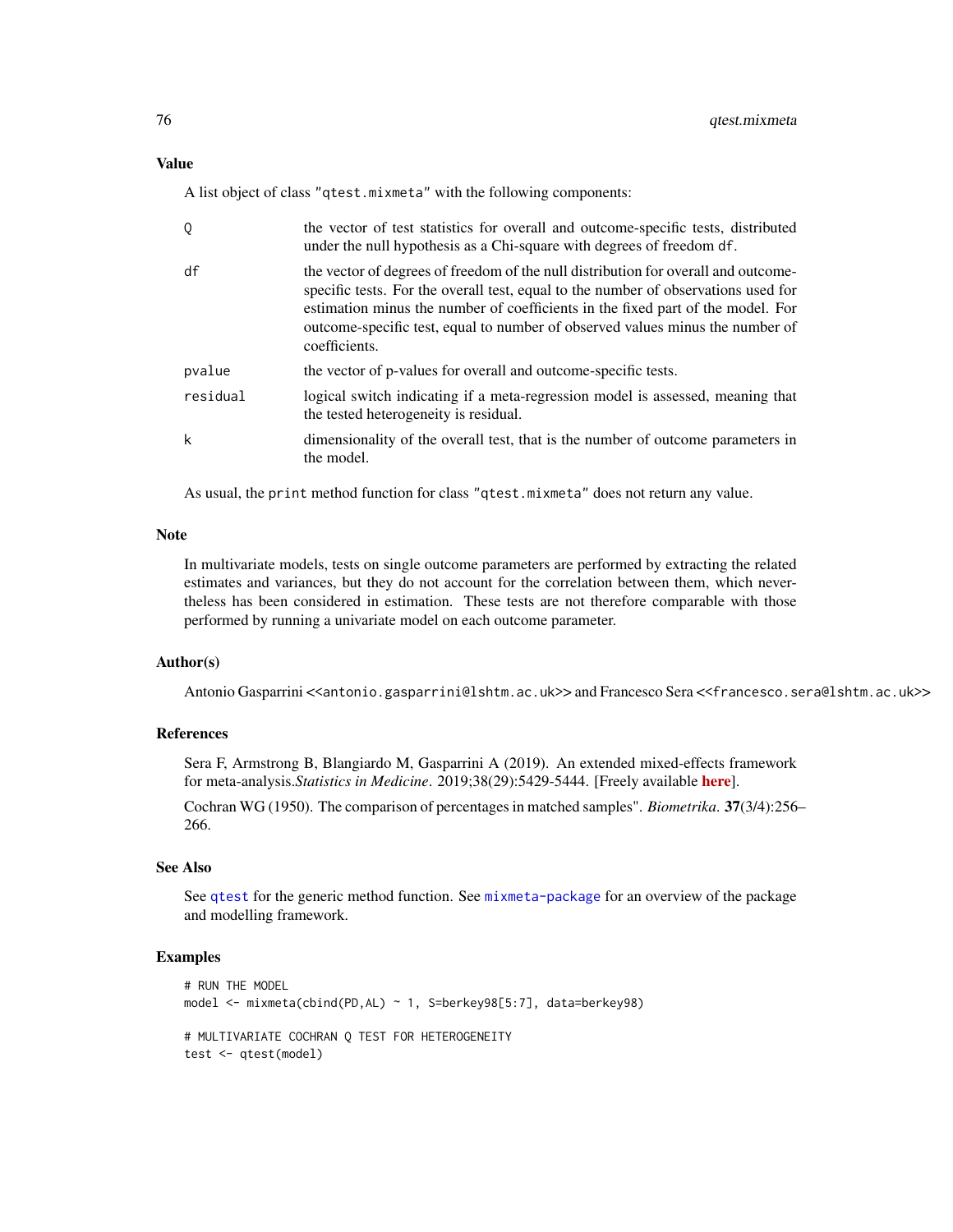#### <span id="page-76-0"></span>school and the school of the state of the state of the state of the state of the state of the state of the state of the state of the state of the state of the state of the state of the state of the state of the state of th

```
print(test, digits=2)
unclass(test)
```
school *Studies on Modified School Calendar and Student Achievement*

# Description

The dataset contains the results of 56 studies that evaluate the effect of a modified school calendar on student achievement. The studies assessed students from grade 1 to 9 and reported standardized reading achievement differences between schools that follow a year-round versus the traditional nine-month calendar. The studies were performed in separate school districts, with at least three studies in each district.

# Usage

school

# Format

A data frame with 56 observations on the following 5 variables:

- district,study: numbers identifying the school district and study, respectively.
- effect: estimated standardized effect, reported as difference in reading achievement expressed in standard deviation units.
- var: within-study variance of the estimated effects.
- year: year when the study was performed.

#### **Note**

The data provide an example of application of multilevel meta-analysis with multiple nested randomeffects levels, where effect sizes are correlated between studies within school district. This more complex correlation structure is modelled by two levels of random effects. Results can be compared with the so-called three-level model in Kostantopoulos (2011), that is defined as a two-level meta-analysis here.

# Source

Kostantopoulos S (2011). Fixed effects and variance components estimation in three-level metaanalysis. *Research Synthesis Methods*. 2(1):61–76.

Sera F, Armstrong B, Blangiardo M, Gasparrini A (2019). An extended mixed-effects framework for meta-analysis.*Statistics in Medicine*. 2019;38(29):5429-5444. [Freely available [here](http://www.ag-myresearch.com/2019_sera_statmed.html)].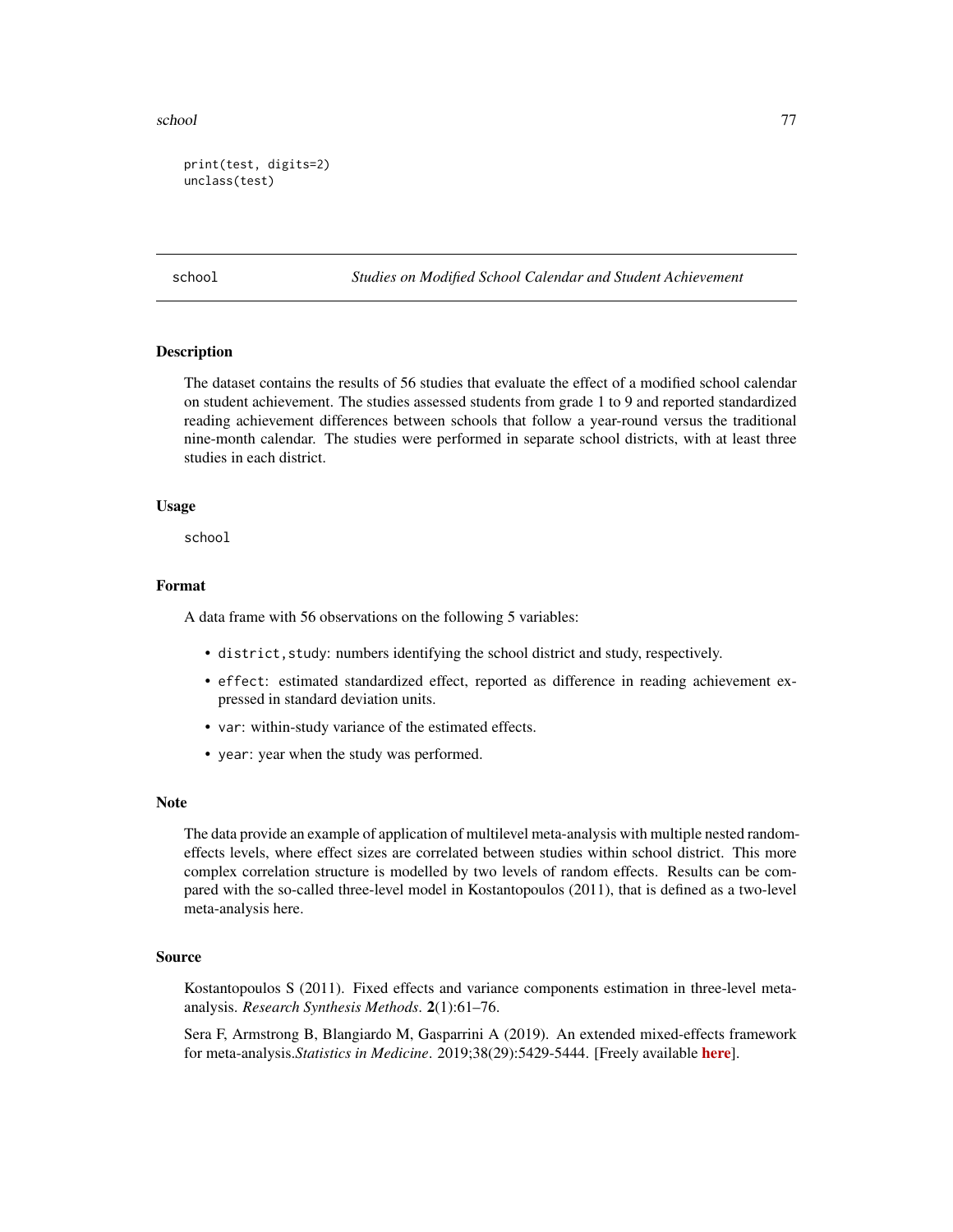# Examples

```
### REPRODUCE THE RESULTS IN KOSTANTOPOULOS (2011), TABLES 4 AND 5
# STANDARD META-ANALYSIS (NB: random NOT STRICTLY NEEDED HERE)
mod1 <- mixmeta(effect, var, random= ~ 1|study, data=school, method="ml")
print(summary(mod1), digits=3, report="var")
# STANDARD META-REGRESSION
yearcen <- school$year - mean(school$year)
mod2 <- mixmeta(effect ~ yearcen, var, random= ~ 1|study, data=school,
  method="ml")
print(summary(mod2), digits=3, report="var")
# TWO-LEVEL META-ANALYSIS
mod3 <- mixmeta(effect, var, random= ~ 1|district/study, data=school,
  method="ml")
print(summary(mod3), digits=3, report="var")
# TWO-LEVEL META-REGRESSION
yearcen2 <- with(school, year - mean(tapply(year, district, mean)))
mod4 <- mixmeta(effect ~ yearcen2, var, random= ~ 1|district/study, data=school,
  method="ml")
print(summary(mod4), digits=3, report="var")
### SEE help(thrombolytic) FOR A COMPLEMENTARY EXAMPLE
```
smoking *Meta-Analysis of Interventions to Promote Smoking Cessation*

## **Description**

The dataset contains the results of 24 trials comparing four alternative interventions to promote smoking cessation. The trials have different designs, comparing two or three different interventions. The data consist of the number of successes out of the total participants, and the estimated log-odds ratio for arms B (self-help), C (individual counselling), and D (group counselling) relative to arm A (no contact), as well as the (co)variance matrix of these three estimates.

#### Usage

smoking

# Format

A data frame with 24 observations on the following 19 variables:

- study: study ID.
- design: design of the trial, reporting the interventions being compared.
- dA,dB,dC,dD: number of successes for each intervention.

<span id="page-77-0"></span>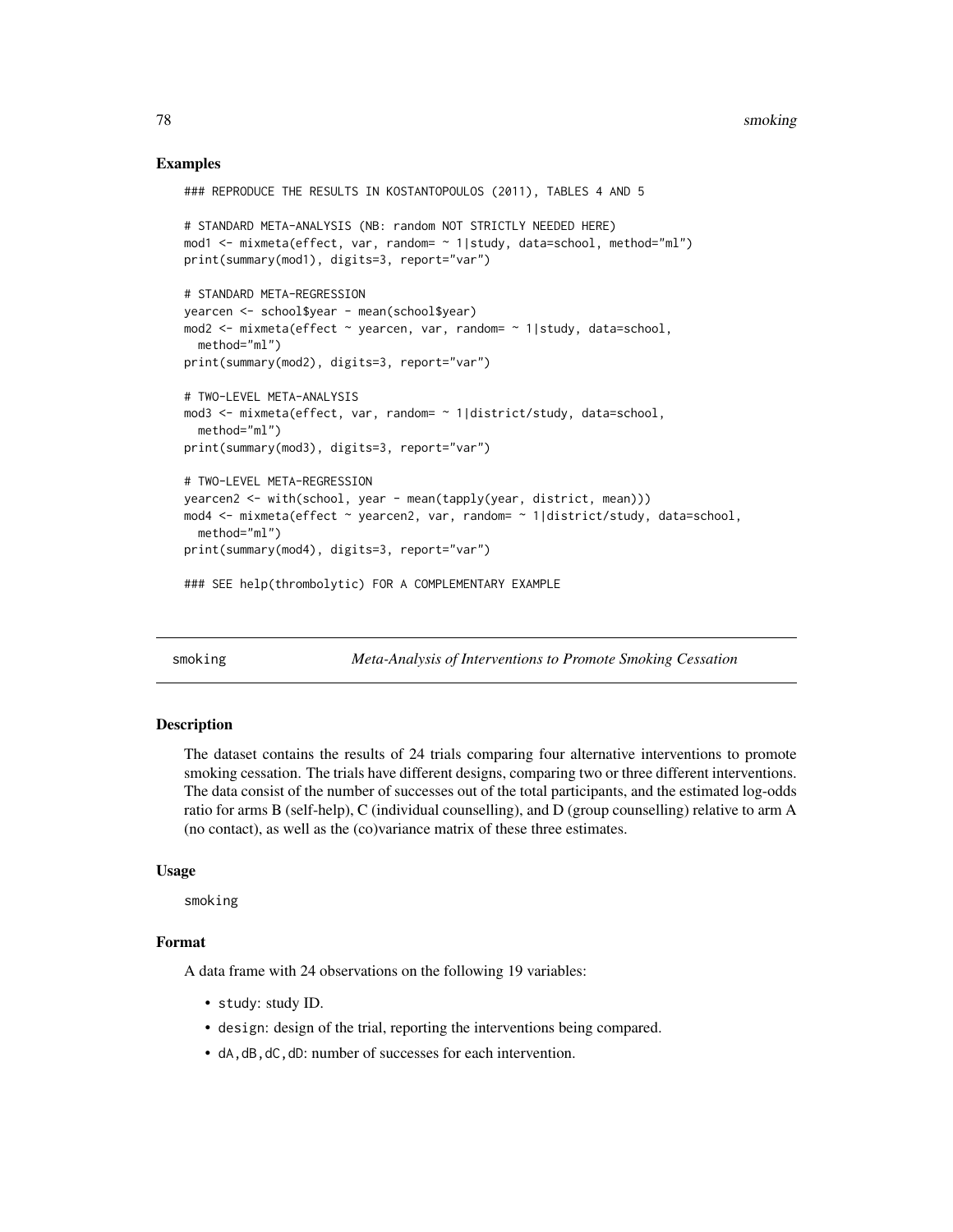#### smoking the contract of the contract of the contract of the contract of the contract of the contract of the contract of the contract of the contract of the contract of the contract of the contract of the contract of the co

- nA,nB,nC,nD: number of participants for each intervention.
- yB,yC,yD: estimated log-odds ratios for interventions B, C and D versus intervention A.
- SBB, SBC, SBD, SCC, SCD, SDD: variances and co-variances of the estimated log-odds ratios for interventions B, C and D versus intervention A. The order corresponds to the lower triangular elements of the (co)variance matrix taken by column.

# Details

Intervention A is chosen as the reference category. Trials without an arm A (trials 2 and 21-24) are augmented with an arm A with 0.01 individuals and 0.001 successes. Trials containing zero cells (trials 9 and 20) have 1 individual with 0.5 successes added to each intervention. Details on the data augmentation and estimation of (co)variances of the log-odds ratios are provided by White (2011).

## Note

The data provide an example of application of network meta-analysis, also referred to as indirect mixed-treatment comparison. Additional information using examples based on these data are provided by Lu and Ades (2006), White (2011) and Higgins and colleagues (2012).

# Source

Lu G and Ades AE (2006). Assessing evidence inconsistency in mixed treatment comparisons. *Journal of the American Statistical Association*. 101:447–459.

Higgins JPT, et al. (2012). Consistency and inconsistency in network meta-analysis: concepts and models for multi-arm studies. *Research Synthesis Methods*. 3(2):98–110.

White IR (2011). Multivariate random-effects meta-regression. *The Stata Journal*. 11:255–270.

Sera F, Armstrong B, Blangiardo M, Gasparrini A (2019). An extended mixed-effects framework for meta-analysis.*Statistics in Medicine*. 2019;38(29):5429-5444. [Freely available [here](http://www.ag-myresearch.com/2019_sera_statmed.html)].

# Examples

### REPRODUCE THE RESULTS IN WHITE (2011)

```
# INSPECT THE DATA
head(smoking)
names(smoking)
# CONSISTENCY MODEL, UNSTRUCTURED BETWEEN-STUDY (CO)VARIANCE
y <- as.matrix(smoking[11:13])
S <- as.matrix(smoking[14:19])
mod1 <- mixmeta(y, S)
summary(mod1)
# CONSISTENCY MODEL, STRUCTURED BETWEEN-STUDY (CO)VARIANCE (PROPORTIONAL)
mod2 <- mixmeta(y, S, bscov="prop", control=list(Psifix=diag(3)+1))
summary(mod2)
```

```
# TRANSFORM IN LONG FORMAT, WITH S AS LIST (EXCLUDING MISSING)
long <- na.omit(reshape(smoking[,c(1,2,11:13)], varying=list(3:5), idvar="study",
```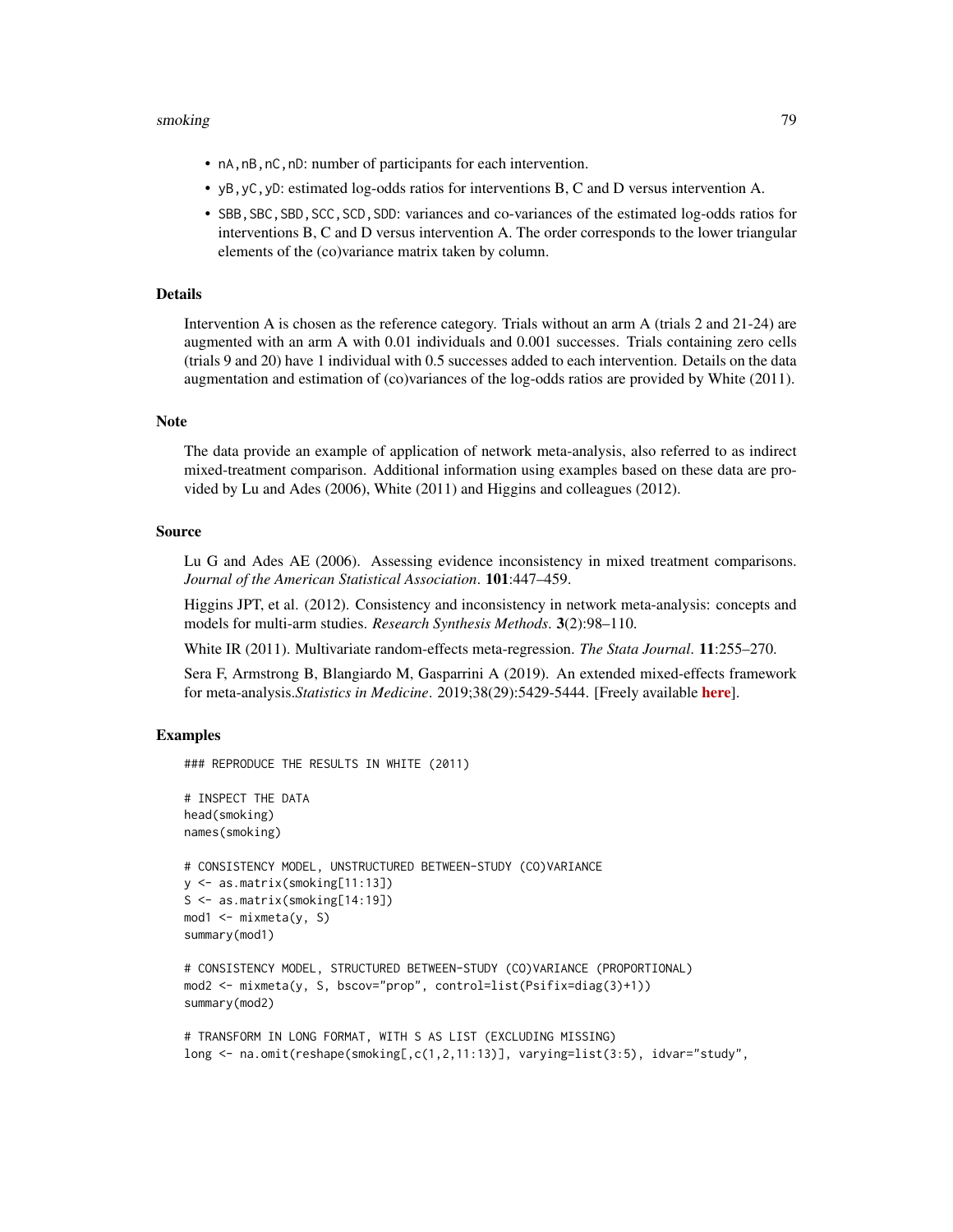```
v.names="y", timevar="outcome", times=colnames(y), direction="long"))
Slist <- lapply(lapply(seq(nrow(S)), function(i) xpndMat(S[i,])), function(x)
 x[!is.na(diag(x)), !is.na(diag(x)), drop=FALSE])
# THE MODELS ABOVE CAN BE REPLICATED IN THE LONG FORMAT
mod2b <- mixmeta(y \sim 0 + factor(outcome), random= \sim 0 + factor(outcome)|study,
 data=long, bscov="prop", control=list(addS=Slist, Psifix=diag(3)+1))
summary(mod2b)
# DEFINE AND ADD INDICATORS FOR OUTCOME AND DESIGN
dummy <- cbind(model.matrix(~0+outcome, long), model.matrix(~0+design, long))
colnames(dummy) <- c(levels(factor(long$outcome)), levels(long$design))
long <- cbind(long, data.frame(dummy))
# INCONSISTENCY MODEL (SPECIAL PARAMETERIZATION OF OUTCOME-BY-DESIGN INTERACTION)
formula <- y \sim 0 + yB + yC + yC:acd + yC:bc + yC:bcd + yD + yD:acd + yD:bcd +
 yD:bd + yD:cd
mod3 <- update(mod2b, formula=formula)
summary(mod3)
```
summary.mixmeta *Summarizing mixmeta Models*

#### Description

Print and summary method functions for fitted meta-analytical models represented in objects of class "mixmeta".

# Usage

```
## S3 method for class 'mixmeta'
summary(object, ci.level=0.95, ...)
## S3 method for class 'summary.mixmeta'
print(x, digits=4, report=c("sd","var"), \dots)
## S3 method for class 'mixmeta'
print(x, \text{ digits=4}, \ldots)
```
#### Arguments

| object   | an object of class "mixmeta" produced by a call to mixmeta.                                                          |
|----------|----------------------------------------------------------------------------------------------------------------------|
| x        | an object of class "mixmeta" or "summary.mixmeta", produced by calls to<br>mixmeta or summary.mixmeta, respectively. |
| ci.level | a numerical value between 0 and 1, specifying the confidence level for the com-<br>putation of confidence intervals. |
| digits   | an integer specifying the number of digits to which printed results must be<br>rounded.                              |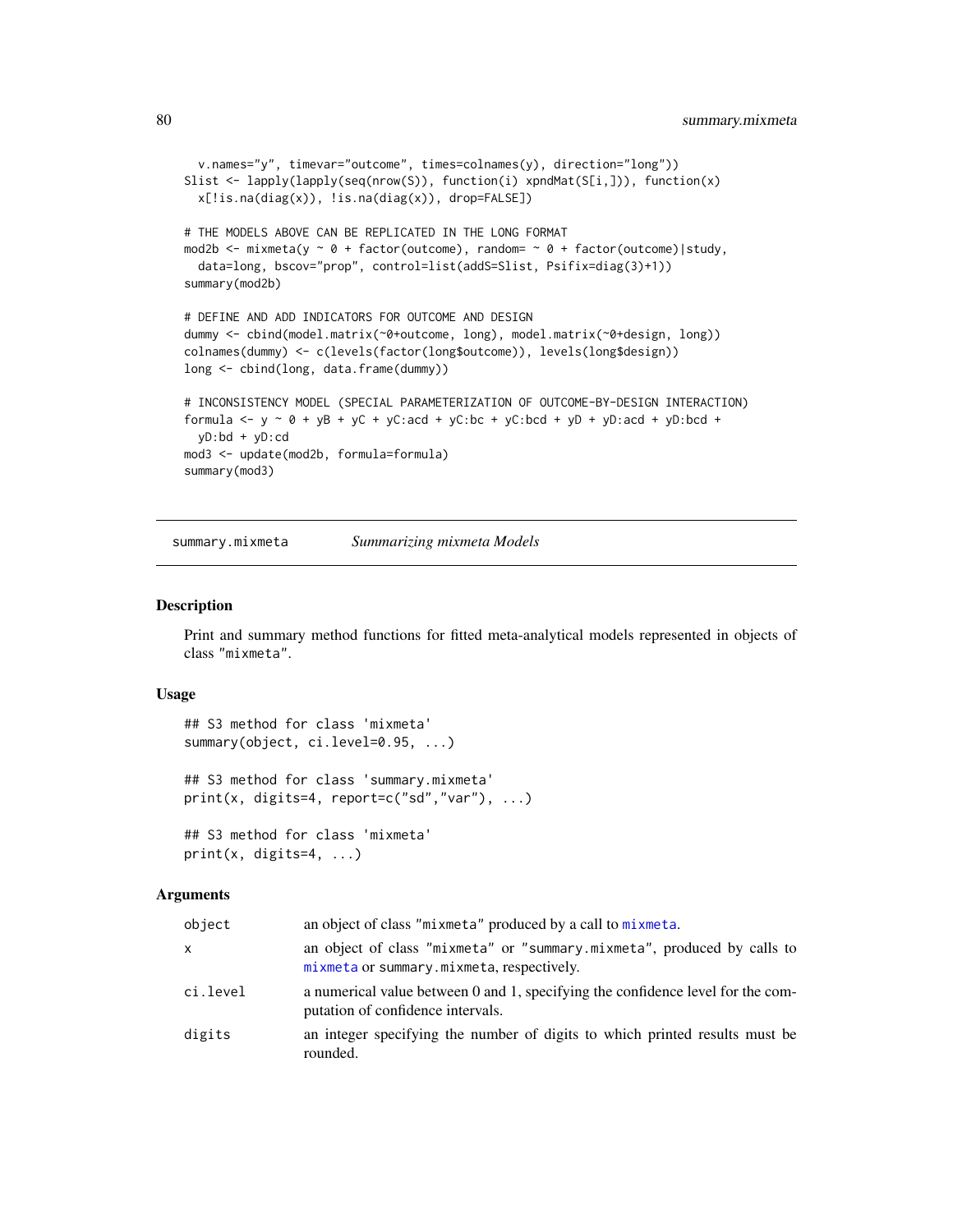<span id="page-80-0"></span>

| report   | if standard deviations (sd) or variances (var) must be reported for summarizing |
|----------|---------------------------------------------------------------------------------|
|          | the random-effects (co)variance structure.                                      |
| $\cdots$ | further arguments passed to or from other methods.                              |

# Details

The print method function for class "mixmeta" only returns basic information on the fitted model, namely the call, estimated fixed-effects coefficients, dimensions and fit statistics (log-likelihood, AIC, BIC).

The summary method function computes additional statistics and tests, and produces a list object of class "summary.mixmeta". The print method function for this class shows additional information, such as tables reporting the estimates for the fixed and random-effects parts of the model, Cochran Q test for heterogeneity and I-squared.

## Value

The summary method function for mixmeta objects produces a list of class "summary.mixmeta". The components of the lists are some of those stored in the related mixmeta object, plus the following:

| coefficients | a matrix reporting point estimates, standard errors, z statistics and related p-<br>values of the test, and confidence intervals for the $kp$ fixed-effects coefficients.<br>Note this is different than the component with the same name stored in mixmeta<br>objects, simply reporting the point estimates (see mixmetaObject). |
|--------------|-----------------------------------------------------------------------------------------------------------------------------------------------------------------------------------------------------------------------------------------------------------------------------------------------------------------------------------|
| AIC          | the value of the Akaike information criterion for the fitted mixmeta model, ob-<br>tained through a call to AIC.                                                                                                                                                                                                                  |
| <b>BIC</b>   | the value of the Bayesian information criterion for the fitted mixmeta model,<br>obtained through a call to BIC.                                                                                                                                                                                                                  |
| corFixed     | the $kp \times kp$ correlation matrix of the fixed-effects coefficients, obtained from<br>the (co)variance matrix vcov (see mixmetaObject and vcov).                                                                                                                                                                              |
| corRandom    | the $kq \times kq$ correlation matrix of the random effects, obtained from the random-<br>effects (co) variance matrix Psi, or a list of multiple matrices for multilevel mod-<br>els. See mixmetaObject.                                                                                                                         |
| gstat        | results from the Cochran Q test for heterogeneity, namely a list corresponding<br>to a qtest. mixmeta object without its class, obtained through qtest.                                                                                                                                                                           |
| i2stat       | I-squared statistic for the meta-analytical model.                                                                                                                                                                                                                                                                                |
| ci.level     | the confidence level used for defining the confidence intervals for the estimates<br>of the fixed-effects coefficients.                                                                                                                                                                                                           |

As usual, the print method functions for classes "mixmeta" and "summary.mixmeta" do not return any value.

# Author(s)

Antonio Gasparrini << antonio.gasparrini@lshtm.ac.uk>> and Francesco Sera << francesco.sera@lshtm.ac.uk>>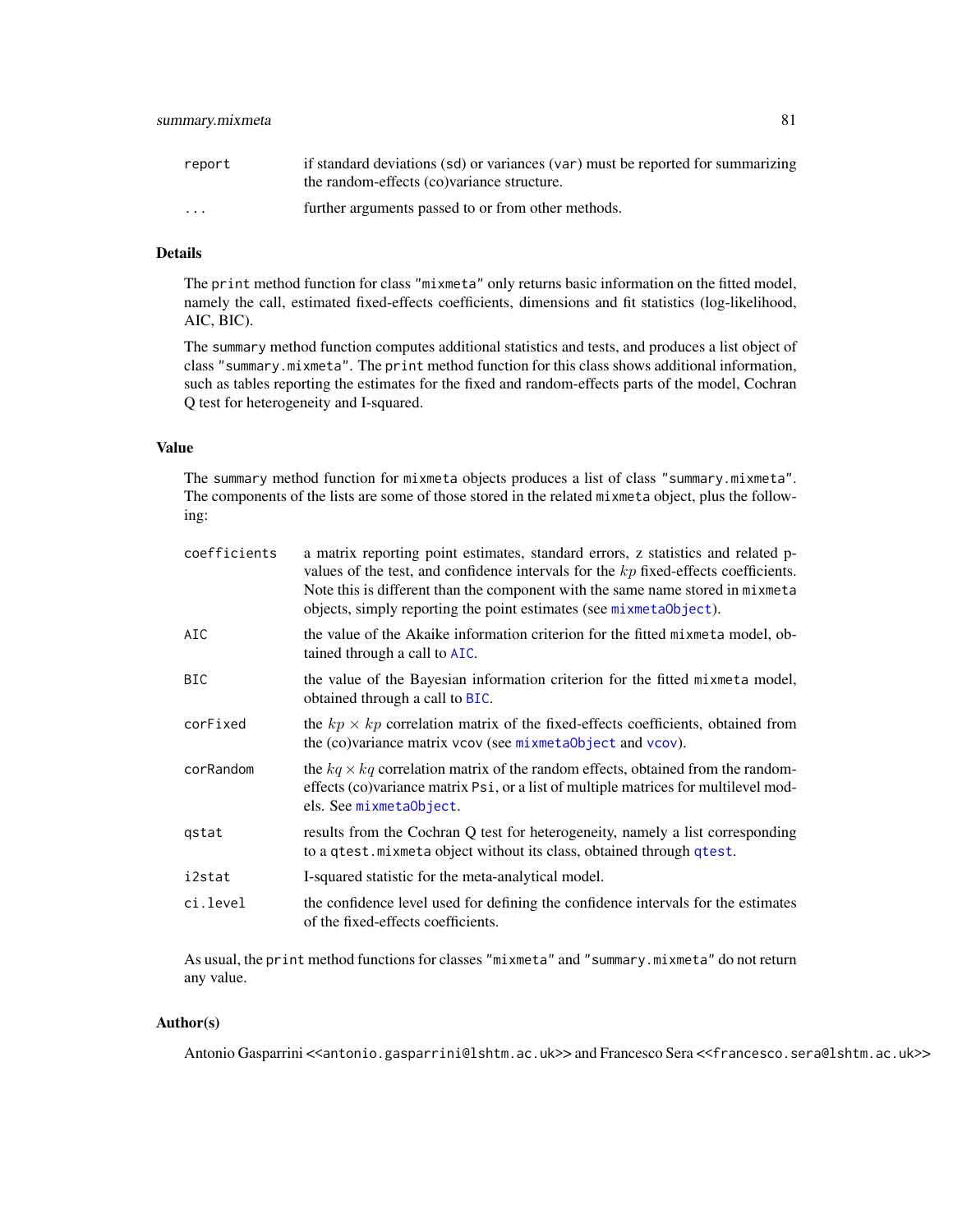# <span id="page-81-0"></span>References

Sera F, Armstrong B, Blangiardo M, Gasparrini A (2019). An extended mixed-effects framework for meta-analysis.*Statistics in Medicine*. 2019;38(29):5429-5444. [Freely available [here](http://www.ag-myresearch.com/2019_sera_statmed.html)].

# See Also

See [mixmeta](#page-30-0) and [mixmetaObject](#page-54-0).

# Examples

```
# RUN THE MODEL
model <- mixmeta(cbind(PD,AL) ~ pubyear, S=berkey98[5:7], data=berkey98)
# SIMPLE PRINT
model
# DEFINE DIGITS
print(model, digit=2)
# SUMMARY WITH 80TH CONFIDENCE INTERVALS
summary(model, ci.level=0.80)
# REPORT RANDOM EFFECTS IN TERMS OF VARIANCES (USE print)
print(summary(model), report="var")
```
terms.mixmeta *Extract Model Terms from mixmeta Objects*

# Description

These method function returns the terms object that defines meta-analytical models represented in objects of class "mixmeta".

# Usage

```
## S3 method for class 'mixmeta'
terms(x, type="fixed", \dots)
```
# Arguments

|          | an object of class "mixmeta".                             |
|----------|-----------------------------------------------------------|
| type     | the type of terms. Either "fixed" or "full". See Details. |
| $\cdots$ | further arguments passed to or from other methods.        |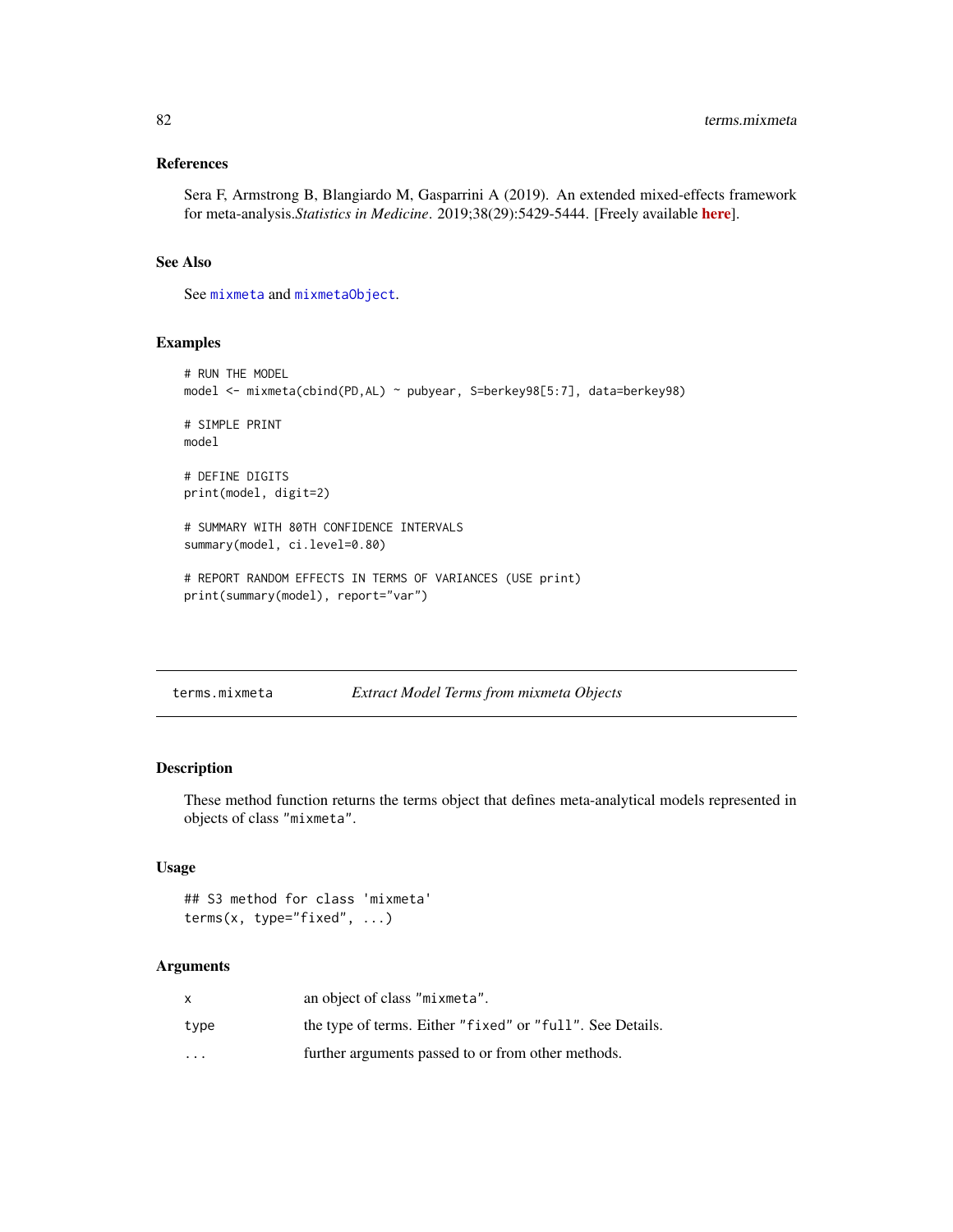#### <span id="page-82-0"></span>thrombolytic 83

#### Details

The terms object is produced by [mixmeta](#page-30-0) when fitting the meta-analytical model, and stored as an attribute of the [model.frame](#page-66-0). Note that this object consists of terms for both the fixed and random-effects parts, the latter including also the grouping factors.

By using the default type="fixed", this method function removes the random-effects terms. This can then be used, for instance, for creating the [model.matrix](#page-66-1) for the fixed effects. Otherwise with type="full", the full set of terms is returned.

# Value

An object of class c("terms","formula") which contains the terms representation of a symbolic meta-analytical model. See [terms.object](#page-0-0) for its structure.

#### Author(s)

Antonio Gasparrini << antonio.gasparrini@lshtm.ac.uk>>

# See Also

See the methods model. frame and [model.matrix](#page-66-1).

#### Examples

```
# RUN A MODEL
model <- mixmeta(effect, var, random= ~ 1|district/study, data=school)
# TERMS (FIXED AND FULL)
terms(model)
terms(model, "full")
attr(model.frame(model), "terms")
```
thrombolytic *Randomized Trials of Thrombolytic Therapy*

## **Description**

The dataset contains the data on 20 randomized trials of thrombolytic therapy, which evaluated effect on short-term mortality after a myocardial infarction (up to 35 days) in 50,246 patients in relation to treatment delay. The hypothesis is that the thrombolytic therapy reduces the mortality risk following the myocardial infarction, and that the benefit is particularly substantial for very early treatment. Some of the trials report separate results according to treatment delay, generating 38 observations from full trials or subgroups of trials. Effect sizes were reported as absolute risk reduction computed as the difference between treated and control groups in each trial or subgroup.

#### Usage

thrombolytic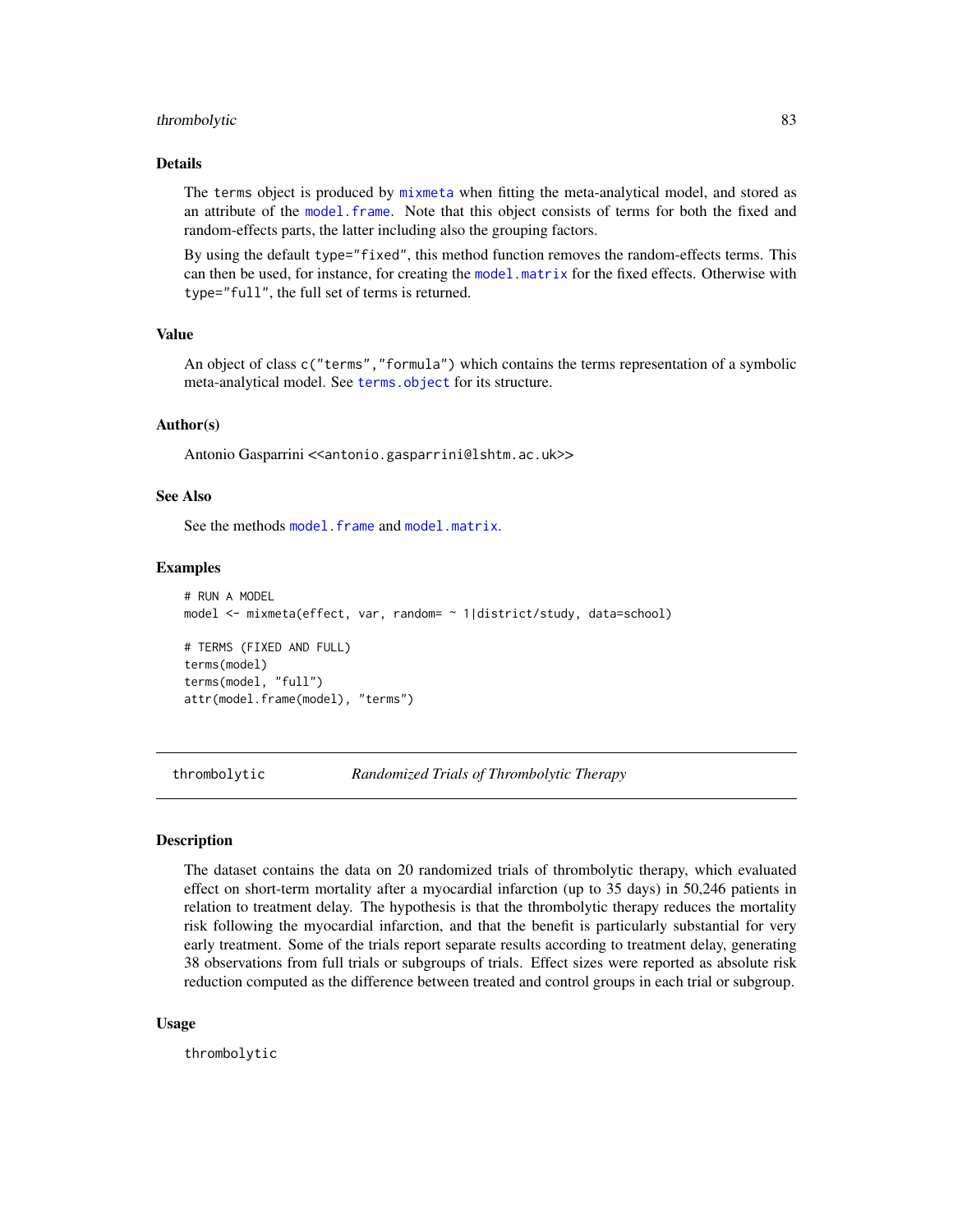#### Format

A data frame with 38 observations on the following 10 variables:

- trial: label identifying the trial.
- time2treat: treatment delay after the onset of the symptoms of a myocardial infaction, reported in hours.
- dtreat, ntreat: number of deaths and total patients in the treated group, respectively.
- dcontr,ncontr: number of deaths and total patients in the control group, respectively.
- risktreat, riskcontr: risk of death in the treatment and control groups, respectively.
- absrisk: absolute risk difference of death between the treatment and control groups. See **Details**
- var: variance of the absolute risk difference. See Details.

## Details

The absolute risk is simply the difference in risk, which is computed empirically as ratio of the number of deaths and the number of total patients in treated and control groups ( $p_1 = d_1/N_1$  and  $p_0 = d_0/N_0$ , respectively). The variance of the absolute risk difference is computed as  $p_0(1$  $p_0$ )/ $N_0$  +  $p_1(1-p_1)/N_1$ . See Thompson and colleagues (2001) for details.

#### Note

The data provide an example of application of multilevel meta-analysis with repeated observations in an inner level within an outer level, corresponding here to treatment subgroups within each trial. This more complex correlation structure is modelled by two levels of random effects, including meta-predictors that can explain part of the heterogeneity at each level. Results can be compared with those reported by Thompson and colleagues (2001).

# Source

Thompson SG, Turner RM, Warn DE (2001). Multilevel models for meta-analysis, and their application to absolute risk differences. *Statistical Methods in Medical Research*. 10(6):375–392.

Sera F, Armstrong B, Blangiardo M, Gasparrini A (2019). An extended mixed-effects framework for meta-analysis.*Statistics in Medicine*. 2019;38(29):5429-5444. [Freely available [here](http://www.ag-myresearch.com/2019_sera_statmed.html)].

# Examples

```
### REPRODUCE THE RESULTS IN THOMPSON ET AL (2001), TABLES 2, 3, AND 4
```

```
# STANDARD FIXED-EFFECTS META-ANALYSIS
mod1 <- mixmeta(absrisk, var, data=thrombolytic, method="fixed")
print(summary(mod1), digits=5)
```

```
# STANDARD RANDOM-EFFECTS META-ANALYSIS
subtrial <- seq(nrow(thrombolytic))
mod2 <- mixmeta(absrisk, var, random= ~ 1|subtrial, data=thrombolytic)
print(summary(mod2), digits=5)
```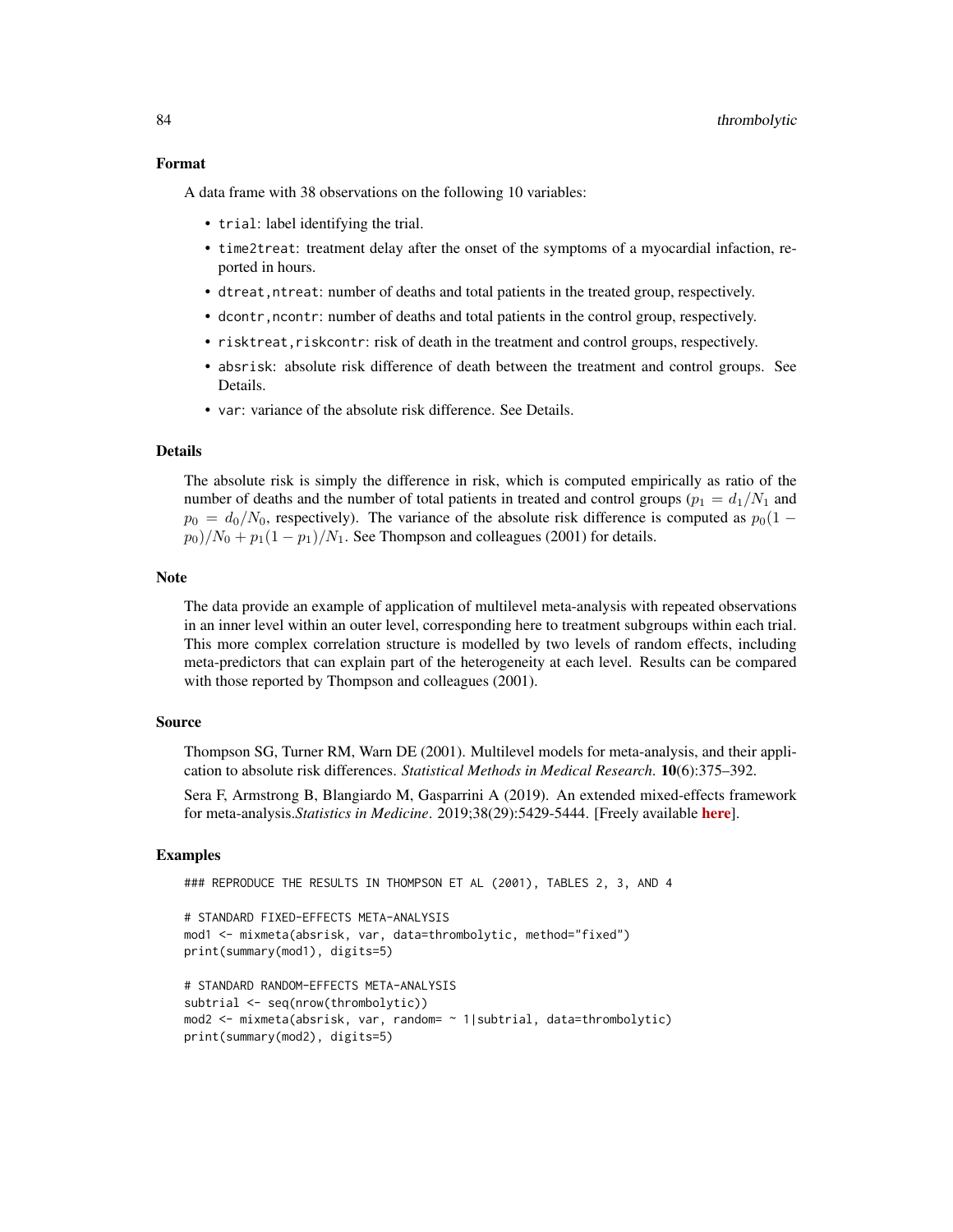#### <span id="page-84-0"></span>vechMat 85

```
# TWO-LEVEL RANDOM-EFFECTS META-ANALYSIS
mod3 <- mixmeta(absrisk, var, random= ~ 1|trial/subtrial, data=thrombolytic)
print(summary(mod3), digits=5)
# TWO-LEVEL RANDOM-EFFECTS META-REGRESSION
mod4 <- mixmeta(absrisk~time2treat, var, random= ~ 1|trial/subtrial,
  data=thrombolytic)
print(summary(mod4), digits=5)
# TWO-LEVEL RANDOM-EFFECTS META-REGRESSION WITH NON-LINEAR TERM
mod5 <- mixmeta(absrisk ~ time2treat + I(1/time2treat), var,
  random= ~ 1|trial/subtrial, data=thrombolytic)
print(summary(mod5), digits=5)
```
### SEE help(school) FOR A COMPLEMENTARY EXAMPLE

vechMat *Vectorization and Expansion of Symmetric Matrices*

# Description

The function vechMat transforms a symmetric matrix in a vector containing its lower triangular elements, taken by column. The function xpndMat reverses this transformation.

#### Usage

vechMat(mat, diag=TRUE)

xpndMat(vech)

# Arguments

| mat  | a square matrix.                                                      |
|------|-----------------------------------------------------------------------|
| vech | a vector.                                                             |
| diag | a logical switch indicating if the diagonal entries must be included. |

# Value

A vector for vechMat, a symmetric matrix for xnpdMat.

#### Author(s)

Antonio Gasparrini << antonio.gasparrini@lshtm.ac.uk>>

# See Also

See functions vech and xpnd in package MCMCpack.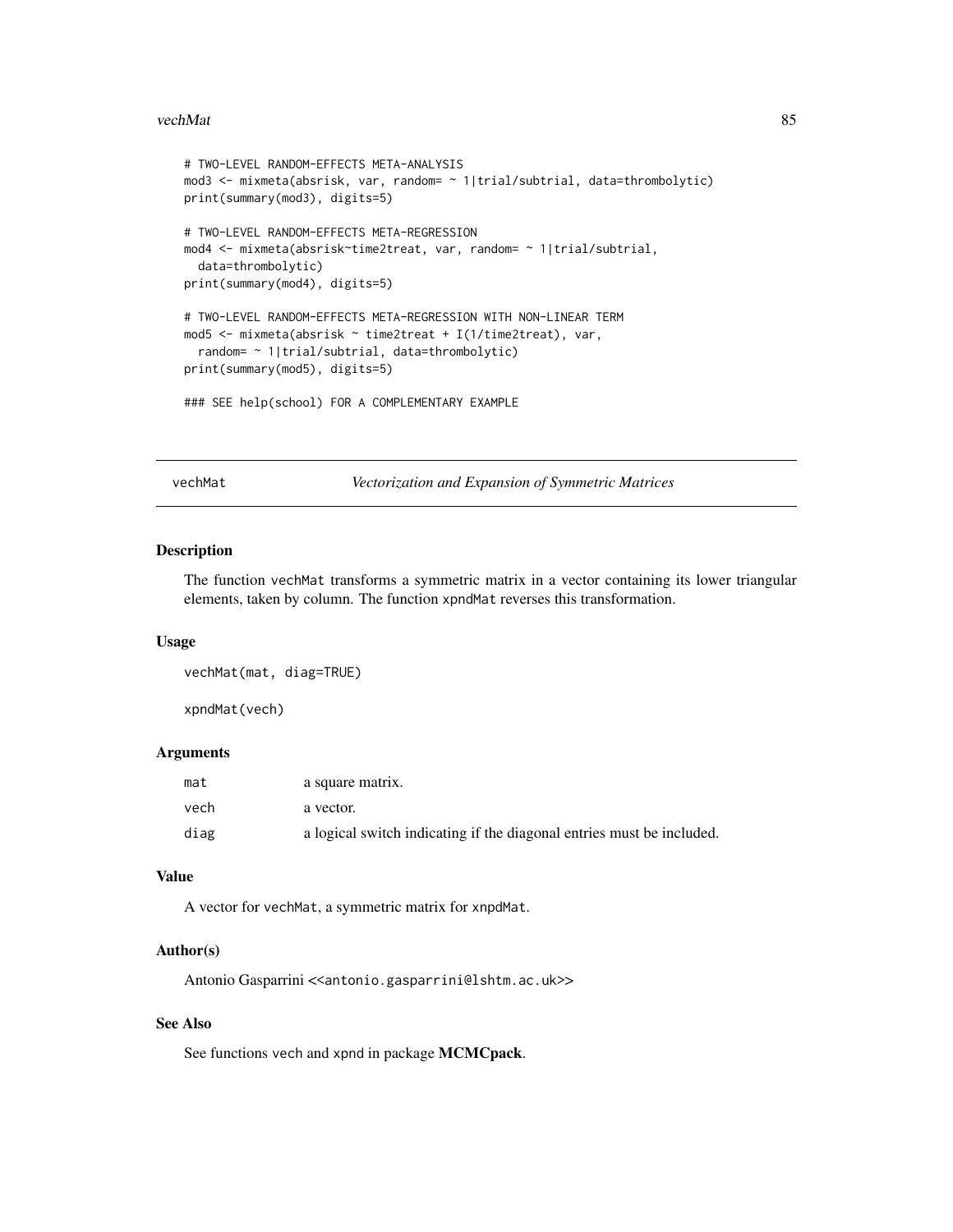# Examples

```
# GENERATE A POSITIVE-DEFINITE MATRIX, VECTORIZE IT AND THEN RE-EXPAND
(M <- crossprod(matrix(rnorm(9),3)))
(v <- vechMat(M))
xpndMat(v)
# EXTRACT VECTORIZED S, EXPAND TO A LIST, AND RE-VECTORIZE
(S <- as.matrix(berkey98[5:7]))
(Slist <- lapply(seq(nrow(S)), function(i) xpndMat(S[i,])))
t(sapply(Slist,vechMat))
```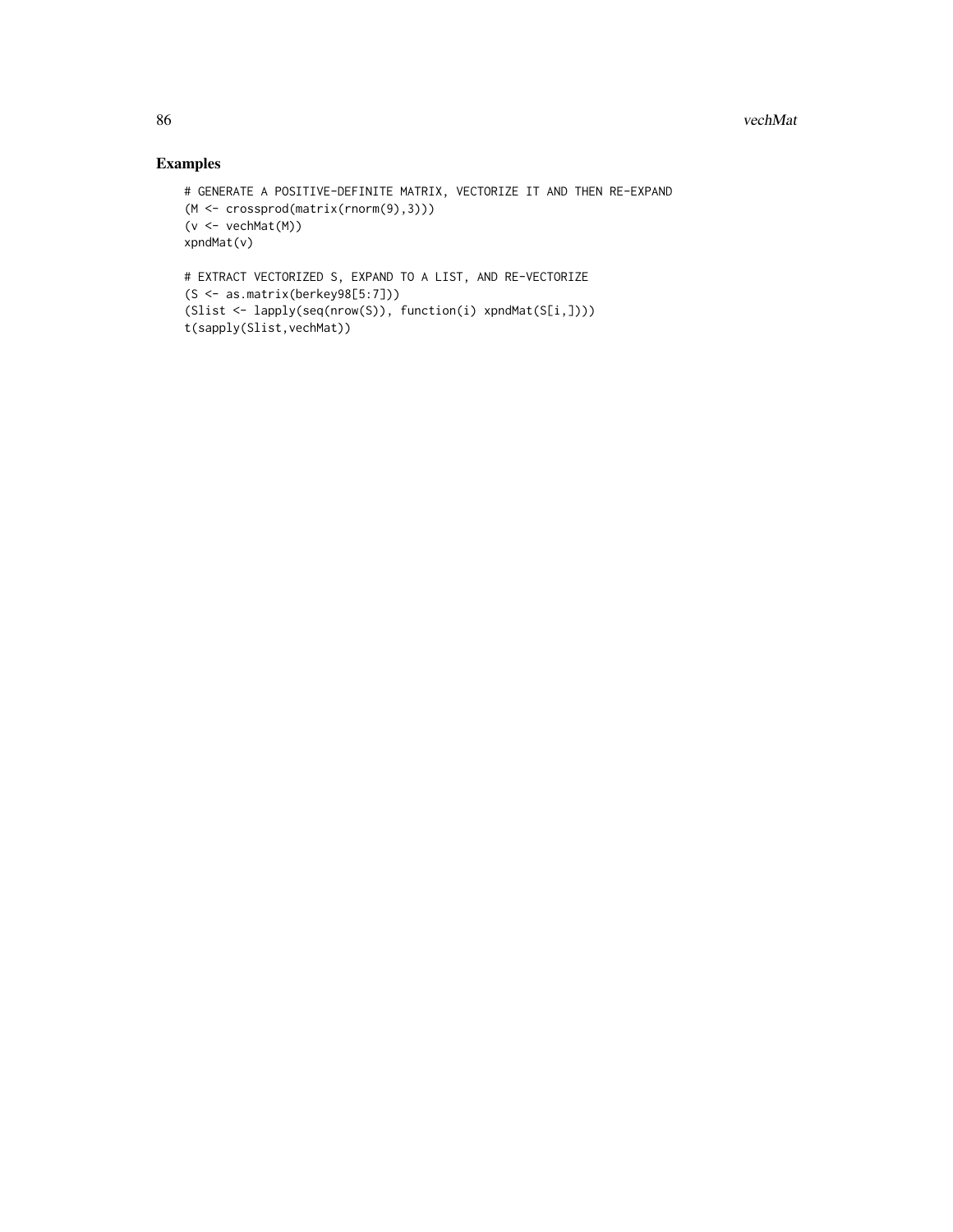# Index

∗ datasets alcohol, [7](#page-6-0) bcg, [10](#page-9-0) berkey98, [12](#page-11-0) dbs, [18](#page-17-0) fibrinogen, [20](#page-19-0) gliomas, [21](#page-20-0) hsls, [24](#page-23-0) hyp, [25](#page-24-0) p53, [71](#page-70-0) school, [77](#page-76-0) smoking, [78](#page-77-0) thrombolytic, [83](#page-82-0) ∗ htest qtest, [74](#page-73-1) qtest.mixmeta, [75](#page-74-1) ∗ manip bdiagMat, [11](#page-10-0) inputcov, [26](#page-25-0) inputna, [28](#page-27-0) na.omit.data.frame.mixmeta, [69](#page-68-1) vechMat, [85](#page-84-0) ∗ methods blup, [13](#page-12-0) blup.mixmeta, [14](#page-13-1) coef.mixmeta, [17](#page-16-1) logLik.mixmeta, [30](#page-29-0) mixmetaSim, [58](#page-57-0) model.frame.mixmeta, [67](#page-66-2) na.omit.data.frame.mixmeta, [69](#page-68-1) predict.mixmeta, [72](#page-71-0) qtest, [74](#page-73-1) qtest.mixmeta, [75](#page-74-1) summary.mixmeta, [80](#page-79-0) terms.mixmeta, [82](#page-81-0) ∗ models blup, [13](#page-12-0) blup.mixmeta, [14](#page-13-1) coef.mixmeta, [17](#page-16-1)

logLik.mixmeta, [30](#page-29-0) mixmeta, [31](#page-30-1) mixmeta.control, [38](#page-37-0) mixmeta.fixed, [40](#page-39-0) mixmeta.ml, [43](#page-42-0) mixmeta.mm, [46](#page-45-0) mixmeta.vc, [48](#page-47-0) mixmetaCovStruct, [51](#page-50-0) mixmetaFormula, [53](#page-52-0) mixmetaObject, [55](#page-54-1) mixmetaSim, [58](#page-57-0) ml.igls, [60](#page-59-0) ml.loglik.fn, [62](#page-61-0) ml.newton, [65](#page-64-0) model.frame.mixmeta, [67](#page-66-2) na.omit.data.frame.mixmeta, [69](#page-68-1) predict.mixmeta, [72](#page-71-0) qtest.mixmeta, [75](#page-74-1) summary.mixmeta, [80](#page-79-0) terms.mixmeta, [82](#page-81-0) ∗ multivariate blup, [13](#page-12-0) blup.mixmeta, [14](#page-13-1) coef.mixmeta, [17](#page-16-1) logLik.mixmeta, [30](#page-29-0) mixmeta, [31](#page-30-1) mixmeta.control, [38](#page-37-0) mixmeta.fixed, [40](#page-39-0) mixmeta.ml, [43](#page-42-0) mixmeta.mm, [46](#page-45-0) mixmeta.vc, [48](#page-47-0) mixmetaCovStruct, [51](#page-50-0) mixmetaFormula, [53](#page-52-0) mixmetaObject, [55](#page-54-1) mixmetaSim, [58](#page-57-0) ml.igls, [60](#page-59-0) ml.loglik.fn, [62](#page-61-0) ml.newton, [65](#page-64-0) model.frame.mixmeta, [67](#page-66-2)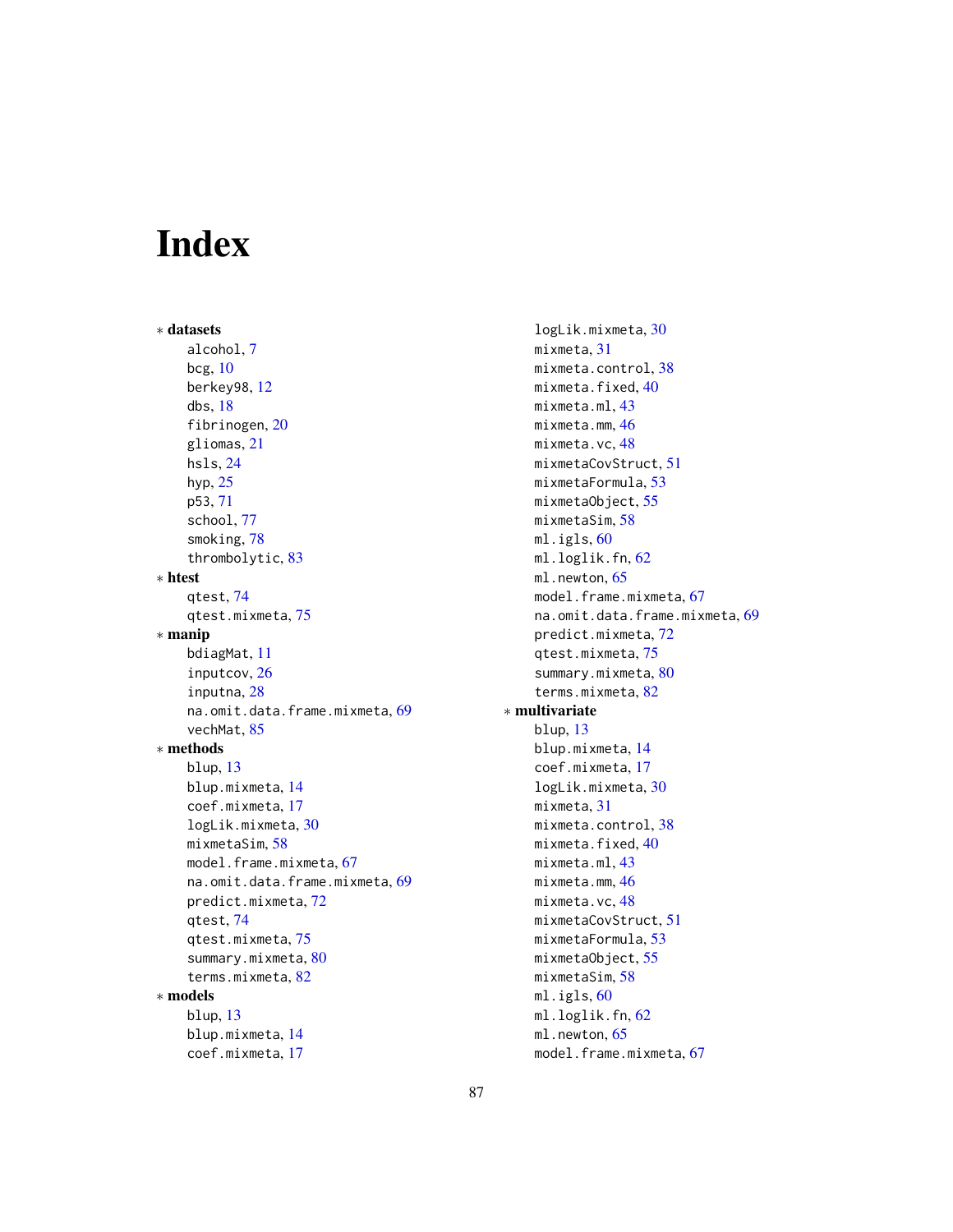# 88 INDEX

```
69
    predict.mixmeta, 72
    qtest.mixmeta, 75
    summary.mixmeta, 80
    terms.mixmeta, 82
∗ package
    mixmeta-package, 2
∗ regression
    blup, 13
    blup.mixmeta, 14
    coef.mixmeta, 17
    logLik.mixmeta, 30
    mixmeta, 31
    mixmeta.control, 38
    mixmeta.fixed, 40
    mixmeta.ml, 43
    mixmeta.mm, 46
    mixmeta.vc, 48
    mixmetaCovStruct, 51
    mixmetaFormula, 53
    mixmetaObject, 55
    mixmetaSim, 58
    ml.igls, 60
    ml.loglik.fn, 62
    65
    model.frame.mixmeta, 67
    na.omit.data.frame.mixmeta, 69
    predict.mixmeta, 72
    qtest.mixmeta, 75
    80
    terms.mixmeta, 82
(R)IGLS, 4, 44, 66
(co)variance structure, 44, 56
(co)variance structures, 4, 32, 35, 38, 39
add1, 5, 57
AIC, 5, 30, 57, 81
alcohol, 5, 7
as.data.frame, 32, 58
bcg, 5, 10
bdiagMat, 11
berkey98, 5, 12
BIC, 5, 30, 57, 81
blup, 4, 13, 57, 70, 73
blup.dosresmeta, 13, 14
blup.mixmeta, 13, 14, 14
blup.mvmeta, 13, 14
blup.rma.uni, 13, 14
```

```
chol, 65, 67
class, 13, 74
coef, 57
coef.mixmeta, 17
control, 28, 47, 49, 59, 61
cov2cor, 52
dbs, 5, 18, 22
drop1, 5, 57
fibrinogen, 5, 20
fitted, 5, 57, 70
formula, 31, 53, 54
gliomas, 5, 18, 19, 21
glm, 16, 32–35, 53, 57, 70, 73
glm.control, 40
hsls, 5, 24
hyp, 5, 25
igls.iter (ml.igls), 60
inputcov, 5, 26, 29, 34, 38, 59
inputna, 5, 28, 38
iterative algorithms, 63
likelihood functions, 4, 44, 66
lm, 16, 32–35, 53, 57, 68, 70, 73
lme, 33, 35
logLik, 5, 31, 57
logLik.mixmeta, 30
Maximum likelihood (ML) estimator, 34
Method of moments estimator, 34
methods, 74
missing values, 16, 32, 34, 35, 42, 44, 47,
         50, 56, 73
mixmeta, 4, 15, 16, 27, 28, 31, 38–45, 47, 48,
         50, 51, 53–58, 61, 63, 66, 68, 70, 71,
         73, 80, 82, 83
mixmeta-package, 2
mixmeta.control, 4, 27, 32, 34, 38, 41–50,
         52, 56, 59, 61–67, 71
mixmeta.fit, 4, 41, 44, 47, 50, 62, 65, 67
mixmeta.fixed, 4, 40, 49
mixmeta.ml, 4, 38, 39, 41, 43, 52, 56, 61, 62,
         64–67
mixmeta.mm, 4, 46
mixmeta.reml, 4, 41, 61, 62, 64, 66, 67
mixmeta.reml (mixmeta.ml), 43
```